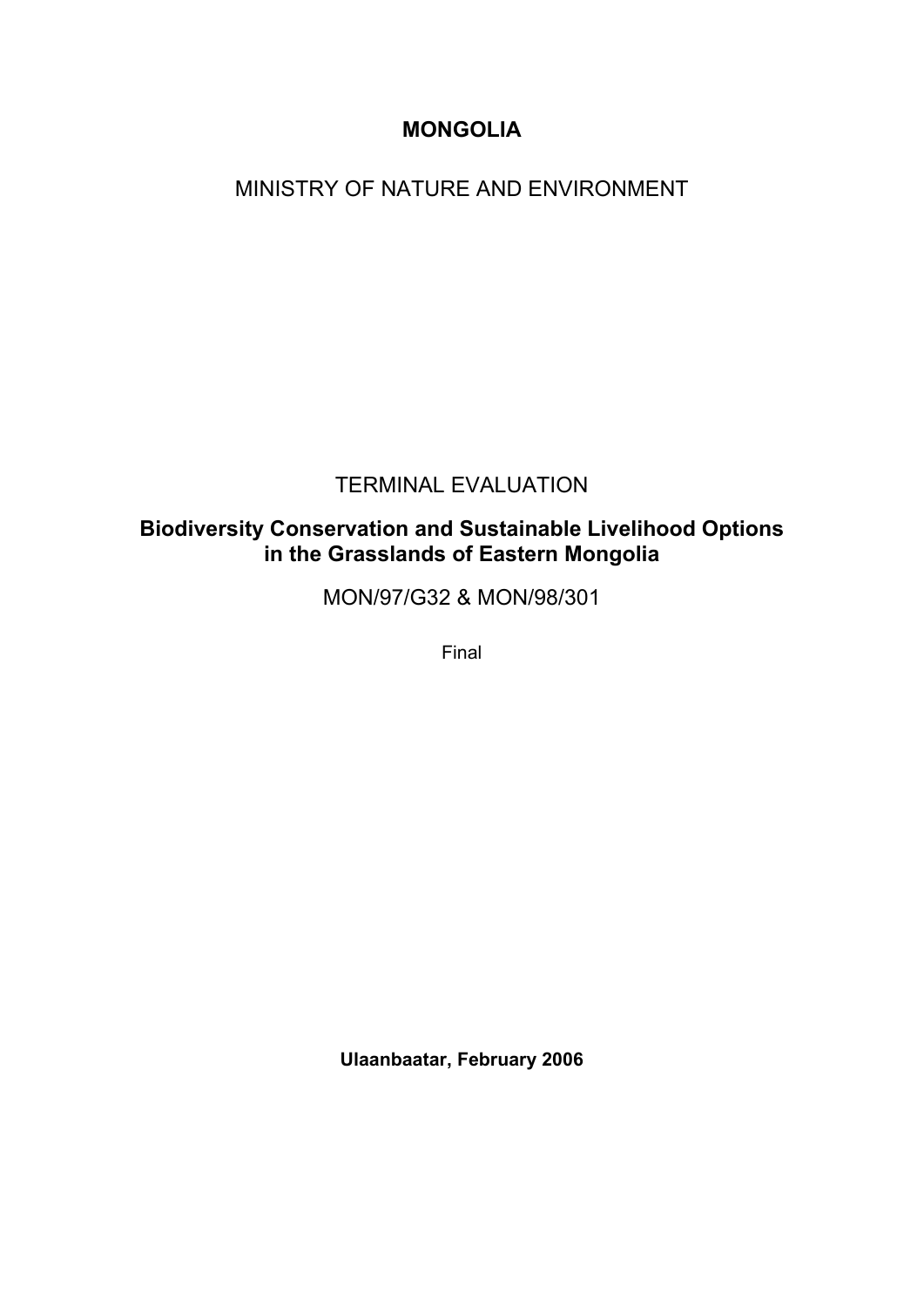# **Table of contents**

<span id="page-1-0"></span>

| 1.               |                                                                                                |  |
|------------------|------------------------------------------------------------------------------------------------|--|
| 1.1.             |                                                                                                |  |
| 1.2.             |                                                                                                |  |
| 1.3.             |                                                                                                |  |
| 1.3.1.           |                                                                                                |  |
| 1.3.2.           |                                                                                                |  |
| 1.3.3.           |                                                                                                |  |
| 1.3.4.           |                                                                                                |  |
| 2.               |                                                                                                |  |
| 2.1.             |                                                                                                |  |
| 2.2.             |                                                                                                |  |
| 2.3.             |                                                                                                |  |
| 3 <sub>1</sub>   |                                                                                                |  |
| 3.1.             |                                                                                                |  |
| 3.2.             |                                                                                                |  |
| 3.3.             |                                                                                                |  |
| 3.4.             |                                                                                                |  |
| 3.5.             |                                                                                                |  |
| $\overline{4}$ . |                                                                                                |  |
| $4.1$ .          |                                                                                                |  |
| 4.1.1.           |                                                                                                |  |
|                  |                                                                                                |  |
|                  |                                                                                                |  |
|                  |                                                                                                |  |
|                  |                                                                                                |  |
|                  |                                                                                                |  |
| 4.1.2.           |                                                                                                |  |
|                  | Consistency with national environmental and development agenda and with national/sectoral      |  |
|                  |                                                                                                |  |
|                  | Outcomes incorporation into national / regional development plans and policies 15              |  |
|                  |                                                                                                |  |
|                  | Involvement of country representatives in project identification / planning / implementation / |  |
|                  |                                                                                                |  |
|                  |                                                                                                |  |
| 4.1.3.           |                                                                                                |  |
|                  |                                                                                                |  |
|                  | Consultation and stakeholder participation in the design, implementation and evaluation of     |  |
|                  |                                                                                                |  |
|                  |                                                                                                |  |
|                  |                                                                                                |  |
| 4.1.4.           |                                                                                                |  |
|                  |                                                                                                |  |
|                  |                                                                                                |  |
|                  |                                                                                                |  |
|                  |                                                                                                |  |
|                  |                                                                                                |  |
| 4.1.5.           |                                                                                                |  |
|                  |                                                                                                |  |
|                  |                                                                                                |  |
| 4.1.6.           |                                                                                                |  |
| 4.1.7.           |                                                                                                |  |
| 4.2.             |                                                                                                |  |
| 4.2.1.           |                                                                                                |  |
|                  |                                                                                                |  |
|                  |                                                                                                |  |
|                  |                                                                                                |  |
| 4.2.2.           |                                                                                                |  |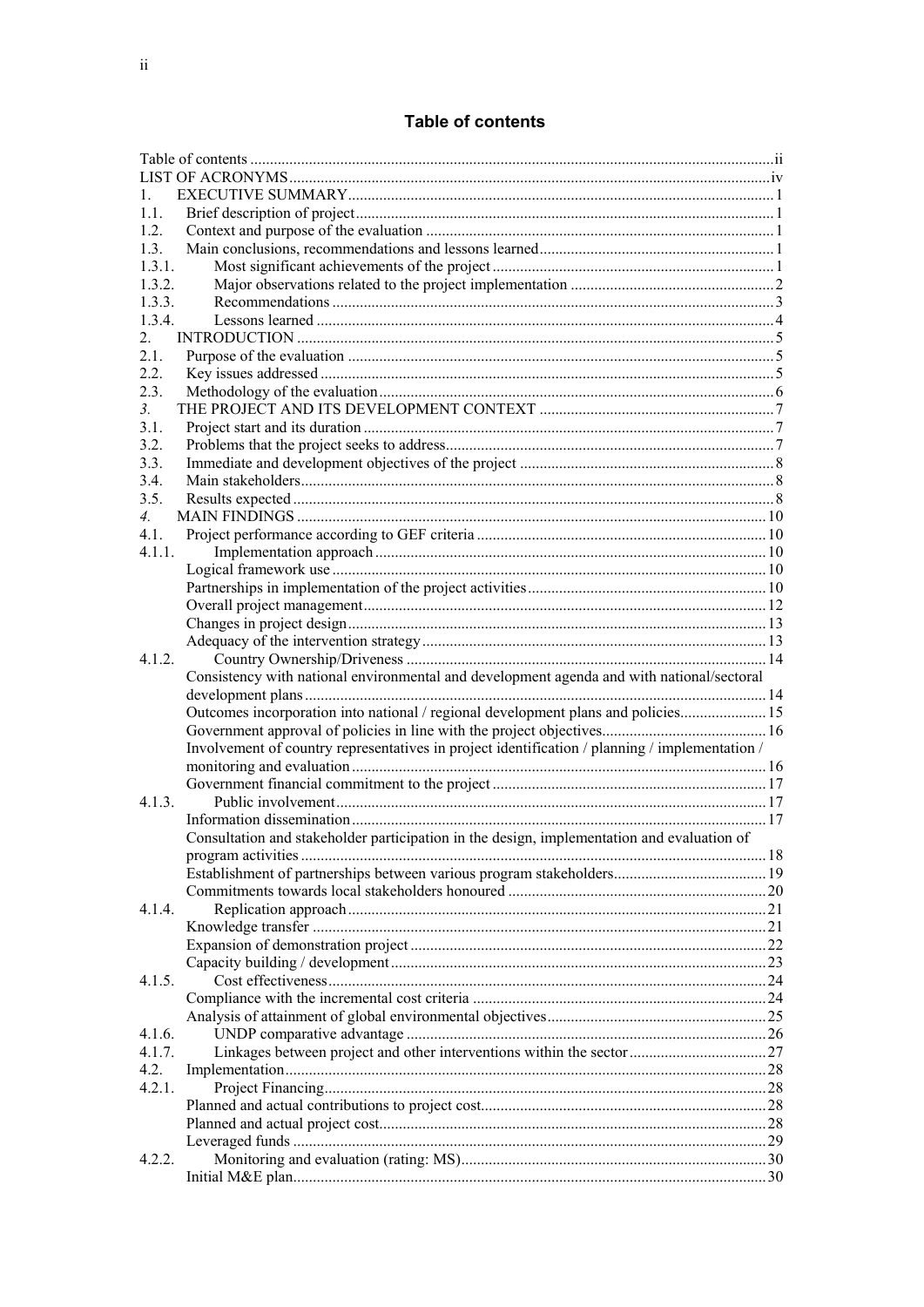|        | Lessons learned for the design and implementation of other similar M&E systems32            |  |
|--------|---------------------------------------------------------------------------------------------|--|
| 4.2.3. |                                                                                             |  |
| 4.2.4. |                                                                                             |  |
| 4.3.   |                                                                                             |  |
| 4.3.1. |                                                                                             |  |
| 4.3.2. |                                                                                             |  |
|        |                                                                                             |  |
|        |                                                                                             |  |
| 4.3.3. |                                                                                             |  |
|        |                                                                                             |  |
|        |                                                                                             |  |
|        |                                                                                             |  |
| 4.3.4. | Management of protected areas (using GEF "Tracking tools" to assess protected areas         |  |
|        |                                                                                             |  |
| 4.3.5. |                                                                                             |  |
| 4.3.6. |                                                                                             |  |
| 5.     |                                                                                             |  |
| 5.1.   | Recommendations for the design, implementation, monitoring and evaluation of the project 50 |  |
| 5.2.   |                                                                                             |  |
| 6      |                                                                                             |  |
|        |                                                                                             |  |
|        |                                                                                             |  |
|        |                                                                                             |  |
|        |                                                                                             |  |
|        |                                                                                             |  |
|        |                                                                                             |  |
|        |                                                                                             |  |
|        |                                                                                             |  |
|        |                                                                                             |  |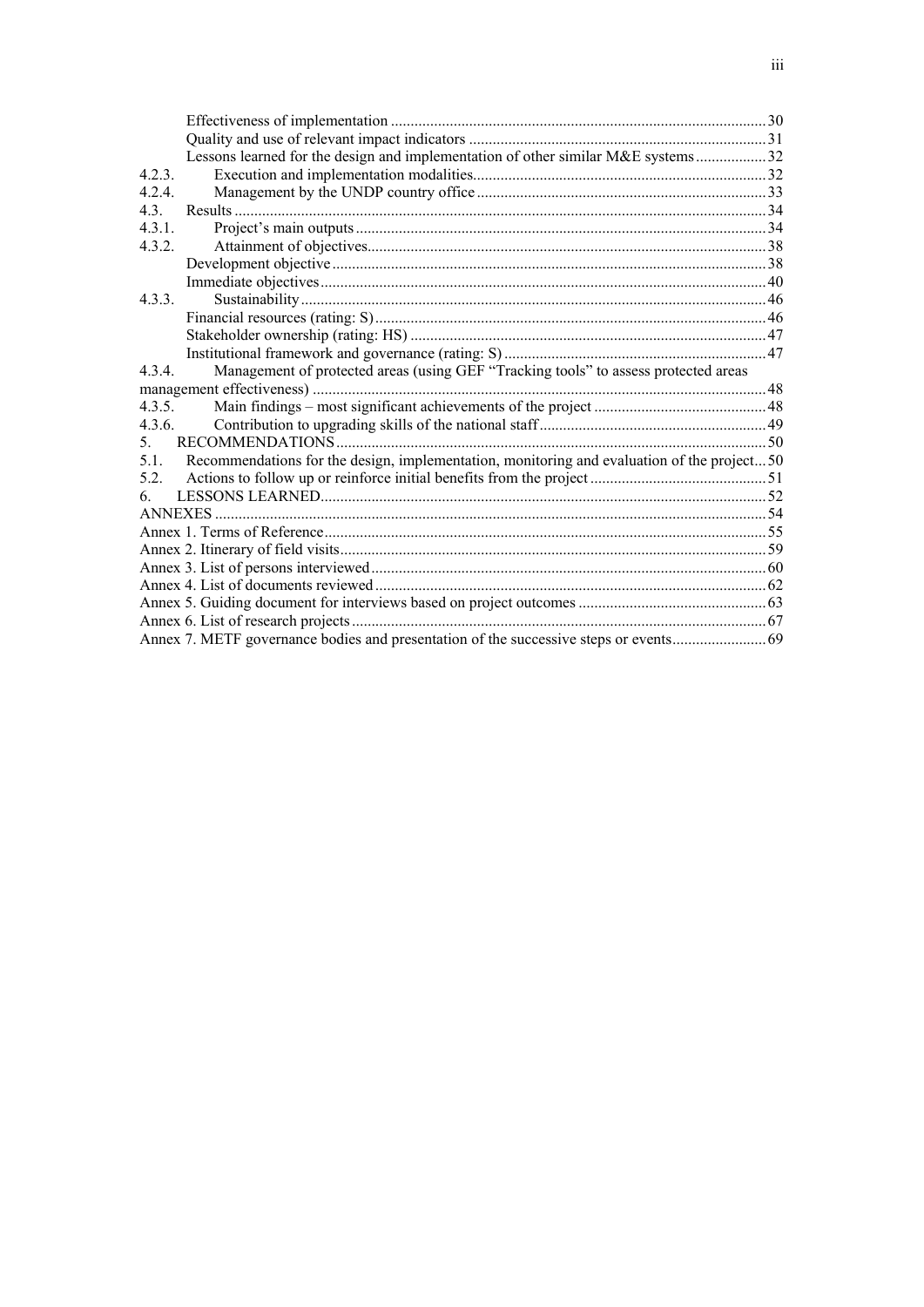# <span id="page-3-0"></span>**LIST OF ACRONYMS**

| ADB             | Asian Development Bank                                               |  |  |  |  |  |  |
|-----------------|----------------------------------------------------------------------|--|--|--|--|--|--|
| APR             | <b>Annual Project Report</b>                                         |  |  |  |  |  |  |
| BAP             | <b>Biodiversity Action Plan</b>                                      |  |  |  |  |  |  |
| BZ              | <b>Buffer Zone</b>                                                   |  |  |  |  |  |  |
| <b>CCF</b>      | <b>Community Conservation Fund</b>                                   |  |  |  |  |  |  |
| <b>DRR</b>      | <b>Deputy Resident Representative</b>                                |  |  |  |  |  |  |
| <b>EIA</b>      | <b>Environmental Impact Assessment</b>                               |  |  |  |  |  |  |
| <b>EMCAA</b>    | Eastern Mongolian Community Conservation Association                 |  |  |  |  |  |  |
| <b>EMPAA</b>    | Eastern Mongolia Protected Area Administration                       |  |  |  |  |  |  |
| <b>EPA</b>      | <b>Environmental Protection Agency</b>                               |  |  |  |  |  |  |
| <b>ESBP</b>     | Eastern Steppe Biodiversity Project (short name for Biodiversity     |  |  |  |  |  |  |
|                 | Conservation and Sustainable Livelihood Options in the Grasslands of |  |  |  |  |  |  |
|                 | Eastern Mongolia)                                                    |  |  |  |  |  |  |
| <b>GEF</b>      | <b>Global Environment Facility</b>                                   |  |  |  |  |  |  |
| <b>GEF SGP</b>  | <b>Global Environment Facility Small Grant Program</b>               |  |  |  |  |  |  |
| <b>GIS</b>      | Geographical Information System                                      |  |  |  |  |  |  |
| <b>GTZ</b>      | Gesellschaft für Technische Zusammenarbeit (German cooperation       |  |  |  |  |  |  |
|                 | agency)                                                              |  |  |  |  |  |  |
| <b>HMEM</b>     | <b>Hydrometeorology and Environmental Monitoring</b>                 |  |  |  |  |  |  |
| <b>METF</b>     | Mongolian Environmental Trust Fund                                   |  |  |  |  |  |  |
| <b>MNE</b>      | Ministry of Nature and Environment                                   |  |  |  |  |  |  |
| <b>MNT</b>      | Mongolian National Tugrug (national currency)                        |  |  |  |  |  |  |
| <b>NCP</b>      | <b>National Conservation Park</b>                                    |  |  |  |  |  |  |
| <b>NCV</b>      | <b>National Community Volunteers</b>                                 |  |  |  |  |  |  |
| <b>NEX</b>      | <b>National Execution</b>                                            |  |  |  |  |  |  |
| <b>NGO</b>      | Non Governmental Organization                                        |  |  |  |  |  |  |
| NΜ              | <b>Natural Monument</b>                                              |  |  |  |  |  |  |
| <b>NPC</b>      | <b>National Project Coordinator</b>                                  |  |  |  |  |  |  |
| <b>NPD</b>      | <b>National Project Director</b>                                     |  |  |  |  |  |  |
| <b>NPM</b>      | National Project Manager                                             |  |  |  |  |  |  |
| <b>NR</b>       | <b>Natural Reserve</b>                                               |  |  |  |  |  |  |
| NRM             | Natural Resource Management                                          |  |  |  |  |  |  |
| <b>NUNV</b>     | <b>National United Nations Volunteers</b>                            |  |  |  |  |  |  |
| PA              | <b>Protected Area</b>                                                |  |  |  |  |  |  |
| <b>PAA</b>      | <b>Protected Area Administration</b>                                 |  |  |  |  |  |  |
| <b>PIR</b>      | <b>Project Implementation Report</b>                                 |  |  |  |  |  |  |
| <b>PRA</b>      | <b>Participatory Rural Assessments</b>                               |  |  |  |  |  |  |
| <b>SPA</b>      | <b>Strictly Protected Area</b>                                       |  |  |  |  |  |  |
| <b>SSSA</b>     | State Specialized Supervision "Inspection" Agency                    |  |  |  |  |  |  |
| TPR             | <b>Tri-Partite Review</b>                                            |  |  |  |  |  |  |
| <b>TRAC</b>     | Target for Resource Assignment from the Core (UNDP regular funds)    |  |  |  |  |  |  |
| <b>UMENGO</b>   | Union of Mongolian Environmental NGOs                                |  |  |  |  |  |  |
| <b>UNDP</b>     | <b>United Nations Development Program</b>                            |  |  |  |  |  |  |
| <b>UNDP CO</b>  | United Nations Development Program Country Office                    |  |  |  |  |  |  |
| <b>UNDP DRR</b> | United Nations Development Program Deputy Resident                   |  |  |  |  |  |  |
|                 | Representative                                                       |  |  |  |  |  |  |
| <b>UNDP HQ</b>  | United Nations Development Program Headquarters                      |  |  |  |  |  |  |
| <b>UNOPS</b>    | <b>United Nations Operational Program Service</b>                    |  |  |  |  |  |  |
| <b>UNV</b>      | <b>United Nations Volunteers</b>                                     |  |  |  |  |  |  |
| <b>USAID</b>    | United States Agency for International Development                   |  |  |  |  |  |  |
| <b>WWF</b>      | World Wildlife Fund                                                  |  |  |  |  |  |  |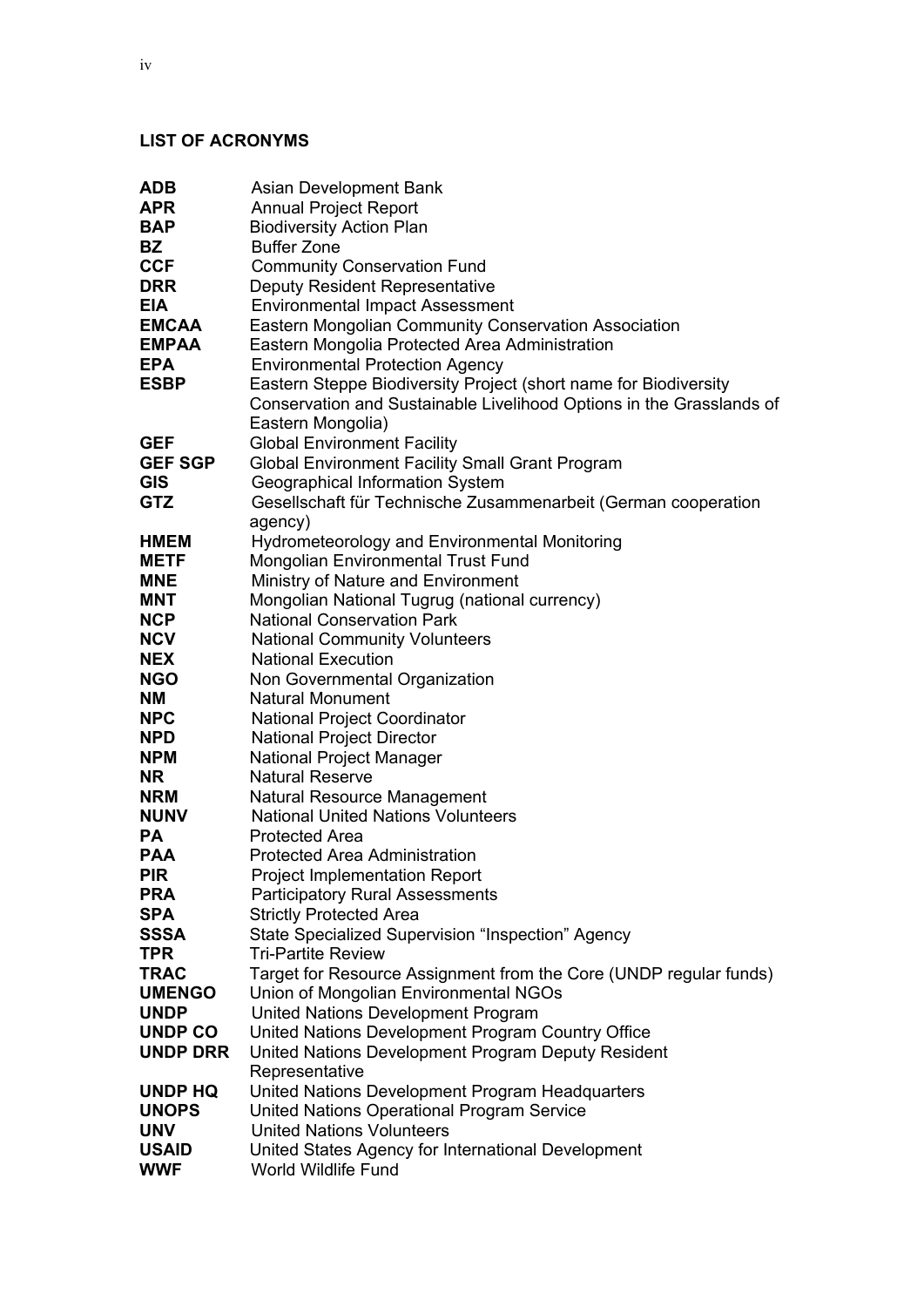# **A few Mongolian words**

| Aimag       | Province                    |
|-------------|-----------------------------|
| Soum        | County                      |
| <b>Bagh</b> | Small rural settlement      |
| Ger         | Traditional round felt tent |
| Dzud        | Winter disaster             |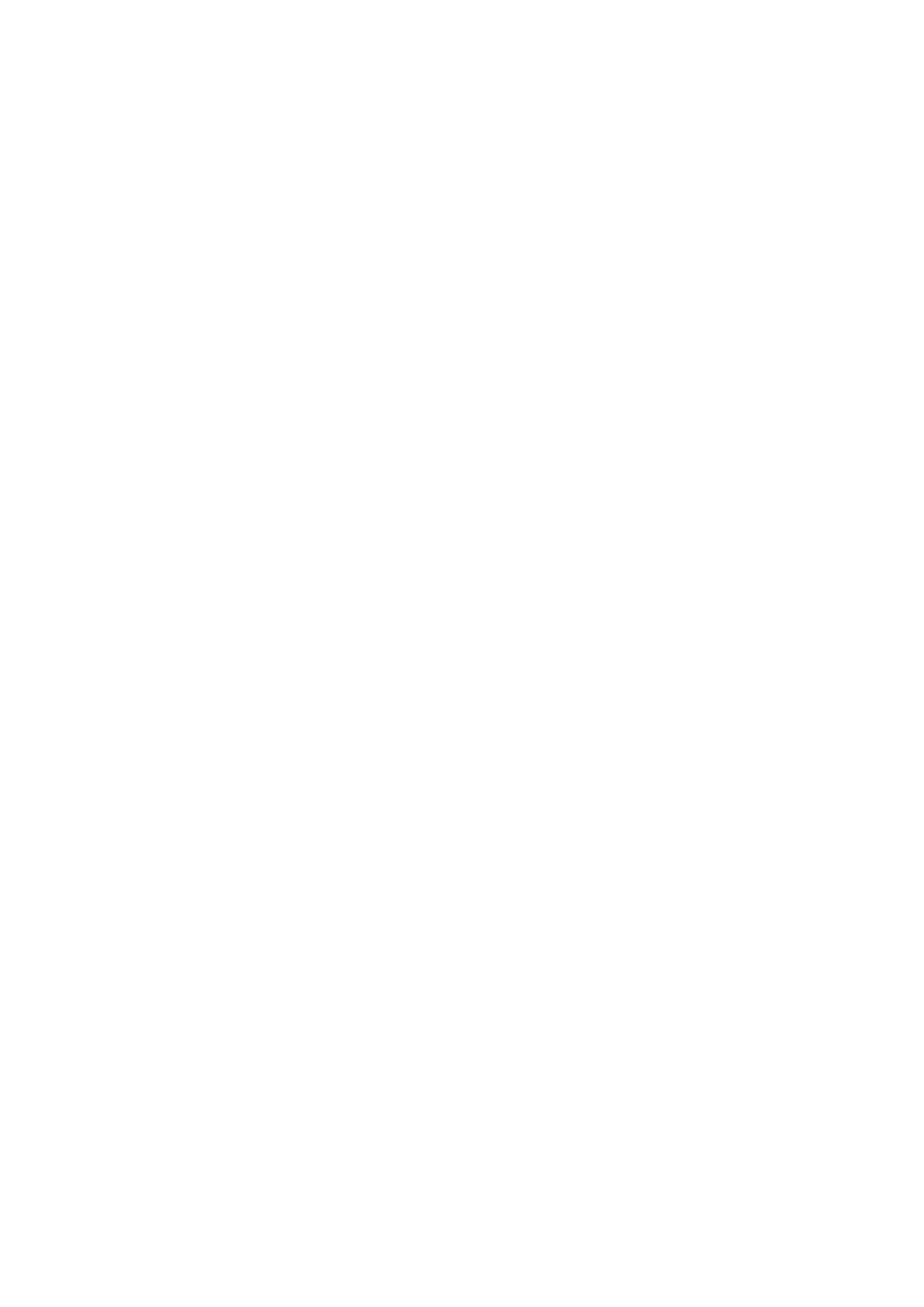#### <span id="page-6-1"></span><span id="page-6-0"></span>**1. EXECUTIVE SUMMARY**

### **1.1. Brief description of project**

This project was aiming to promote and ensure the long-term conservation and sustainable use of the unique biodiversity in the protected areas and buffer zones of the Eastern Steppe grasslands of Mongolia. A model for biodiversity conservation and sustainable development addressing the priority threats to biodiversity has been applied through a well-defined, target area to be later replicated throughout the Steppe region and other ecological regions of the country and the world.

# <span id="page-6-2"></span>**1.2. Context and purpose of the evaluation**

The stated end date for the project was December 2005 and hence MNE and UNDP Mongolia have initiated this evaluation, as agreed at the last TPR in March 2004, to assess the progress of the project in achieving its objectives. The evaluation has to determine to what extent the project has improved environmental planning and management and benefited communities at the local level over the past seven years.

## <span id="page-6-4"></span><span id="page-6-3"></span>**1.3. Main conclusions, recommendations and lessons learned**

## **1.3.1. Most significant achievements of the project**

The participatory planning and implementation approach and capacity building at all levels was an especially effective approach to develop stakeholders ownership to the project objectives and to develop sustainable partnerships, cooperation and communication. The project played a strong role of coordination amongst various stakeholders to strengthen the BZ councils and permit the implementation of the BZ Law which was adopted in 1996.

Development of solidarity amongst herders As the CCF grants were provided to community groups, over 1300 individuals from 270 herder families have joined herder communities. According to the herders who were interviewed for the purpose of this evaluation, the creation of herder community groups to implement the CCF projects is a remarkably strong achievement. Because of the low density of the population in the countryside and the individualistic attitude of herders, they say they did not know each other prior to the project intervention. Trough the project and especially the CCF component, they discovered the benefits they could gain through solidarity and collaborating as community groups. The setting up of 22 community-unifying gers or "solidarity palace" was appropriate and especially well adapted to the nomadic lifestyle of herders.

Another great achievement of the project was to link community-based conservation to improved livelihood with well defined community groups who got involved on a voluntary basis in natural resource protection as they learned about the wildlife in their environment and developed a sense of ownership to it. This was accomplished through developing incentives such as alternative income generating activities to improve local people's livelihood, increasing all stakeholders' awareness on the importance of conserving biodiversity, their knowledge on biodiversity resources and their awareness of the beauty or their environment beyond its economical value. Examples of this include local people participation in the conservation and monitoring of marmots through contracts formalizing individual responsibilities, in the protection of cranes, of gazelles, and in spring protection through fencing and plantations.

Improvement of the capacity to expose illegal hunting. Another major outcome of this project results from the study on the impact of hunting on wildlife populations in the Eastern *aimags*. As the results of this study were pointing to the lack of enforcement of the Law on Hunting, a project was developed based on a close collaboration of the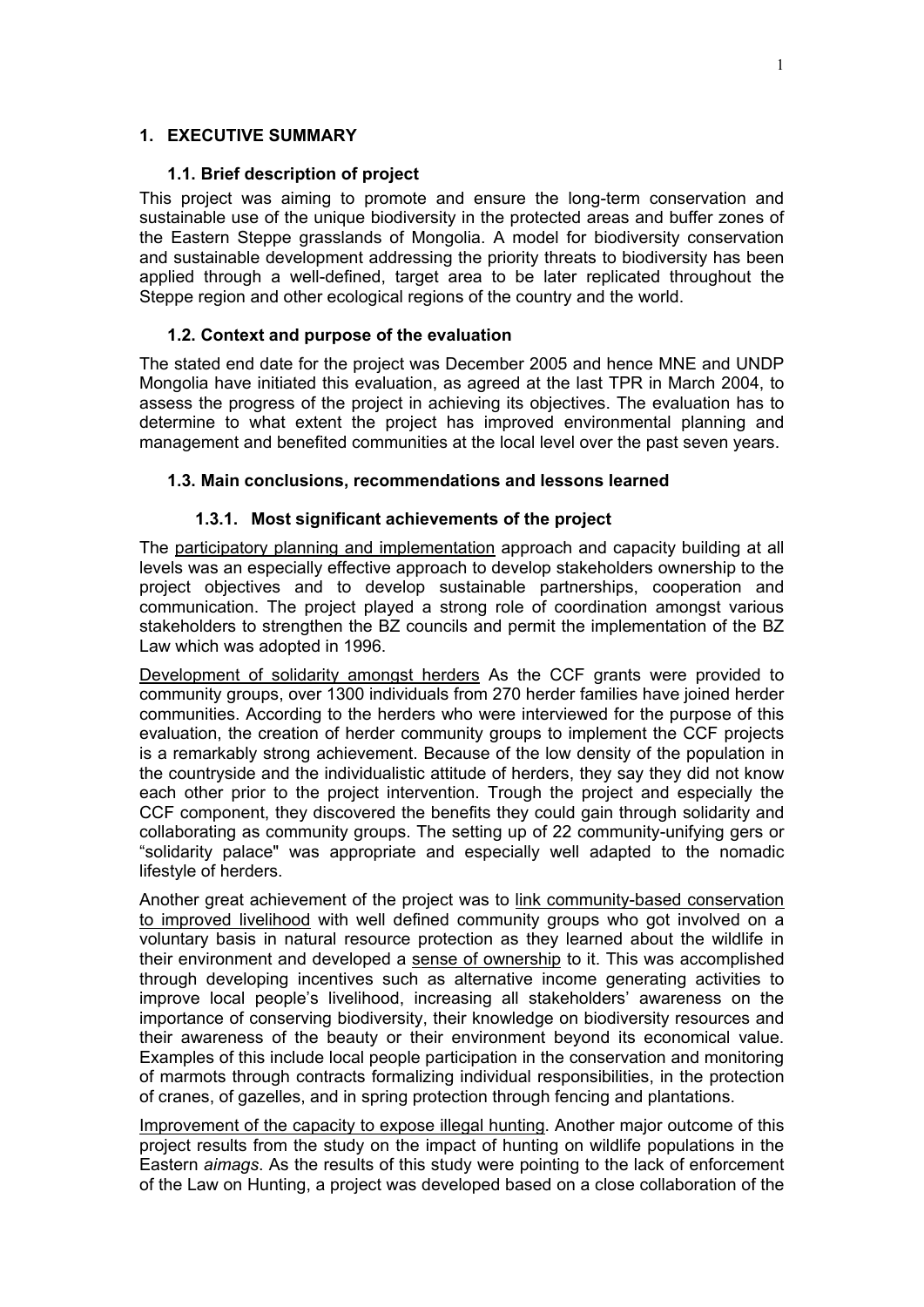SSSA and the ESBP to propose amendments to the Law on Hunting and implement a tagging system to prove that products were hunted legally. The hunting study findings have been used to develop policies and legislation and a new tagging system was successfully implemented in 2003. According to the amendment to the Law on Hunting adopted by the Mongolian Parliament, everyone who possesses a wildlife product is required to have an official certificate of origin to prove that it has been hunted legally. It enables the law enforcement personnel to inspect traders at major road checkpoints, markets, and border ports, and to confiscate products of illegally hunted wildlife. The Director of the Environmental Inspection Department of the SSSA reported that about a hundred thousand marmot skins without tags had been confiscated at traders' warehouses in Ulaanbaatar before being shipped illegally to China.

Ecological control of Brandt's vole populations. The project was successful at understanding the rodent population dynamics in relation to ecological conditions and at applying the findings of the study to devise an ecological approach to control the rodent populations. The approach includes measures to favour its natural predators (ex. construction of bird poles, and bans on fox hunting) and the improvement of pasture management to avoid conditions that lead to rodent populations outbreaks. Local herders participation is fundamental to implement the ecological control of Brandt's voles, and the project was successful at raising their awareness and understanding to promote their active involvement. Now, in the 3 eastern *aimags*, Brandt's voles are no more a problem and the use of Bromadiolone (rodenticide) that was harmful to humans and to the biodiversity in the region has been banned.

Preventive approach for fire management. In order to support the *soums*, more particularly those located in PA Buffer Zones, with capacity building and enhancing public awareness on fire prevention, the ESBP further developed the model *soum* fire management plan initiated by the GTZ fire prevention project and distributed it to the three eastern *aimags* and their *soums* Governor's offices and Land Use agencies. Regional and local capacities to prevent fires have been improved through training programs and workshops for fire departments, civil defense departments, and local governments.

GIS environmental database. The project developed and established a very powerful GIS tool including a comprehensive environmental database and interactive software operating in a Windows environment to access, process, and update databases. Database includes data on biodiversity, illegal activities, and on land use in the eastern region. The project assisted the three eastern *aimag* governments, including their EPAs, SSSAs, Land Agencies, and the EMPAA with the establishment of their environmental databases and has provided training on the use of the GIS software. This support was especially effective to increase the EMPAA and *aimag* capacities for planning purpose and to base decisions on sound scientific knowledge.

Advocacy of biodiversity conservation. The project had a strong influence on highlevel decisions. For example, the project contributed to organize the 1<sup>st</sup> public hearings in the country, to the implementation of the tag system to improve the enforcement of the Law on Hunting, to stopping commercial hunting of gazelles, and to ban marmot and fox commercial hunting for a period of time, and made proposals to create new natural reserves.

# **1.3.2. Major observations related to the project implementation**

<span id="page-7-0"></span>As all UNDP projects in Mongolia, this project was implemented under National Execution (NEX) modality. According to the initial implementation arrangement, the national executing agency was the MNE and its agencies, Environmental Protection Agency (EPA) and Hydrometeorology and Environment Monitoring (HMEM). Project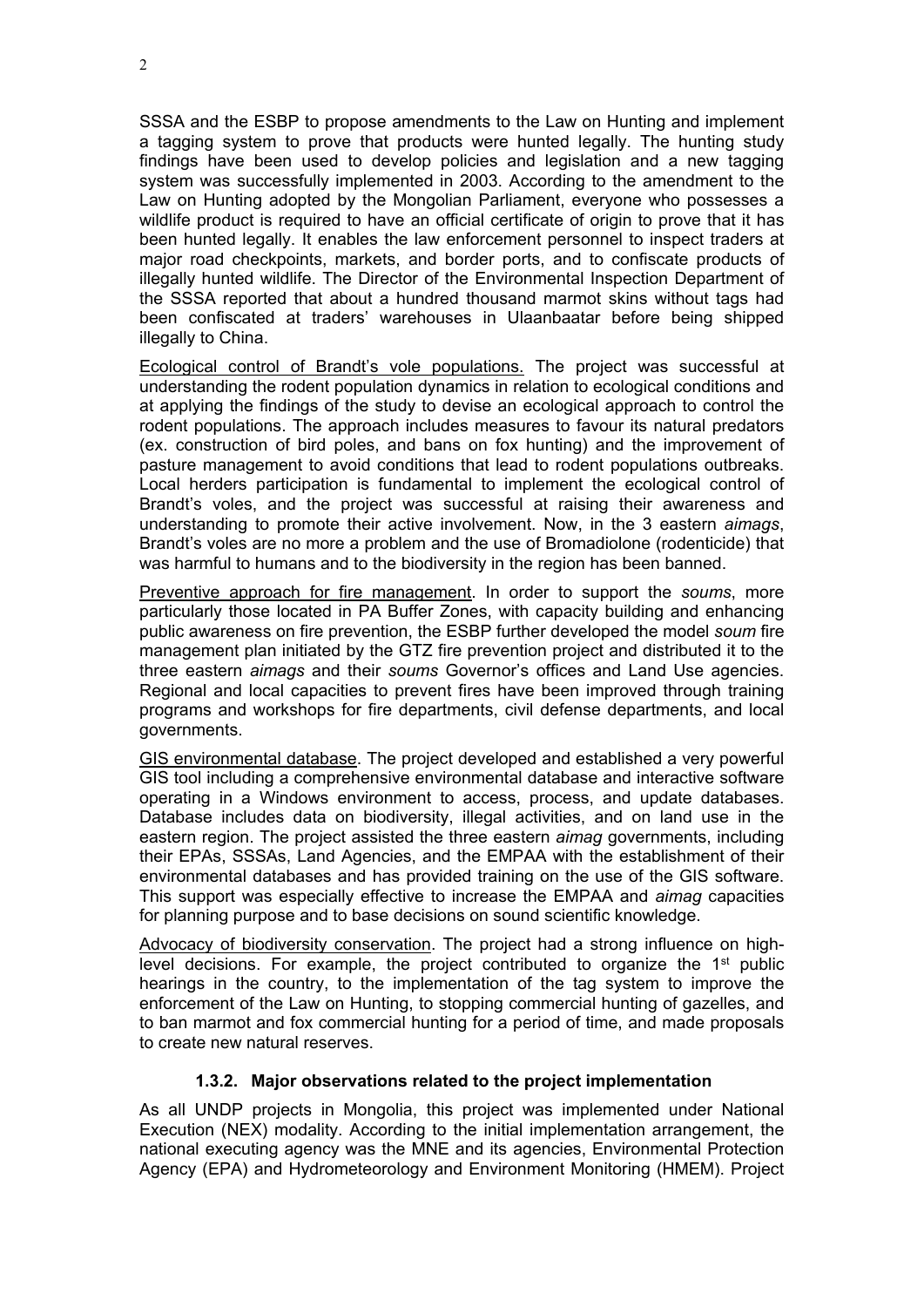implementation went smoothly until the election of a new government in 2000. This new government did not agree with the project approach, mainly with the capacitybuilding and research components, fearing that it would not lead to "tangible" results. The contract of the National Project Coordinator was not renewed, and lack of agreement on his replacement left the project without management and coordination at the national level from July 2001 to March 2002. The national execution by the MNE was suspended in 2001 because of lack of common understanding of project's objectives between executing, implementing and funding agencies. Although UNDP and the project team maintained a stable commitment to the project's objectives and kept implementing project activities, these problems had an impact on the rate of implementation, slowing down or postponing some of the project's activities in 2001– 2002, until the recruitment of new National Project Coordinator in 2002. This impact includes the delayed recruitment of a technical advisor for the CCF component of the project, which consequently delayed the implementation of this key component which links improvement of local people's livelihood to biodiversity conservation, which in turn could jeopardize the sustainability of this component's outcomes.

In July 2003, the UNDP CO received headquarters' clearance for UNDP direct execution, which was not directly applied on the reasons of best interest of the project and UNDP–Government partnership. Although MNE national execution was suspended, by 2004 the ministry was again involved in the planning process for the approval of annual and quarterly work plans.

The negative impact related to these implementation problems might have been mitigated if a steering committee had been set up for the project. The primary role of a steering committee is to provide policy and overall broad guidance for the project, which would have supported the search for appropriate solutions. Also, as the project design had not envisioned the lack of sustained commitment on the part of the Government as a potential risk, no mitigation or optional measure was identified to deal with the issue.

Throughout this period, the project team maintained its commitment to carry out the activities as planned, in collaboration with international, national and local partners to achieve their work plan targets in protected area and buffer zone management, law and policy lobbying and community livelihood improvement.

#### **1.3.3. Recommendations**

<span id="page-8-0"></span>**Adoption of preliminary management plans according to the adaptive management approach**: The fact that the PA management plans were not adopted deprived the country from the use of these essential tools to protect its unique biodiversity in the Eastern Steppes. It might have been advisable to adopt draft versions of the management plans according to the adaptive management principle, while recognizing they are preliminary or uncompleted, while keeping on conducting scientific studies, inventories and consultations to build up the knowledge basis required to improve the management plans to an acceptable level according to recognized international standards. This would have permitted to start implementing the most pressing measures to protect critical habitats for threatened species.

**Project management**: The implementation of the project must be guided through a logical framework indicating, for each expected outcome (not output), result indicators (limited number and integrated), direct and indirect beneficiaries (with whom result assessment should be conducted), and hypothesis / risks.

The *monitoring* of the progression of activities based on expected targets and outputs, on one side, and the *evaluation* of the level of attainment of expected outcomes and impacts (expected results for immediate and development objectives) on the other side, must be the products of distinct processes, the logical framework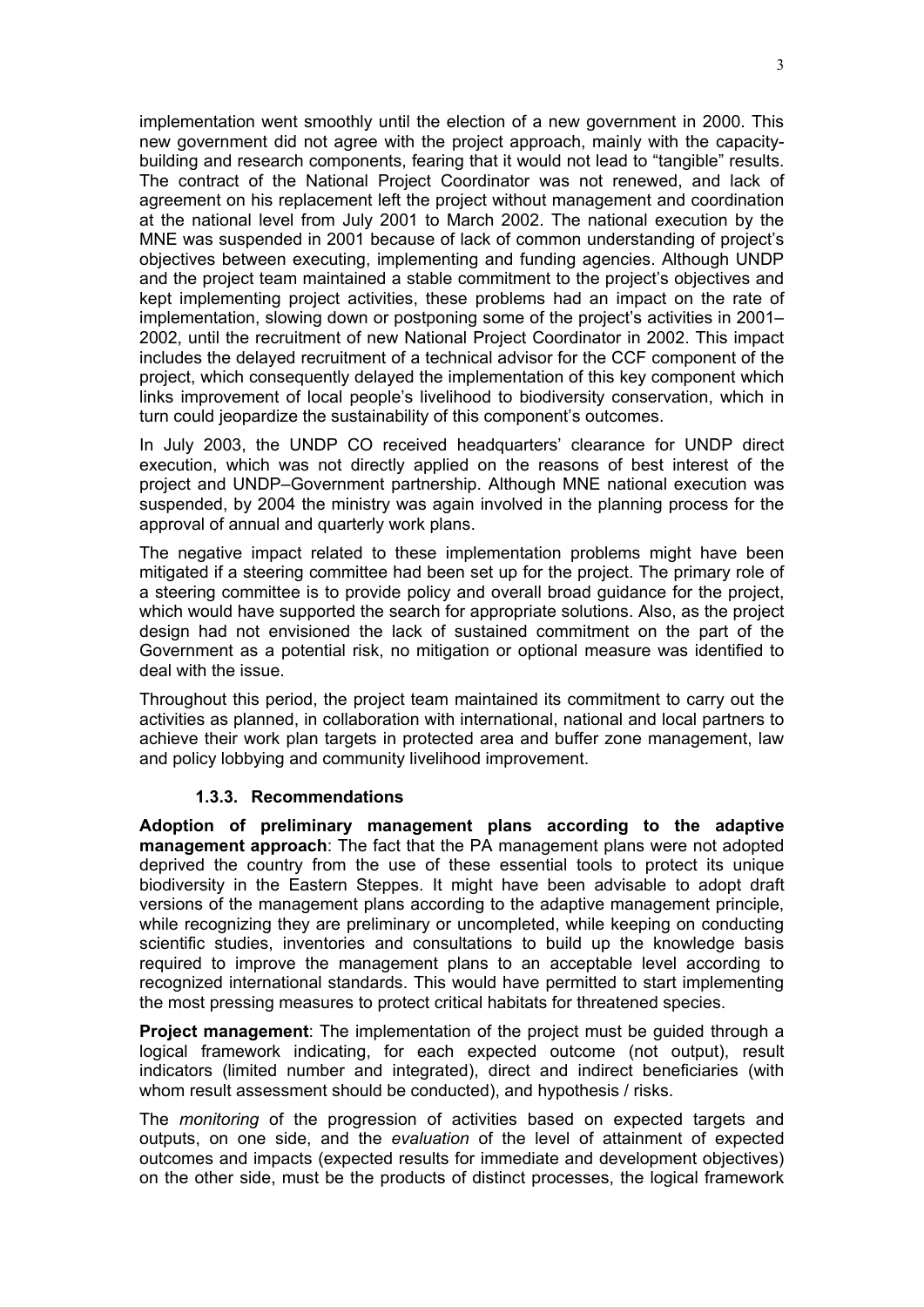being the appropriate reference document to guide the evaluation of outcomes and impacts.

**Coordination and planning of conservation-oriented research**: In a context where a lot of basic information is still lacking, such as population size and distribution for threatened or endangered species, and understanding of species critical habitat requirements and mortality factors, research planning must focus rigorously on providing the required information to improve the effectiveness of biodiversity conservation measures. It is necessary to prioritize and concentrate efforts on acquiring the critical knowledge needed to devise appropriate protection measures for the protected area target species or ecosystems, to be able to integrate it in the PA and BZ management plans and in the land use plans for areas outside PAs.

Until now, the project has played a coordination role between national scientific institutions, PA managers, and other stakeholders including local populations, and has provided the needed financial resources. There is a need to further the coordination of research, natural resource management and fund raising to devise a comprehensive integrated research program for the eastern region, and ensure that research findings will answer future priority management needs in terms of knowledge on ecosystems and species, with the purpose of improving measures for conservation or sustainable management on a continuous basis. This coordination could be ensured by resorting to an *ad hoc* or permanent multi-stakeholder advisory committee which composition should include all relevant stakeholders, such as representatives of Governments, private sector, research institutions, ministries, project staff, local populations and associations, national NGOs, and PA managers.

**Other:** Recommendations include the adoption of the project's exit strategy (section 5.2) and the expansion of positive lessons learned (section 6).

#### **1.3.4. Lessons learned**

<span id="page-9-0"></span>Establishment of a network of partners. The multi-level partnership strategy adopted by the project to ensure the sustainability of its outcomes proved to be appropriate. It was especially successful at establishing a network of partners at all levels from local herders and communities, buffer zone councils, local governments, to *aimag* administrations, and developing their capacities and sense of ownership over biodiversity and the environment at large. The project was designed to develop the capacities of relevant stakeholders through various training activities and participatory processes and support them in carrying out the activities as their capacities would expand.

Participatory planning and implementation. The participatory planning, monitoring and evaluation involving all relevant project stakeholders, including the 2 project offices, NCVs, staff from EMPAA, EPA, SSSA, , Land Authority, environmental offices in the 3 *aimags*, and implemented in 2002 resulted in a significant improvement of the planning and implementation of activities. It contributed to increase stakeholders' capacities and to shorten the overall planning process. Meetings were successively organized in the eastern three *aimags* and Ulaanbaatar in order to actively involve local partners. Joint evaluation and reporting on work performance and joint planning of activities, allowed building common understanding and consensus amongst project staff and stakeholders which contributed greatly to team building and to improve motivation to implement planned activities. This strong participatory planning definitely contributed to enhance the development of a successful partnership strategy that ensures the sustainability of major project outcomes.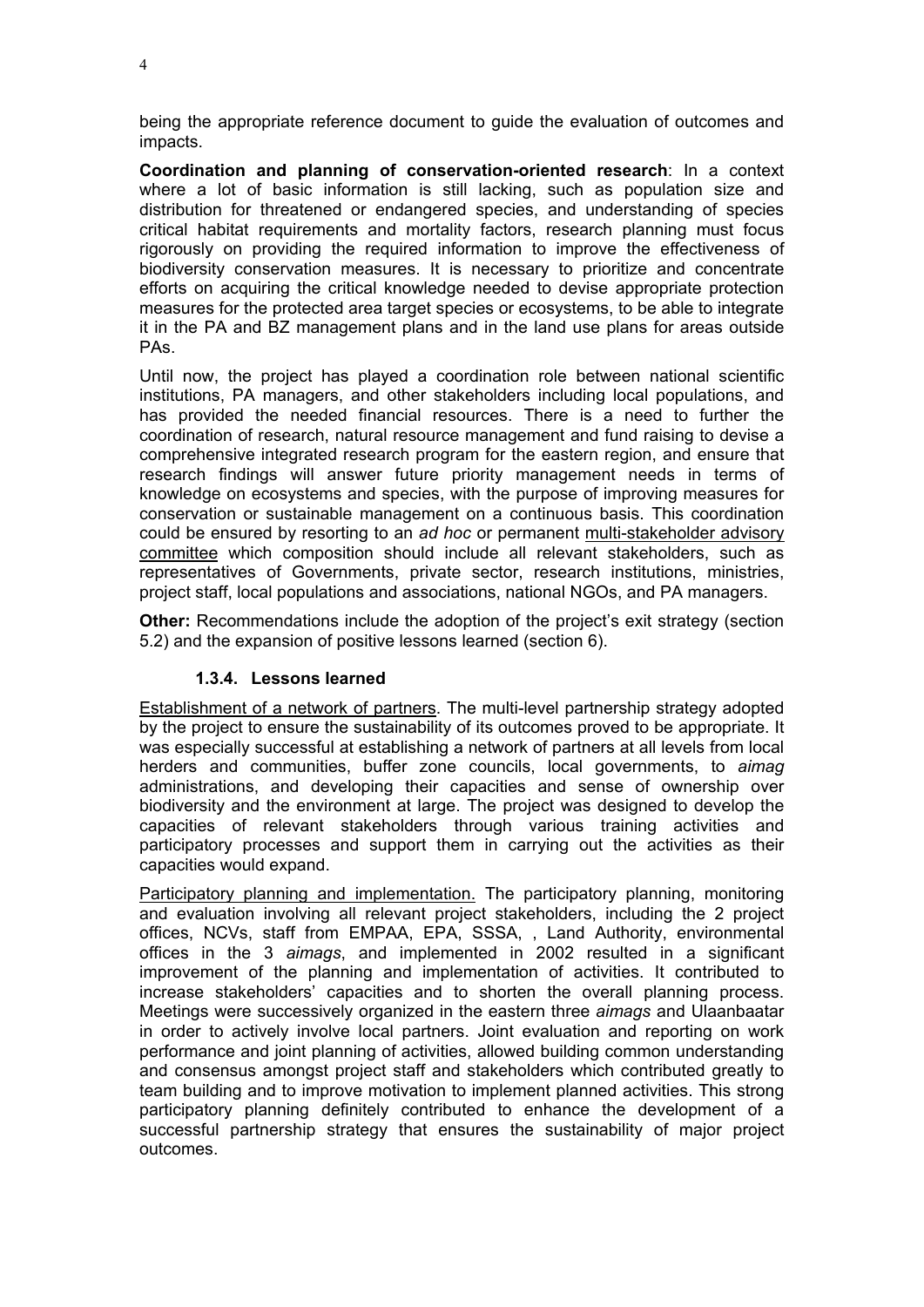Volunteerism as an outreach strategy to involve and empower local communities and link them to the local governments. The project outreach strategy involving NCVs was highly effective in developing the partnership between the project, local governments and local populations that will contribute to the sustainability of some of the main project outcomes. As NCVs are members of the local communities and members of the BZ Councils, they are most likely to remain in their locality. During the evaluation interviews, they have expressed an eager will to continue to carry out environmental protection actions and spread their knowledge and experience acquired through the project. Some of them have established, on their own initiative, environmental NGOs, with the purpose of pursuing the work they initiated in the project framework, mainly the implementation of the BZ management plans, thereby ensuring the sustainability of, and furthering the project outcomes. This group of local people (NCVs) constitutes a capacity that was developed by the project to establish a missing link between local communities and local governments and agencies, and that will continue to disseminate environmental information and knowledge at the local level. This successful approach deserves to be replicated and expanded for the implementation of similar community-based NRM projects.

Mobile public campaign for remote sparsely populated areas In the Mongolian countryside, the scattering of herders' settlements over vast areas represents a challenge to organize efficient outreach activities and deliver attractive information to local people. Therefore, the project developed a mobile public campaign to reach communities established in remote areas, the Gazelle car being an efficient method to reach people living sparsely over large areas where gathering them is a difficult task.

Steering committee. The establishment of a project steering committee is essential to provide policy guidance and to help solve implementation problems and reduce risks of polarization when problems such as a lack of common understanding of project objectives arise amongst major project partners.

# <span id="page-10-1"></span><span id="page-10-0"></span>**2. INTRODUCTION**

# **2.1. Purpose of the evaluation**

The purpose of this terminal evaluation of the "Biodiversity Conservation and Sustainable Livelihood Options in the Grasslands of Eastern Mongolia" project is to evaluate the outcomes of the UNDP operations supported through GEF (MON/97/G32) and UNDP funds (MON/98/301), in order to draw lessons for the development of other programs and projects, in Mongolia and elsewhere.

The stated end date for the project was December 2005 and hence MNE and UNDP Mongolia have initiated this evaluation, as agreed at the last TPR in March 2004, to assess the progress of the project in achieving its objectives. The evaluation aims to determine to what extent the project has improved environmental planning and management and benefited communities at the local level over the past seven years. The evaluation has reviewed the operations of the entire project in the Eastern Region and in Ulaanbaatar.

This evaluation was undertaken in conjunction with an Outcome Evaluation of the Energy and Environment Programme of UNDP, which provides an analysis of the broader performance of UNDP.

# <span id="page-10-2"></span>**2.2. Key issues addressed**

The key issues addressed by the evaluation, as stated in the terms of reference (Annex 1), are the following: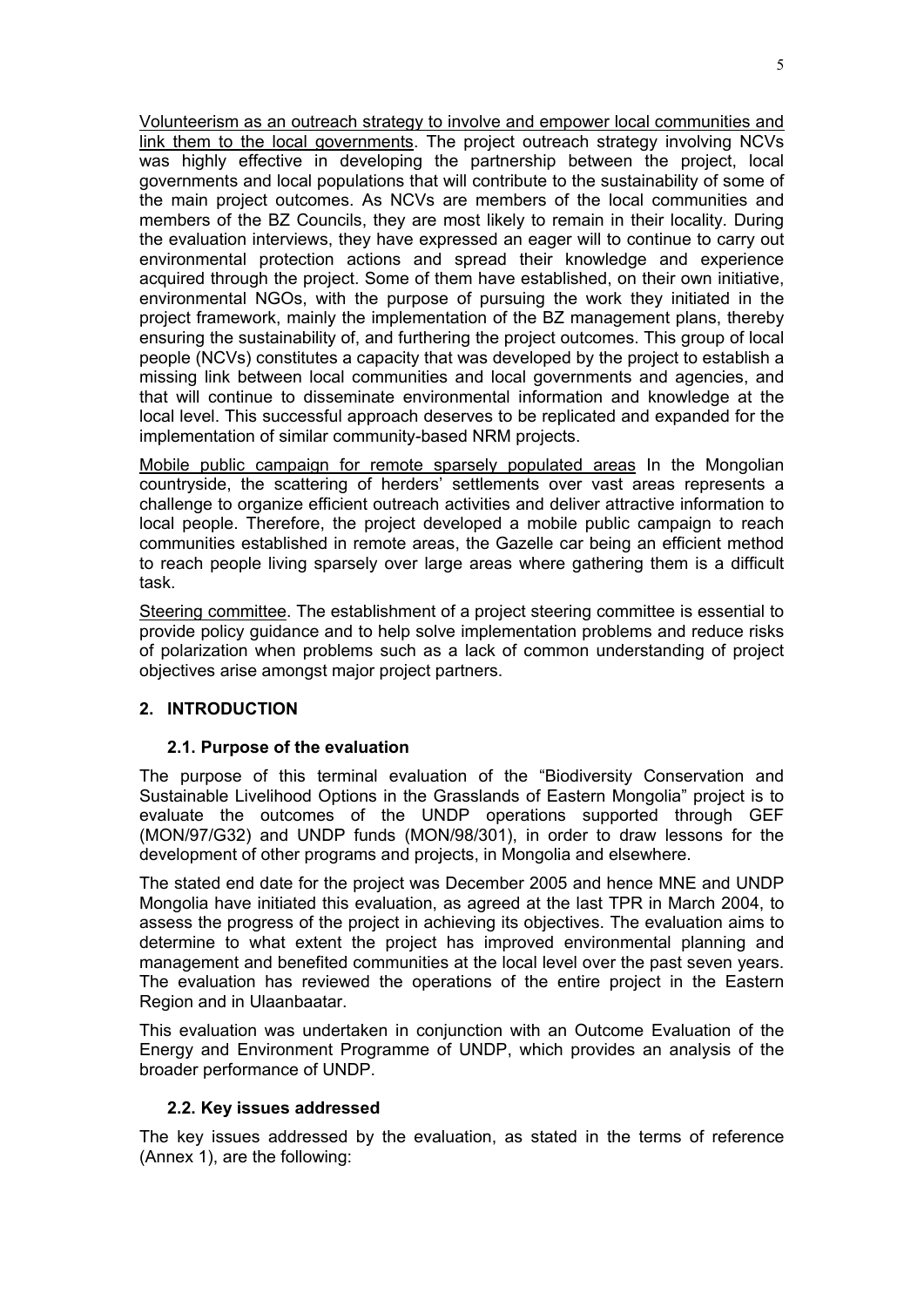- Assessment of the project's attainment of global environmental objectives, outcomes/impacts, project objectives, and delivery and completion of project outputs/activities.
- Assessment of the management of protected areas supported by the project by a GEF introduced "Tracking Tools".
- Analysis of main findings, lessons learned and extraction of best practices.
- Assessment of the partnership strategy: Adequacy of the support provided to the project by the UNDP country office, the MNE including the Eastern Mongolia Protected Area Administration (EMPAA) and *aimag* governments.
- Analysis of national and local policies with regard to conservation and development and of the contribution made by the project for long-term conservation, including factors beyond the control of the project that may have impeded successful implementation.
- Evaluation of the effectiveness of project inputs such as training, public awareness campaigns, sub-contracts, personnel and equipment.
- Future options of assistance by GEF and UNDP in the Eastern Steppes to strengthen and augment the work done by this project (exit strategy).
- Review of establishment of the Mongolian Environmental Trust Fund (METF) and contributions of stakeholders (additional issue as requested).

# <span id="page-11-0"></span>**2.3. Methodology of the evaluation**

The project's achievements are evaluated according to the GEF Project Review Criteria: Implementation approach; country ownership/driveness, stakeholder participation/public involvement, sustainability, replication approach, financial planning, cost-effectiveness and monitoring and evaluation. The evaluation concentrates on assessing the project's achievements and shortcomings regarding outcomes and two of the GEF Project Review Criteria: sustainability and project monitoring and evaluation systems, and provides ratings for these three areas according to the six value system: highly satisfactory (HS), satisfactory (S), moderately satisfactory (MS), moderately unsatisfactory (MU), unsatisfactory (U) and highly unsatisfactory (HU).

The followings tasks are undertaken to carry out the evaluation:

- 1. Review background documents in the project files (See Annex 4 for a list of documents reviewed)
- 2. Locate and review additional documentation regarding the policy environment
- 3. Interviews stakeholders and beneficiaries of the project to collect their views on the policy environment and the implementation of the project (See Annex 3 for a list of persons interviewed)
- 4. Site visits to the Eastern Steppes Region (Dornod, Khentii and Sukhbaatar *aimags*) to review additional documentation and conduct additional interviews. (See Annex 2 for the itinerary of the field visits)
- 5. Meet with project staff in Choibalsan to receive a general briefing on conservation and development in the Eastern Steppes and meet also with and interview representatives of the following organizations:
	- a. Governments of Dornod, Khentii and Sukhbaatar
	- b. Protected Area Administration of the Eastern Steppes
	- c. Community Conservation Fund beneficiaries
- 6. Assessment of PA management with the GEF Tracking Tool.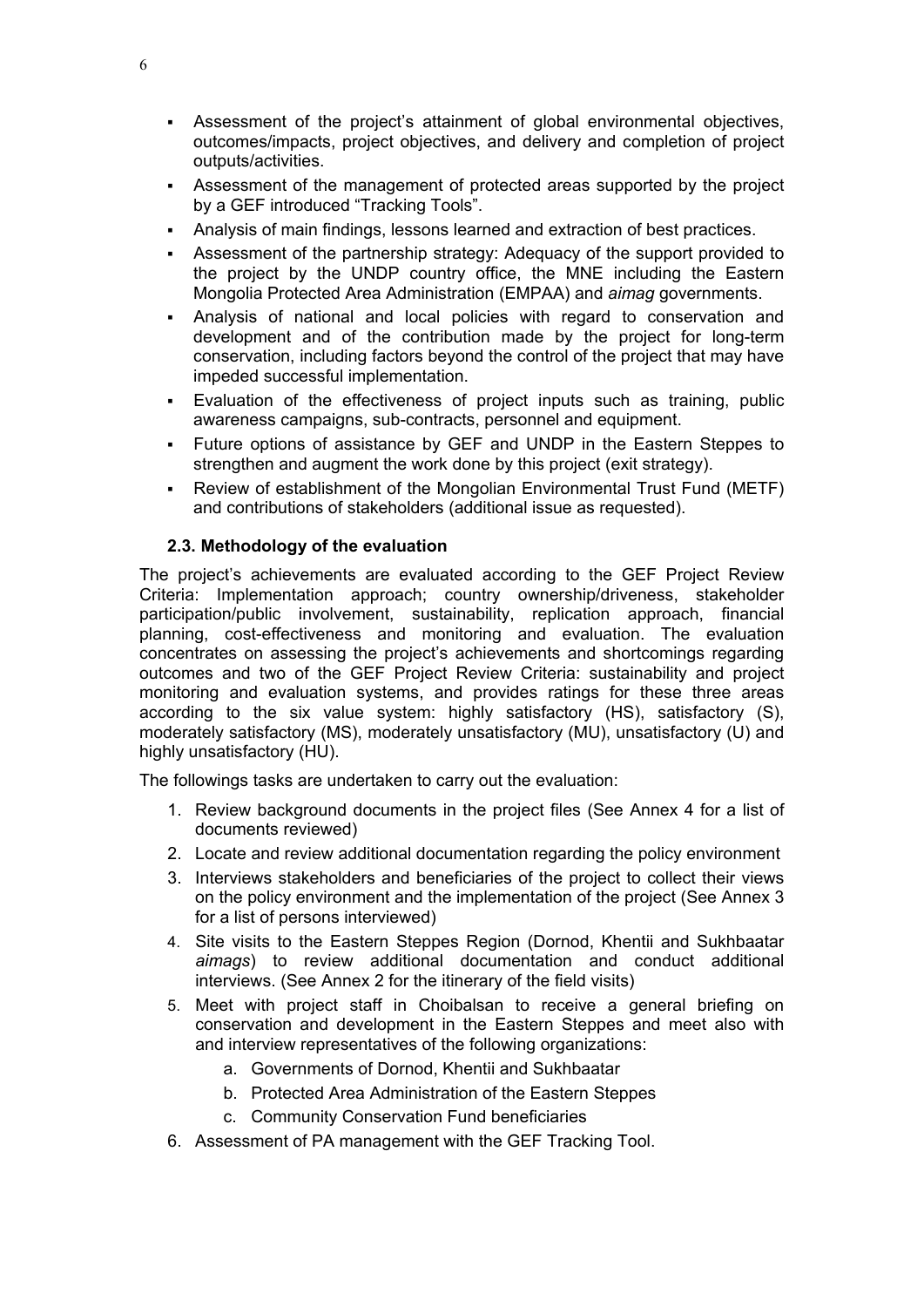To guide the interviews with stakeholders and the collection of relevant information, a table was prepared, indicating for each project outcome, intended beneficiaries, indicators, source of information, method for data collection and data location. The table is presented in Annex 5.

The evaluation of this project was carried out jointly with the mid-term evaluation of another project, and UNDP Energy and Environment Outcome Evaluation, and was allocated a total of 25 working days between November 2005 and January 2006. The evaluation team consisted of two members: one independent international consultant and team leader, Dr Dominique ROBY and one independent national consultant, Dr KHULDORJ Balganjav.

# <span id="page-12-0"></span>*3.* **THE PROJECT AND ITS DEVELOPMENT CONTEXT**

# <span id="page-12-1"></span>**3.1. Project start and its duration**

The project effectively started in June 1998. Planned duration was 7 years to which a 6 months extension was added. Therefore, the actual termination date was the end of December 2005.

# <span id="page-12-2"></span>**3.2. Problems that the project seeks to address**

Temperate grasslands are generally disappearing in the world and have already been irretrievably altered in countries adjacent to Mongolia. Mongolia is known for its huge expanse of temperate grassland covering most of the eastern part of the country, including Dornod and Sukhbaatar *aimags* and parts of Khentii *aimag*. The Eastern Steppe is one of the last temperate grasslands with an abundance of rare and threatened species, including many endangered mammals and birds. A number of important wildlife of the Eastern Steppe are listed as rare, very rare, or endangered in International and National Red Data Books. This ecosystem is home to about 300,000 to 500,000 Mongolian gazelles which undertake large-scale annual migrations across the steppes. These migrations have been cut-off by the construction of the Ulaanbaatar – Beijing railroad and the sustainable management of this species is further hampered by the lack of knowledge about its population dynamics.

The eastern region of the country has plenty of resources of rangeland, haymaking fields, and is rich in mineral resources including oil, coal, mixed metals, zinc and gold. Thus a number of big development projects that could adversely impact on the environmental state of the region can be proposed and implemented as the region is being a part of Tumen River economic development program. Therefore much particular attention needs to be paid to its conservation and reduction and elimination of potential impacts. With this purpose, the project has aimed to bring and direct attitudes and approaches of local communities and governments toward environmentally sound practices.

More specifically, the project attempted to address major threats or constraints to biodiversity conservation which were identified through consultations with local communities, government officials in the Eastern *aimags* and central government officials in Ulaanbaatar:

- Inadequate mechanisms to sustain and replicate biodiversity conservation in the Steppe Ecosystem
- **Increasing land degradation**
- Illegal hunting of mammals
- **Increasing frequency of wildfires**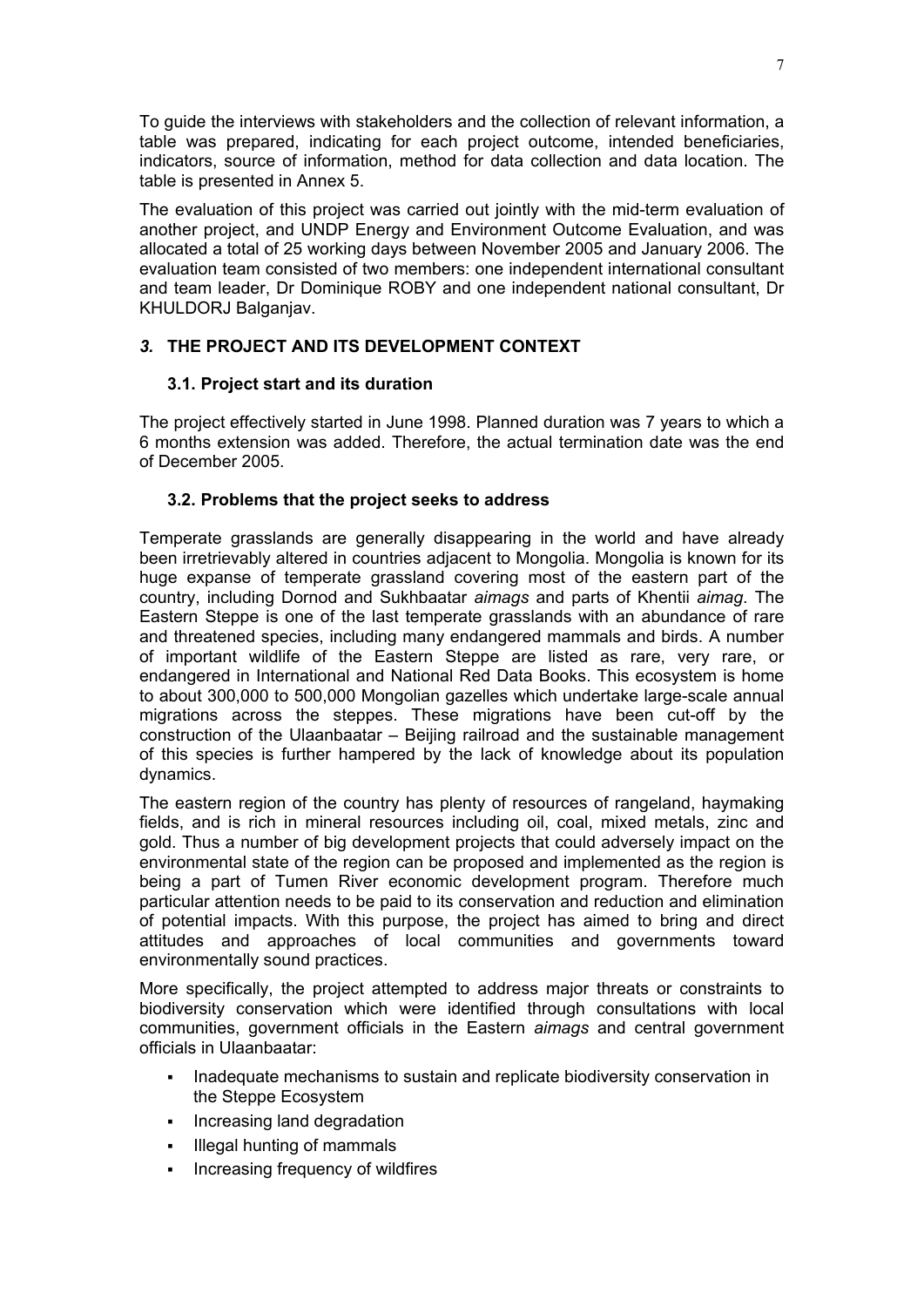- Overexploitation of fuelwood and medicinal plants
- Potentially negative impact of proposed industrial development
- Indiscriminate use of pesticide and aerial application

# <span id="page-13-0"></span>**3.3. Immediate and development objectives of the project**

## **Development objective**

Promote and ensure the long-term conservation and sustainable use of biological diversity in the protected areas and buffer zones of the Eastern Mongolian grassland ecosystem, and incorporate biodiversity considerations into development planning for the Eastern Steppe.

## **Immediate objectives**

- 1. To ensure that the management of the seven existing protected areas in the Eastern Steppe is strengthened for effective protection of critical biodiversity within them.
- 2. To support biodiversity conservation and sustainable alternative livelihoods in the buffer zones of the protected areas.
- 3. To incorporate and internalize components of biodiversity conservation into provincial and local development plans, so as to ensure the sustainability of activities and provide institutional frameworks for the replication of these initiatives. To support general measures for the long-term sustainability of all these efforts.

## <span id="page-13-1"></span>**3.4. Main stakeholders**

Main stakeholders include beneficiaries, implementation partners, and donor agencies.

# Target beneficiaries:

- Local herders, with a focus on buffer zone herders
- Local people in *soum* centers
- *Aimag* and *soum* governors and agencies, including the Environmental Protection Agencies, the State Specialized Inspection Agencies, the Hydrometeorological and Environmental Monitoring Centers, and the Eastern Mongolian Protected Area Administration

Implementation partners:

- Eastern Mongolian Protected Area Administration and MNE as a representative of the Mongolian Government
- Mongolian scientific institutions
- National NGOs

Donor agencies: GEF, UNDP, Finland (UNVs), Norway (contributor to METF), US Peace Corps (1 volunteer).

# <span id="page-13-2"></span>**3.5. Results expected**

According to the project document, the following results relative to each immediate objective were expected at the end of the project:

*1. Ensure the efficient management on Protected Areas (7) in the eastern region*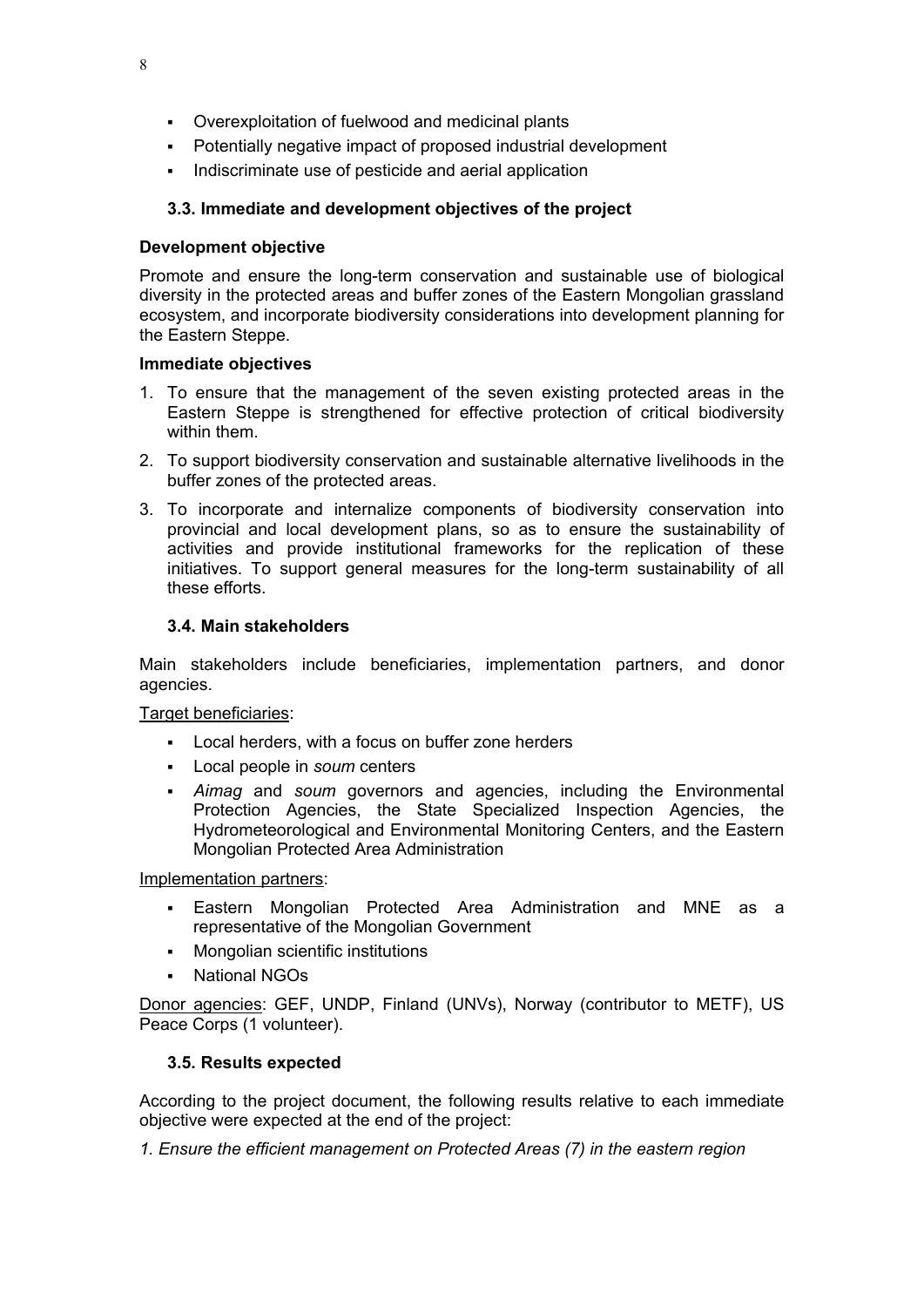- Management plans finalized and implemented for all protected areas (SPAs, NRs and National Monument) in the three *aimags* of the Eastern Region;
- Capacity of the PAA staff enhanced (training and equipment) for the effective implementation of the PA management plans and on targeted research and monitoring of resource use;
- Long-term monitoring and inventory systems established, including a GIS capability;
- Action-oriented medium-term research sub-contracts covering targeted research topics critically relevant to project implementation commissioned to support the management of the protected areas.

## *2. Assist and support the biodiversity conservation and sustainable livelihood in Protected Areas and their Buffer Zones*

- Buffer zone management committees established for each of the protected areas;
- Capacity of the buffer zone management committees for planning and managing the buffer zones strengthened through training, participatory rural assessments (PRAs) and participatory planning, and on targeted research and monitoring of resource use;
- Community buffer zone management plans implemented for fire prevention and afforestation;
- Full implementation of the community management plans by the local people through coordination with other projects and on-going activities.

## *3. Incorporate the biodiversity conservation into the regional development planning and ensure the sustainability of biodiversity in the region*

- *aimag* and *soum* level government administration officials trained,
- Biodiversity conservation incorporated into land use, zoning and general development plans for both the *aimag* and *soum* levels through workshops and targeted surveys of biodiversity hotspots,
- Increased public awareness at the *aimag* and *soum* levels on biodiversity conservation.

In addition, in order to strengthen, sustain and replicate these results, it was expected that:

- Effective coordination be achieved with other projects and government agencies through yearly workshops,
- Existing environmental laws relative to biodiversity conservation be amended and new ones developed,
- A system of incentives be incorporated into laws and regulations,
- A study and regional workshop be conducted on illegal hunting of highly mobile mammal species,
- Four one-year training programmes and two overseas Masters training programmes be completed early in the project cycle, to allow the trainees to return and assist the project,

Finally, it was expected that GEF funds would have been added to other co-financing to capitalize the biodiversity account in the Mongolia Environmental Trust Fund, eventually allowing the replication and long-term support for the protection of biodiversity in the Eastern Steppe.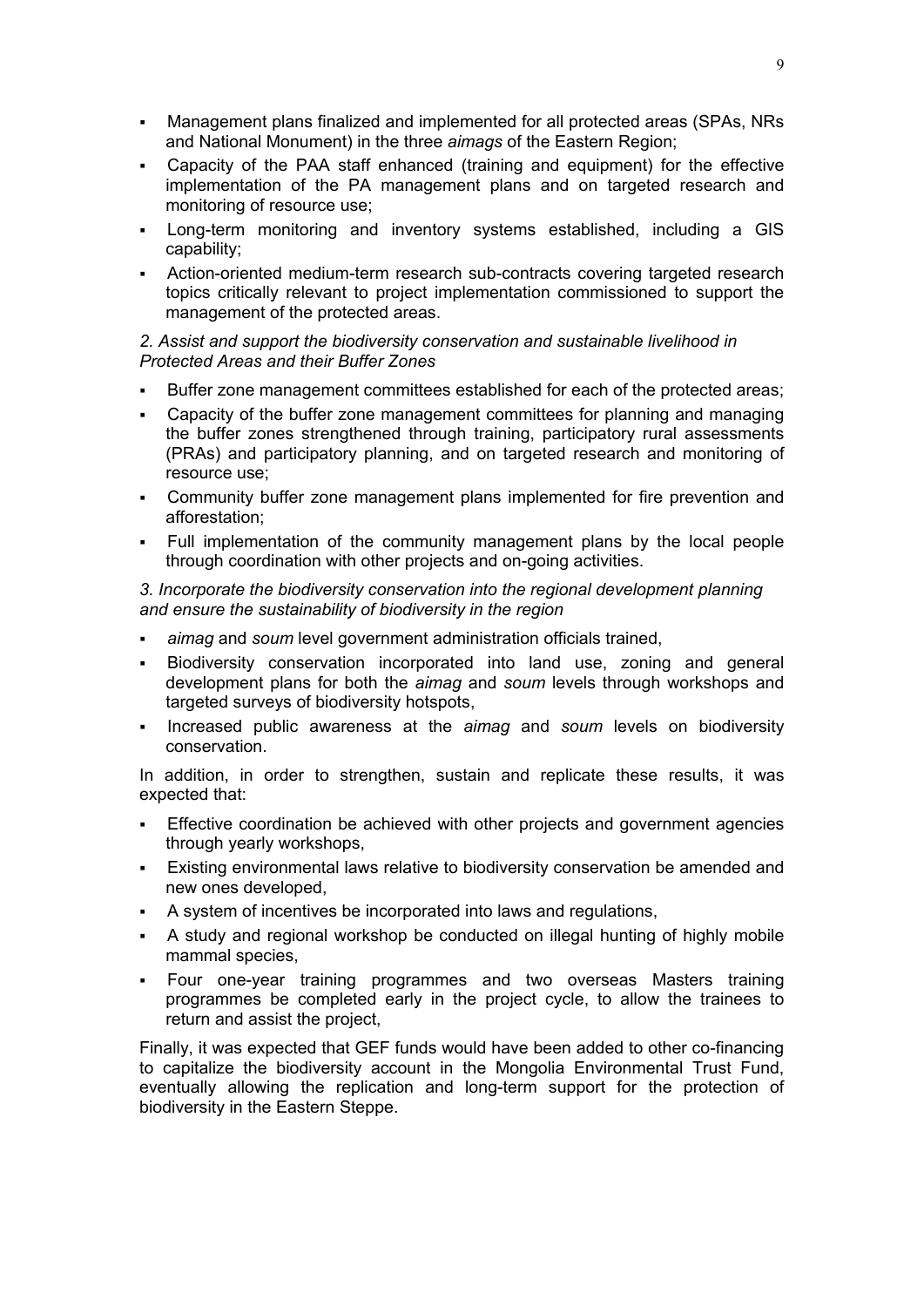# <span id="page-15-1"></span><span id="page-15-0"></span>*4.* **MAIN FINDINGS**

## <span id="page-15-2"></span>**4.1. Project performance according to GEF criteria**

## **4.1.1. Implementation approach**

#### <span id="page-15-3"></span>**Logical framework use**

No logical framework was elaborated for this project, although the project document identified development and immediate objectives, expected project outcomes, and indicators as well as risks and assumptions. Therefore the major elements of a logical framework were available to conduct evaluations.

## <span id="page-15-4"></span>**Partnerships in implementation of the project activities**

The project established multiple partnerships with national and international institutional or individual stakeholders to achieve jointly agreed or common objectives. Partners have cooperated with the project through in kind or financial contributions or have been subcontracted to provide services or achieve some of the project's activities.

- 1. At the national level, the main project partner was the MNE as its executing agency. The elections in 2000 disrupted this important partnership as the new team designated within the MNE did not subscribe to the project's objectives and approach.
- 2. The Environmental Protection Agency (EPA) and Hydrometeorology and Environmental Monitoring Agency (HMEM) of the MNE were the project's implementing agencies. The first project NPD from 1998 to 2000 was Director of the EPA of the MNE.
- 3. Research activities were conducted through subcontracts awarded to the following national institutions:
	- Institute of Biology, Mongolian Academy of Science
	- Institute of Botany, Mongolian Academy of Science
	- Biological Faculty, National University of Mongolia
	- State Pedagogical University
	- Red Deer Conservation Society
	- Mongolian Marmot Society
	- Information and Computer Center
- 4. National workshops were organized in collaboration with WWF, GTZ, ADB, Agency of Land Affairs and Geodesy Cartography and the Union of Mongolian Environmental NGOs to develop policies and laws, share research results and experiences, conduct trainings, improve transboundary conservation, integrate biodiversity conservation into land use plans, and devise a strategy to maintain the integrity of the protected areas.
- 5. The implementation of the recommendations resulting from the hunting study conducted by the project was achieved through a subcontract to the EPA and the SSSA. The cooperation agreement with the EPA and later with the SSSA, to take measures to prevent illegal hunting through improved legislation and policy, included *i*) the development of a regulation to use the tagging system, *ii*) the establishment of an anti-poaching unit, *iii*) the publication of a hunter's newsletter,  $iv$ ) the training of environmental inspectors,  $v$ ) the improvement of inter-agency coordination to control wildlife product trade, and *vi*) coordination with relevant agencies to develop international transboundary cooperation.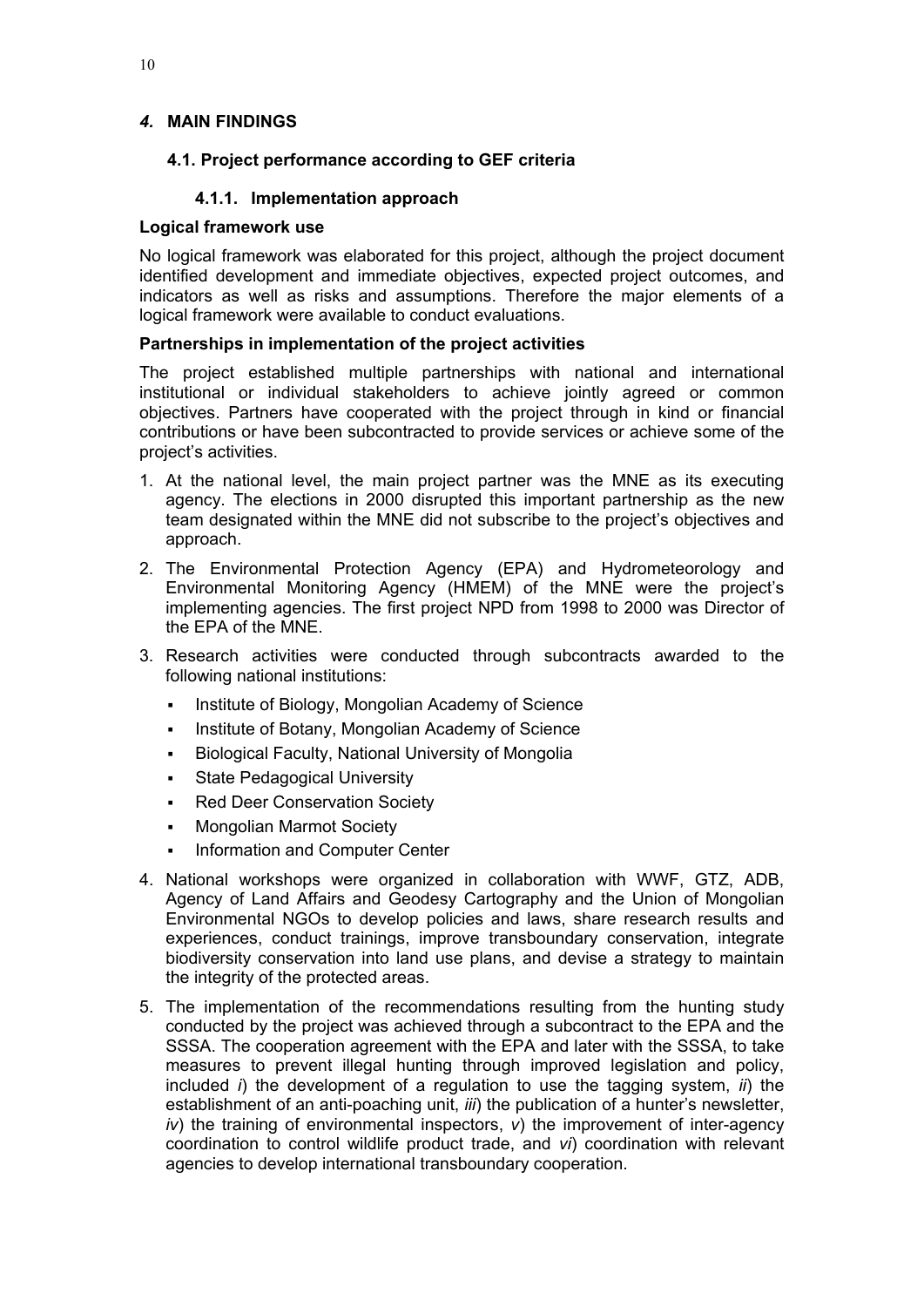- 6. At the local level, the project has worked at several institutional levels, working directly with
	- the Eastern Mongolia Protected Area Administration (EMPAA), as its local counterpart agency, to develop the protected areas management plans, buffer zone management plans, organize trainings, conduct field studies, monitoring and inventory of the protected areas resources, conduct public awareness activities in the buffer zones and urban areas;
	- the EPA and SSSA to conduct training for *soum* and *aimag* environmental inspectors, and carry out hunting study;
	- HMEM centers of each *aimag*, to develop grassland monitoring methodology, and subcontract research projects,
	- all three *aimag* governments, and *soum* and *bag* governors, to develop and implement land use and PA and buffer zone management plans, implement sustainable grassland management activities in order to control Brandt's Vole populations, conduct the hunting study, improve public awareness on biodiversity conservation, develop their capacity to improve environmental protection and management, and implement the Community Conservation Fund (CCF) activities.

Meetings for the participatory preparation of work plans were successively organized in the eastern three *aimags* and Ulaanbaatar in order to actively involve local partners in the project annual and quarterly planning processes. This strong participatory planning definitely contributed to enhance the development of a successful partnership strategy that ensures the sustainability of major project outcomes.

7. The project was successful at getting local people actively involved in the implementation of its activities. The key mediators between the project and the local population were the National Community Volunteers (NCV). These volunteers were recruited from the locations where the project was carrying out its activities, initially hired for 2 years as United Nations Volunteers (UNVs) through the UNV programme. The project invested a great deal of effort to develop their capacities and enable them i) to disseminate project information and results to local governments and communities with the purpose of integrating the project activities at the local level, ii) to conduct public awareness activities on a regular basis, iii) to gather socioeconomic and biodiversity data, iv) to support the local implementation of project's activities, and v) to help develop PA and Buffer Zone (BZ) management plans. At the end of the 2 years (maximal hiring period for UNVs) the project decided to hire them as NCVs. Their role was then focused on the implementation of CCF activities.

This outreach strategy was highly effective in developing the partnership between the project, local governments and local populations that will contribute to the sustainability of some of the main project outcomes. As NCVs are members of the local communities and members of the BZ Councils, they are most likely to remain in their locality. During the evaluation interviews, they have expressed eagerness and will to continue to carry out environmental protection actions and spread their knowledge and experience acquired through the project. Some of them have established, on their own initiative, environmental NGOs, with the purpose of pursuing the work they initiated in the project framework, mainly the implementation of the BZ management plans, thereby ensuring the sustainability of, and furthering the project outcomes. This group of local people (NCVs) constitutes a capacity that was developed by the project to establish a missing link between local communities and local governments and agencies, and that will continue to disseminate environmental information and knowledge at the local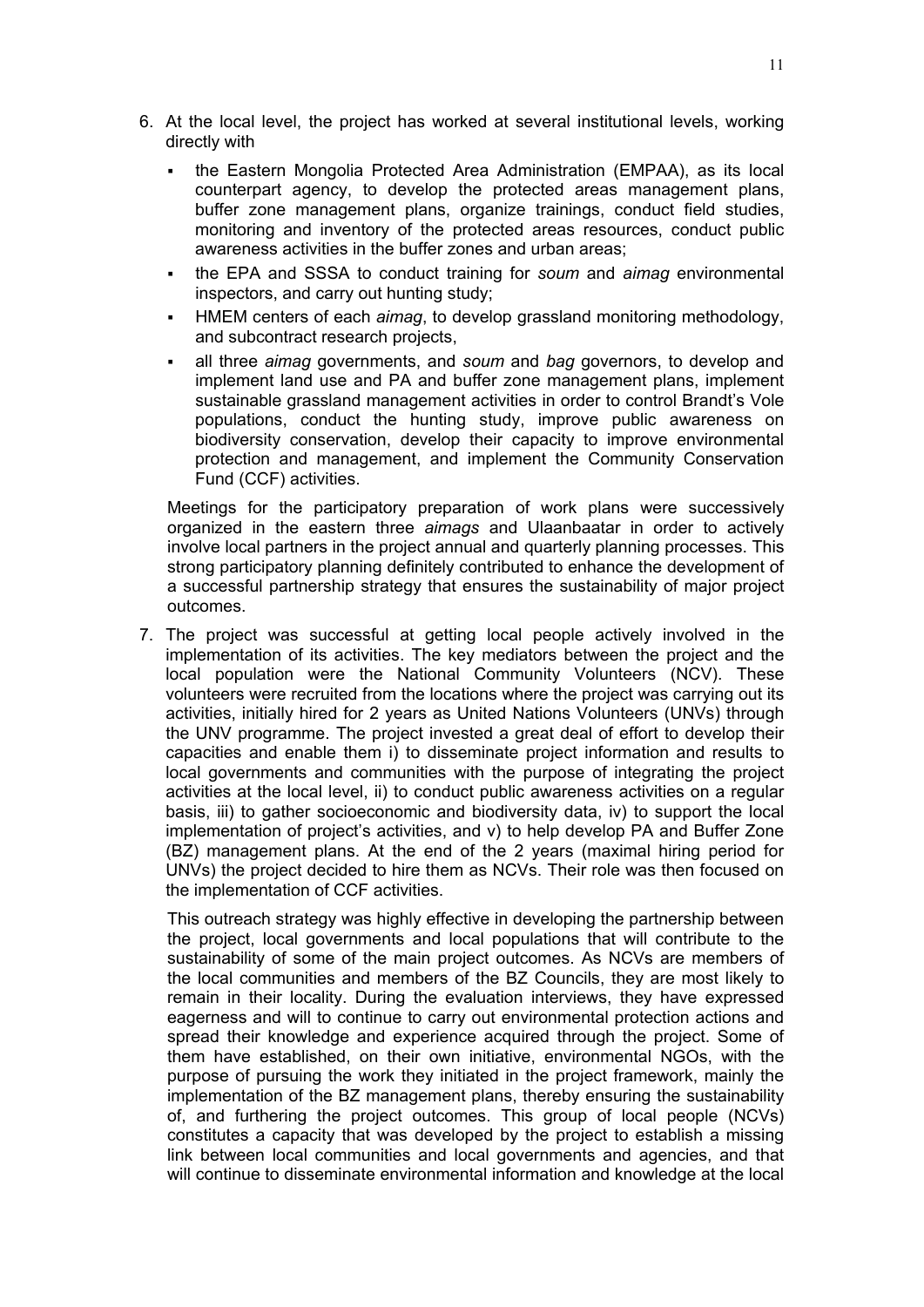level. This successful approach deserves to be replicated and expanded for the implementation of similar community-based NRM projects.

8. Buffer Zone Councils have been important partners to reach the project outcome related to the development of sustainable alternative livelihoods and biodiversity conservation in the PA buffer zones. Buffer Zone Councils are participatory management committees elected for each BZ, whose responsibility is to elaborate, monitor and execute the management plans of the PA buffer zones. These structures include representatives of local herders, local governments, and PA administration. The project has supported their establishment, contributed to develop their capacity for participatory planning, implementation of the buffer zone management plans, and monitoring of resource use.

#### <span id="page-17-0"></span>**Overall project management**

The project was implemented in 34 *soums*, 3 *aimags* (Dornod, Sukhbaatar, and Khentii) and 9 Protected Areas.

Project offices and staff. Until June 2005, the project was run from two offices, one in the capital city Ulaanbaatar and one in the main urban center of the region where the project activities were carried out. The headquarter office in Ulaanbaatar was in charge of planning, development of a training program at the national level, collaboration with MNE and other counterpart agencies, including UNDP CO, evaluation of activities at the regional level and reporting to the National government, GEF and UNDP. Initially, the headquarter office consisted of 5 staff: national project coordinator, administrative assistant, accountant, translator, and driver.

The field office, set up in Choibalsan, Dornod *aimag*, was in charge of most decisions related to the implementation of activities, identification of research needs, implementation of planned activities with local partners, development of PA management and buffer zone plans, public awareness, most training activities and decision-making regarding the allocation of the Community Conservation Fund (CCF).

The field office staff consisted of an international senior biodiversity advisor (4.5 years), a project manager, 2 UNVs from Finland, 5 national specialists (biodiversity, grassland, public awareness, land use, and GIS), administrative assistant, translator, 9 national volunteers based in the buffer zone *soums* and *aimag* center, and 3 drivers. In 2000, the terms of reference for all national specialists, except for the GIS specialist, were revised and duty station was changed to Ulaanbaatar, except for GIS and land use specialists who remained in Choibalsan.

In the beginning of 2003, an international community development advisor was recruited as well as a national community conservation fund manager to be posted in Choibalsan to implement the CCF activities. A policy and planning officer was also recruited in Ulaanbaatar.

Management. Every quarter, meetings were held with the project local stakeholders to evaluate the preceding quarter and plan activities and budgets for the next quarter. Quarterly and annual work plans were then prepared following this participatory approach involving the relevant stakeholders, more particularly so after the arrival of the new NPC in 2002. Work plans were submitted along with the corresponding budgets – to the NPD for the period when NEX modalities were followed – and directly to UNDP when the project was under direct execution. During this direct execution period (from 2001), the signatories for the expenses of the project headquarters in Ulaanbaatar were the NPC and the UNDP DRR who had to approve work plans, budgets and expenses. UNDP was providing quarterly advances on the basis of the approved work plan and budget. In 2004, the NPD was reinstated and the work plans had to be reviewed and get the approval of the NPD at MNE. UNDP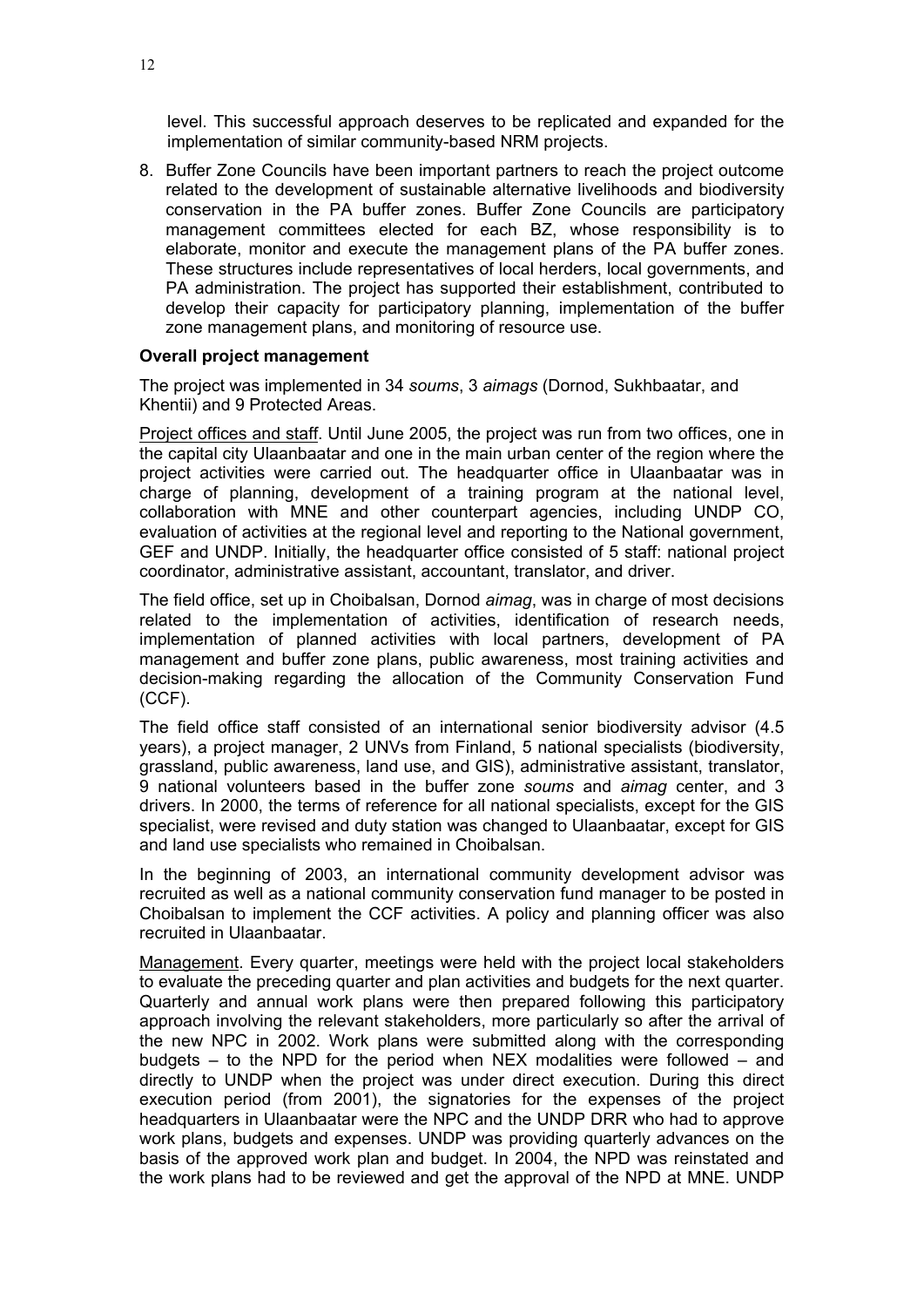CO retained the financial approval of expenses and monitoring of the project management.

Steering Committee. No Steering Committee was set up for the project.

METF All activities related to the establishment of the METF and associated governance bodies were under the direct responsibility of the MNE and UNDP CO.

#### <span id="page-18-0"></span>**Changes in project design**

The 2003 TPR agreed that only the Numrug SPA management plan would be implemented as a model, thereby modifying the expected results regarding the implementation of all PA management plans. The objective was deemed unrealistic as baseline data had to be collected for 2 additional PAs and budgetary requirements to implement management plans had been underestimated.

#### <span id="page-18-1"></span>**Adequacy of the intervention strategy**

The multi-level intervention strategy adopted by the project to ensure the sustainability of its outcomes proved to be appropriate. It was especially successful at establishing a network of partners at all levels from local herders and communities, buffer zone councils, local governments, to *aimag* administrations, and developing their capacities and sense of ownership over biodiversity and the environment at large. The project was designed to develop the capacities of relevant stakeholders through various training activities and participatory processes and support them in carrying out the activities as their capacities would expand.

The project had planned to improve conservation and management of existing protected areas to reach internationally accepted standards, and to prevent biodiversity loss through reducing threats, given the relative good condition of the Eastern Steppe. The Numrug PAA has taken complete responsibility for protected area and buffer zone management from the beginning. Although the other PA management plans could not be implemented, the EMPAA has been trained and equipped, and will be able to take over the implementation of the PA management plans as they will be adopted.

As the participatory pre-project analysis of threats to biodiversity in the Eastern Steppe had shown clear links to poverty, the project applied itself to link biodiversity conservation in the protected areas, and sustainable livelihood improvement in their buffer zones. The project raised public awareness on the importance of biodiversity conservation through multiple approaches. It helped to establish representative buffer zone councils in line with the Law on Buffer Zones, in order to develop BZ management plans following a participatory approach, and develop alternative livelihood options with the support of a community conservation fund (CCF). Unfortunately, due to the late implementation of the CCF activities to develop livelihood options (the CCF was established and started to fund community projects in 2002), it was difficult to assess their effect in terms of reduction of threats to biodiversity.

Yet, it was also recognized that a sole emphasis on protected areas and their buffer zones was not sufficient to ensure sustainability of the benefits and reduction of threats and constraints. Therefore, the project contributed to develop capacities and institutional frameworks at both *soum* and *aimag* levels to ensure biodiversity conservation both in and out of the protected areas. The project ensured the integration of biodiversity conservation in the *aimag* and *soum* government development plans in Eastern Mongolia by providing appropriate training, tools, databases, models, and support to local government and agencies.

The project also counted on the formal recognition of the communal property rights of specifically defined local communities to provide the necessary incentive to the local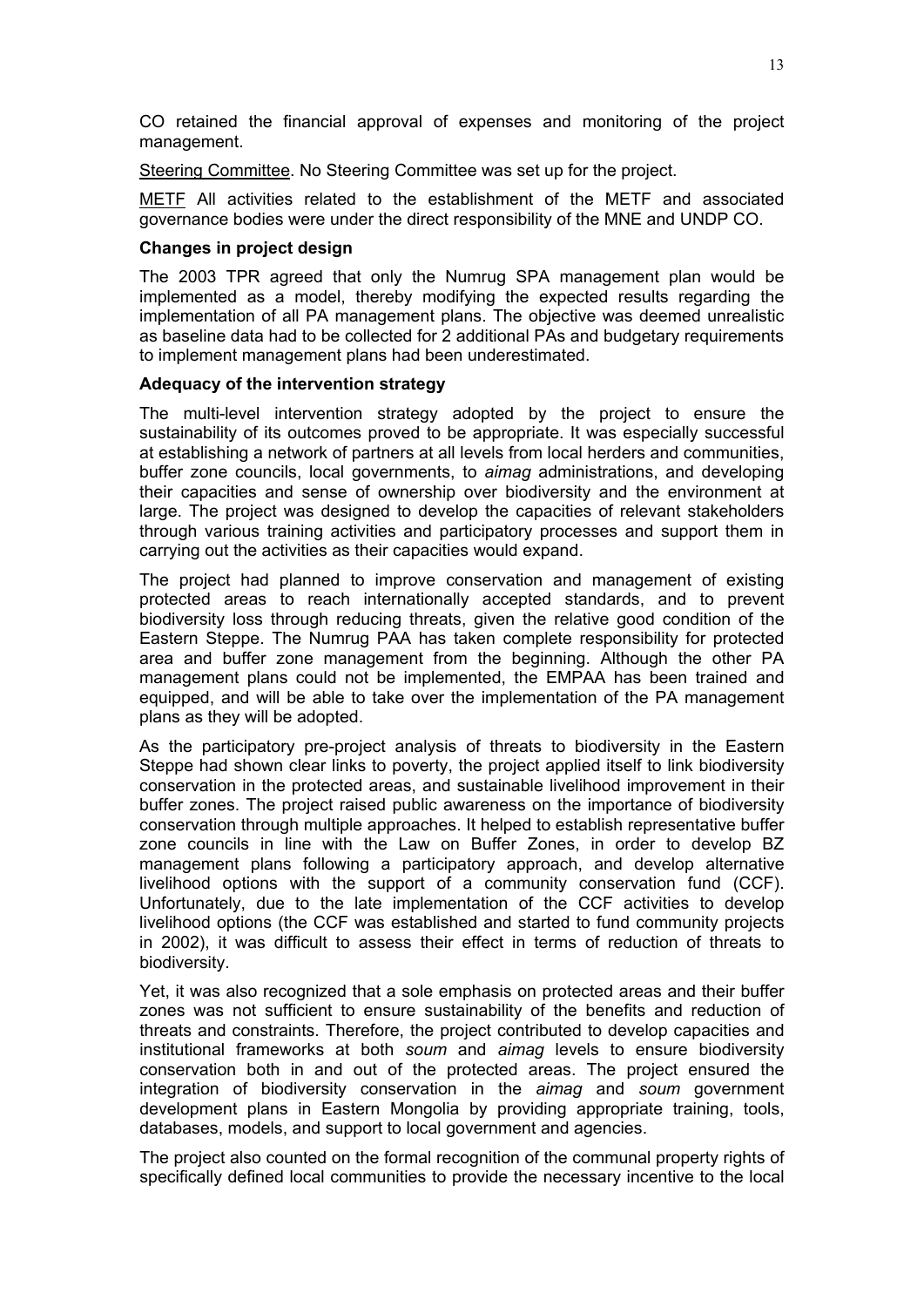residents to enact and respect regulations on biodiversity conservation. In November 2005, the Parliament adopted a series of amendments to the Environmental Protection Law. One of the key changes is that local people, as community groups, are given the right to use and possess natural resources in specific areas, make benefits from their use, at the same time the obligation to protect these resources from fire, illegal logging, and illegal hunting is transferred to them. The outcomes expected by the Government in adopting these amendments are that these specific areas will be better protected and that local people livelihood will be improved through the sustainable use of natural resources.

The Mongolia Environmental Trust Fund, established under the Pilot Phase Project supported by UNDP, needed additional seed money and to attract more donors in order to become fully functional to provide a sustainable financing mechanism for biodiversity conservation initiatives. However, the activities related to these objectives were outside the project's direct competence.

# **4.1.2. Country Ownership/Driveness**

## <span id="page-19-1"></span><span id="page-19-0"></span>**Consistency with national environmental and development agenda and with national/sectoral development plans**

Throughout the duration of its implementation, the project remained consistent with national environmental priorities and development plans as stated in the successive Government Action Programmes and other policy documents.

National priorities for environmental protection, at the time the project was developed and launched, are stated in the Government Action Programme for the period 1996 to 2000. A chapter on environmental and scientific policy (Chapter 3) though limited to a few broad intentions, included concerns for improvement of land management, improvement of patrolling and environmental protection in line with regional socioeconomic development policies, and development conservation measures for endangered flora and fauna species in Mongolia. The project has addressed all these concerns and expanded them further.

The overall objective of the Biodiversity Action Plan (BAP) is to implement measures to protect biodiversity, to restore damaged areas and to ensure that consciousness of biodiversity is integrated into economic and social development programmes. ESBP implemented activities in Eastern Mongolia corresponding fully or partially to 11 out of the 17 high priorities that were identified in the BAP.

Also, the Mongolian Action Programme for the  $21<sup>st</sup>$  Century – known as MAP-21 – adopted by the Government in 1998, has identified objectives related to sustainable development of agriculture, use and protection of land resources, development of protected areas, and protection of biological diversity. The project is in line with numerous activities listed under these objectives in MAP-21, namely

- sustainable use of pastures to contribute to their protection,
- promotion of management and rational use of land resources taking into account the interests of local populations and environmental resources,
- production of comprehensive maps including information on land quality and utilization, soil and vegetation,
- development of the BZ of protected areas as models of sustainable development,
- promotion of sustainable use of natural resources within their natural carrying capacity,
- extensive involvement of local inhabitants of the BZ of the PAs in protection and planning activities, and providing support to solve their social problems,
- establishment of training centers in the PAs and public environmental education,
- determination of the causes of the decline of some species,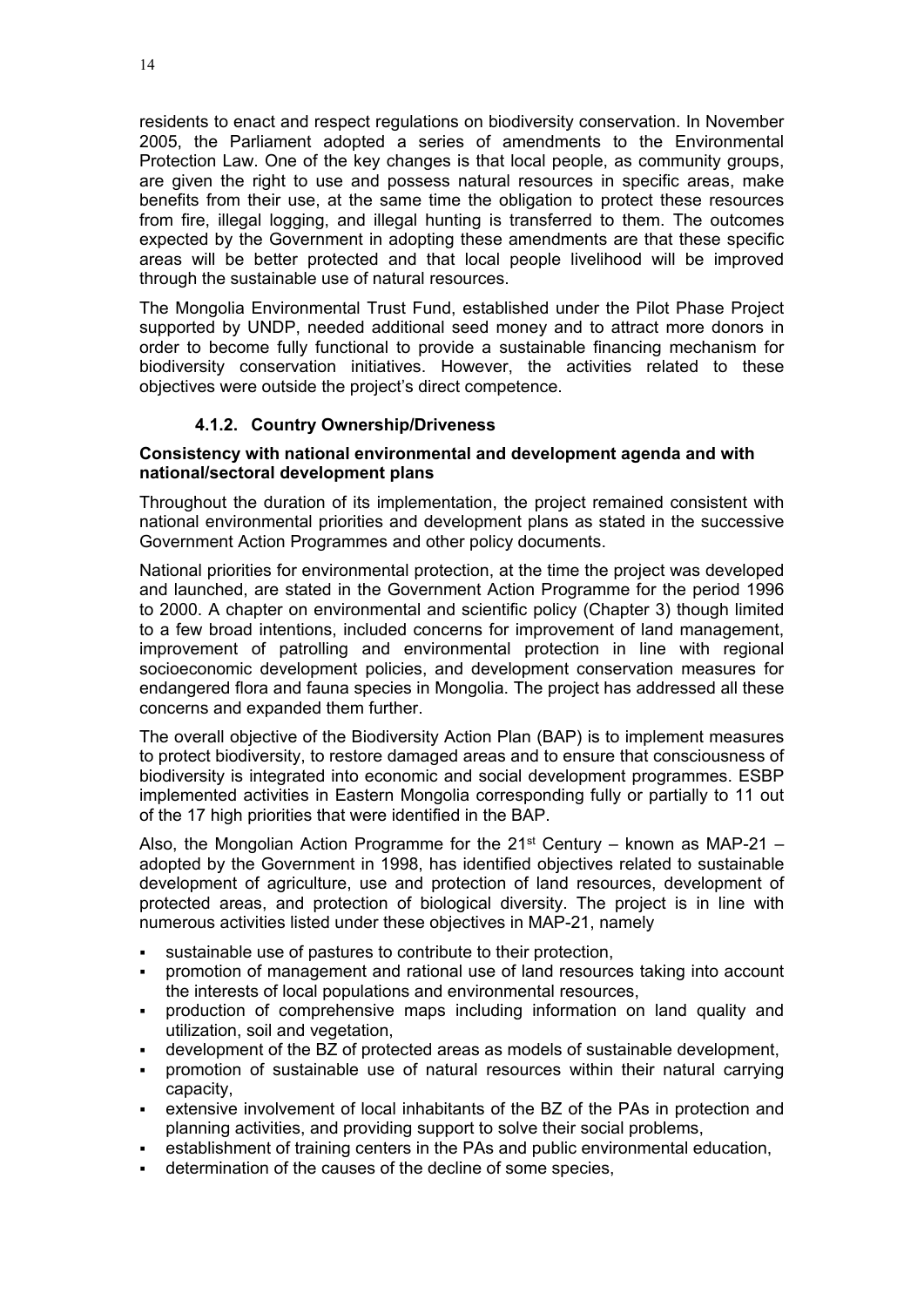- **intensive monitoring of hunting and fishing,**
- creation of an information system on fauna, flora and forests,
- **EXED** intensification of activities aiming at assisting the recovery of endangered species, and creation of conditions to improve their natural reproduction,
- use of environment-friendly methods to combat rodents and insects,
- public education on the importance of biodiversity.

The project remained closely related to the national objectives stated in the Nature and Environment Policy section of the Government action programme for 2000 to 2004, especially the following ones: i) aim to utilize rationally and rehabilitate natural resources with due consideration to their capacity to ensure an eco-oriented economic growth, ii) precisely define civil rights and responsibilities related to the utilization and protection of local natural resources, and iii) create a mechanism for nature and environment protection by the citizen themselves - including an intensification of efforts to combat pests and rodents by introducing eco-friendly technologies and increasing the land surface for combating Brandt's voles.

## <span id="page-20-0"></span>**Outcomes incorporation into national / regional development plans and policies**

- 1. The project cooperated with the Standing Committee on Environmental and Rural Development, State Great Khural (Parliament), GTZ, and WWF to develop a proposal on amendments to the set of environmental laws, which has been submitted to the parliament for consideration. The amendments to the Law on Environmental Protection have been adopted in November 2005. The amendments to the Law on Forests and to the Law on Protection from Toxic Chemicals were expected to be submitted in the next spring session.
- 2. The project has organized or contributed to workshops and conferences to discuss research results and specific issues with stakeholders in order to improve the implementation of existing laws or to devise resolutions aiming at protecting the environment and natural resources, notably gazelles and marmots. As a result, the Government (MNE) passed resolutions to ban commercial hunting of gazelle in 2000, commercial and subsistence hunting of marmot for 3 years in 2004, and timber export.
- 3. In 2003, the project assisted the MNE to carry out a public hearing to discuss the findings of the EIA on the construction of the Numrug Bridge, and a national forum was organized to discuss legal and administrative status of the PAs in Mongolia. As a result of the public hearing and the national forum, the Parliament made the decision to refuse any proposal on declassifying existing PA. All proposals for declassification of existing PA were denied. With the project's direct input, an amendment to the Law on EIA to improve the impact of the public hearings was proposed for the Parliament adoption through the Parliament Standing Committee on Environment and Rural Development.
- 4. One of the major outcomes of this project results from the study on the impact of hunting on wildlife populations in the Eastern *aimags*. As the results of this study were pointing to the lack of enforcement of the Law on Hunting, a project was developed based on a close collaboration of the SSSA and the ESBP to propose amendments to the Law on Hunting and implement a tagging system to prove that products were hunted legally. The hunting study findings have been used to develop policies and legislation and the new tagging system has been successfully implemented since 2003. According to the amendment to the Law on Hunting adopted by the Mongolian Parliament, everyone who possesses a wildlife product is required to have an official certificate of origin to prove that it has been hunted legally. It enables the law enforcement personnel to inspect traders at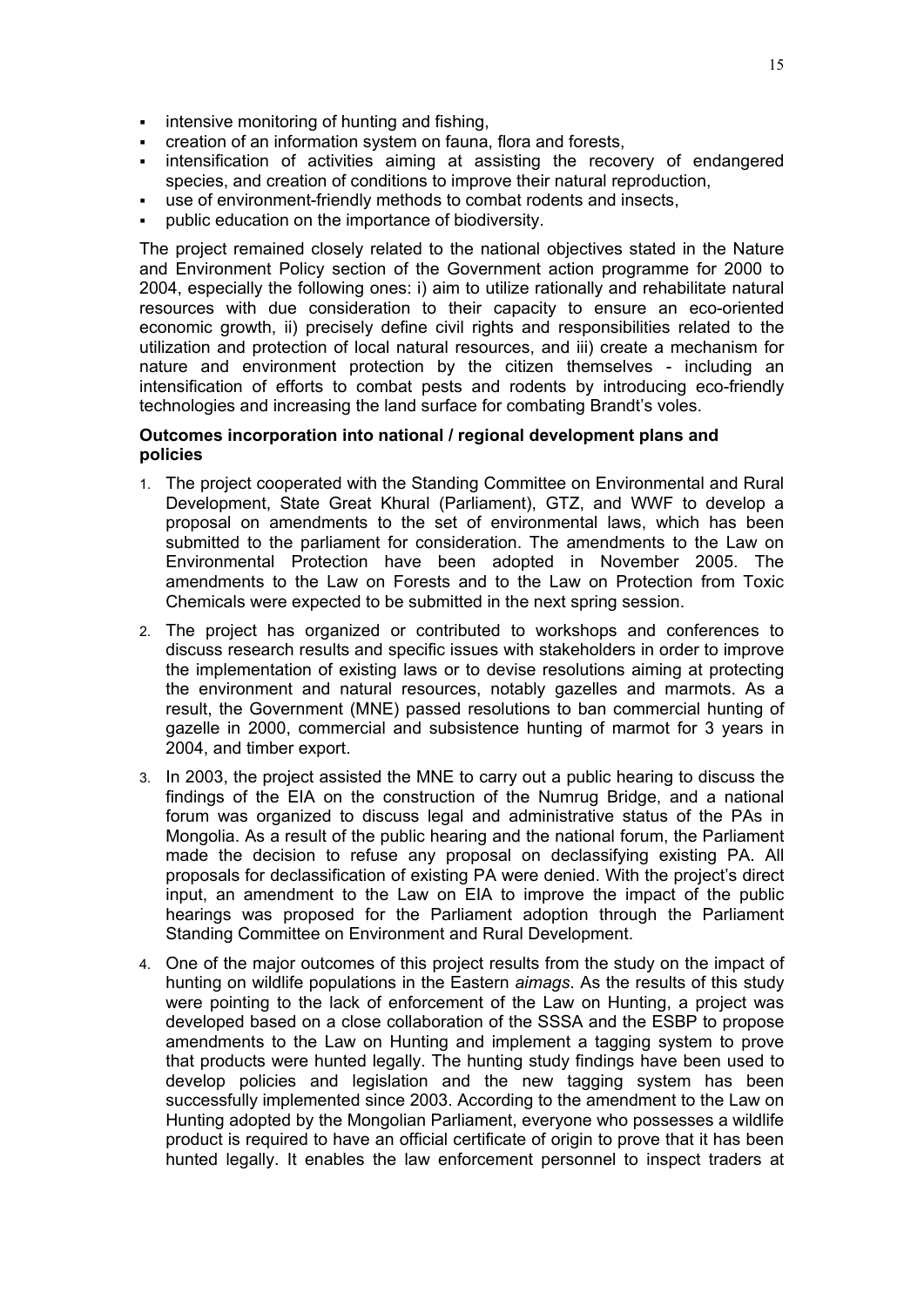major road checkpoints, markets, and border ports, and to confiscate products of illegally hunted wildlife.

- 5. One of the management-oriented research projects increased the understanding of the Brandt's vole ecology and identified ecological measures to control the population levels. The project organized a successful international conference in association with WCS and WWF-Mongolia during which the MFA agreed to the recommendation to phase out the use of Bromadiolone by 2005. Also, the MNE imposed a ban on hunting red fox (*Vulpes vulpes*) and corsac fox (*Vulpes corsac*), natural Brandt's vole predators, in the three eastern *aimags*.
- 6. The Eastern Regional Action Programme for 2003 to 2020, in its section on Biodiversity Conservation, integrates a number of actions that are clearly stemming from the project outcomes, such as:
	- incorporation of biodiversity issues into *soum* land use planning,
	- adoption of comprehensive measures to counter illegal actions such as poaching of wildlife,
	- taking Mongolian gazelle main habitats and range in the eastern *aimags* under state protection,
	- wide organization of training and public awareness activities on the importance of protecting biodiversity using information centers,
	- implementation of alternative livelihood projects in the PA buffer zones.
- 7. The Nature and Environment Policy of the Government Action Programme for 2000 to 2004 announces the Government's intention to intensify efforts to combat rodents by introducing eco-friendly technology and increase by 1.5 times the area where Brandt's vole control will be implemented.
- 8. Local level policies: The Economic and Environment policy of the 2004–2008 Governor's Action Program for Dornod *aimag* plans
	- to implement environmental and biodiversity conservation activities of MAP-21,
	- to prohibit marmot hunting for 2 to 3 years and to reintroduce marmots in specific soums,
	- to establish new protected areas for gazelle reproduction and for the protection of endangered water birds.

#### <span id="page-21-0"></span>**Government approval of policies in line with the project objectives**

In November 2005, the Parliament adopted a series of amendments to the Environmental Protection Law. These amendments provide a legal recognition of the delegation of rights and responsibilities to community user groups "*to increase the public participation in the conservation, sustainable use and restoration of natural resources, and monitoring activities*".

One of the key changes is that local people, as community groups, are given the right to use and possess natural resources in specific areas, make benefits from their use; at the same time the obligation to protect these resources from fire, illegal logging, and illegal hunting is transferred to them. The outcomes expected by the Government in adopting these amendments are that these specific areas will be better protected and that local people livelihood will be improved through the sustainable use of natural resources.

## <span id="page-21-1"></span>**Involvement of country representatives in project identification / planning / implementation / monitoring and evaluation**

The identification and formulation of the project proposal has benefited from substantial input from a participatory consultative process which included national, *aimag* and *soum* government officials.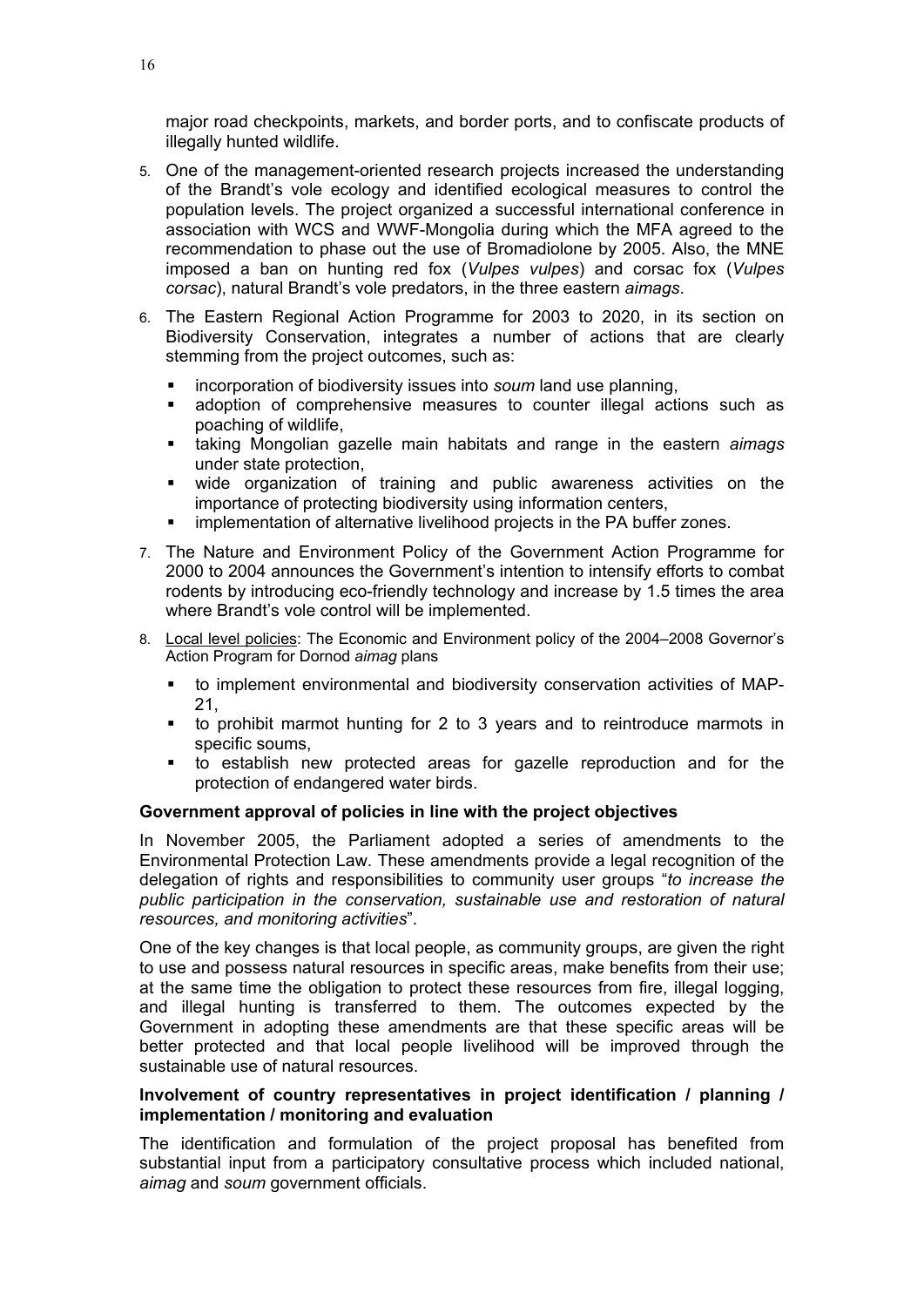These consultations have led to a comprehensive listing of potential proximate causes for biodiversity loss in the Eastern Steppe. The outputs and activities of the project are addressing specific threats and constraints to biodiversity conservation.

The involvement of country representatives in the implementation, monitoring and evaluation of the project is addressed jointly with public involvement in the section 4.1.3 on stakeholder participation.

## <span id="page-22-0"></span>**Government financial commitment to the project**

The government financial commitment was calculated as a total of US\$ 1.35 million in kind. This commitment included providing adequate office space for project staff in Ulaanbaatar and in Choibalsan (\$208,920), fuel and maintenance (\$168,000), salaries (\$717,800) for part-time or full time involvement of regional coordinator, 3 *aimag* governors, 35 sum governors, 5 Environmental Inspectors, 3 *aimag* Heads of Plan, 140 *bag* governors, Dornod PAA staff, and equipment and operations for MNE and PAA operations (\$260,200).

Actually, office space was provided for project staff in Ulaanbaatar and in Choibalsan, as well as for NUNVs in their respective locations until 2001. Providing adequate office space should have included heating and electricity, repairs/maintenance and cleaning. In 2001, the Government stopped fulfilling its commitment to the project regarding the provision of office space as the MNE was no longer the National Executing Agency of the project. Afterwards, the rent for the Ulaanbaatar and Choibalsan offices was supported by the project budget.

Although the government had pledged to contribute US\$ 700,000 in cash to the METF, due to restricted financial resources, the total Government contribution made in 2000, was limited to US\$ 50,000.

# **4.1.3. Public involvement**

#### <span id="page-22-2"></span><span id="page-22-1"></span>**Information dissemination**

The project has adopted a broad and diverse strategy to get local communities and other stakeholders actively involved in the pursuit of its objectives, through raising their awareness on the importance of conserving biodiversity and protecting the environment. Various means were developed to convey different messages to people belonging to different age classes, living in different locations, and having different interests.

NCV National UNVs (later as NCVs) have been key actors to ensure the dissemination of project's results and information through monthly visits to local communities in the BZ and through their membership to the BZ council.

Information centers 4 information centers have been set up by the project before the start of the CCF projects (3 in *soum* centers and one in Choibalsan). Later, with funding from the CCF, 17 information centers were established in *soum* centers and 22 gers were set up as "solidarity palace" in the countryside. The purpose of the information centers was to display information and education material to local people and to provide a space where different trainings related to environmental protection could be organized. The information centers that were established in the countryside with CCF funding were more useful as a gathering place for people to hold meetings for social or environmental protection purposes.

Gazelle car In the Mongolian countryside, the scattering of herders' settlements over vast areas represents a challenge to organize efficient outreach activities and deliver attractive information to local people. Therefore, the project developed a mobile public campaign to reach communities established in remote areas, the Gazelle car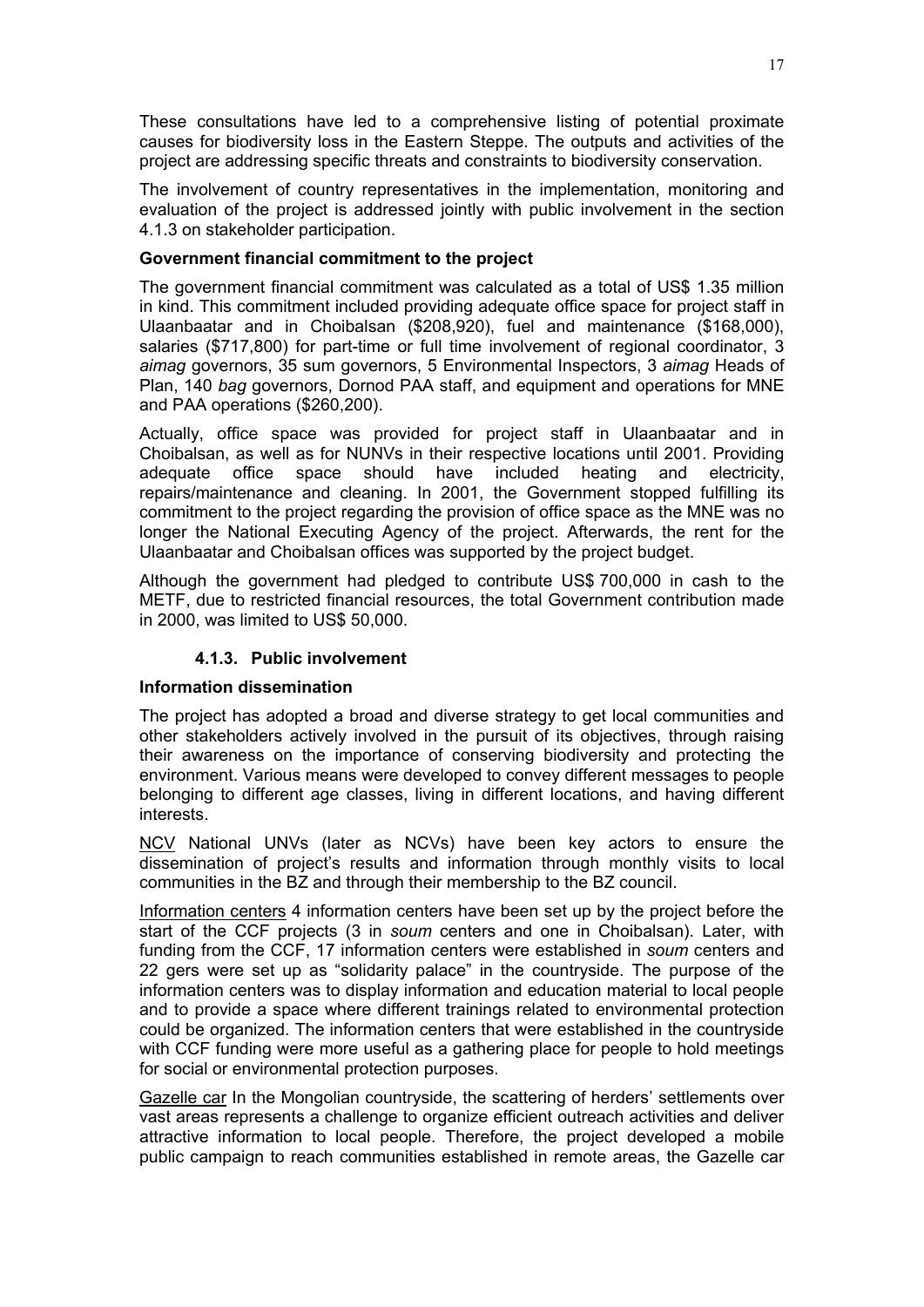being an efficient method to reach people living dispersed over large areas where gathering them was difficult.

Environmental clubs The project helped establish environmental clubs for school children in 3 *soum* centers and one in Choibalsan with the purpose of promoting environmental education and building their awareness on environmental protection and biodiversity conservation.

## **Publications**

- Guide books on fish, reptiles and amphibians, and common plants based on the results of research projects,
- Booklets on natural resources and history of each *aimag* "Khentii *aimag* Natural History Booklet" "Dornod *aimag* Natural History Booklet",
- Teacher's manual on ecological principles the first in the country displaying examples from Mongolia, produced and used for training biology and ecology teachers,
- Eastern Steppe Ecosystem Scientific Journal, published once,
- "Hunting Newsletter" was published once, and 8000 copies were distributed to target populations of herders living near or within the BZ of PA in the eastern *aimags* and in other places in Mongolia where marmots were occurring. This newspaper was highly appreciated from local herders, and SSSA and local governments requested for further issues, which was beyond project financial resources budgeted for information and communication,
- Series of posters showing mammals, birds, rare species in Eastern Mongolia, ecological theory for school teachers, posters and brochures displaying protected areas,
- Findings of a research on climate change in Eastern Mongolia, based on the statistical analysis of 60 years of meteorological data, have been compiled in a book "Eastern *aimag* Climate" and distributed to local officials in the three eastern *aimags*.

Broadcasting Regular radio and television programs were broadcasted in the eastern region on wildlife species, notably migrating birds, in the Eastern Steppes, on project activities and results, on the tagging system and the amendments to the Law on Hunting, and educational programs on endangered species. Videos on wildlife of Eastern Mongolia were distributed to national and local television companies, and to high schools in the Eastern *aimags*.

## <span id="page-23-0"></span>**Consultation and stakeholder participation in the design, implementation and evaluation of program activities**

Project identification The identification and formulation of the project proposal has benefited from substantial input from extensive consultations with local communities in the Eastern Steppe, PA directors and managers, *aimag* and *soum* administration officials, environmental inspectors, MNE, UNDP Country Office and UNDP/GEF, local private businessmen, national NGOs, and on-going projects and programmes. The formulation mission conducted Participatory Rural Appraisals (PRA) with several herder households in the Eastern Region.

These consultations have led to a comprehensive listing of potential proximate causes for biodiversity loss in the Eastern Steppe and identified priority threats to biodiversity and project target areas. The outputs and activities of the project addressing these specific threats and constraints to biodiversity conservation have also been identified through the same consultation process with all stakeholders.

Planning, implementation and evaluation A considerable emphasis has been put on local level participation, and adequate budgets have been planned to carry out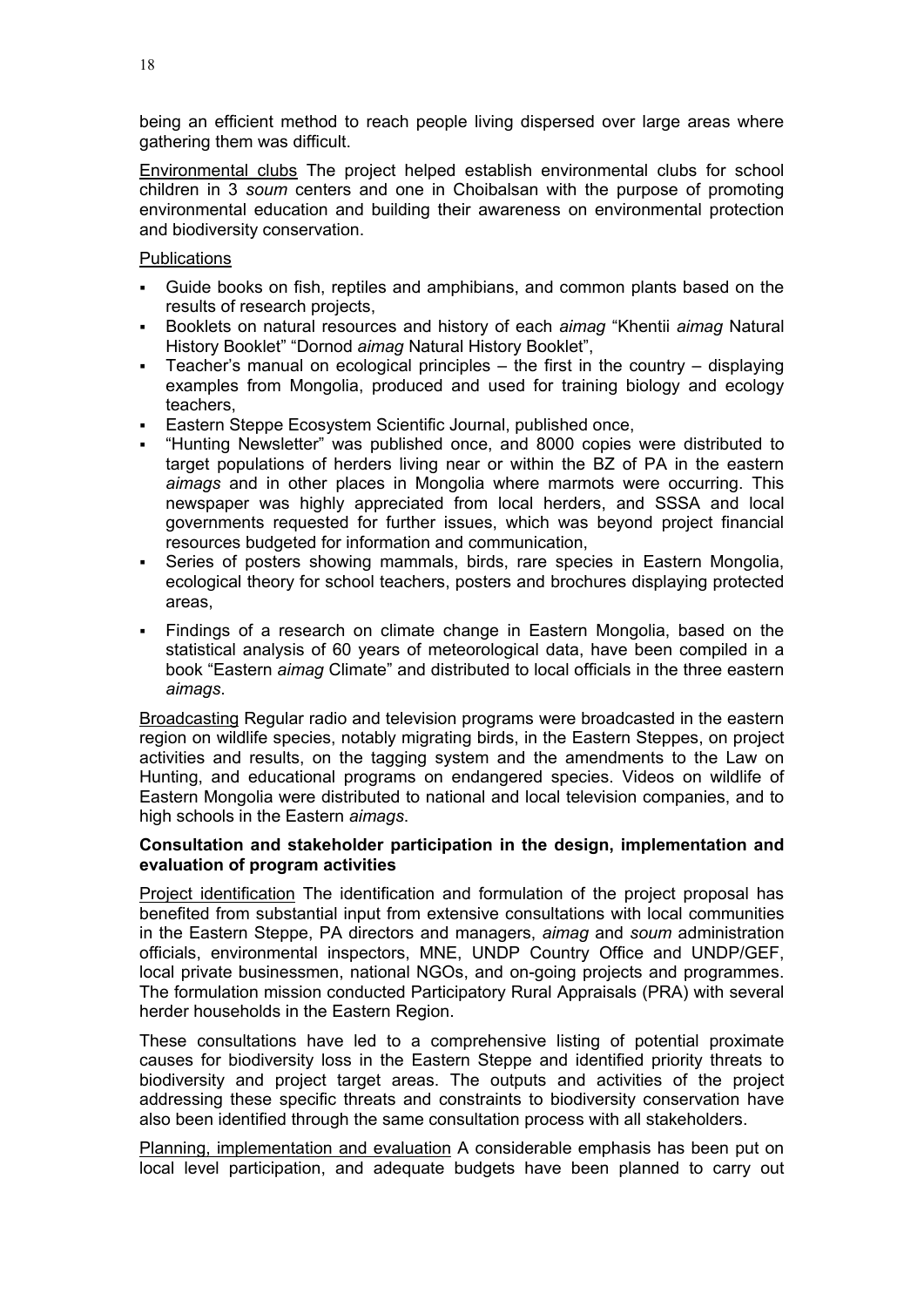participatory workshops to plan and evaluate project activities. Institutional stakeholders have been involved at all levels in the planning and implementation of the project activities:

- the Eastern Mongolia Protected Area Administration, to develop the protected areas management plans, buffer zone management plans, organize trainings, conduct field studies, monitoring and inventory of the protected areas resources, conduct public awareness activities in the buffer zones and urban areas;
- the EPA to conduct training for *soum* and *aimag* environmental inspectors, and carry out hunting study;
- HMEM centers of each province, to develop grassland monitoring methodology, subcontract research projects,
- all three *aimag* governments, and *soum* and *bag* governors, to develop and implement land use, PA and BZ management plans, implement sustainable grassland management activities in order to control Brandt's Vole populations, conduct the hunting study, improve public awareness on biodiversity conservation, develop their capacity to improve environmental protection and management, and implement the CCF activities.

Stakeholder participation is largely ensured through the Buffer Zone Councils which are participatory structures including representatives of local herders, local governments, and PA administration. The project has supported their establishment according to the Law on Buffer Zones, contributed to develop their capacity for participatory planning, implementation of the buffer zone management plans, and monitoring of resource use. BZ Councils had the responsibility of planning, monitoring and executing the BZ management plans following a participatory approach, and of developing alternative livelihood options with the support of a community conservation fund (CCF).

National UNVs (later as NCVs) have been key actors to ensure the consultation and participation of local stakeholders. They were employed by the project as outreach agents, living and working with the local communities, and were trained to raise communities' awareness on biodiversity issues and provide the necessary support to ensure the participation of local communities.

Participatory planning and evaluation Every quarter, meetings were held with the project local stakeholders to evaluate the preceding quarter and plan activities and budgets for the next quarter. Quarterly and annual work plans were prepared following this approach with the participation of the relevant stakeholders. Planning meetings were successively organized in the eastern three *aimags* and Ulaanbaatar in order to actively involve local partners in the project annual and quarterly evaluation and planning processes. This strong participatory planning definitely contributed to enhance the development of a successful partnership strategy that ensures the sustainability of major project outcomes.

#### <span id="page-24-0"></span>**Establishment of partnerships between various program stakeholders**

Local agencies and local populations The project fostered the establishment of a wide partnership between *aimag* and *soum* agencies and local populations. This aspect has been developed under section 4.1.1 on "Partnerships in implementation of the project activities".

Buffer Zone Councils 5 BZ councils have been established and trained in participatory planning, implementation of the buffer zone management plans, and monitoring of resource use with the project support. Buffer Zone Councils are participatory management committees elected for each BZ, whose responsibility is to elaborate, monitor and execute the management plans of the PA buffer zones and to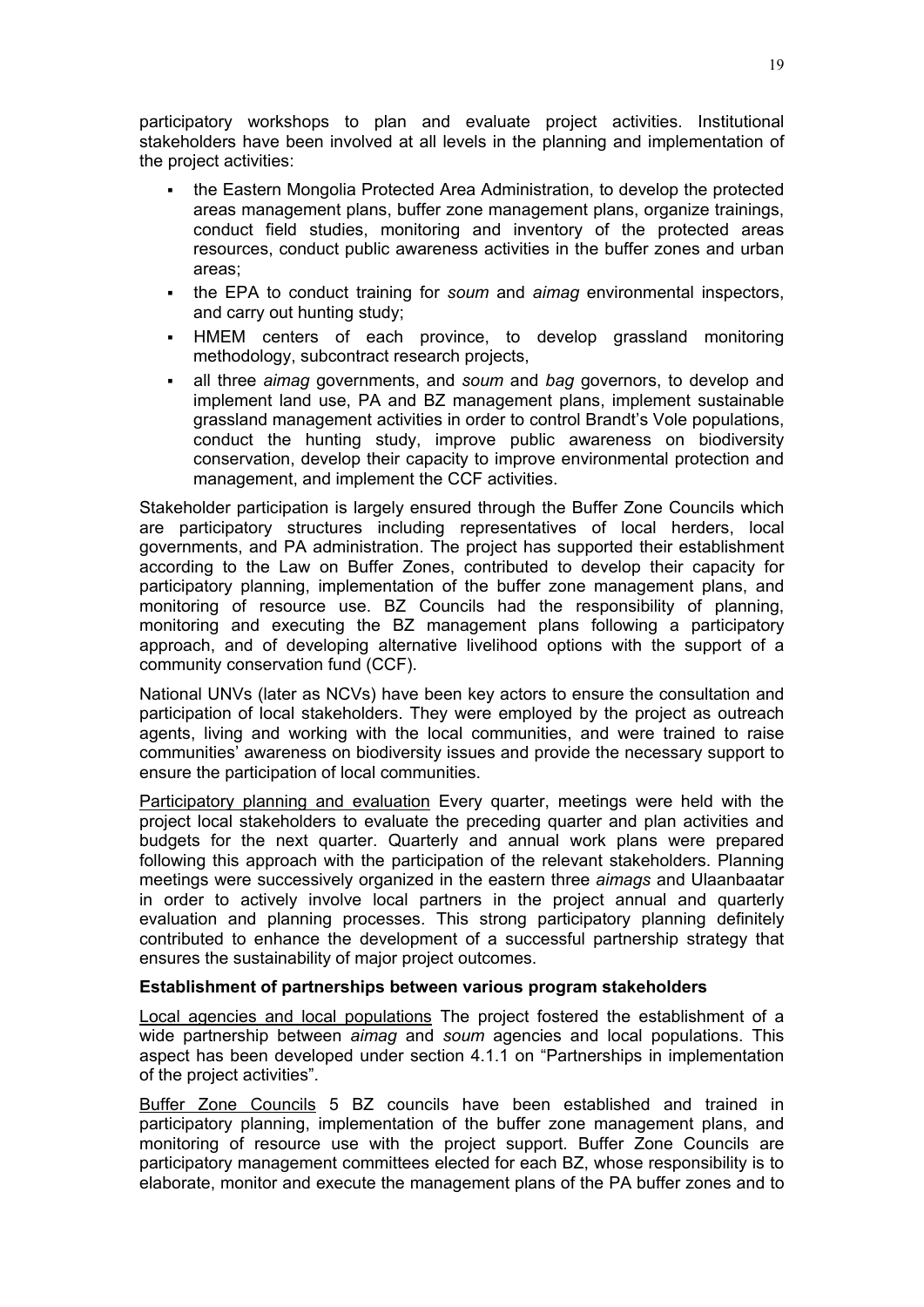develop alternative livelihood options with the support of the community conservation fund (CCF). These structures include representatives of local herders, local governments, and PA administration.

Volunteerism in the local communities The voluntary involvement of civilians in environmental protection activities to support action undertaken by their local governments is definitely a strong outcome of this project. This illustrates the sense of ownership and responsibility that local populations developed over their environment and natural resources which made a positive shift in people's behavior and attitude, and which should greatly contribute to the long-term conservation and sustainable use of biodiversity in Eastern Mongolia.

Volunteer rangers enrolled in the anti-poaching units run by the local offices of the SSSA. Training and equipment provided by the project enables them to help out to local environmental inspectors and local governments for the monitoring of natural resources and for patrolling activities, thus contributing to improve to enforce laws in the Eastern *aimags*. Over 20 volunteer patrolling teams have been established and have benefited some funds for their operations.

Volunteer fire-fighting units, trained and equipped by the project or by their *soum*, are partners to the local governments to prevent and reduce the occurrence and extent of wild fires.

EMPAA and *aimag* government The project helped to promote a better communication between EMPAA and Dornod *aimag* government, especially after the public hearing on the bridge issue in the Numrug PA where the EMPAA was able to defend its stakes, partly due to capacity building with the project support; a more consistent consultation was established between them

Research institutions and PAA No long-term partnership (beyond the project life) was established between research institutions and PAA to ensure the scientific input in the definition of research needs to improve PA management plans, in inventories of PA natural resources, and in monitoring the evolution of ecosystem dynamics throughout the implementation of PA and BZ management plans.

#### <span id="page-25-0"></span>**Commitments towards local stakeholders honoured**

The steady progress made by the project team despite the execution problems that arose as from 2001 ensured that commitments towards stakeholders could be met for the most part.

Such commitments included developing capacities of the various stakeholders *aimag* and *soum* governments and agencies, EMPAA, and providing means of transport, computer and field equipment to EPA, SSSA, EMPAA, Land Agencies, HMEM, and rangers.

Another important commitment towards local populations living in the PA buffer zones was to develop alternative livelihoods in order to support biodiversity conservation in the eastern region (Objective 2), with a Community Conservation Fund (CCF). The CCF was established and started to fund community proposals in 2002. This component has implemented 76 small projects with a total fund of MNT 412.9 million in 26 *soums* in Eastern Mongolia (over the 34 *soums* involved in the project activities), including 14 *soums* in Dornod *aimag*, 6 *soums* in Sukhbaatar *aimag*, and 6 *soums* in Khentii *aimag*. 1570 individuals of 325 households from *soum* centers have been involved in 32 project activities. In 2004, the monthly income of the 325 households involved in CCF projects had increased on average by MNT 18 000 as compared to 2002 (when the CCF was established and was first used to fund community projects). CCF activities have played an important role in the environmental and biodiversity conservation as they contributed to increase public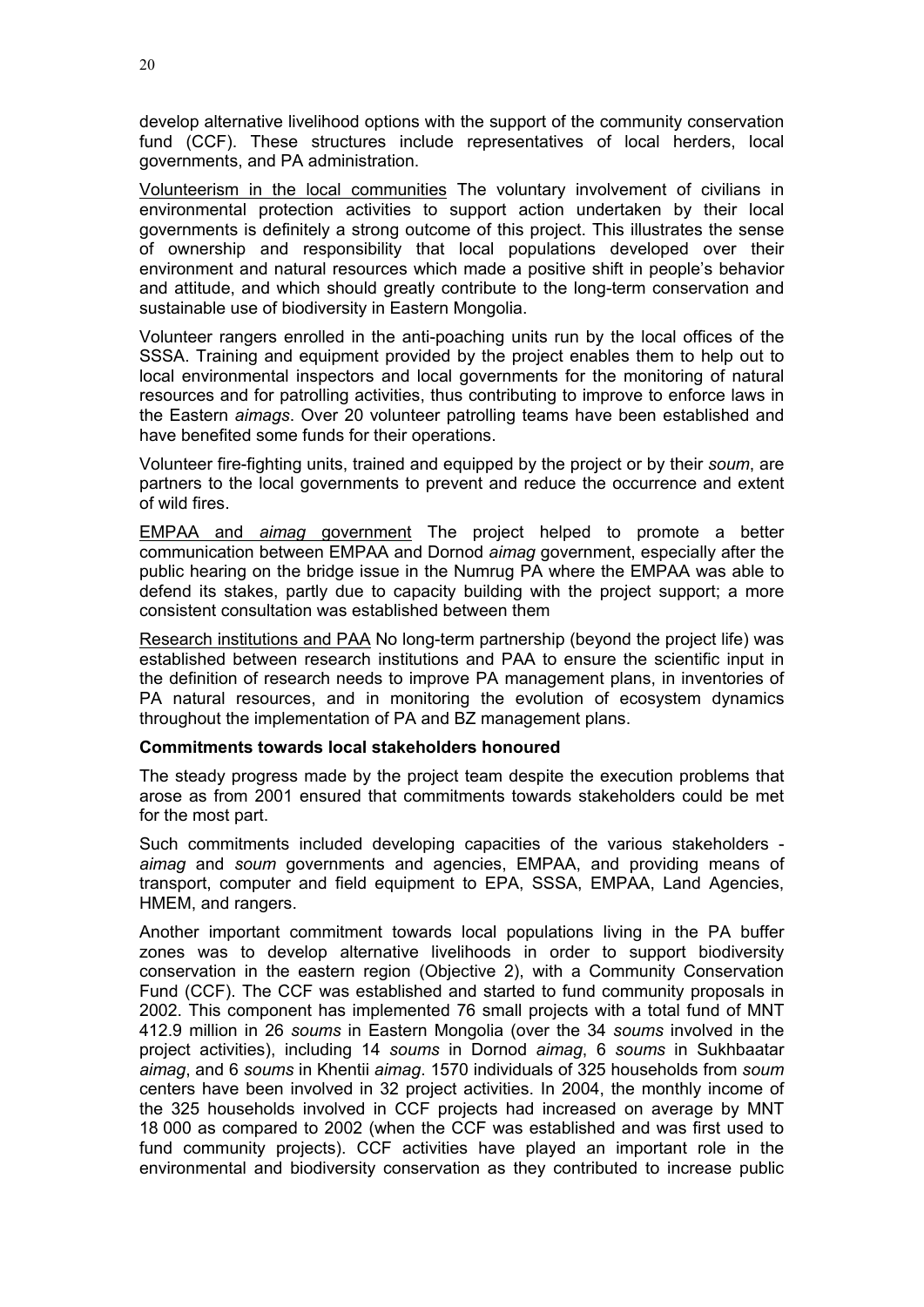awareness and acted as incentives to encourage the participation of local communities in conservation activities in the region.

A revolving fund was set up with a capital of MNT 105 million to create a sustainable financing mechanism contributing to replenish BZ Development Funds, thus helping local governments and BZ councils with the implementation of BZ management plans. This revolving fund provided more than MNT 1.3 million of funding resources to support the five BZ Councils. In addition, 110 individuals have benefited loans of MNT 86.3 million from the revolving fund which had increased by the end of the project to MNT 112 million due to accrued interests.

# **4.1.4. Replication approach**

# <span id="page-26-1"></span><span id="page-26-0"></span>**Knowledge transfer**

Lessons learned and knowledge acquired in the course of the project were promoted in documents based on project results (guides, books, popularization documents), during training workshops, and national and regional forums.

Seminars, workshops and conferences. The project has put a great emphasis on sharing the knowledge, know-how and information acquired through research and planning activities (PA and BZ management, *soum* land use) through the organization of national seminars:

- "Eastern Mongolian Ecosystem" in 2000,
- "Legislation and current management statement and future perspectives" in 2002,
- "Research project outputs and biodiversity conservation" in 2002,
- "Incorporation of biodiversity into local land use planning" in 2004,
- "Presentation of Eastern Steppe Biodiversity Project Activities Implemented in Three Eastern *aimags*" in 2005.
- Legal and administrative status of protected areas in Mongolia. 2003
- International conference on conservation of Mongolian gazelle. 1999

The project has organized or contributed to workshops and conferences to discuss research results and specific issues with stakeholders in order to improve the implementation of existing laws or to devise resolutions aiming at protecting the environment and natural resources, more specifically about gazelle and marmot hunting.

Books and published material. A study on biodiversity and ecology of fish, aquatic invertebrates, amphibians and reptiles in the lakes and rivers of Eastern Mongolia, supported by the project, allowed the preparation and publication of two guide books: the first book on fish of Mongolia and the first illustrated book on amphibians and reptiles of Mongolia.

Numerous documents have been published to disseminate the results of the research projects to target populations:

 The project collaborated with WCS, the Sustainable Grassland Management Project and USAID to organize an international workshop on Brandt's Vole management. The workshop permitted to share international and national experiences, including the research conducted by the project, on preventing Brandt's Vole outbreak while maintaining ecological balance, to exchange opinions about practical techniques, and to discuss extensively the consequences of using toxic chemicals to eradicate rodents. The workshop proceedings were published and various handouts were produced to introduce non chemical techniques / ecological approach to local herders.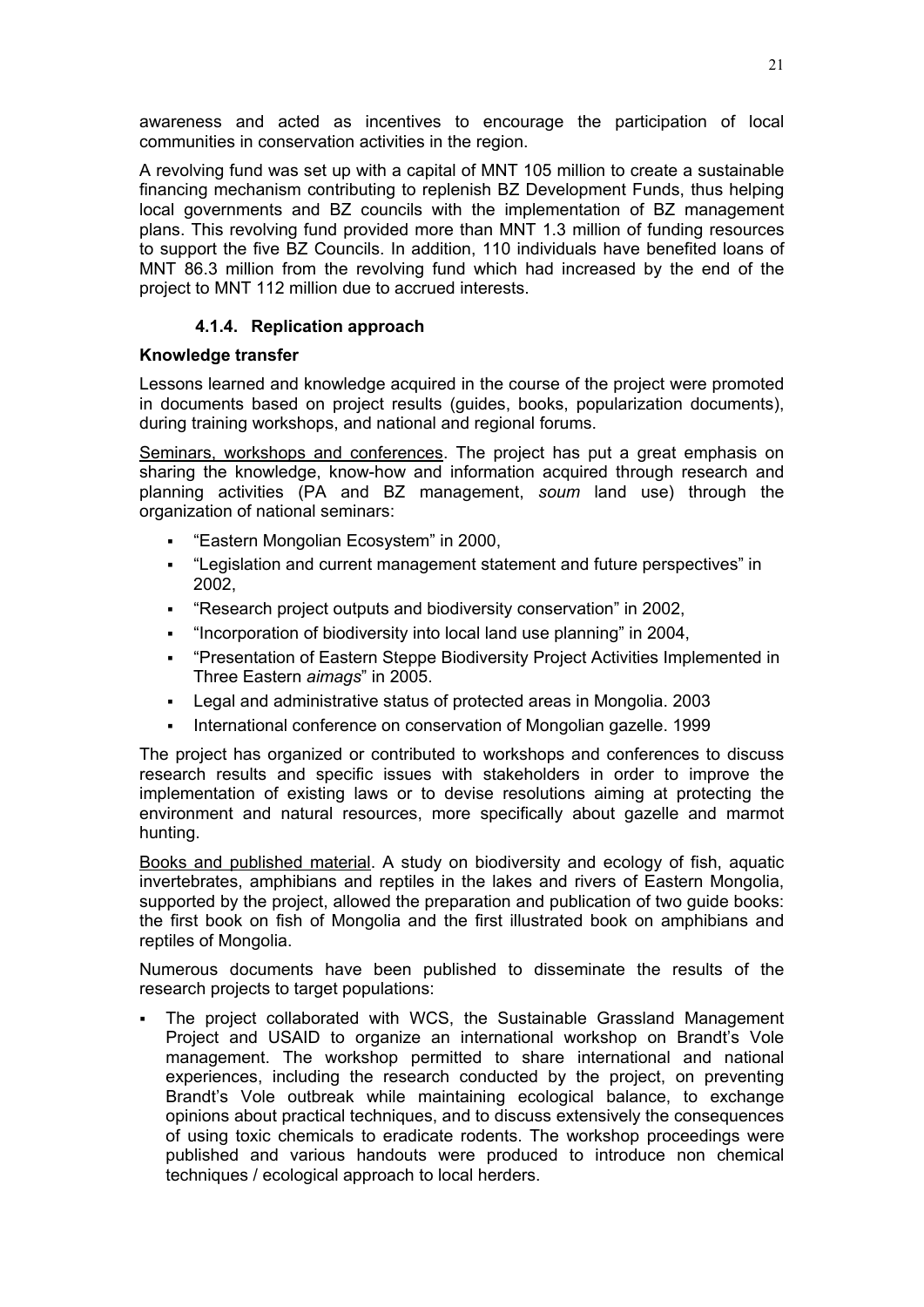- The Eastern Steppe Ecosystem Scientific Journal, was published once in 2004 to disseminate the results of the research projects conducted by the project.
- Two documents, "Eastern Mongolian Ecosystem" and "Eastern Mongolian Biodiversity and Rangeland Conditions", have been published and distributed to the public and target audiences to disseminate the research findings and outputs.
- The ESBP conducted a study to assess the extent and level of illegal and legal hunting of game species, including total number hunted, seasonality of hunting, costs and benefits of hunting activities, local, national, and international demand for eastern steppe wildlife products, social attitude toward regulation, and recommended alternative control measures. Research findings and recommendations were disseminated to MNE, EMPAA, SSA, and local stakeholders.
- Guidelines for integrating biodiversity concerns into *soum* land use plans and a pilot land use plan (Bayandun *soum*) were developed by the project and are now adopted by the Land Agency to implement this approach at the national level. The factor restricting the application of the model to the entire country is the lack of appropriate financial resources. The pilot *soum* land use plan is now used as a model to develop the *aimag* land use plan*.*

## <span id="page-27-0"></span>**Expansion of demonstration project**

The project established standard methods for training local staff in data collection and analysis.

- A methodology to monitor pasture condition was developed by the project and approved by the Institute of Hydrometeorology and Environmental Monitoring in 2001. It is now incorporated into the National Manual for Rangeland Health Monitoring and recognized for use on nationwide scale.
- ESBP funded a 3-year research project on Brandt's vole population dynamics and its role in the steppe ecosystem. Scientists concluded that Brandt's voles outbreaks occurred mainly in overgrazed and deteriorated pastures. The condition of the pasture was therefore the best indicator to warn of a high risk for Brandt's vole outbreak. Also, it became clear that the cheapest, safest to human and other species health, and most effective method to prevent Brandt's vole infestations was to adopt pasture sustainable management and to restore the ecological balance in the ecosystem by protecting natural predators of the rodent. At the same time, it was shown that not only the use of toxic chemicals had not been effective to control Brandt's vole outbreak, but it also had negative impacts on predator species, birds, and local community's health and economy.

Findings of the research project were widely distributed to local and central government official, and to local people, and various handouts introducing simple mechanical techniques were produced for practitioners. This concept is now well integrated in sustainable grassland management practice and has been replicated in other *aimags* in the country through a small community-based project funded by the GEF SGP and through the UNDP/Netherlands supported Sustainable Grasslands Management Project which is operating in 34 *soums* in 3 *aimags*. Also, as a result of this research project and information dissemination, hunting of fox and corsac fox has been prohibited in areas where the risk of Brandt's vole outbreak is high, and nesting and perch structures were built for prey birds with the participation of local herders.

 In order to support the *soums*, more particularly those located in PA Buffer Zones, with capacity building and enhancing public awareness on fire prevention, the ESBP developed a model *soum* fire management plan and distributed it to the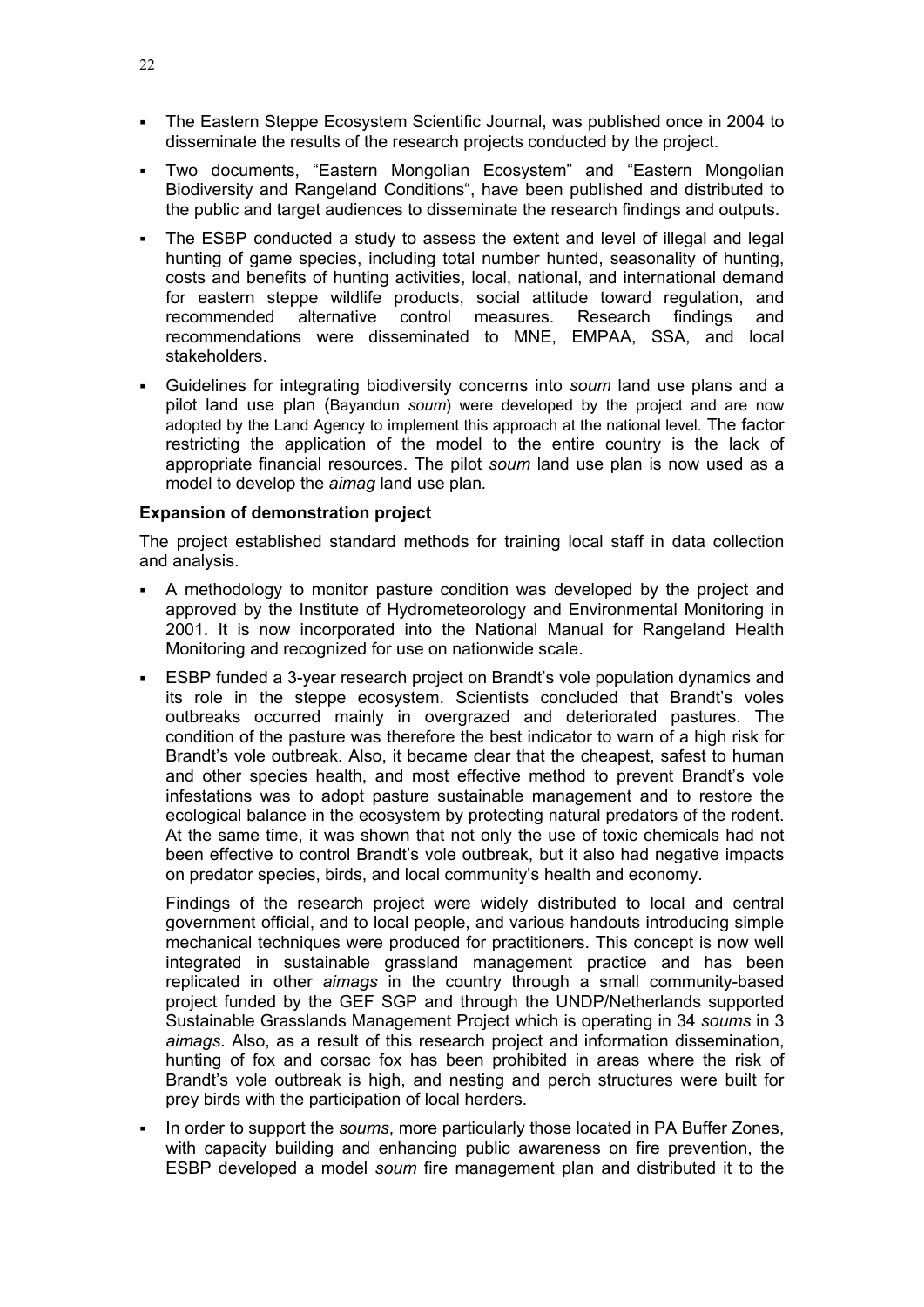three eastern *aimags* and their *soums* Governor's offices and Land Use agencies. The project set up, trained and equipped volunteer fire-fighting brigades with fire blowers and other fire-fighting tools in 3 *soums*. Several meetings, seminars, trainings and public awareness activities were organized to promote this *soum* fire management model, notably through the project NCVs in their respective *soums*. The model was replicated in 3 additional *soums* who learned from the other fire brigades and acquired equipment with their own financial resources.

 The design and methodology to monitor illegal hunting activities, which was developed under the hunting study was used in the western region of Mongolia to study illegal trade of musk deer pod.

#### <span id="page-28-0"></span>**Capacity building / development**

The project has significantly contributed to develop key capacities of a wide range of actors through developing new tools and conducting trainings and workshops, in order to expand the outcomes to national scale.

GIS capacity The project set up a GIS laboratory, built a comprehensive environmental database, and developed user-friendly interactive software to access, process and update GIS and non-GIS data. The new user-friendly GIS software was designed by the project to be affordable and less technically demanding, and to operate in a Windows environment, in order to make it widely accessible by relevant users without having to appeal systematically to highly trained GIS specialists, which allows eventually expanding its use on nationwide scale.

Databases were updated with research data and results, inventory and monitoring data and on land use in the eastern region. An environmental database on environmental violations in the three eastern *aimags* was established at the regional SSSA.

The project supported the three eastern *aimag* governments, including their EPAs, SSSAs, Land Agencies, and the EMPAA with the establishment of their environmental databases and provided training on the use of the GIS software. This new GIS capacity makes possible the integration of biodiversity concerns in local development plans in the eastern region, enables decision makers and land use planners to make scientifically sound management decisions for environmental planning and the environmental database sets a baseline to monitor further evolution of the eastern ecosystems and resources.

Herder communities Local herder communities have been empowered and their capacities developed to effectively plan and achieve a sustainable management of their pastures and wildlife resources.

EMPAA, Buffer Zone Councils, *aimag* and *soum* Officials Based on the interviews conducted with the relevant stakeholders (EMPAA, Buffer Zone Councils, *aimag* and *soum* Officials, Land Agencies, and Local communities), new capacities have been developed: to use and update GIS based environmental database, integrate biodiversity issues in land use plans and implement land use policy, and develop and implement PA and Buffer Zone management plans using participatory approaches.

The project has organized or contributed to workshops and conferences to discuss research results and specific issues with stakeholders in order to improve the implementation of existing laws or to devise resolutions aiming at protecting the environment and natural resources (gazelle and marmot hunting).

PA staff was trained to improve the implementation of PA management plans. The high rate of turnover in PAA reduced the efficiency of this training as newly appointed personnel had to be trained repeatedly.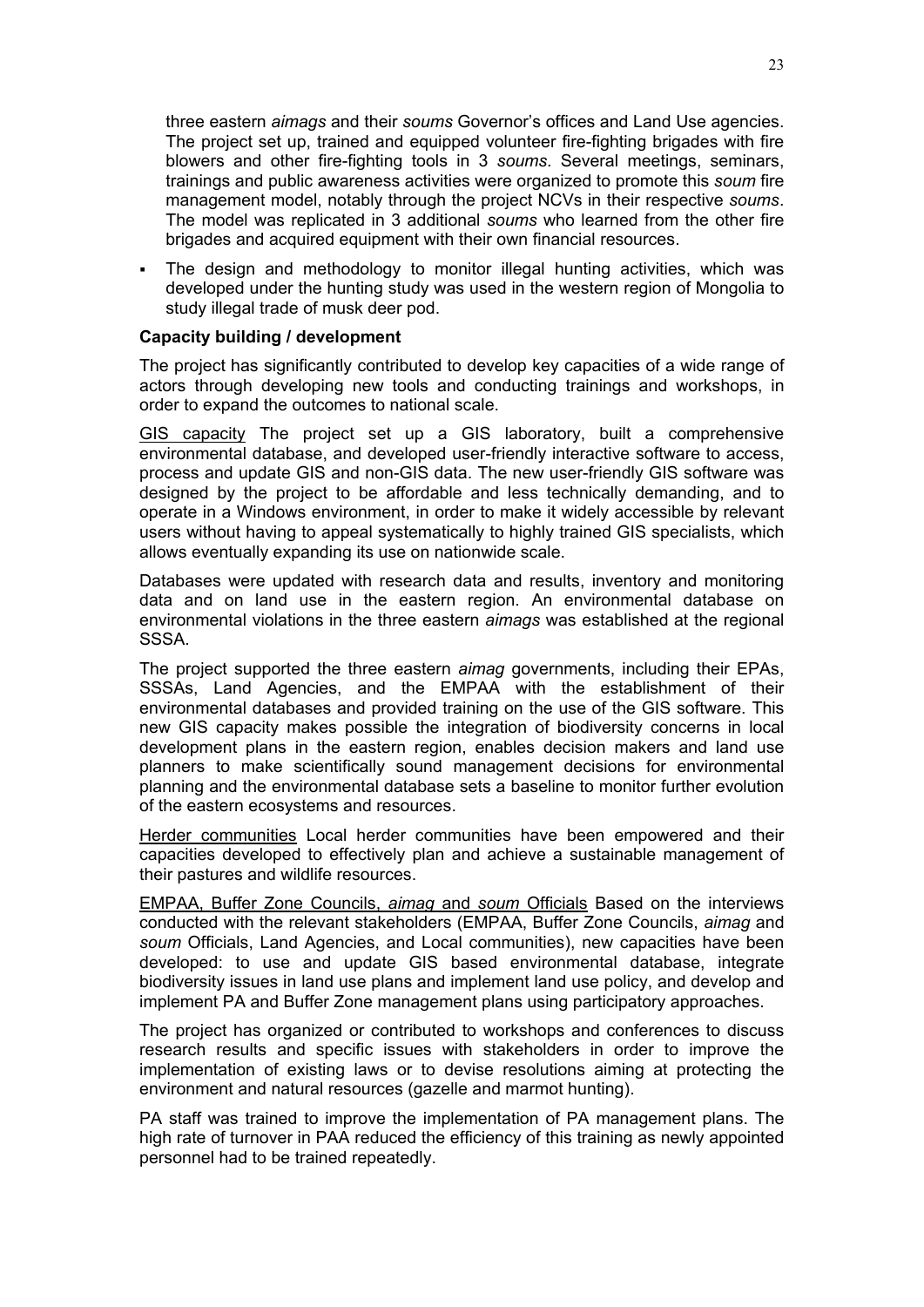Regional and local capacities to prevent fires have been improved through training programs and workshops for fire departments, civil defense departments, and local governments.

Rangers certification course According to one of the recently adopted amendments to the Environmental Protection Law of Mongolia, having "completed a professional training course at an education institution with a special license to conduct environmental training", is now mandatory to be hired as ranger. In anticipation of this requirement, the project supported professional certificate training for all rangers and inspectors of PAs and BZs.

Biology teachers Through the capacity development (didactic material, posters) provided to biology teachers in the eastern *aimags* in collaboration with EMPAA, the project contributed to the emergence of a new advocacy group for the defense of environment. As a group they sent an official letter to the Dornod Governor, copy to EMPAA/MNE, to express their concern about the construction of a bridge in the Numrug SPA.

# **4.1.5. Cost effectiveness**

# <span id="page-29-1"></span><span id="page-29-0"></span>**Compliance with the incremental cost criteria**

At the time the project was designed, the rationale for GEF financial support rested on the exceptional biodiversity of global importance in Mongolia and the fact that, on its own, the Government of Mongolia was unlikely to achieve global environmental benefits as it did not have the economic strength to concentrate on biodiversity and other environmental issues, and still lacked the necessary technical skills to address the threats to this biodiversity. As the regular budget for the PAA and local government administration was insufficient, there was no development or implementation of BZ management plans, or of models for the sustainable use of grassland ecosystems. The level of species protection was insufficient and further land degradation and loss of biodiversity was to be expected. The implementation of the Law on Hunting adopted in 1995 was limited by inappropriate number of rangers, border guards and environment inspectors, inadequate means of patrolling their areas and insufficient training in ecosystem, wildlife and protected area management.

The incremental cost criteria imply that GEF funds should cover only the agreed incremental costs of measures to achieve global environmental benefits in the focal area, i.e. biodiversity of global importance. The incremental cost of the project allowed addressing the **primary threats to biodiversity** in the eastern region:

- **land degradation due to inappropriate land-use practices and concentration around** *soum* centers  $\rightarrow$  through developing sustainable pasture management practices and training herder communities to implement them,
- **increased frequency of wildfire**  $\rightarrow$  through increasing the regional and local capacities to prevent human-induced fires through training programs for fire departments, civil defense departments, and local governments to enable them to apply a model fire management to all *soums* in the eastern *aimags*, providing firefighting equipment and setting up voluntary fire-fighting brigades;
- **illegal hunting**  $\rightarrow$  through developing and implementing a tagging system to improve the enforcement of the Law on Hunting, training rangers and enabling them to achieve a certification training, and establishing voluntary patrols;
- **over-exploitation of vegetation for medicinal and fuelwood needs**  $\rightarrow$ through developing tree nurseries, conducting experimental projects with *soum* residents to grow rare medicinal plants and generate benefits to them, and planting fruit trees and shrubs;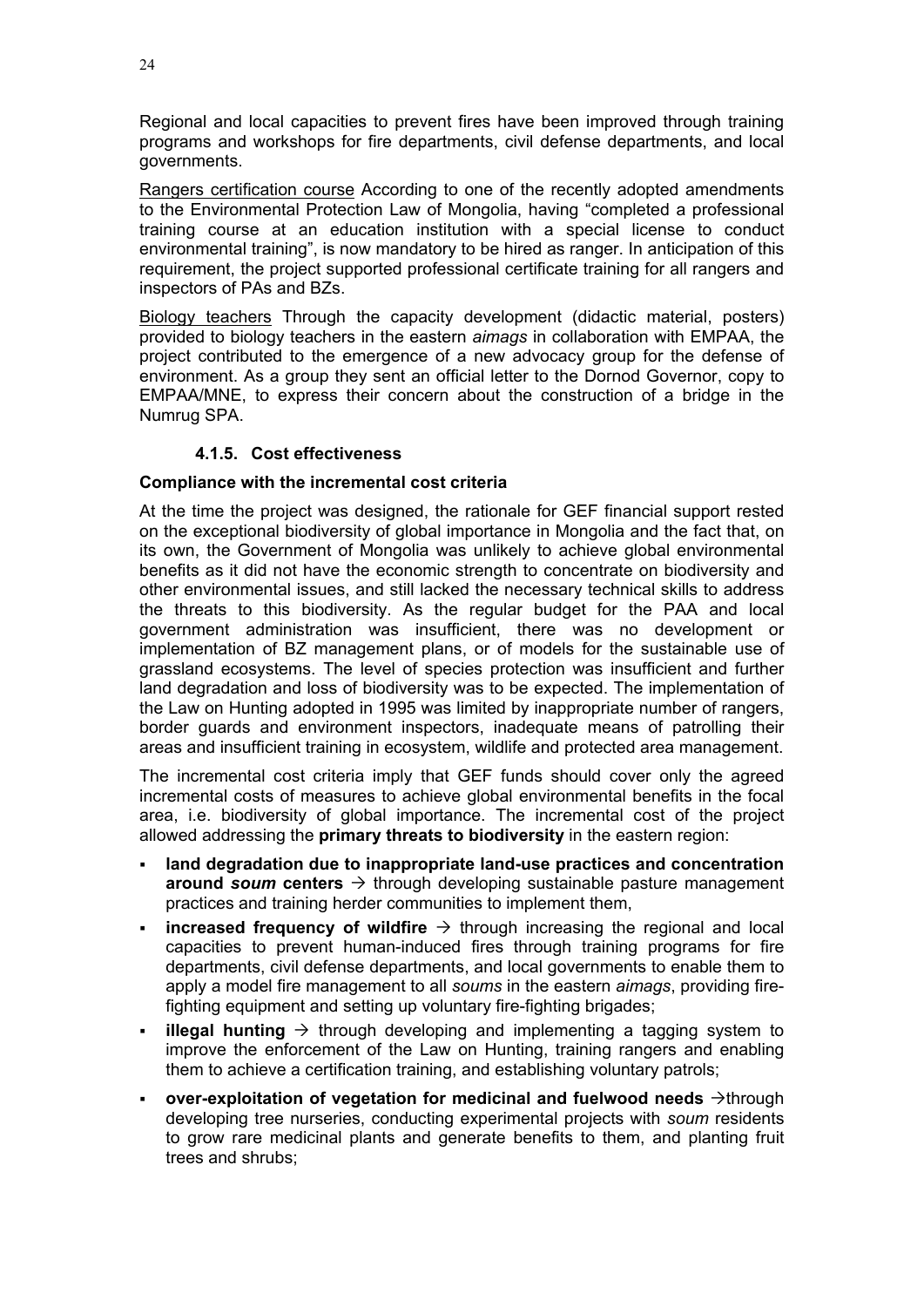**and indiscriminate pesticide spraying**  $\rightarrow$  through developing an ecological approach to control Brandt's voles populations and developing the capacities of local herder communities to implement it.

The alternative implemented by the project with GEF support contributed to improve the protection of globally significant biological diversity in the PAs and BZs. The project did not attempt to replace local capabilities, institutions, nor production systems, but focused on strategic aspects such as PA and BZ management plans, PAA, BZ council, and ranger capacities, local government capacities, and targeted research.

The project contributed to expand protected areas but mostly endeavoured to strengthen the existing protected area system by drafting protected area management plans integrating results of scientific studies, strengthening EMPAA and PAs staff capacities, and providing equipment and a GIS to improve management effectiveness of PAs.

Practices of sustainable use of biodiversity resources have been improved through raising the awareness of local herder communities on the importance of protecting biodiversity and of improving their pasture management practices. Herders capacities have been developed to monitor pasture condition, plan and implement sustainable pasture management by introducing rotational pasture use, use ecological approaches to control Brandt's voles, monitor and protect marmot resource in and around their pastures, and conduct environmental restoration and protection activities (mostly spring protection).

Global benefits captured through enhanced PA and BZ management have been consolidated through measures to raise awareness on biodiversity conservation issues and develop the capacities of *aimag* and *soum* authorities and agencies, notably the land-use planning agency, to effectively incorporating biodiversity conservation components into the formulation of *aimag* and *soum* development policies and plans.

As root causes of the threats to biodiversity are embedded in socio-economic and political developments in Mongolia, the project also aimed at improving livelihoods of people living in the BZ.

The project also served as a frame to generate seed money for the METF set up under the pilot phase project, to create a sustainable financing mechanism to support biodiversity conservation initiatives.

#### <span id="page-30-0"></span>**Analysis of attainment of global environmental objectives**

The global environmental objective of this project, as stated in the project document, was to conserve the unique Eastern Mongolian grassland ecosystem and to protect endemic and threatened species through the strengthening of the protected areas and their buffer zones and incorporating biodiversity conservation measures into development policies and plans.

The project has contributed significantly to reach this global objective as it set up the necessary conditions that will eventually ensure the conservation of the Eastern Mongolian grassland ecosystem. These conditions include

- increased awareness for all actors about the importance of conserving biodiversity,
- sense of ownership of endemic and threatened species amongst local communities,
- capacities (human and technical, tools, knowledge and know-how) to monitor biological resources and activities affecting these resources, to plan sustainable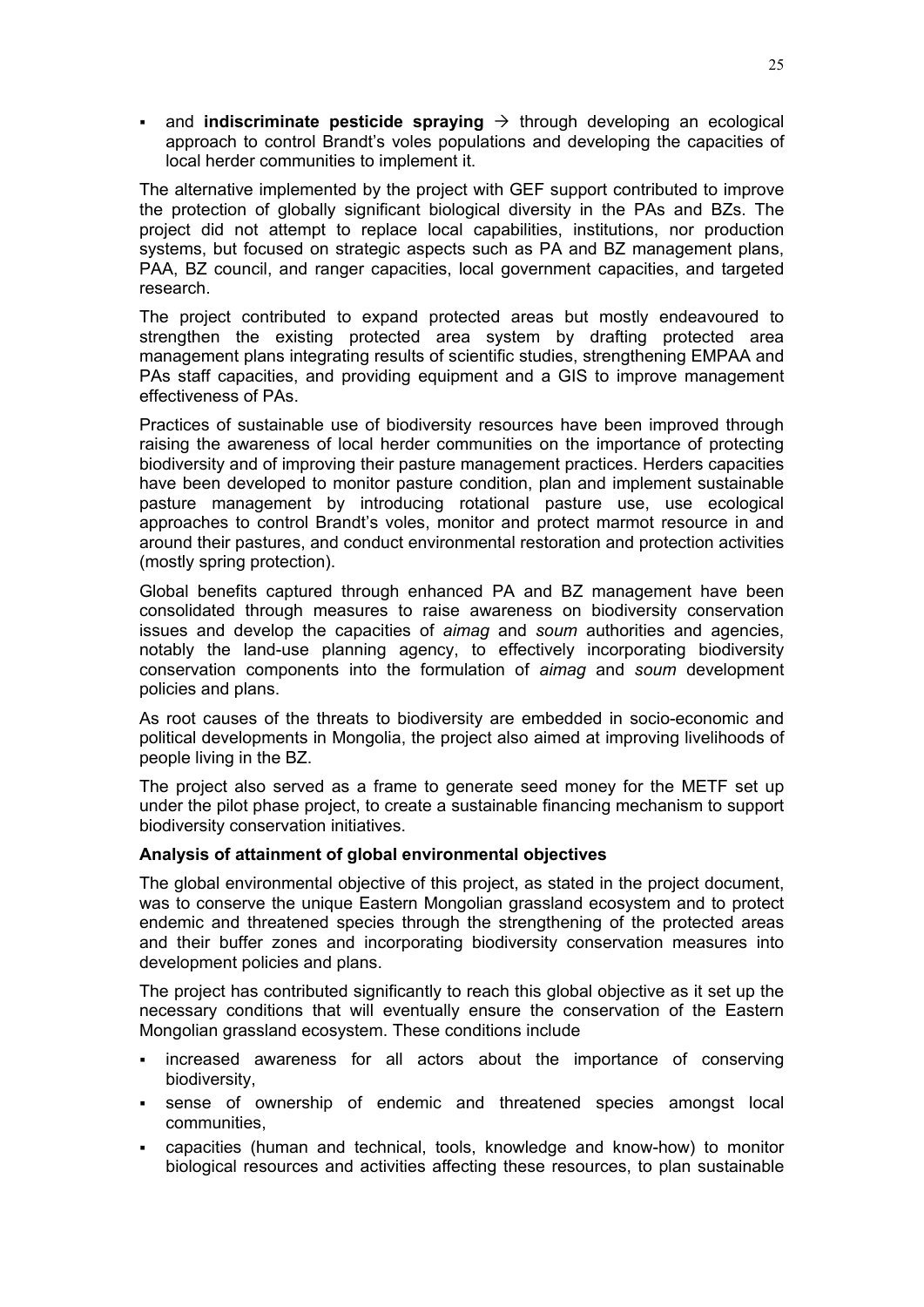land use and management of resources integrating concerns for biodiversity conservation,

- sustainable financial resources to support biodiversity conservation initiatives in the PA buffer zones,
- improved legal framework to empower local populations to contribute to environmental protection and biodiversity conservation and benefit from the use of natural resources,
- improved implementation of existing laws (specially the laws on Hunting, EIA, PA, BZ, and Reinvestment of Natural Resource Use Fees for Conservation and Restoration of Natural Resource).

Despite these significant achievements, the management plans drafted by the project for 8 PAs have not been accepted by the MNE, thus not adopted nor implemented. Only the Numrug SPA management plan was adopted and implemented with the project's support. In any case, this objective would not have been reached within this project as the budgetary requirements to implement all management plans had been underestimated. However, guidelines for elaborating PA management plans have been drafted and a stakeholder workshop held in December 2005 recommended their adoption by the Ministerial Council. Also, although the other PA management plans could not be implemented, the EMPAA has been trained and equipped, and will be able to take over the implementation of the PA management plans as they will be adopted and appropriate resources will be available.

#### **4.1.6. UNDP comparative advantage**

<span id="page-31-0"></span>UNDP consists of a global network covering almost all countries and whose support is everywhere guided by the same principles of sustainable human development. The numerous knowledge and experience acquired from all the various actions of this network make up an institutional memory or "database" of lessons learned and best/worst practices that can benefit operations conducted within each country. In addition, working with UNDP gives access to an international network of specialists whose expertise can help on specific questions or for a more sustained advisory role. One of UNDP's major assets is related to the neutrality of its support, that is that UNDP's support is not conditioned by the adoption of policies by the country, which allows it to hold an independent and credible role with the Government and with the population.

UNDP, as the organisation in charge of coordinating the system of the United Nations, holds a unique position to concert the initiatives of the different United Nations agencies and ensure their complementarities in accordance with their specific capacities and niches. UNDP has supported the major environment-related international conventions for many years in Mongolia, which enables it to follow-up on their implementation, in support to the Government environmental programme.

UNDP's long collaboration with Mongolia's Governments strengthens its advocacy role, which was critical for the pursuit of this project despite the various misunderstandings it has been subjected to. The transparency of UNDP's operations also contributes to this aspect, as any report produced by UNDP is available for everyone use.

UNDP was the first international organization to support environmental conservation and protection in Mongolia through the Mongolian Biodiversity Project (1992–1998) which permitted the development of the National Biodiversity Conservation Action Plan and of a corpus of environmental laws, most of them being adopted by the Government in 1994 and 1995. This framework has permitted the consecutive implementation of a series of community-based natural resource management projects based on lessons learned from the GTZ project which introduced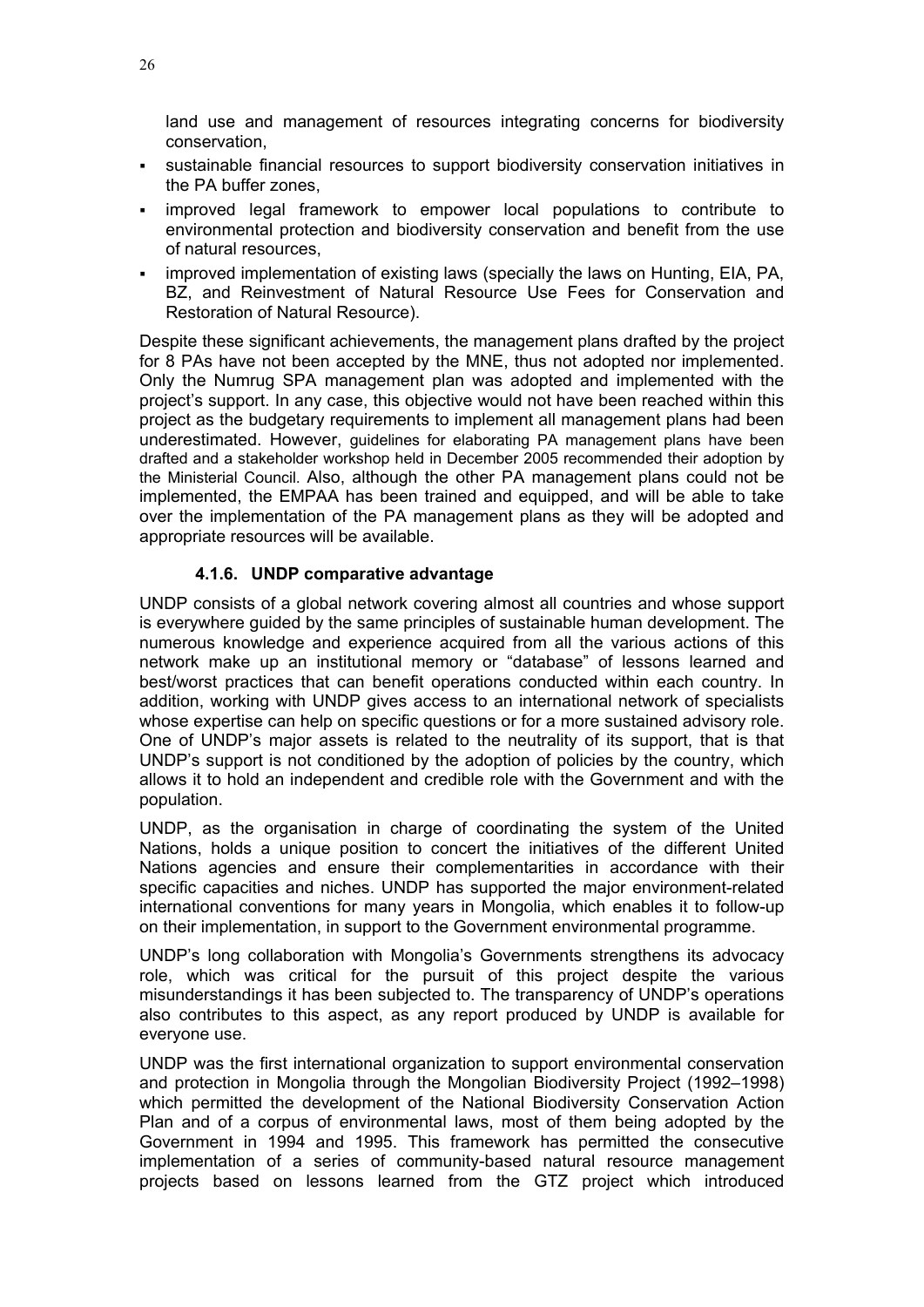community-based conservation in northern Khentii (mountainous ecosystems) and in the Gobi (desert ecosystem) to improve PAs and BZs management. UNDP also supported Mongolia to develop its environmental policy in the "Mongolian Action Programme for the 21st Century" and meet its commitment to Agenda 21 sustainable development principles.

## <span id="page-32-0"></span>**4.1.7. Linkages between project and other interventions within the sector**

**GTZ** implemented a 2-year project "Conservation and Management of protected areas in Eastern Mongolia" which started in 1996. The GTZ project has provided assistance to the EMPAA (US\$ 250,000) in terms of equipment and training of PAA professional staff for the development of PA management plans. They conducted research projects and a vegetation study in Numrug SPA and prepared a 1:100,000 vegetation maps. This project went on until the start of the ESBP which then aimed at filling the gap in equipment and training needs.

Other GTZ projects in northern Khentii *aimag* and in the South Gobi, Bayankhongor and Uvur Khangai *aimags* provided an important model for ESBP to strengthen the management of PAs and their BZ. Main outcomes of the sustained GTZ effort include building local institutions capacities and a framework for stakeholder cooperation, improved NRM and biodiversity conservation and environmental governance. A study tour was organized in 2003 to share GTZ's experience on BZ development and collaborative management, BZ fund management, community participation in PA management and in BZ councils, and community organisation.

GTZ implemented a project to aid fire victims in the Numrug SPA BZ in 1996, within the framework of their project on "Protected Areas and Buffer Zone Development". Through EMPAA, they provided about MNT 16 million to provide a mini-van for the hospital and the cost for livestock fencing for 12 households. People were grateful of the help given and, consequently, this changed considerably Dornod *aimag* administration and local people attitudes towards protected areas and EMPAA.

The design for the fire management plan was adopted from a previous GTZ project.

EMPAA specialists and ranger visited GTZ projects in 2000 to share experiences with Govi Gurvan Saikhan NCP Administration and Khan Khentii SPA Administration.

**WB** Fuel-efficient stoves have been developed in a WB project. 6 fuel-efficient stoves were tested in Sukhbaatar *aimag* and more were provided to border guards.

**UNDP/GEF Mongolia Biodiversity Project** In 1995-1996 the UNDP/GEF Mongolia Biodiversity Project carried out surveys in the SPA, organized training for all Dornod rangers in Numrug SPA, and assisted the army unit at Numrug post with a small community support project

**UNDP - MAP-21** The project assisted in developing the biodiversity aspects of the Sustainable Development Programme for the eastern three *aimags* which production was coordinated by the UNDP-funded project "MAP-21".

**UNDP - Great Gobi A project** Specialists of the EMPAA visited the Gobi SPA Administration in 2004 to share experiences.

**Other Mongolian PAs** EMPAA specialists have visited the Khustai Nuruu NCP Administration in 2002.

**China** In 2002, EMPAA specialists visited the Dalai Nuur SPA Administration, in China to share experiences.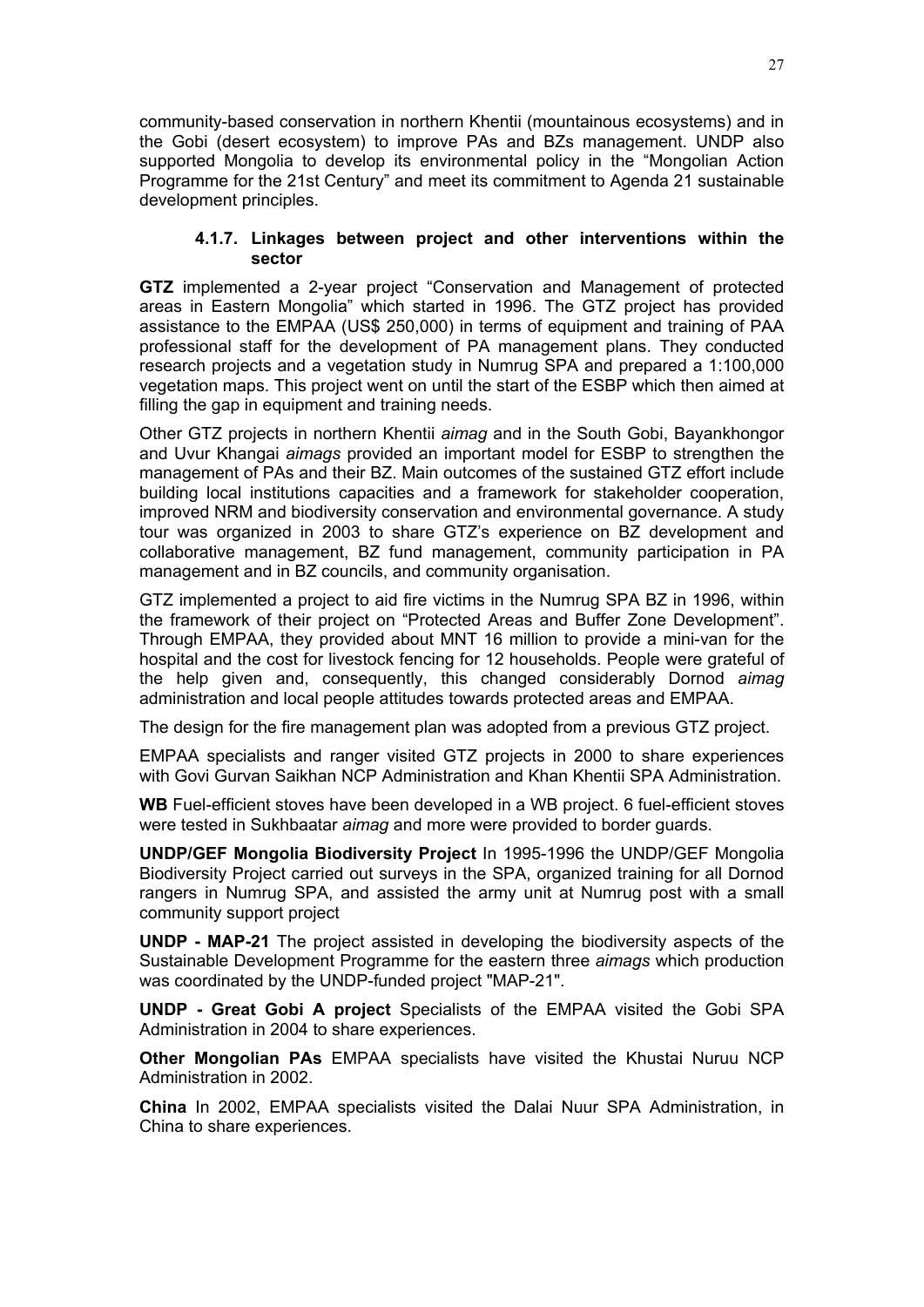# <span id="page-33-1"></span><span id="page-33-0"></span>**4.2. Implementation**

# **4.2.1. Project Financing**

# <span id="page-33-2"></span>**Planned and actual contributions to project cost**

A total of US\$ 432,612 was provided by UNDP in January 1998 from TRAC funds for the preparation of the project MON/98/301 "Mongolian Environmental Trust Fund". At the signature of the full project document in June 1998, MON/98/301 was continued as an integral part of the full project, with a revised budget of US\$ 1,000,000 from TRAC funds. The GEF contribution pledged to the project, and designated as MON/97/G32, amounted to US\$ 5,046,032. The contribution pledged by the Government of Mongolia was US\$ 700,000 in cash and US\$ 1,354,920 in kind. The potential contribution from other donors added up to 3,767,000 US\$. Total project financing amounted to US\$ 11,986,180.

Overall cost for implementing project activities (i.e. excluding contributions to the METF) is almost equal to the amount in the budget, the ratio being 101.54%. Total excluding contributions to the METF) is US\$ 3,673,206.85 (as of December 2005) and distributed as follows: GEF: US\$ 3,105,558.00, and TRAC: US\$ 511,800.00 amounting respectively to 100% and 111% of the budgeted costs.

GEF actual contributions to METF are much lower than the pledged amount. According to the GEF/Trust Fund Grant Agreement, the GEF had committed funding as a one-to-one matching fund provided specific conditions related to the operation of the fund were met. As these conditions were not met, the contributions were delayed and the agreement expired in June 2005. Details on the chronology of events or activities related to the METF, including the donors instalments are given in Annex 7.

# <span id="page-33-3"></span>**Planned and actual project cost**

Actual cost by activity (in US\$) is known only for the years 2004 and 2005 as reporting format and categories were changed with the introduction of a new financial system in 2004. Therefore the total cost by activity is not known, and planned and actual costs for the whole project could not be compared.

However, figures for expenditure categories were available and planned and actual costs per expenditure category could be compared, as well as GEF and UNDP planned and actual total contributions.

| <b>Expenditure</b>             | <b>GEF</b>     |               | <b>TRAC</b>    |               | Total          |               | %      |
|--------------------------------|----------------|---------------|----------------|---------------|----------------|---------------|--------|
| categories                     | <b>Planned</b> | <b>Actual</b> | <b>Planned</b> | <b>Actual</b> | <b>Planned</b> | <b>Actual</b> |        |
| International experts          | 778 514.00     | 696 693.37    | 65 000.00      | 69 760.58     | 843 514.00     | 766 453.95    | 90.86  |
| Administrative support         | 371 290.00     | 197 358.26    | 1 500.00       | 1496.00       | 372 790.00     | 198 854.26    | 53.34  |
| <b>UN Volunteers</b>           | 7 200.00       | 23 175.89     | 32 000.00      | 21 075.00     | 39 200.00      | 44 250.89     | 112.88 |
| <b>Travel/Monitoring trips</b> | 69 800.00      | 253 901.56    | 250.00         | 39 492.90     | 70 050.00      | 293 394.46    | 418.84 |
| Mission/Eval, Costs            | 60 000.00      | 42 966.12     |                | 4 668.41      | 60 000.00      | 47 634.53     | 79.39  |
| National professionals         | 467 100.00     | 331 785.42    | 6 680.00       | 7 314.05      | 473 780.00     | 339 099.47    | 71.57  |
| Subtotal - Staff               | 1753904.00     | 545 880.62    | 105 430.00     | 143 806.94    | 859 334.00     | 689 687.56    | 90.88  |
| Sub-Contracts                  | 370 647.00     | 385 169.16    | 75 770.00      | 56 025.05     | 446 417.00     | 441 194.21    | 98.83  |
| <b>CCF</b>                     | 12 000.00      | 294 105.01    | 190 000.00     | 148 159.80    | 202 000.00     | 442 264.81    | 218.94 |
| Training/Fellowships           | 564 016.00     | 292 704.49    | 7450.00        | 13 583.06     | 571466.00      | 306 287.55    | 53.60  |

**Table 1. GEF and TRAC funds by expenditure category for the period June 1998 – December 2005**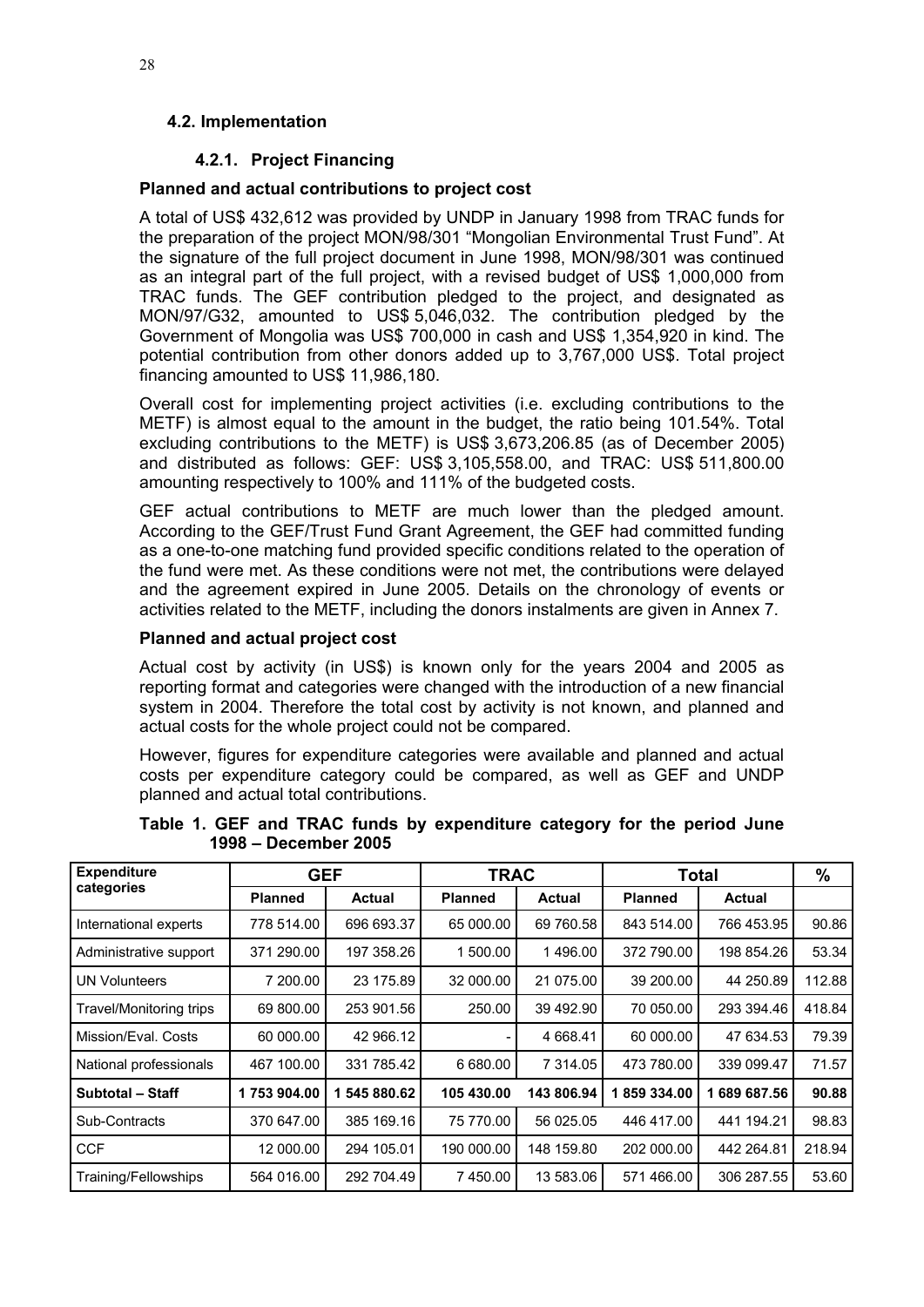| Equipment/Material          | 167 562.00   | 242 300.80   | 86 760.00    | 125 347.31 | 254 322.00   | 367 648.11   | 144.56 |
|-----------------------------|--------------|--------------|--------------|------------|--------------|--------------|--------|
| Misc/Reporting Printing     | 237 429.00   | 345 397.92   | 46 390.00    | 80 726.69  | 283 819.00   | 426 124.61   | 150.14 |
| <b>Subtotal - Other</b>     | 1 351 654.00 | 559 677.38   | 406 370.00   | 423 841.91 | 1758024.00   | 983 519.29   | 112.83 |
| <b>Total excluding METF</b> | 3 105 558.00 | 3 105 558.00 | 511 800.00   | 567 648.85 | 3 617 358.00 | 3 673 206.85 | 101.54 |
| <b>METF</b>                 | 2 000 000.00 | 400 000.00   | 500 000.00   | 385 778.00 | 2 500 000.00 | 785 778.00   | 31.43  |
| <b>GRAND TOTAL</b>          | 5 105 558.00 | 3 505 558.00 | 1 011 800.00 | 953 426.85 | 6 117 358.00 | 4 458 984.85 | 72.89  |

Financing is reported for each expenditure category in Table 1. This table shows that the expenditures for international staff (2 international experts) represent 21% of the total cost, while other categories of expenses represent 12 to 1 % of the total project cost excluding METF.

The planned amounts in this table represent figures from the original project document. During the 7 years of implementation, budget revisions were made to adjust the project budget to the approved workplans. With the introduction of a new financial system as of 2004, the reporting format and categories have changed. For example all the project staff salaries for 2004 and 2005 (professional and administrative) which were previously included in the line "Administrative support" are now charged to one expenditure account titled as "National Professionals Category". This explains the low ratio (53.34%) observed for the administrative support.

Training costs were split into specific types of expenses such as Travel/Monitoring trips category; renting of hall and other workshops/meeting related costs were reported under Misc./Reporting & Printing category. This explains the low ratio (53%) of actual vs. planned Training cost. Lots of various expenses were reported under Misc., such as reporting costs, rents, advocacy, printing and publications, stationary and any expense that could not be reported under the other categories.

The comparison of planned vs. actual cost for the "Travel/Monitoring trips" category shows that the amount spent was 4 times higher than what had been budgeted. The very high travel costs are related to the fact that the project was implemented from 2 distant offices, and the participatory planning and evaluation exercises involved a lot of travel. Also, "CCF" is another expenditure showing a large discrepancy between planned and actual costs, as funds spent were twice as high as the amount budgeted.

# <span id="page-34-0"></span>**Leveraged funds**

WCS co-funded the research project "Distribution and Movement of Migratory Mongolian Gazelles with US\$ 200,000.

WWF contributed to the national forum on "Legal and Administrative Status of Protected Areas in Mongolia" with 779,356 MNT (corresponding roughly to US\$ 770). WWF also contributed MNT 1 million to the third workshop which was organized jointly with the Standing Committee of the Parliament on Environment and Rural Development, to amend environmental laws.

The project signed a Memorandum of Understanding with WWF-Mongolia and UMENGO to coordinate efforts to strengthen the implementation of Mongolian Law on Protected Areas and Mongolian Law on EIA. WWF-Mongolia contributed MNT 3.5 million (corresponding roughly to US\$ 3,000). The Asia Foundation contributed MNT 3.1 million (corresponding roughly to US\$ 2,700) through UMENGO to carry out a survey on the local residents' opinion regarding the Numrug bridge.

The project set up, trained and equipped fire fighting brigades in 3 *soums*. This was replicated in 3 additional *soums* with their own financial resources, but the total investment related to these replications is not known.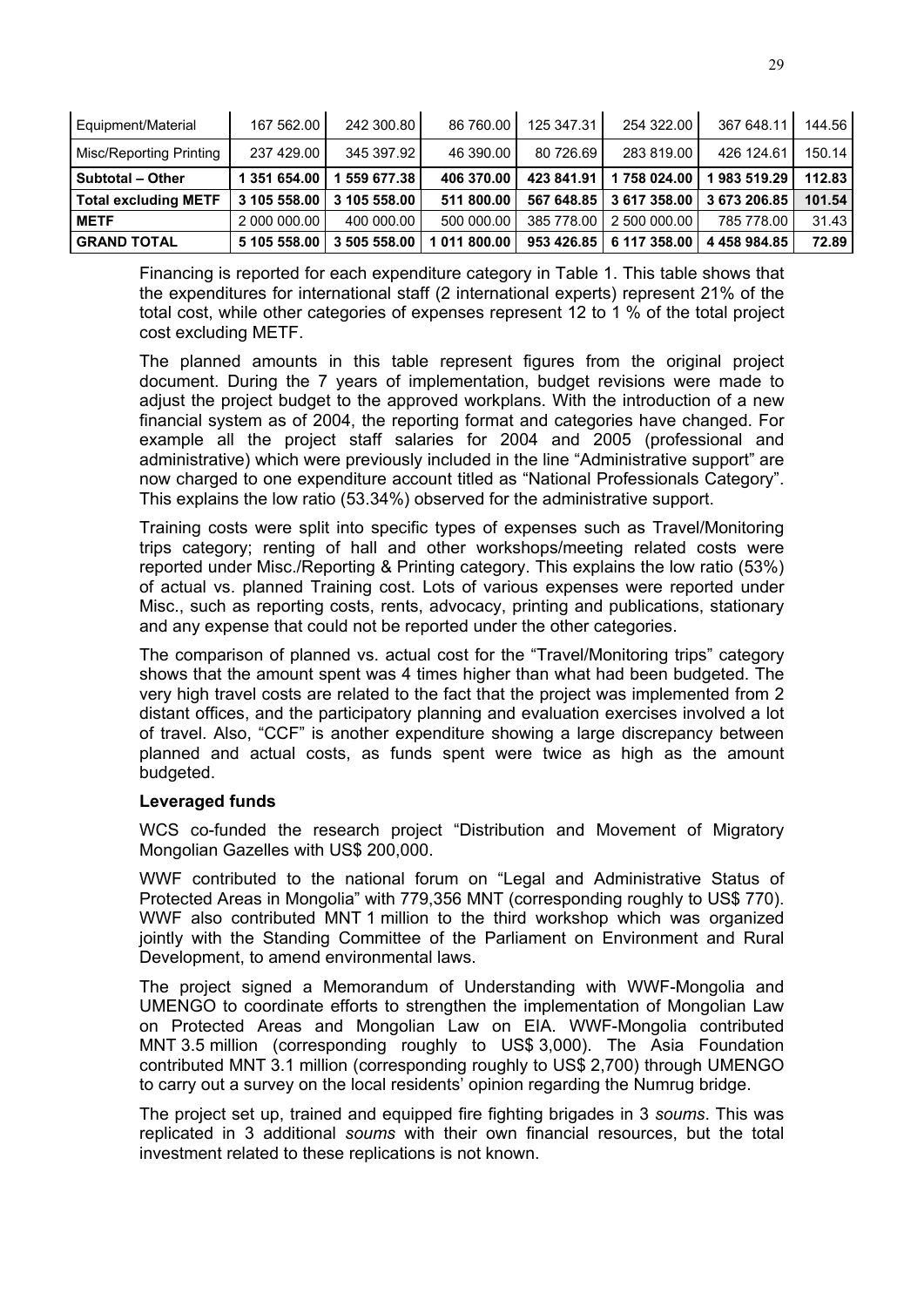Each buffer zone *soum* contributed 300,000 MNT to its buffer zone fund, as a matching contribution to the investment of 1,000,000 MNT from the project. Since 5 *soums* were involved, the total contribution from the *soums* is 1,500,000 MNT.

# **4.2.2. Monitoring and evaluation (rating: MS)**

## <span id="page-35-1"></span><span id="page-35-0"></span>**Initial M&E plan**

The initial monitoring and evaluation plan included a schedule for yearly tripartite meetings to review project objectives in line with experience learned, biannual participatory evaluations, a mid-term review, and a final evaluation.

The Government was to provide UNDP with certified periodic financial statements, and with an annual audit of the financial statements relating to the status of UNDP (including GEF) funds according to the UNDP Policies and Procedures. The audits had to be conducted by the legally recognized auditor of the Government, or by a commercial auditor engaged by the Government.

15 ecological and socio-economic indicators had been suggested in the project document to measure the impact of the project. The 1999 TPR developed and adopted a different set of 14 indicators to measure project's progress.

#### <span id="page-35-2"></span>**Effectiveness of implementation**

Project Implementation Reports and Annual Project Reports. Project Implementation Reports (PIR) and Annual Project Reports (APR) have been submitted to UNDP and GEF in 2002, 2003, 2004, and 2005. These reports prepared according to established UNDP/GEF standards, mainly gave an account of progress made towards achievement of the project's objectives through measurement of the impact indicators, and were quite informative mostly on implementation issues.

Tripartite Project Reviews. Five TPR (1999, 2000, 2001, 2003 and 2004) meetings and one Internal Review (2000) meeting were held in Choibalsan and in Ulaanbaatar. No TPR was held in 2002 due to the disagreements on the project's actual achievements and execution arrangements between UNDP and MNE. Overall, TPR recommendations were implemented by the project.

The first TPR identified indicators to measure project progress. Until the mid-term evaluation in 2001, the yearly TPR have been effective as a means of annual review and to propose minor adjustments.

The 2003 TPR made a recommendation to UNDP and MNE urging them to agree on execution arrangements as the project had been operating under suspended national execution since 2001. This TPR agreed that only the Numrug SPA management plan would be implemented as a model, thereby modifying the expected results regarding the implementation of all PA management plans. The objective was deemed unrealistic as baseline data had to be collected for 2 additional PAs and budgetary requirements to implement management plans had been underestimated. Amongst other recommendations, the TPR encouraged communities outside BZ to apply for funding for community conservation initiatives to GEF SGP as the CCF applies only to communities located within the BZ of PAs.

A mini TPR was held in 2004 to discuss the implications of the executing the project under UNOPS. It was recommended to establish a Steering Committee and to initiate the project's independent terminal evaluation.

Mid-term Evaluation. The project implementation was evaluated by an Independent Mid-term Evaluation conducted in July 2002 and a Project Implementation Evaluation commissioned by the MNE in July 2003. Some of the most significant recommendations of the mid-term evaluation were to shift the focus of the project's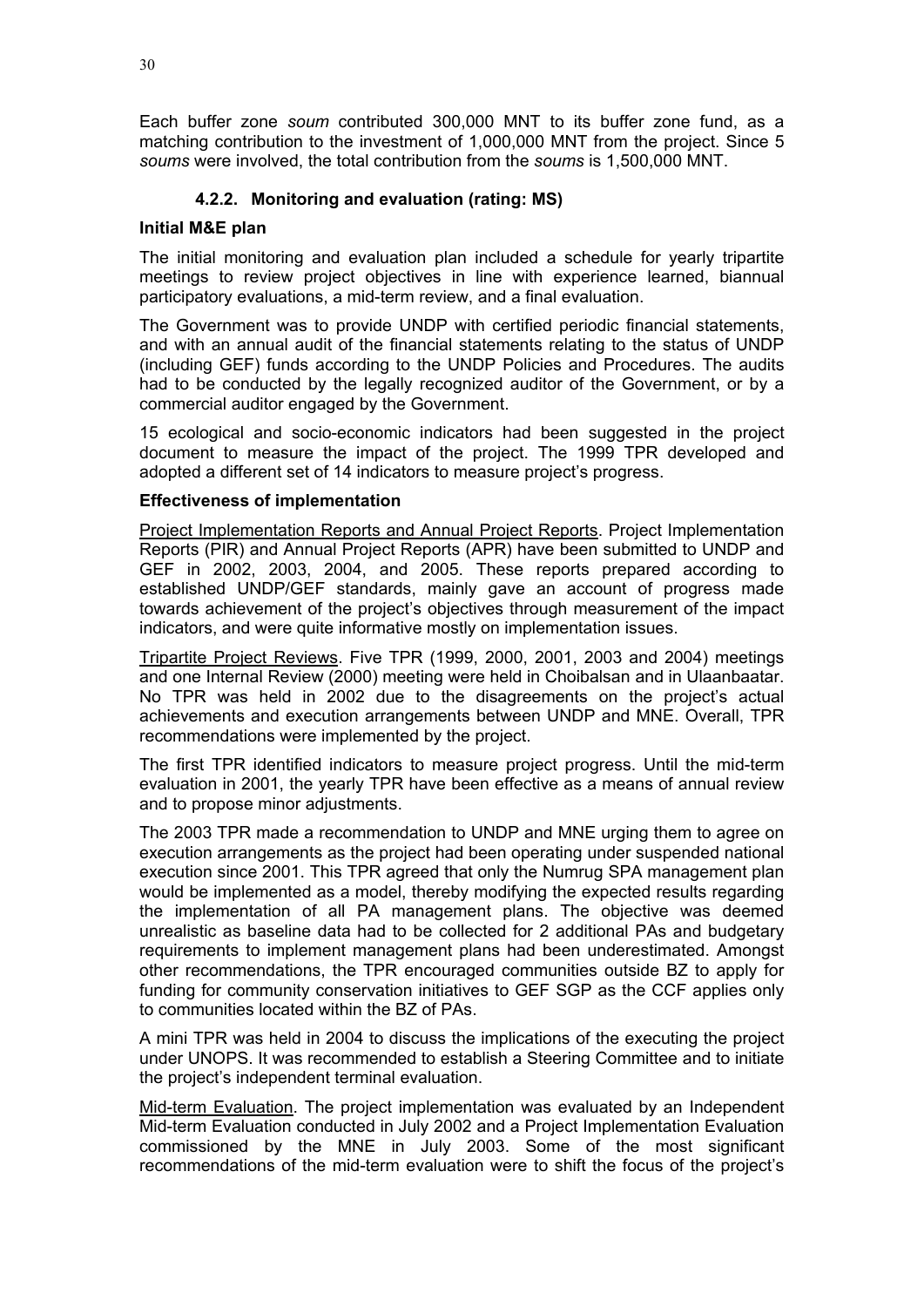efforts from objective 1 to objectives 2 and 3, and to extend the NUNVs employment for the whole duration of the project. These recommendations were followed.

Audit reports. National audits have been conducted on a yearly basis for the years 1998 to 2001, and 2003 to 2004. Audits were covering both MON/97/G32 and MON/98/301. According to the terms of reference, audits had to verify the financial and administrative management, technical realizations, and program management. The rate of technical and financial realization was only qualitatively evaluated. Overall, besides noting that PA management plans were not adopted nor implemented and that the activities related to the METF were not conducted as planned, the audit reports positively concluded that:

- Project activities were implemented in accordance with approved work plans
- Disbursements were made in accordance with the project document and UNDP rules and procedures specified in UNDP NEX manual.
- The project disbursements are valid and supported by adequate documentation
- The project financial statements were in conformity with UNDP financial rules and procedures
- Non-expandable equipment is accurately recorded and properly managed
- Project management maintained adequate management structure, financial and internal control systems

## **Quality and use of relevant impact indicators**

14 ecological and socio-economic indicators have been identified during the 1999 TPR to measure the impact of the project. The measurement of the indicators relied on independent sources of information, such as the Regional and Local Fire and Civil Defense Department and local governments (for fire occurrences), Information and Computer Center of MNE (for vegetation cover), EMPAA and EPA (for illegal hunting), Oil and Mining Authority (for mining activities), surveys and studies, Buffer Zone Management Committee reports, long-term monitoring and inventory data, *aimag* and *soum* reports, as well as police records (for illegal hunting records). The following eleven indicators were used to report project outcomes on a yearly basis:

- Changes to natural vegetation cover: Vegetation cover surface (in hectares) *i*) in the SPAs, or *ii*) around BZs and around *soums* near PAs, differentiating green cover, lichen, and empty grounds in 2005 as compared to the average of 1995- 1998.
- Fire: Number and extent (ha) of human-caused fires in 2005 as compared to 1995-1999 average.

Data are based on satellite images collected on a daily basis and comparisons were made between years, separately for spring and fall seasons, as spring and autumn fires have a quite different impact on ecosystems. Spring fires are spread quickly by the wind and do not burn the soil significantly, while autumn fires burn more slowly, affecting soil quality and burning plant seeds and roots. The latter has a more severe impact on pasture winter reserves for livestock.

 Illegal activities in Protected Areas (hunting, mining, plant collection) decreased by 50 % at the end of the project 2005 as compared to the average of 1996-1998.

An increased number of arrests for illegal hunting or harvesting may be misleading and must be interpreted with caution as improved patrolling may result in an increase of the rate of violations reports, which should not be interpreted necessarily as an effective increase of illegal activities.

 Improvement of livelihoods of beneficiaries of project's CCF small grants in PA Buffer Zones in comparison to 1999 baseline, expressed as the average monthly income of households involved in project activities.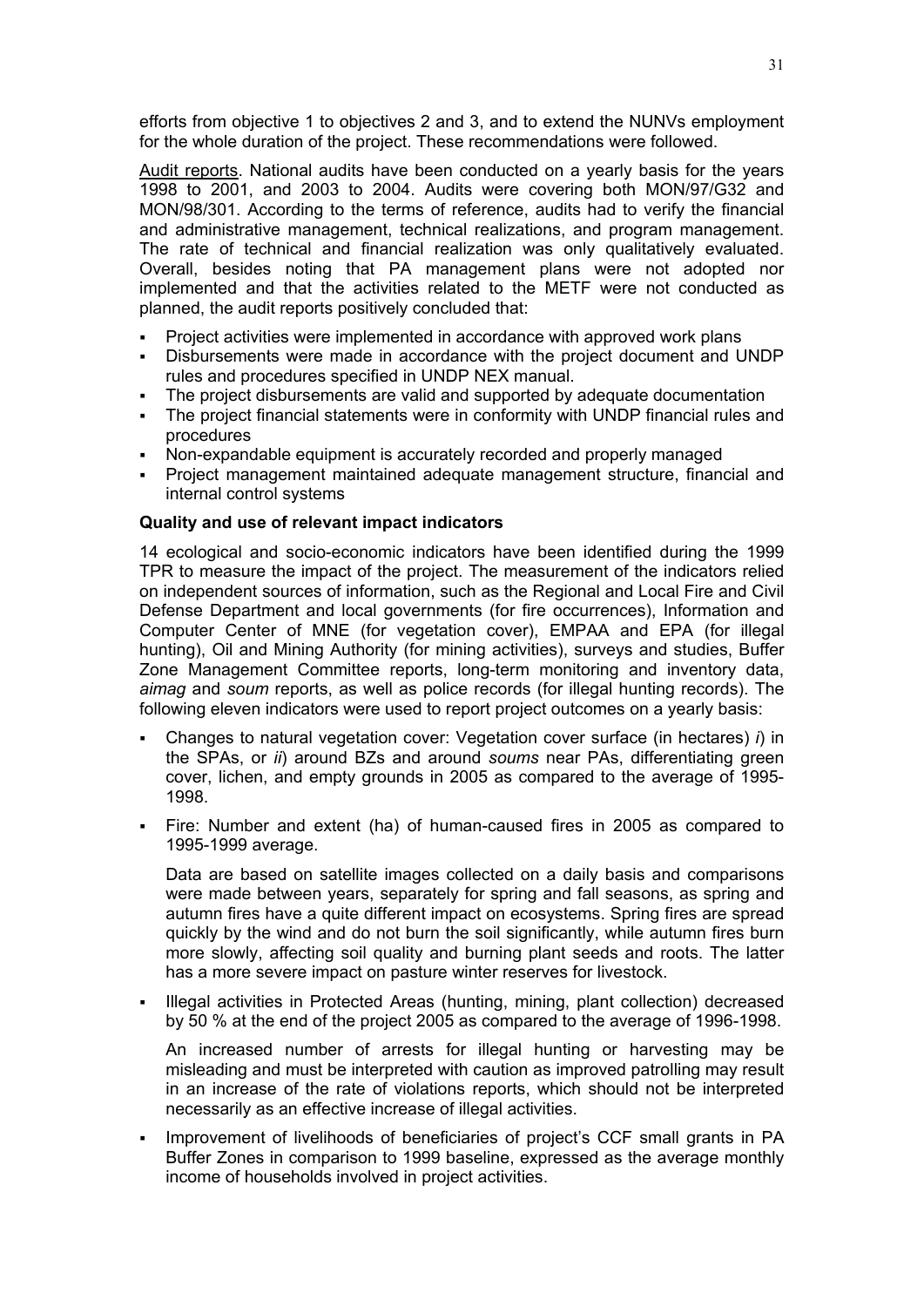This indicator does not allow to discriminate a sustainable livelihood improvement from a short-term gain due to the CCF grants.

- Three proposed PAs and three proposed extensions to existing PAs remain free from mining and other activities inconsistent with EIAs.
- Number of annual land-use requests insconsistent with the project's biodiversity conservation criteria will decrease to zero in 2005.
- Revisions of PA management plans and annual plans for the PAs continue to be prepared.

This indicator was not relevant as draft management plans were never accepted by the MNE, even after integrating comments and extensive revisions.

- Biodiversity conservation measures developed by the project are included in the 2004-2008 central and local governments 4-year plans.
- METF is fully capitalized and is providing funds for biodiversity.
- PA and BZ principles are applied to other PAs and BZ in Mongolia, as indicated by reference to this project.
- Relevant lessons learned from the project's biodiversity overlays are being applied to development plans in other areas in Mongolia.

# **Lessons learned for the design and implementation of other similar M&E systems**

The participatory planning, monitoring and evaluation involving all relevant project stakeholders, including the 2 project offices, NCVs, staff from EMPAA, EPA, SSSA, , Land Authority, environmental offices in the 3 *aimags*, and implemented in 2002 resulted in a significant improvement of the planning and implementation of activities. Joint evaluation and reporting on work performance and joint planning of activities, allowed building common understanding and consensus amongst project staff and stakeholders which contributed greatly to improve motivation to implement planned activities and team building.

## **4.2.3. Execution and implementation modalities**

As all UNDP projects in Mongolia, this project was implemented under National Execution (NEX) modality. According to the initial implementation arrangement, the national executing agency was the MNE and its agencies, Environmental Protection Agency (EPA) and Hydrometeorology and Environment Monitoring (HMEM). At the local level, the project has worked at several institutional levels, working directly with the Eastern Steppe Protected Area Administration, the EPA and HMEM centers of each province, all three *aimag* governments, and *soum* and *bag* governors. The project also worked with local people and NGOs. UNDP was to perform its standard functions as set out in the UNDP Procedures for National Execution and UNOPS was responsible for international procurement (international staff contracts and equipment).

The new government, elected in 2000, did not agree with the project approach, mainly with the capacity-building and research components, fearing that it would not lead to "tangible" results. The contract of the National Project Coordinator was not renewed, and lack of agreement on his replacement left the project without management and coordination at the national level from July 2001 to March 2002. The national execution by the Ministry of Nature and Environment (MNE) was suspended in 2001 because of lack of common understanding of project's objectives between executing, implementing and funding agencies. Although UNDP and the project team maintained a stable commitment to the project's objectives and kept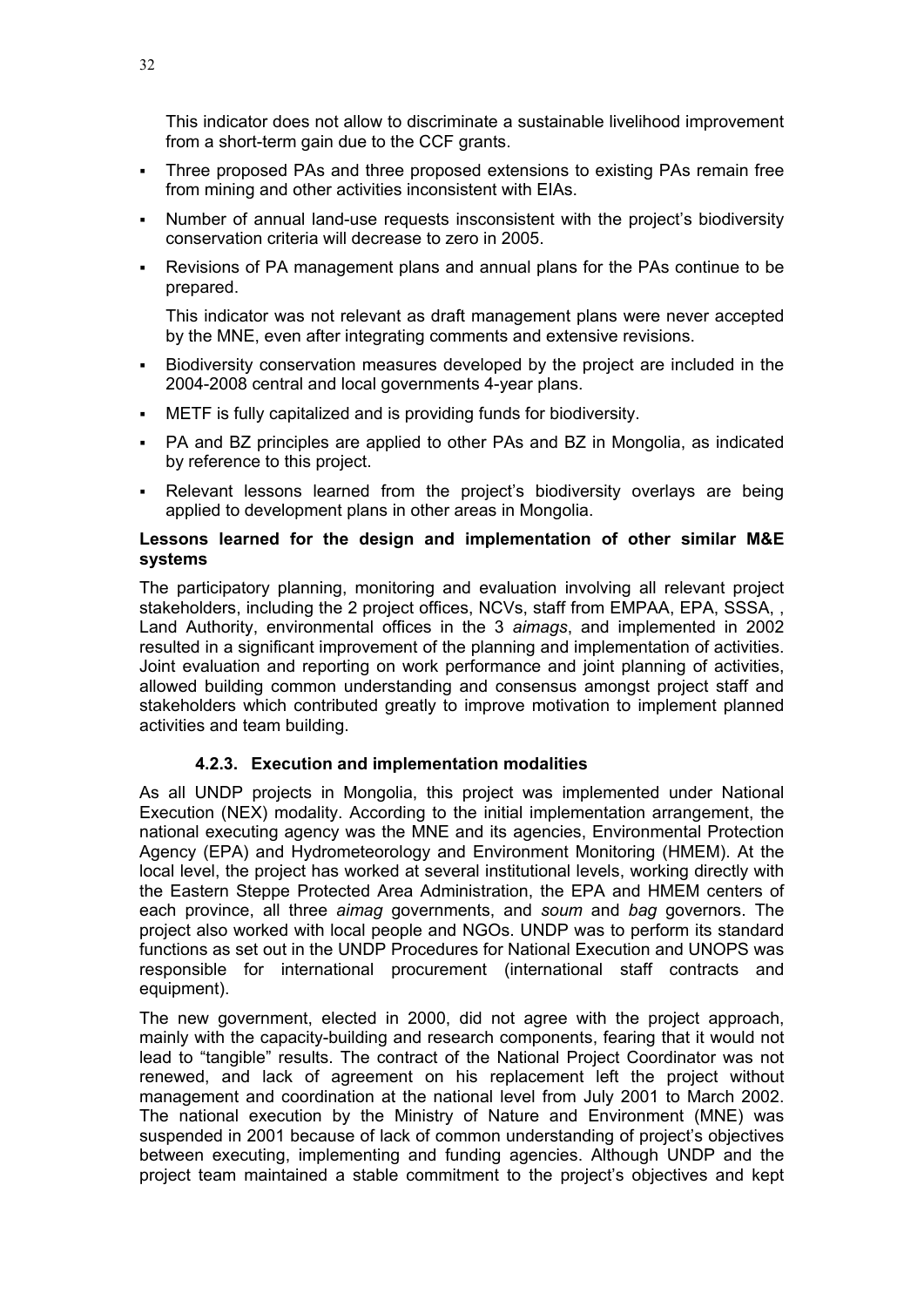implementing project activities, these problems had an impact on the rate of implementation, slowing down or postponing some of the project's activities in 2001– 2002, until the recruitment of new National Project Coordinator in 2002. This impact includes the delayed recruitment of a technical advisor for the CCF component of the project, which consequently delayed the implementation of this key component, which in turn could jeopardize the sustainability of this component's outcomes.

The 2000 elections brought about a turnover of national, *aimag* and *soum* government officials – of which many had been trained by the project. The project had to plan additional trainings for *aimag* and *soum* government staff, and for local environment inspectors.

Under the initial institutional setup, the EPA, the Land Management Agency and the HMEM Agency were all three within the MNE. The 2000 elections entailed also a reorganization of these agencies. The State Specialized Supervision "Inspectorate" Agency was created under the direct authority of the Prime Minister. The Land Agency now comes under the authority of the Mongolian Governmental Regulatory Agency – Administration of Land Affairs, Geodesy and Cartography.

In July 2003, the UNDP CO received headquarters' clearance for UNDP direct execution, which was not directly applied on the reasons of best interest of the project and UNDP-government partnership. Although MNE national execution was suspended, by 2004 the ministry was again involved in the planning process (annual and quarterly work plans). MNE, UNDP and GEF, through the mediation of the UNDP, negotiated with UNOPS until March 2004 when at a TPR meeting in Ulaanbaatar, the parties agreed on the terms of UNOPS execution. This arrangement was never actually operational due to UNOPS high service fees and their inflexibility to execute the project other than from New York. Previous discussions with WCS as an executing agency had also failed as MNE had raised objections.

The negative impact related to these implementation problems might have been mitigated if a steering committee had been set up for the project. The primary role of a steering committee is to provide policy and overall broad guidance for the project, which would have supported the search for appropriate solutions. Also, as the project design had not envisioned the lack of sustained commitment on the part of the Government as a potential risk, no mitigation or optional measure was identified to deal with the issue.

Throughout this period, the project team maintained its commitment to carry out the activities as planned, in collaboration with international, national and local partners to achieve their work plan targets in protected area and buffer zone management, law and policy lobbying and community livelihood improvement.

# **4.2.4. Management by the UNDP country office**

UNDP has taken the appropriate measures to monitor and support the project implementation. According to the NEX procedures, quarterly work plans and budgets had to be prepared in advance and submitted to the National Project Director (NPD) and then to UNDP for approval. Once approved by the NPD and UNDP, advance payments corresponding to the approved budget were paid by UNDP and deposited in the project's bank account in Ulaanbaatar. The funds were then transferred in the project's account in Choibalsan where the Project Manager had delegated authority to incur expenditure in accordance with the approved budget. In Ulaanbaatar, the NPD and National Project Coordinator (NPC) were the designated signatories for the project's bank account, thus requiring the involvement and approval of the NPD for every transaction.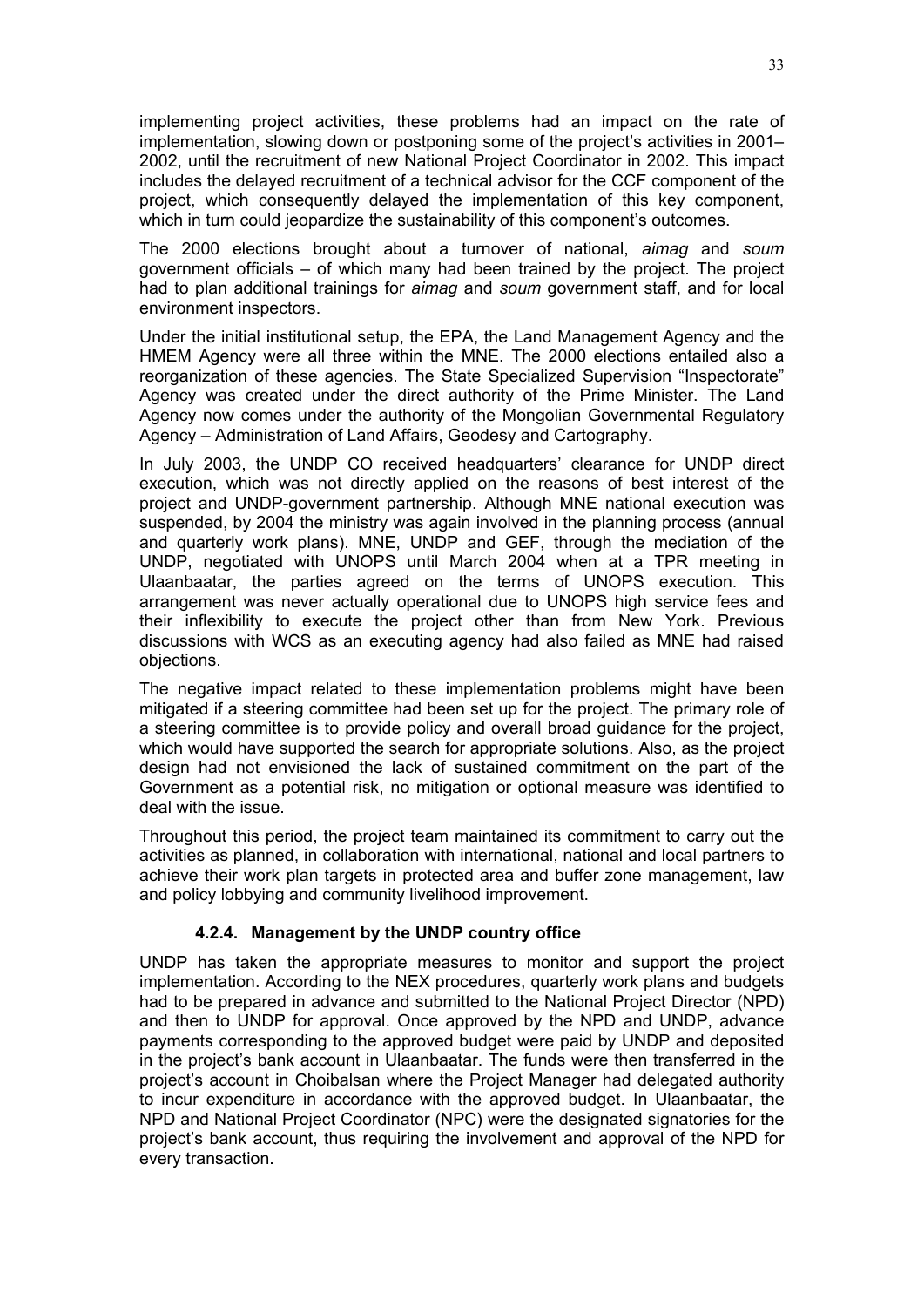Under the direct execution modalities, while national execution by the MNE was suspended (from 2001), work plans were submitted directly to UNDP. During this period, the signatories for the expenses of the project headquarters in Ulaanbaatar were the NPC and the UNDP DRR who had to approve work plans, budgets and expenses. UNDP provided quarterly advances on the basis of the approved work plan and budget. In 2004, the NPD was reinstated and the work plans had to be reviewed and get the approval of the NPD at MNE. UNDP CO retained the financial approval of expenses and monitoring of the project management.

Although UNDP and the project team maintained a stable commitment to the project's objectives and development goal, and kept implementing project activities, these problems slowed down the rate of implementation of the project in 2001–2002. Nevertheless, UNDP's sustained support was crucial in allowing the project to carry the operations that were under its control to a successful conclusion, thereby fulfilling its commitment towards local communities and all stakeholders who had actively been involved in the planning and implementation of the project activities.

UNDP also showed its commitment towards a particular aspect of this project, which was related to the capitalization of the METF. Repeated efforts to revitalize the operation of the METF management board remained ineffective, owing to the lack of availability or commitment from its members.

# **4.3. Results**

# **4.3.1. Project's main outputs**

The project has dealt with the following aspects during its implementation:

- Research and monitoring
- Training
- Planning and management
- Public awareness
- Community Conservation Fund
- Geographical Information System and Environmental Database
- Law and Policy
- Land use and soil protection
- Fire management
- METF

## Research and monitoring

A total of 17 research projects were subcontracted to national and international institutions. The list in presented in the annex 6.

The results and outputs of the research projects have been compiled, published ("Eastern Mongolian Ecosystem" and Eastern Mongolian Biodiversity and Rangeland Conditions) and distributed to target groups.

Some research project findings and outputs have provided relevant information to improve environmental management in Protected Areas and their Buffer Zones as well as grassland ecosystems outside protected areas with sound scientific bases.

A five year inventory and monitoring plan for the Protected Areas in Eastern Mongolia was developed and implemented and specialists and rangers of Eastern Mongolian Protected Area Administration (EMPAA) have been trained in inventory and monitoring methods.

Eight plots have been selected and delimited and are used by hydro-meteorological stations specialists in the region to monitor vegetation cover changes.

## **Training**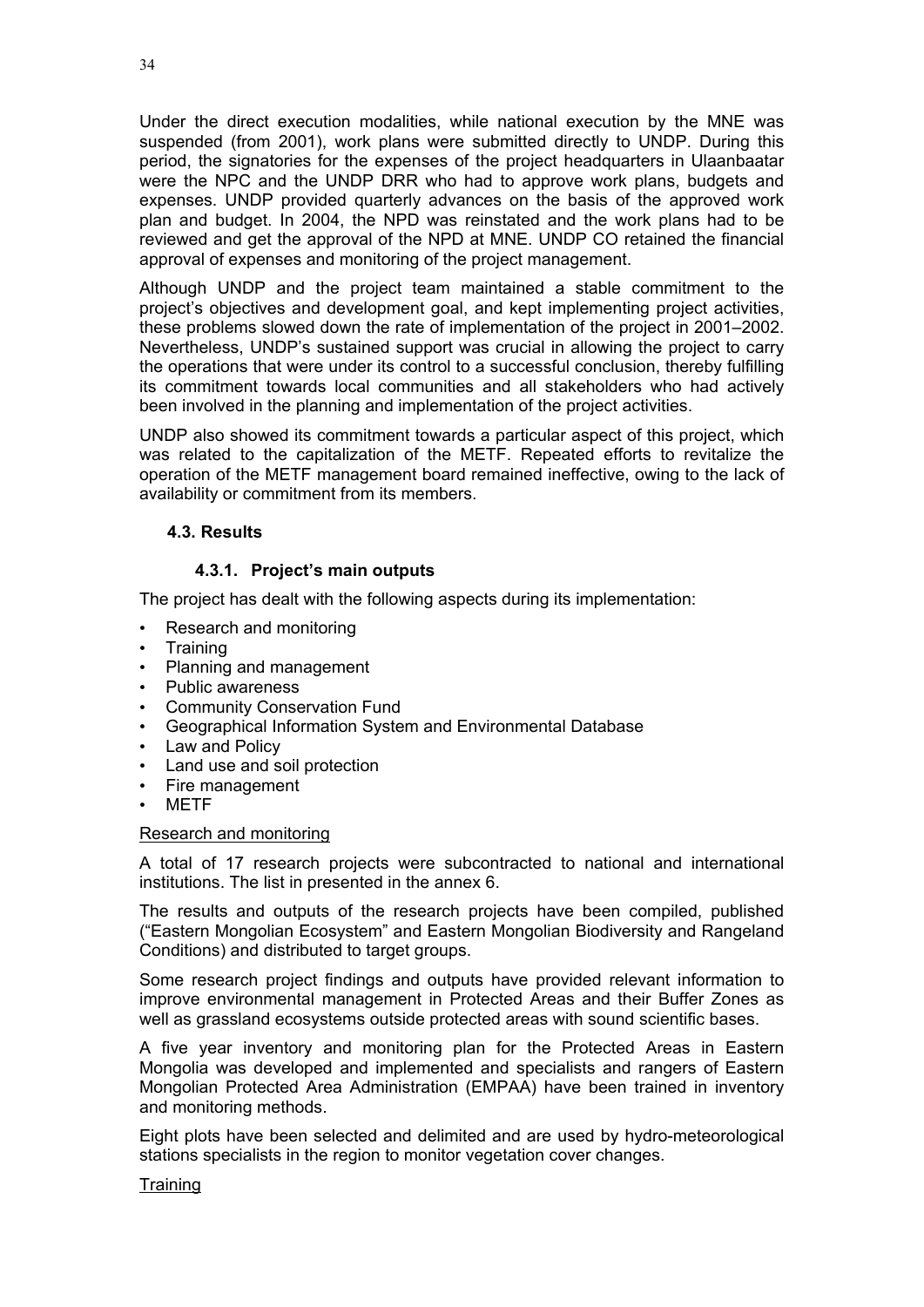Various training activities were held for beneficiaries at national and local levels:

- Short-term overseas training for 2 PA staff
- Tuition fees for a master degree studies granted to the EMPAA GIS specialist
- 4 grants for 1-year tuition fees awarded to biology university students from the eastern *aimags*
- Professional certification training for rangers
- National seminars and training workshops organized by project specialists
- Training of NCVs (previously as NUNVs)
- Trainings organized by the Community Conservation Fund component

## Planning and management

Assistance to the EMPAA in developing and implementing management plans for the Eastern Mongolian Protected Areas:

- Management plans for 9 protected areas (3 Strictly Protected Areas, 1 National Conservation Park, 5 Natural Reserves) were developed on the basis of guidelines developed by an international expert. They were submitted to the MNE for review and approval. Of the 9 draft management plans submitted for approval, only the management plan for Numrug SPA was approved by the MNE. The project assisted the EMPAA with MNT 26 million for the implementation of the Numrug SPA management plan. The other management plans have been reviewed by relevant stakeholders and submitted again to MNE.
- 5 BZ councils were set up and have been assisted to develop and implement management plans for Protected Area Buffer Zones in the region. The BZ councils are operational and meet on a quarterly basis. 25 BZ council members were trained in participatory natural resource management and PRA techniques.
- Five Protected Area Buffer Zone (SPA BZ) management plans were developed and approved by their respective *soum* Citizen's Representative Khurals.
- 5 BZ development funds were established to deliver microcredits to the residents of the BZs.
- 9 NUNVs were recruited and trained, later hired as NCVs.

## EMPAA capacity building

- Training: The EMPAA staff and rangers were involved in 57 various trainings on professional inspection, PA management, research monitoring, ecotourism and law enforcement, and a specialist could do a master degree.
- Equipment: Equipment, means of transport and a well equipped Information Center were supplied to the EMPAA. The equipment necessary for Numrug SPA management plan implementation has been provided, including computer and audiovisual equipment, two vehicles, horses and riding equipment, generator, small field material, 2 gers and fuel efficient stoves, furniture for the Numrug and Mongol Daguur SPAs information centers, and fire protection material. Equipment worth US\$ 48 099 was handed over to EMPAA.

## Public awareness

- Project specialists and officers have produced the following information and awareness materials:
	- Published materials, books, field guides, teaching handbook, scientific reports
	- **Posters**
	- Video films/documentaries
	- Newspaper articles
	- TV and radio programs
- Activities carried out by the project NCVs:
	- Meetings and awareness activities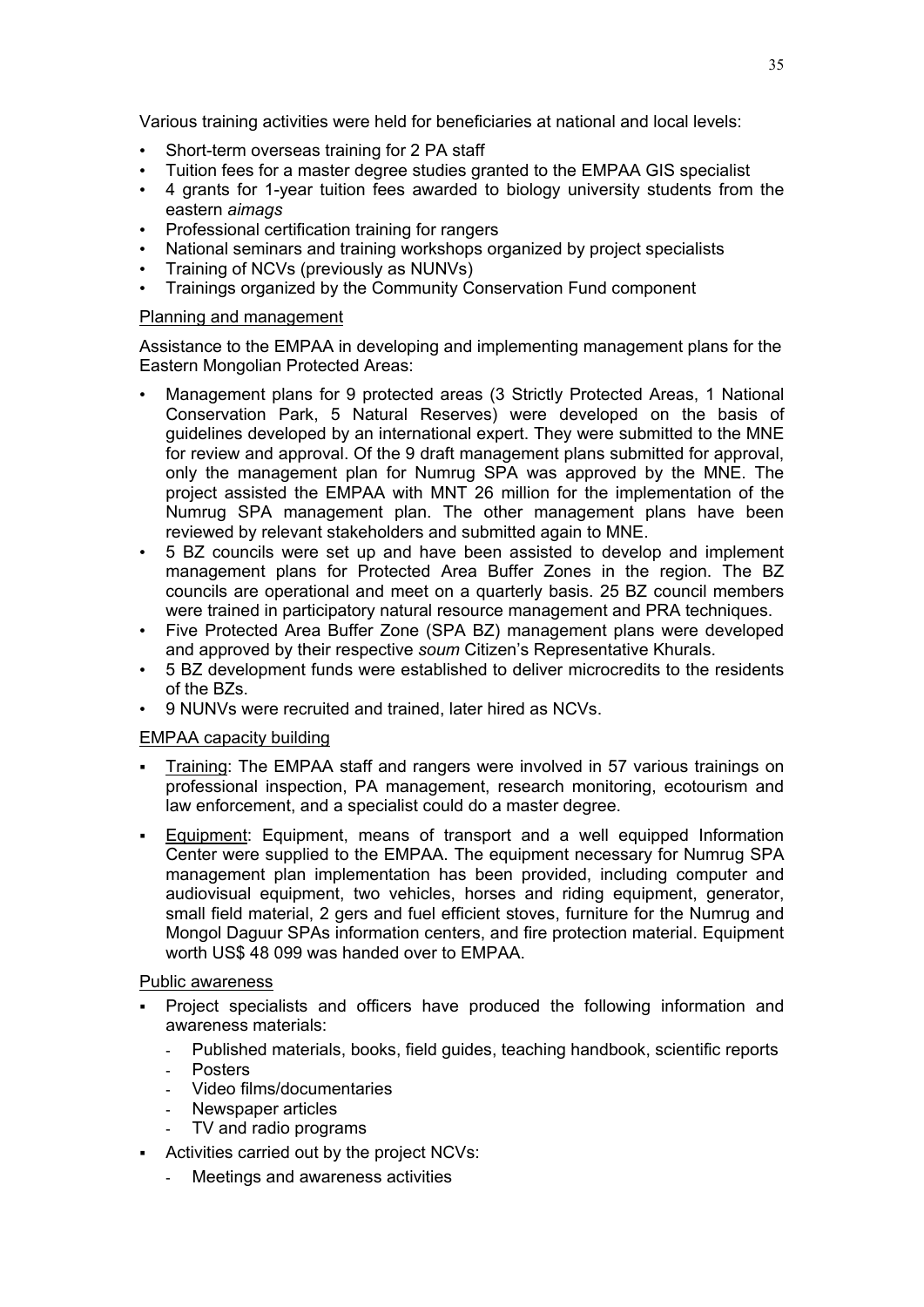- Public awareness activities
- Hand out materials on various issues including fire management
- Mobile public awareness activities Using the "Gazelle Car", NCVs, in cooperation with specialists from EMPAA, *aimag* EPAs, Land Use Agencies and SSSA, have provided information and carried out public awareness activities for local residents in remote areas since 2001. The information provided included project activities, conservation initiatives, ecological education, videos and documentaries on environmental and biodiversity conservation.

# Community Conservation Funds

In order to support biodiversity conservation and alternative livelihoods in the buffer zones of the protected areas in the eastern region (Objective 2), the project has established a Community Conservation Fund. This fund aims at increasing community participation in conservation activities and assisting in the improvement of livelihoods of local communities in Protected Area Buffer Zones in the region through the development of innovative alternative livelihood projects. CCF activities play an important role in the environmental and biodiversity conservation as they contribute to increase public awareness and act as incentives to encourage the participation of local communities in conservation activities in the region.

Established in 2002, the CCF has allowed the implementation of 76 small projects with a total fund of MNT 412.9 million in 26 *soums* of Eastern Mongolia, including 14 *soums* of Dornod *aimag*, 6 *soums* of Sukhnaatar *aimag*, and 6 *soums* of Khentii *aimag*. The CCF projects were related to protection of rare and endangered species or of their habitat, sustainable use of natural resources, development of ecotourism, reduction of illegal hunting, establishment of environmental information centers, ecological education, forestation and tree nurseries, and establishment of a monitoring center for air pollution. One grant was allocated to protect a historical site.

The results of the CCF component include the followings:

- A total of 26 herder communities have been established and are operational, and about 2,000,000 ha of pastureland is used on a rotational basis. Over 1300 individuals from 270 herder families have joined herder communities and are cooperating to implement rotational use of pastures.
- 1570 individuals of 325 households from *soum* centers have been involved in 32 income generating or alternative livelihood activities. On average, CCF beneficiaries represent 7.5% of *soum* population. The monthly income of households involved in project activities increased on average from MNT 38 800 in 2002 to MNT 50 000 in 2004.
- Environmental Information Centers have been established in 17 *soums*, 22 gers were set up as "solidarity palace" in the countryside.
- Herders are involved in the protection of marmots through individual contracts. More than 100 families in 4 *soums* have established agreements with local governments to manage marmot population in and around their pastures.
- 16 volunteer community patrolling teams were established and have some funds for their operations. These teams have been conducting regular patrolling in the BZ of the SPAs. Also, a network of 153 local informants is active in 14 *soums*.
- 48 springs are protected with livestock closures and shrubs and bushes have been planted over 4.5 ha for the natural protection of springs.

Five *soum* governments have contributed each MNT 300 000 to the BZ funds. Each of the BZ Councils has a revolving fund of MNT 20 million. By the end of 2004, the funds had provided 65 loans amounting to MNT 54.2 million and 14 grants totaling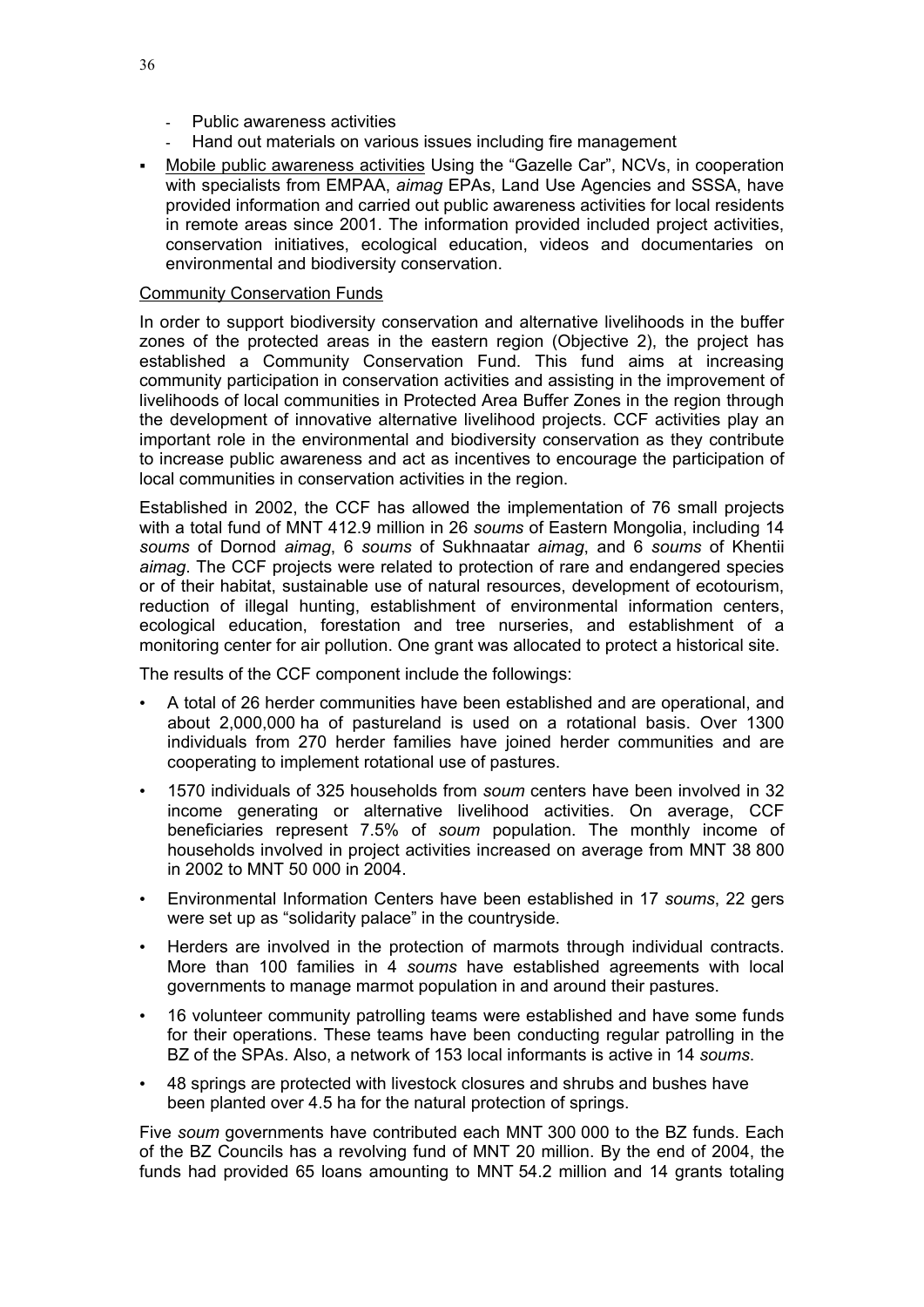MNT 60 million to residents of the BZ. Interests gained from loans added up to MNT 2 million. By the end of 2005, 110 individuals had benefited loans of MNT 86.3 million from the BZ Support revolving fund and Buffer Zone Support Revolving Fund has increased from MNT 105 million to MNT 112 million.

# Geographical Information System and Environmental Database

The project has established a GIS laboratory and developed interactive software operating in a Windows environment to access databases, process GIS data, and update databases with research data and results, as well as data on land use in the eastern region. The project supported the three eastern *aimag* EPAs, SSSAs, Land Agencies, and the EMPAA with the establishment of their environmental database and provided training on the use of the GIS software.

## Law and Policy

- A hunting study research project was implemented and amendments to the Law on Hunting were drafted by the project and the use of tags to wildlife products was first initiated and first piloted during the marmot hunting season in 2003.
- A research on impacts of Brandt's vole on pastureland was conducted and recommendations on the use of biological methods and pastureland management approaches i.e. pilot projects on construction of stone perches for raptors and rotational use of pastureland have been developed and implemented in the region. A recommendation to phase out the use of Bromadiolone was made and delivered to decision makers and other stakeholders.
- A chapter on Biodiversity Conservation was included in the Sustainable Development Program of the Eastern Region at the project initiative.
- A public hearing on the findings of the detailed EIA for the proposed Numrug River Bridge was organized with the project support, as a first-ever exercise for public involvement in decision-making in the country. With the project's direct input, an amendment to the Law on EIA to improve the impact of the public hearings was proposed for the Parliament adoption through the Parliament Standing Committee on Environment and Rural Development.
- A financial support was delivered for the establishment anti-poaching Unit "IRVES-3" in the eastern region.
- Initiated the inclusion of a chapter on biodiversity conservation in the annual *soum* land use plan development regulation.
- A seminar on generation of financial sources required for environmental conservation and restoration was organized in order to set up implementation mechanisms for the Law on Portions Allocated from the Natural Resource Use Payment Income to Environmental Conservation and Restoration.

## Land use and soil protection

The third main objective of the project is to incorporate the biodiversity conservation in to the regional and local land use planning.

- A model land use plan was developed based on Bayandun *soum* land use plan and adopted by the Central Agency for Land Use. *Soum* governors and *soum* land use officers in the three eastern *aimags* were trained on using the model land use plan.
- Training on EIA provided to local governments officials and mining companies to improve implementation of environmental restoration plans included in the EIA reports.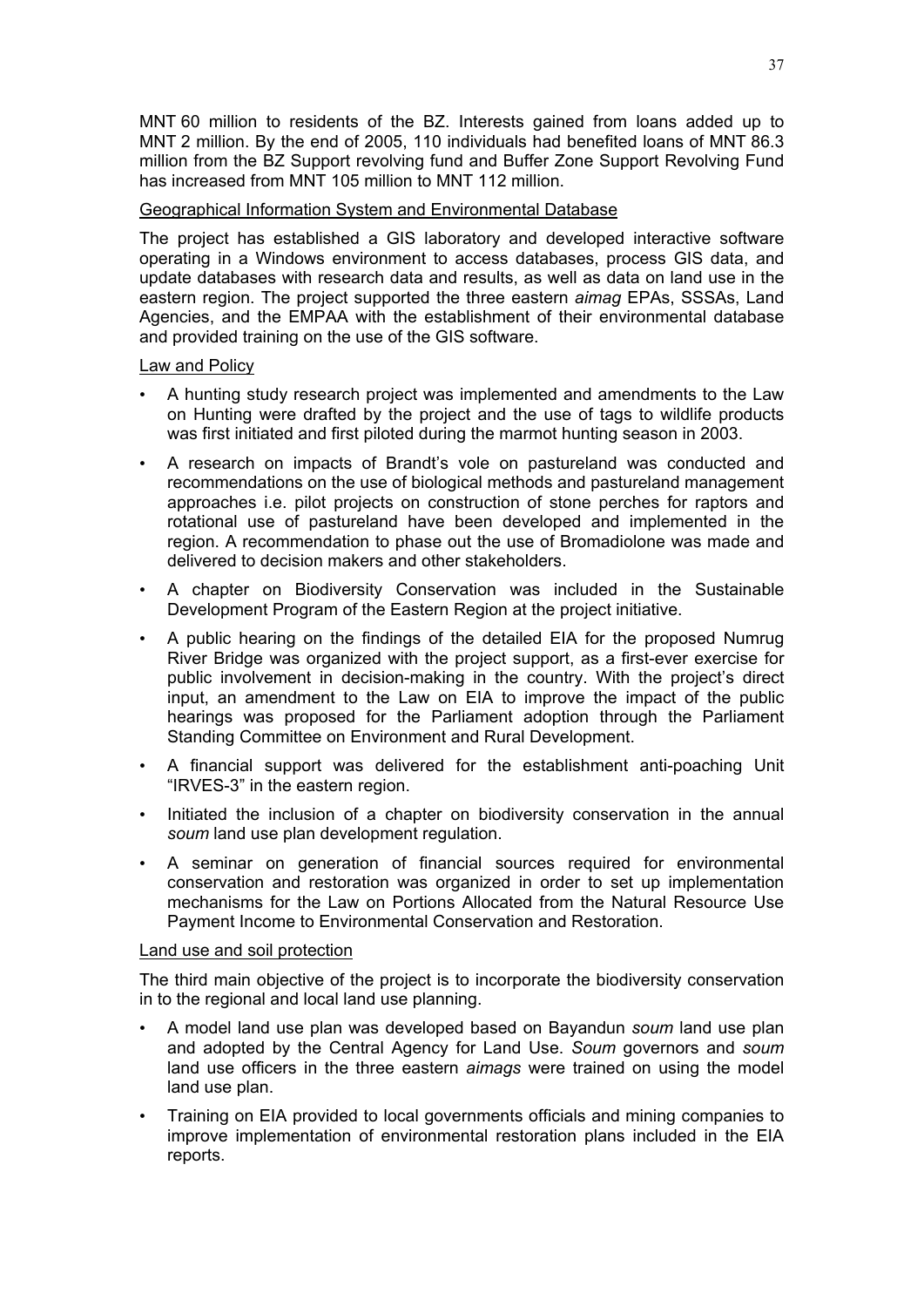- Cooperation agreement with the Government Regulatory Agency on Administration of Land Affairs, Geodesy and Cartography regarding the incorporation of biodiversity conservation into land use planning
- National seminar on Land use
- Tree nurseries were set up and 14 forestation projects for soil protection were implemented in areas vulnerable to soil erosion in the eastern region. By the end of 2004, fruit trees and shrubs had been planted over 6 ha for soil conservation in the 3 *aimags*.

## Fire management

- Regional and local capacities to prevent fires have been improved through training programs and workshops for fire departments, civil defense departments, and local governments.
- In order to support the *soums*, more particularly those located in PA Buffer Zones, with capacity building and enhancing public awareness on fire prevention, the ESBP developed a model *soum* fire management plan and distributed it to the three eastern *aimags* and their *soums* Governor's offices and Land Use agencies to apply to all *soums*. The project set up, trained and equipped volunteer firefighting brigades with fire blowers and other fire-fighting tools in 3 *soums*. Several meetings, seminars, trainings and public awareness activities were organized to promote this *soum* fire management model, notably through the project NCVs in their respective *soums*. The model was replicated in 3 additional *soums* who learned from the other fire brigades and acquired equipment with their own financial resources.

# METF

The project served as a frame to generate seed money for the METF set up under the pilot phase project. All activities related to the establishment of the METF and associated governance bodies were under the direct responsibility of the MNE and UNDP CO. The key step or events related to this activity are presented in Annex 7.

# **4.3.2. Attainment of objectives**

## **Development objective**

*Promote and ensure the long-term conservation and sustainable use of biological diversity in the protected areas and buffer zones of the Eastern Mongolian grassland ecosystem, and incorporate biodiversity considerations into development planning for the Eastern Steppe.*

Although ensuring conservation and sustainable use of biodiversity in the three Eastern *aimags* can only be assessed effectively in the long-term, it is obvious that the project has made important tangible progress towards attainment of this longterm objective.

To *promote and ensure the long-term conservation and sustainable use of biological diversity in the protected areas and buffer zones in Eastern Mongolia*, the capacities of the relevant stakeholders (EMPAA, Buffer Zone Councils, *soum* Officials and Local communities) have been developed to integrate biodiversity issues in land use plans and implement land use policy, and to develop and implement PA and BZ management plans using participatory approaches. Guidelines for elaborating PA management plans have been drafted and a stakeholder workshop recommended their adoption by the Ministerial Council in December 2005. Regional and local capacities to prevent fires, mainly in the BZs, have been improved through training programs and workshops for fire departments, civil defense departments, and local governments, as well as increasing awareness of local populations and establishing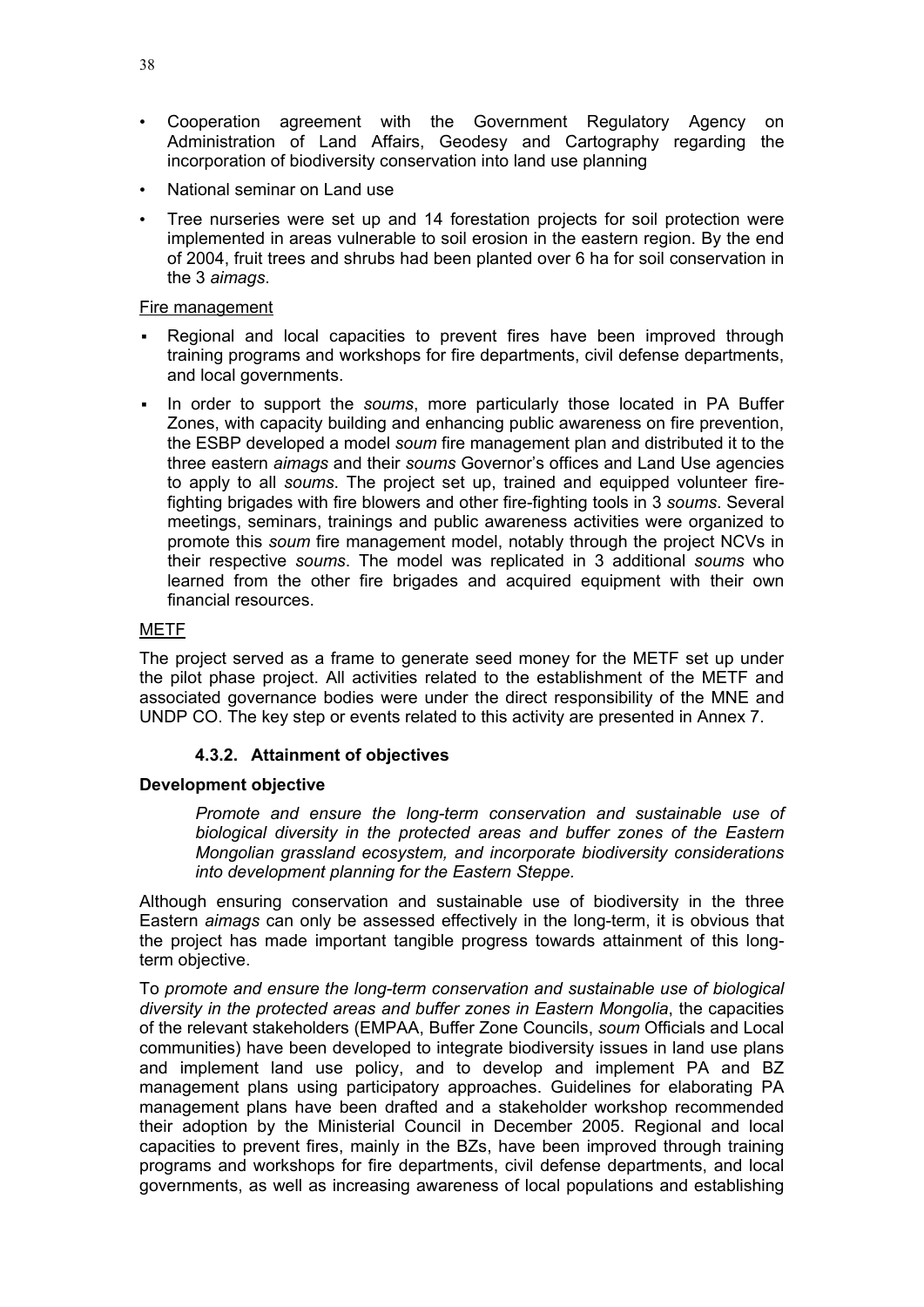voluntary fire-fighting teams. As a result, fire occurrences have been reduced in the Protected Areas and their BZs.

In the BZs, the project supported community level activities with the support of the NCVs and the funding of the CCF to improve their livelihood while protecting wildlife resources and managing grasslands in a sustainable way. Populations and local governments have developed a sense of ownership, personal involvement and responsibility over the wildlife occurring on their territory which can be illustrated notably

- by the signature of individual contracts by local herders to respect the ban on marmot or on gazelle hunting and to protect them in the eastern *aimags*,
- by the establishment of trilateral agreements in 2 *soums* with BZ residents, *soum* government and BZ council, for the sustainable use of natural resources in the BZ<sub>S</sub>
- by the designation of local protected areas by two *soum* governments, and
- by the involvement of local people in voluntary fire-fighting and anti-poaching teams in the eastern *aimags*.

*The incorporation of biodiversity considerations into development planning for the Eastern Steppe* requires human capacity, appropriate knowledge on the natural resources, access to this knowledge by relevant actors and tools to facilitate this integration. The project has greatly contributed to develop capacities on all these aspects.

The project has contributed to knowledge development through research projects whose results and findings could be integrated into databases and management plans and practices, which could be readily implemented by local herder communities and local populations in *soum* centers. Knowledge on the PAs biodiversity was increased through the development of an inventory and monitoring methodology and the implementation of a 5-year inventory and monitoring program for 3 SPAs and 1 NR.

The project established a very powerful GIS tool, powerful in the sense that it could be easily implemented, accessed, and updated: a GIS including an environmental database and an interactive software operating in a Windows environment developed by the project to access, process, and update databases with research data and results, as well as data on illegal activities, and on land use in the eastern region. The project has supported the three eastern *aimag* governments, including their EPAs, SSSAs, Land Agencies, and the EMPAA with the establishment of their environmental databases and has provided training on the use of the GIS software. This tool has increased the capacity of the EMPAA to base decisions for the protection and sustainable management of biodiversity in the PAs and BZs on sound scientific knowledge.

In the Eastern *aimags*, the project significantly contributed to develop the capacities of the EPA, EMPAA, HMEM, SSSA, and the *aimag* and *soum* governments to use and update the databases and to integrate biodiversity issues into PA and BZ management plans, and land use plans at *soum* and *aimag* levels. The project also contributed to develop the capacities of herder communities to develop land use plans to improve their pasture condition (through rotational use) while protecting biodiversity. As an example, in order to monitor marmot populations, a community group in a *soum* center has made a map indicating the location of all marmot holes and the litter size for each.

The guidelines for planning land use at *soum* and *aimag* levels have been amended to integrate biodiversity considerations as mandatory and were adopted by the Land Agency. A pilot *soum* land use plan integrating biodiversity considerations, based on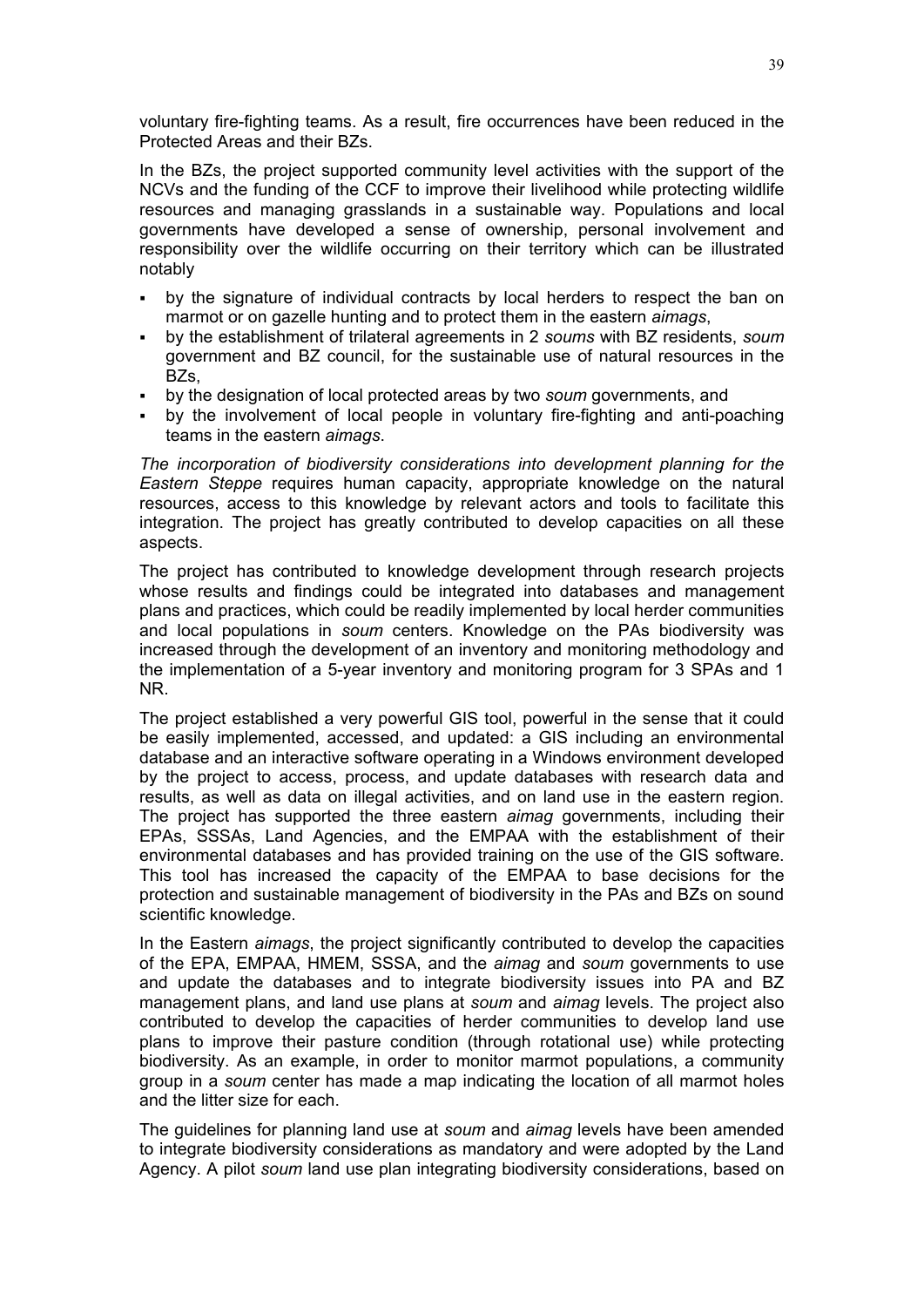Bayandun *soum* land use plan, has been prepared and was adopted by the Land Agency.

The public hearings to discuss the findings of the EIA on the construction of the Numrug Bridge in a section of the Numrug SPA were made possible with the project support. This first-ever exercise for public involvement in decision-making has been extensively publicized and has contributed to improve environmental governance in the country.

# **Immediate objectives**

## *1. To ensure that the management of the seven existing protected areas in the Eastern Steppe is strengthened for effective protection of critical biodiversity within them.* **(rating: S)**

The project contributed to set up two new protected areas (Shiliin Bogd Mountain and Horgiin hondii) and to upgrade the Ganga Lake Natural Monument to the status of Natural Reserve while expanding it by 31 596 ha. Yet, the project mostly endeavoured to strengthen the existing protected area system in the three Eastern *aimags* by drafting protected area management plans integrating results of scientific studies, strengthening EMPAA and PAs staff capacities including a certification course for rangers, and providing equipment and a GIS including an environmental database to improve PAs management.

PAs management plans. In the original scenario presented in the project document, it was expected that management plans would be finalized and implemented for all nine (9) protected areas in the three *aimags* of the Eastern Region. However, the 2003 TPR agreed that only the Numrug SPA management plan would be implemented as a model, thereby modifying the expected results regarding the implementation of all PA management plans. The objective was deemed unrealistic as baseline data had to be collected for 2 additional PAs and budgetary requirements to implement management plans had been underestimated. Management plans have been finalized, integrating comments from all relevant stakeholders. At the time the terminal evaluation was conducted, they were still not adopted by MNE, depriving the country from the use of these essential tools to protect its unique biodiversity in the Eastern Steppes.

It might have been advisable to adopt draft versions of the management plans according to the adaptive management principle, while recognizing they are preliminary or uncompleted, while keeping on conducting scientific studies, inventories and consultations to build up the knowledge basis required to improve the management plans to an acceptable level according to recognized international standards. This would have permitted to start implementing the most pressing measures to protect critical habitats for threatened species.

The implementation of the Numrug SPA management plan was evaluated by an independent team who concluded that 74% of planned activities had been completed by the end of 2004. The integrity of the territory of this SPA was threatened by a development project that included the construction of a bridge within its boundaries thus requiring declassifying part of the SPA. In collaboration with other stakeholders, the project organized a public hearing and a national forum to present the findings of the EIA on the proposed Numrug Bridge and to discuss the importance of PAs. As a result, the Parliament made the decision to refuse any proposal on declassifying existing PAs. All proposals for declassification of existing PA were denied.

Other expected results relative to this objective have been achieved and are detailed in section 4.3.1 on Project's main outputs. These results are shown in the following paragraphs.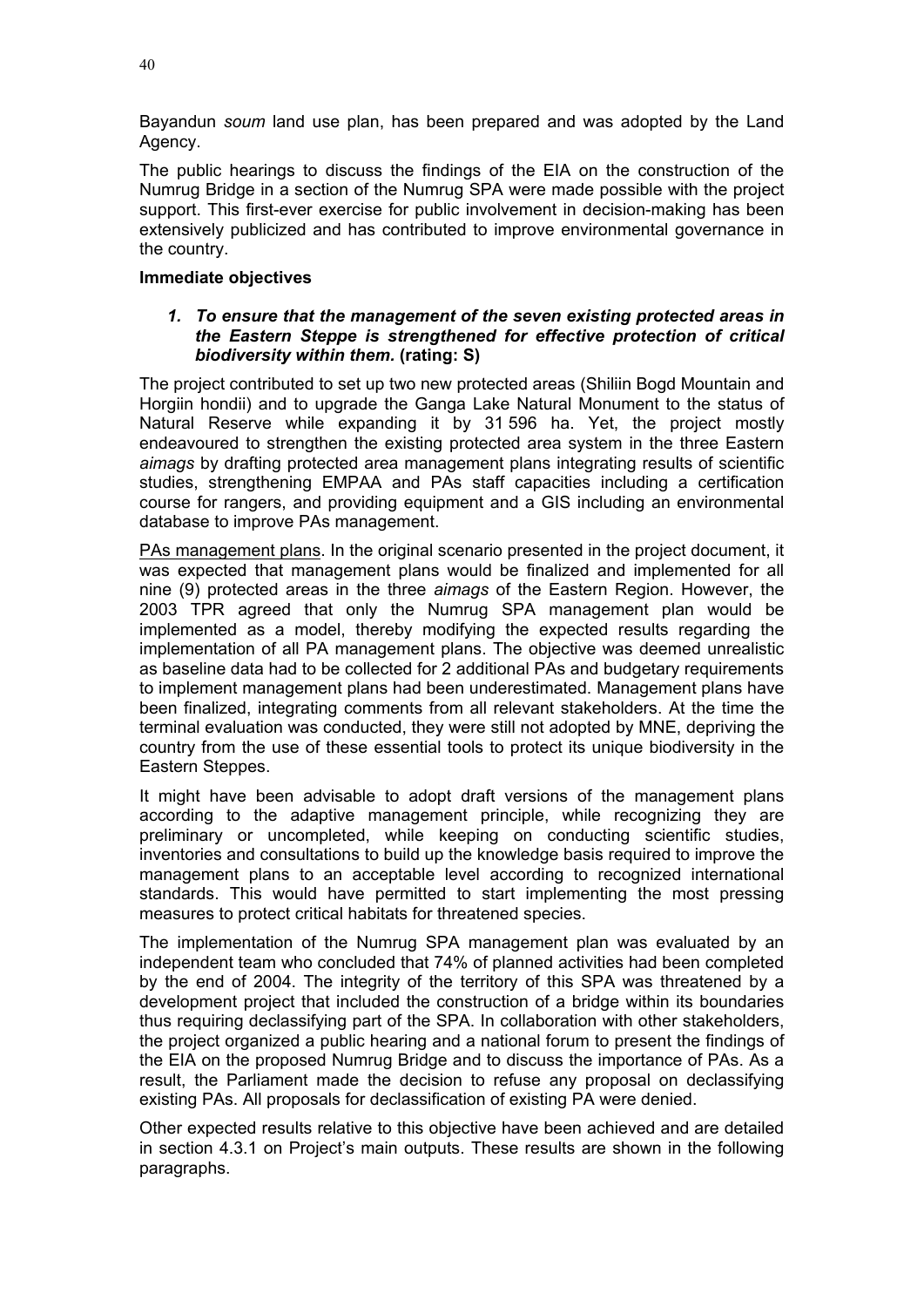Capacity development for the EMPAA staff (training and equipment) for the future implementation of the PA management plans and on monitoring of resource use.

Establishment of long-term monitoring and inventory systems, including a GIS environmental database, software and equipment. Knowledge on the PAs biodiversity was increased through the development of an inventory and monitoring methodology and the implementation of a 5-year inventory and monitoring program for 3 SPAs and 1 NR in Eastern Mongolia. EMPAA specialists and rangers have been trained in inventory and monitoring methods.

As stated in previous sections, the project established a very powerful GIS tool, including an environmental database and user-friendly interactive software to access, process, and update databases with research data and results, as well as data on illegal activities, and on land use in the eastern region. Capacities of the relevant users, including EMPAA, were developed in order to increase their capacity to use and update the GIS to base decisions for the protection and sustainable management of biodiversity in the PAs and BZs on sound scientific knowledge.

# Acquisition and integration of scientific information through "research projects" to improve the relevance and efficiency of the PA management plans.

**Conservation-oriented research**: Five of the seven studies conducted for the improvement of the management of PAs were contributions to inventories: lake diatom flora inventory, herpetology and ichthyology studies in 3 lakes and 4 rivers, forest inventories in two PAs, red deer census, crane populations studies. Although these studies have increased the knowledge on Mongolian natural resources, it is not clear whether these projects were selected according to an integrated comprehensive strategy to build the required knowledge on main threats to biodiversity in each PA, or on priority or target species, to improve the management efficiency of the PAs (see Annex 6 for a list of the research projects designed to improve the management of the protected areas of the Eastern Steppes).

Conducting scientific research on natural resources may be expensive and timeconsuming, even more so in Mongolia where animal populations of some globally rare or threatened species are scattered in remote and isolated locations, and where harsh winter climate shortens the effective period during which many research activities can be conducted. In the context of a development project, it is therefore essential to plan the research component based on a rigorous assessment of the research needs for the main purpose of devising management measures or approaches or improving existing ones, fulfilling the specific objectives of the PAs.

In a context where a lot of basic information is still lacking, such as population size and distribution for threatened or endangered species, and understanding of species critical habitat requirements and mortality factors, and where financial resources are limited, research planning should focus rigorously on providing the required information to improve the effectiveness of biodiversity conservation measures. It is necessary to prioritize and concentrate efforts on acquiring the critical knowledge needed to devise appropriate protection measures for the protected area target species or ecosystems, to be able to integrate it in the PA and BZ management plans and in the land use plans for areas outside PAs.

## **Evaluation based on project's indicators**

The effectiveness of the measures to strengthen the system of the PAs in the three eastern *aimags* can be assessed through some indicators identified by the project:

Fires. In comparison to the annual average of 12 human-caused fires occurring within the boundaries of the SPAs for the years 1995 to 1999, the frequency of such occurrences has significantly reduced as shown by the figures below. For the period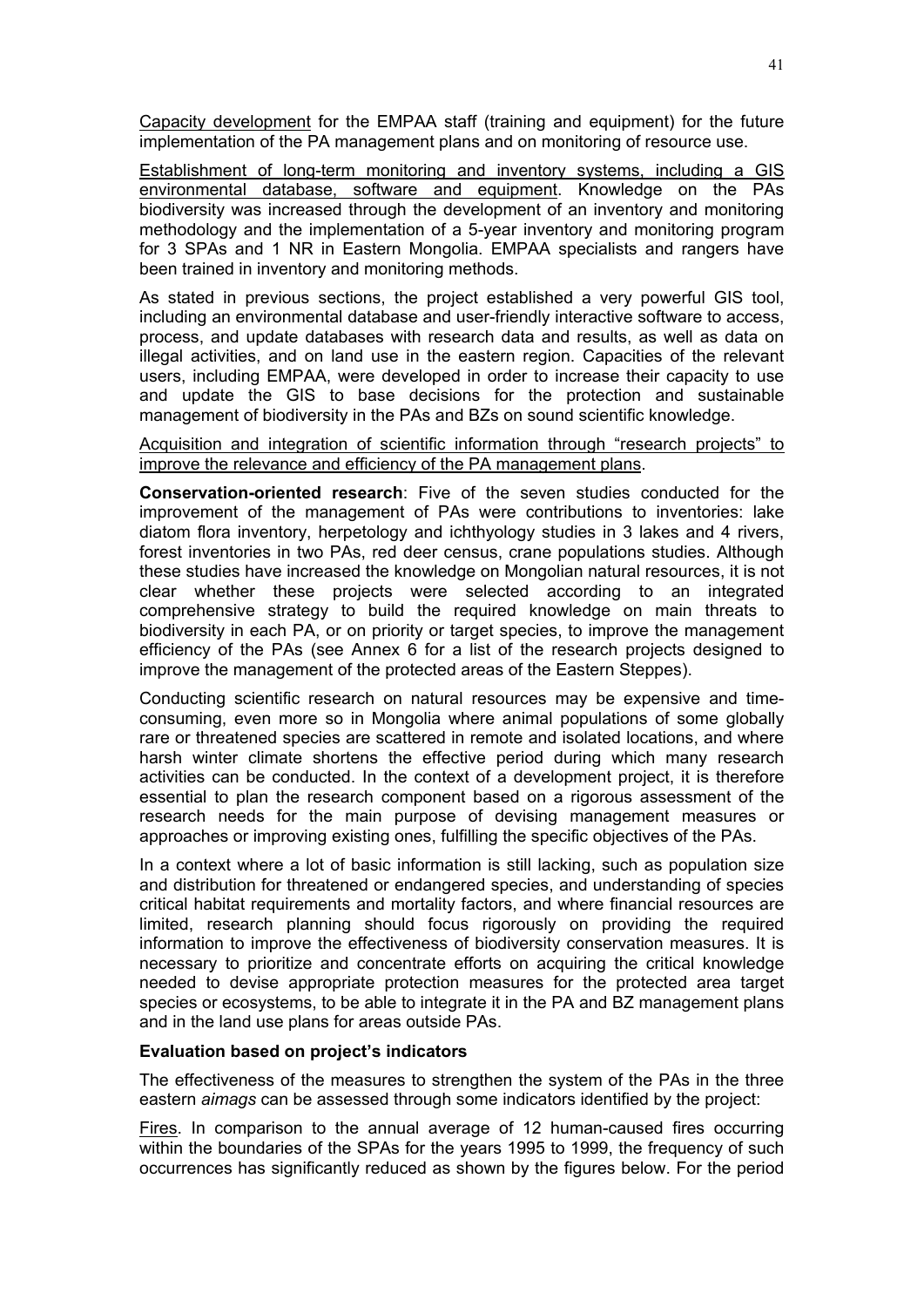mid-2004 to mid-2005, no human-caused fire had been reported within the boundaries of the SPAs in comparison to 15 fires reported for the *aimags* outside the PAs boundaries. However, important areas have been affected by steppe fires originating outside the boundaries of the PAs.

| 'anro<br>eai S     | 99-ز<br>$\sim$ $\sim$ $\sim$<br>995 | 2000 | 2001 | 2002            | 2003 | 2004 |
|--------------------|-------------------------------------|------|------|-----------------|------|------|
| <b>Nb</b><br>tires | $\sqrt{2}$<br>$-$                   | ---  |      | ∽<br>$\epsilon$ |      |      |

Of the 12 fires observed in 2002, 7 had started in the Russian Federation to cross the border and 5 had started in Dornod *aimag*.

Vegetation cover. Natural vegetation cover as compared to the long-term average prior to 1999 (53% green): The index value for 2004 suggests that the vegetation cover has reduced by 9.5% in comparison to the long-term average. This reduction is correlated with fires, low precipitation and warm weather.

Illegal activities. Illegal activities reported in the PAs were significantly reduced from the start of the implementation of CCF activities in 2002 and 2003, until 2004 when reported cases of violations increased sharply.

| Years                 | 1998 | 1999 | 2000     | 2001 | 2002 | 2003 | 2004 |
|-----------------------|------|------|----------|------|------|------|------|
| Nb illegal<br>actions | 41   | 69   | oη<br>○∠ | 53   | 39   | n,   | 63   |

The increased number of arrests for illegal hunting or harvesting in 2004 may be misleading and must be interpreted with caution as improved patrolling may have resulted in an increase of the rate of violations reports, which should not be necessarily interpreted as an effective increase of illegal activities.

Indeed, the efficiency of patrolling was definitely improved as

- PA rangers have learned to select better route and timing for patrolling,
- Patrolling frequency was increased twofold in high risk areas,
- 16 voluntary community groups are increasing the patrolling efficiency and coverage,
- A network of local informants was set up amongst the communities.

# *2. To support biodiversity conservation and sustainable alternative livelihoods in the buffer zones of the protected areas.* **(rating: HS)**

Buffer Zone Councils and management plans. Five representative buffer zone councils were established in line with the Law on Buffer Zones. They have been assisted to develop and implement management plans for PA Buffer Zones in the region following a participatory approach. 25 BZ council members were trained in participatory natural resource management and PRA techniques. The BZ councils are operational and meet on a quarterly basis. Buffer Zone Councils have been important partners to reach this second project objective, related to the development of sustainable alternative livelihoods and biodiversity conservation in the PA buffer zones. These structures ensured stakeholders' participation as they include representatives of local herders, local governments, and PA administration.

Five *soum* governments have contributed each MNT 300 000 to the BZ funds. Each of the BZ Councils has a revolving fund of MNT 20 million. By the end of 2004, the funds had provided 65 loans amounting to MNT 54.2 million and 14 grants totaling MNT 60 million to residents of the BZ. Interests gained from loans added up to MNT 2 million. By the end of 2005, 110 individuals had benefited loans of MNT 86.3 million from the BZ Support revolving fund and Buffer Zone Support Revolving Fund has increased from MNT 105 million to MNT 112 million.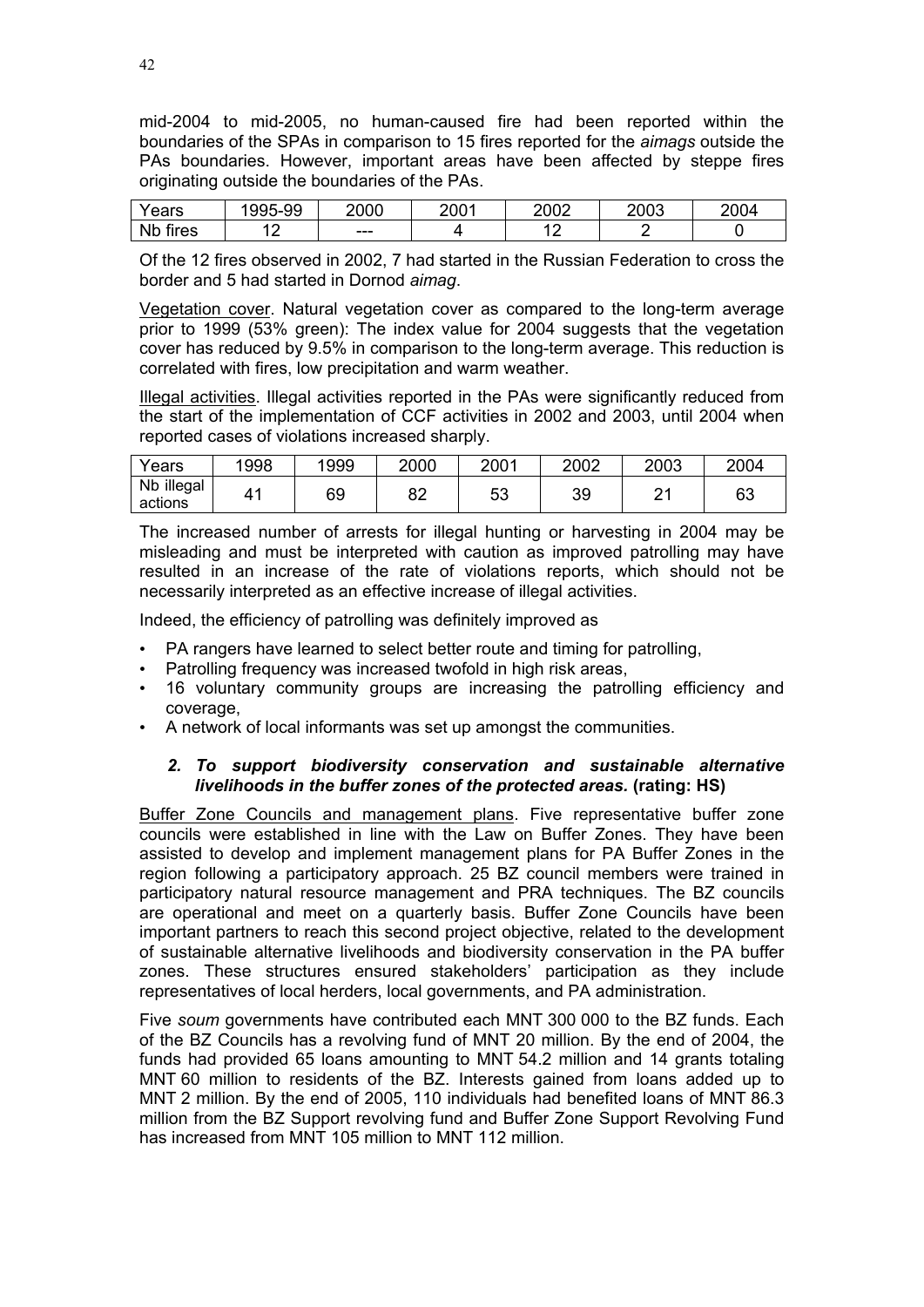The project raised public awareness on the importance of biodiversity conservation through multiple approaches, resulting in an increase of the understanding of the importance and concept of the buffer zones by the local authorities.

## Community Conservation Activities.

In order to support biodiversity conservation and alternative livelihoods in the buffer zones of the protected areas, the project established a Community Conservation Fund. This fund assisted in the improvement of livelihoods of local communities in the PA BZ in the region through providing grants to develop innovative alternative livelihood projects. Community groups were created at the local level through the mobilization of volunteers who expected to benefit from the grants or loans from the CCF. These groups have received training and funding to improve or develop new subsistence or revenue generating activities in order to reduce their dependency upon unsustainable activities and to compensate for giving up prohibited activities.

76 small projects were implemented in 26 *soums* in the BZ of the SPAs of Eastern Mongolia, with grants to community groups adding up to MNT 412.9 million. The CCF projects were related to protection of rare and endangered species or of their habitat, sustainable use of natural resources, development of ecotourism, reduction of illegal hunting, establishment of environmental information centers, ecological education, forestation and tree nurseries, and establishment of a monitoring center for air pollution. One grant was allocated to protect a historical site.

This component played a key role in achieving the second objective of the project. In 2004, the monthly income of the 325 households involved in CCF projects had increased on average by MNT 18 000 as compared to 2002 and the CCF activities acting as incentives for local communities to participate in conservation activities in the region contributed to increase local population awareness on the importance of biodiversity conservation.

Unfortunately, the CCF was established and started to fund community projects only in 2002. Due to the late implementation of most CCF activities to develop livelihood options and the late organization of the communities into project implementing groups, it was not always possible to assess their financial sustainability not their effect in terms of reduction of threats to biodiversity.

As the CCF grants were provided to community groups, over 1300 individuals from 270 herder families have joined herder communities. According to the herders who were interviewed for the purpose of this evaluation, the creation of herder community groups to implement the CCF projects is a remarkably strong achievement. Because of the low density of the population in the countryside and the individualistic attitude of herders, they say they did not know each other prior to the project intervention. Trough the project and especially the CCF component, they discovered the benefits they could gain through solidarity and collaborating as community groups. In this context, the gers that were set up as "solidarity palace" in the countryside were especially appropriate as they provide a gathering place for people to hold meetings for social or environmental protection purposes.

26 herder groups are now cooperating to implement rotational use of about 2,000,000 ha of pastures. Over 1300 individuals from 270 herder families have joined herder communities and are cooperating to implement rotational use of pastures. Herders shared with the evaluation team that they had realized that they could not manage their pastures in a sustainable way without taking common decisions and actions, based on the carrying capacity of their pastures, and also that they could witness the improvement of their pasture condition when they did.

In the *soum* centers, 1570 individuals of 325 households have been involved in 32 project activities. On average, CCF beneficiaries represent 7.5% of *soum* population.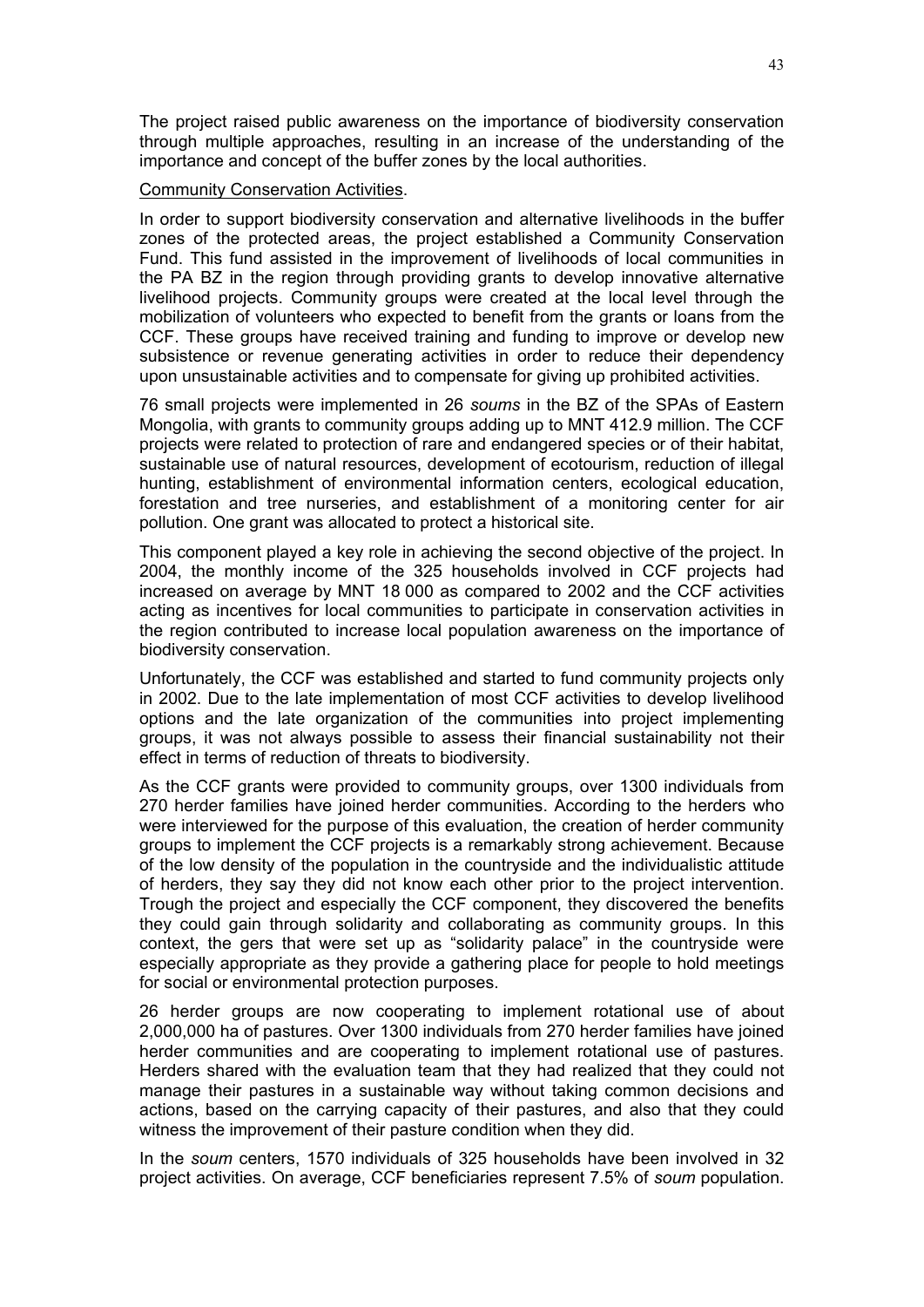The monthly income of households involved in project activities increased on average from MNT 38 800 in 2002 to MNT 50 000 in 2004.

The CCF component contributed to enforce the capacity to manage BZs as the voluntary participation of local communities to 16 Community Patrolling Groups increased the monitoring efficiency to detect violations through conducting regular patrolling activities. In addition, a network of 153 local informants is active in 14 *soums*. Herders are also involved in the protection of marmots through individual contracts. More than 100 families in 4 *soums* have established agreements with local governments to manage marmot populations in and around their pastures.

Another important achievement attributable to the CCF projects is their contribution to protecting springs: 48 springs were protected with livestock closures and shrubs and bushes have been planted over a total of 4.5 ha for their natural protection.

The success of these CCF projects is largely attributable to the role played by the NCVs. Previously recruited as NUNVs, NCVs knowledge and skills have been developed to support community organization, lead community-based activities, and raise communities' awareness on biodiversity issues. Most of the 9 NCVs now run the CCF Community Centers in their location. As the project outreach agents, living and working with the local communities, NCVs have played a key role to ensure the consultation and participation of local stakeholders in the planning of BZ management plans and to ensure the dissemination of project's results and information to local communities. This outreach strategy was highly effective in developing a partnership between the project, local governments and local populations that will contribute to the sustainability of some of the main project outcomes.

## Research projects

Some scientific studies, especially 4 of the management-oriented 10 studies on issues related to the management of the BZs, have provided really valuable information and a new understanding of ecological processes that could be applied to improve NRM in the BZs, mainly the studies on Brandt's vole population dynamics, on pasture condition and on hunting activities in the eastern *aimags*, and the marmot census. The findings of these studies were largely disseminated and discussed with relevant stakeholders and led to the formulation of recommendations that were integrated in regulations, law amendments, and management plans. The practical aspects of these recommendations were shared with herder communities who readily implemented them. Other studies have provided valuable information to improve planning and monitoring of the resources or land use.

Although the above-mentioned studies were successfully designed and achieved, other projects did not sufficiently target the improvement of BZ management plans. The relevance of the study on Daurian pikas is not clear. The study on Mongolian gazelles, conducted in collaboration with WCS, although by far the most expensive study, provided very little relevant information to improve the management of this species and assess the adequacy of the PAs to protect it. It appears that the research insufficiently integrated ecological variables with gazelle movement to gain a good understanding of their movements. The necessity to improve research planning according to the specific needs of management purposes was discussed under the analysis of the attainment of the first objective.

*3. To incorporate and internalize components of biodiversity conservation into provincial and local development plans, so as to ensure the sustainability of activities and provide institutional frameworks for the replication of these initiatives. To support general measures for the long-term sustainability of all these efforts.* (rating: S)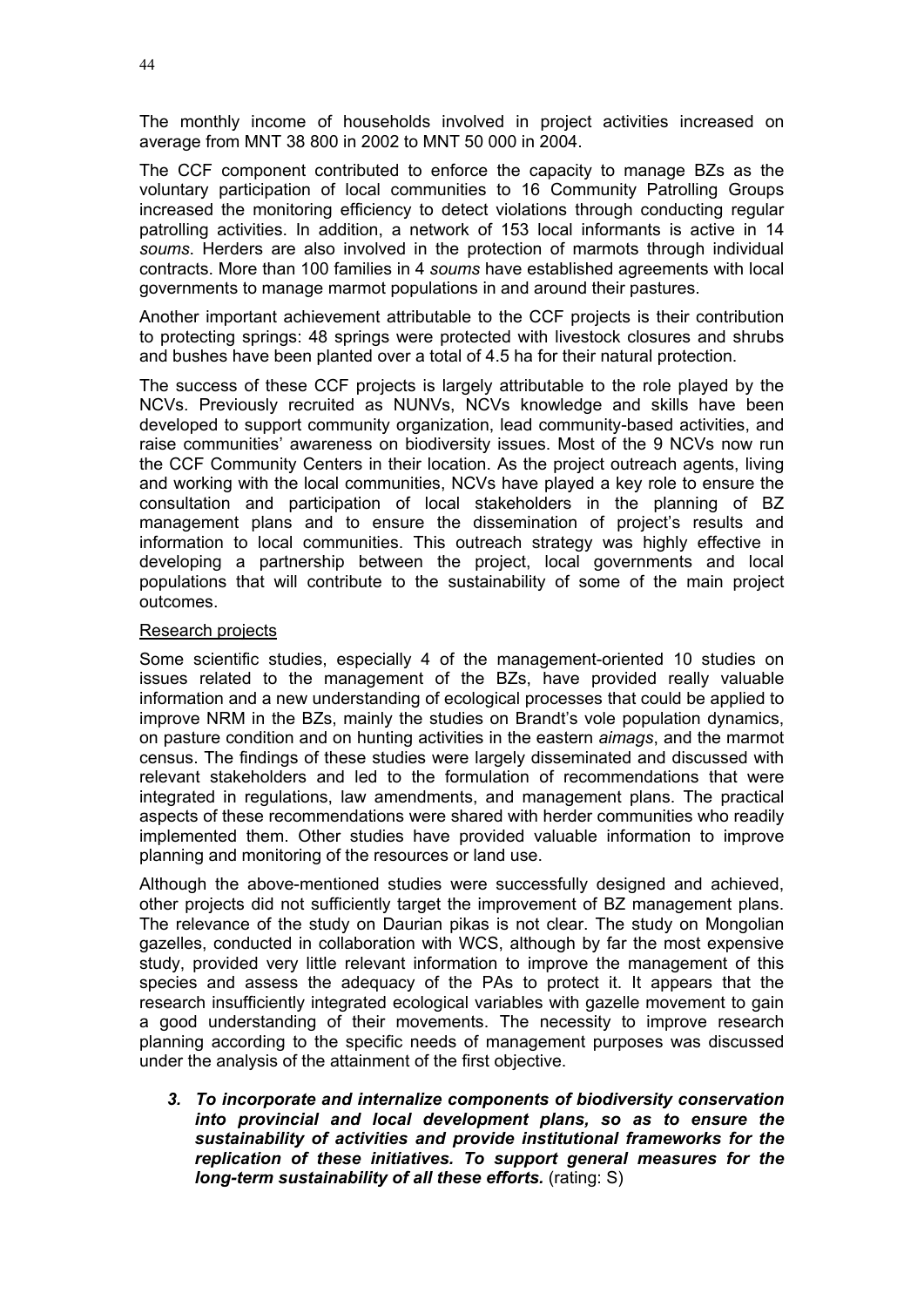# **A)** *To incorporate and internalize components of biodiversity conservation into provincial and local development plans*

This component of the third project objective has already been discussed under the evaluation of the project's contribution to the development (long-term) objective in section 4.3.2 Attainment of objectives.

# **B)** *To support general measures for the long-term sustainability of all these efforts*

The rating for this outcome does not apply to the specific objective related to the establishment and replenishment of the METF, and the operation of its governance bodies, as these achievements were outside the project direct competence and did not depend on its performance.

The measures to ensure the long-term sustainability of these efforts include the setting up of a legal framework supporting the approaches that were developed throughout the project implementation (discussed under the section 4.1.2 in particular under "Outcomes incorporation into national / regional development plans and policies", and "Government approval of policies in line with the project objectives"), the development of the capacities required to implement these approaches has been extensively discussed throughout the report) and the establishment of a sustainable financing mechanism to support biodiversity conservation initiatives. The following discussion will focus on this third component.

## Mongolia Environmental Trust Fund

In 1997, under the pilot phase of the project, a trust fund was created with the mission to fund projects that would contribute to the conservation and sustainable management of the land and its resources, including the diverse ecosystems, the wildlife and biodiversity of Mongolia and to the reduction of desertification in Mongolia. The fund raising goal was US\$ 10 million which revenues were expected to exceed US\$ 500 000 per year.

The project served as a frame to generate seed money for the METF. All activities related to the establishment of the METF and associated governance bodies were under the direct responsibility of the MNE and UNDP CO. UNDP showed its commitment towards the capitalization of the fund as financial contributions and repeated efforts to revitalize the operation of the METF management board. However, these efforts remained ineffective, owing to the lack of availability or commitment from its members.

The first table in the annex 7 presents the governance bodies involved and their expected and effective duties in the setting up, capitalization and management of the fund. It is shown that the management board and the fund administration office (Trust Fund Office) had not been fully operational and the TF office was closed at the end of 1999 due to lack of financial resources, that the financial advisory committee and the scientific and technical advisory committee were never formed, and that the asset manager was never appointed.

Another table in the same annex presents the successive steps or events that occurred throughout the project duration and that led to the actual situation. One key finding of the legal audit that was carried out in November 2005 is the expiration of the certificate of the Representative office in January 2001, which meant that the METF could not operate legally after this date. However, unaware of this situation, the Government of Norway, UNDP and the GEF contributed once more to the fund.

The GEF funding commitment according to the GEF/Trust Fund Grant Agreement expired in June 2005. According to this agreement, no withdrawal of funds from the income of the Foundation can be made and no income of the Foundation can be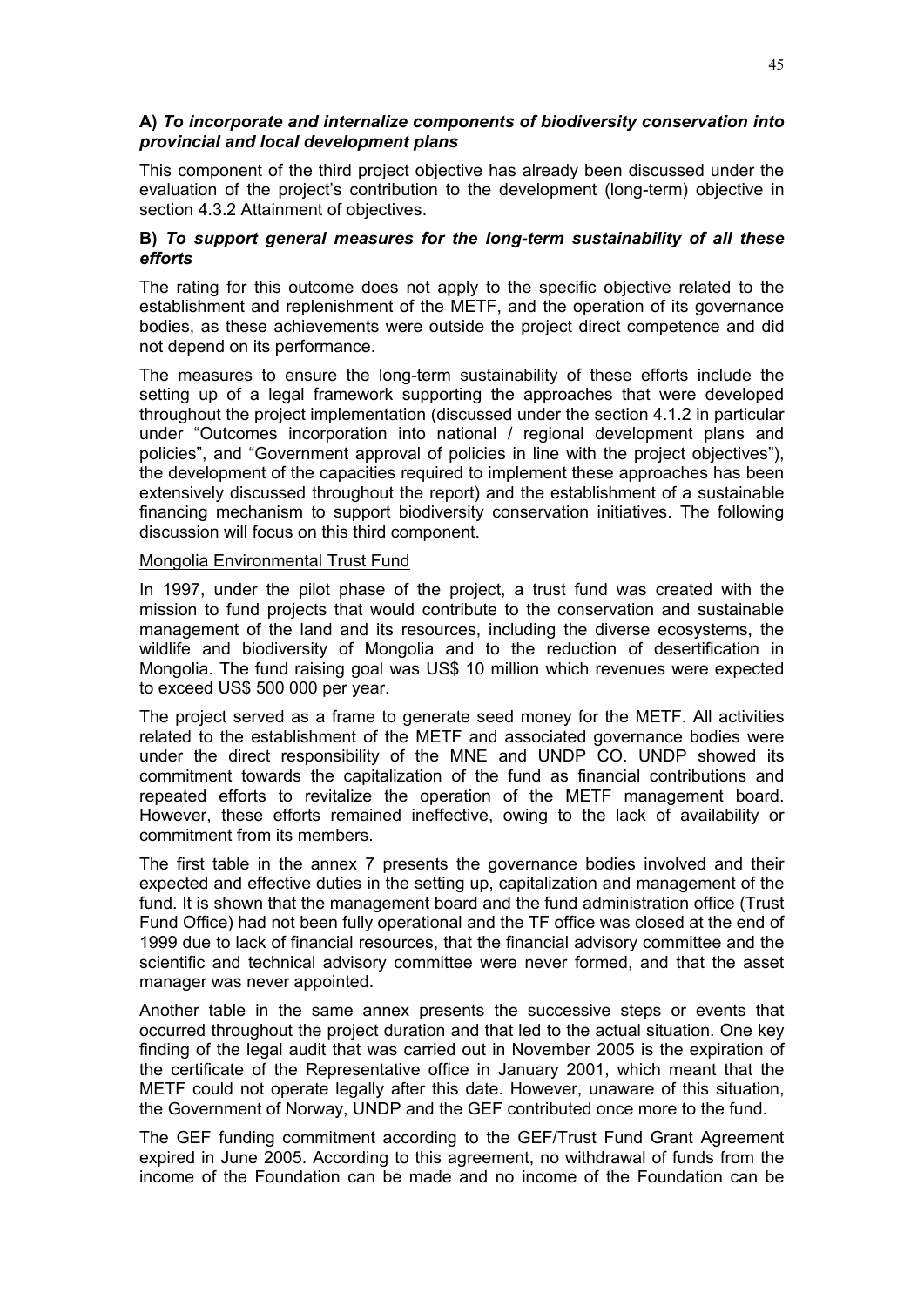used after June 30 2005 or any other date notified by UNDP to the Foundation. Explicit permission is required from UNDP HQ after this date.

The accumulated capital of the METF in the ABN AMRO account, as of end of October 2005, was US\$ 1,213,502.25 including accrued interests of US\$ 39,854.56.

The level of achievement for this part of the third outcome is clearly unsatisfactory. However, it must be restated here that the establishment and replenishment of the METF, and the operation of its governance bodies were outside the project direct competence and did not depend on its performance.

# **4.3.3. Sustainability**

# **Financial resources** (rating: S)

The project established a BZ Support Revolving Fund with a capital of MNT 105 million to create a sustainable financing mechanism contributing to replenish BZ Funds, thus helping local governments and BZ councils with the implementation of BZ management plans. This revolving fund provided more than MNT 1.3 million of funding resources to support the five BZ Councils. In addition, by the end of 2005, 110 individuals had benefited loans of MNT 86.3 million from the BZ Support revolving fund and, with the accrued interests, the BZ Support Revolving Fund had increased from MNT 105 million to MNT 112 million.

The project granted MNT 5.6 million as seed money to the BZ funds and local residents contributed MNT 2.8 million. Local contributions are important to ensure ownership and sustainability in the operation and management of the funds. Each of the buffer zone councils established a revolving fund to support income generation for the BZs and provide micro-credits to local residents of the BZ. Interests gained are used to finance natural resource management activities in the BZs. Each of the BZ Councils has a revolving fund of MNT 20 million to which *soum* governments have contributed. As they understood the importance of implementing the BZ management plans, five *soum* governments contributed each MNT 300 000 to the BZ funds. By the end of 2004, the BZ funds had provided 65 loans amounting to MNT 54.2 million and 14 grants totaling MNT 60 million to residents of the BZ. According to the records and information collected with the project and during field visits, borrowers respect deadlines and pay-back ratios are near 100% as people understand that they must pay back to become eligible to bigger loans, and to allow others to benefit from the loans. Interests gained from loans added up to MNT 2 million. The establishment of these funds and their sustainable management by the BZ councils is crucial to ensure the long-term sustainability of the project initiatives in the BZs.

Besides these funds set up with the project support, some communities having understood the advantages of solidarity efforts to build up and have a sum of money at the disposal of those who need it, have established their own local community funds to support the improvement of their people's livelihoods. The Dashbalbar BZ council has established its own environmental protection fund, showing the strong ownership of this community over its natural resources.

During the workshop facilitated by the project "Sustainable Financing of Conservation Activities", the Ministry of Finance agreed in principle to allocate a percentage of natural resource use fees, as specified in the Mongolian Law on Reinvestment of Natural Resource Use Fees for Conservation and Restoration of Natural Resources.

The lost opportunity to capitalize the METF is exposed in the previous section.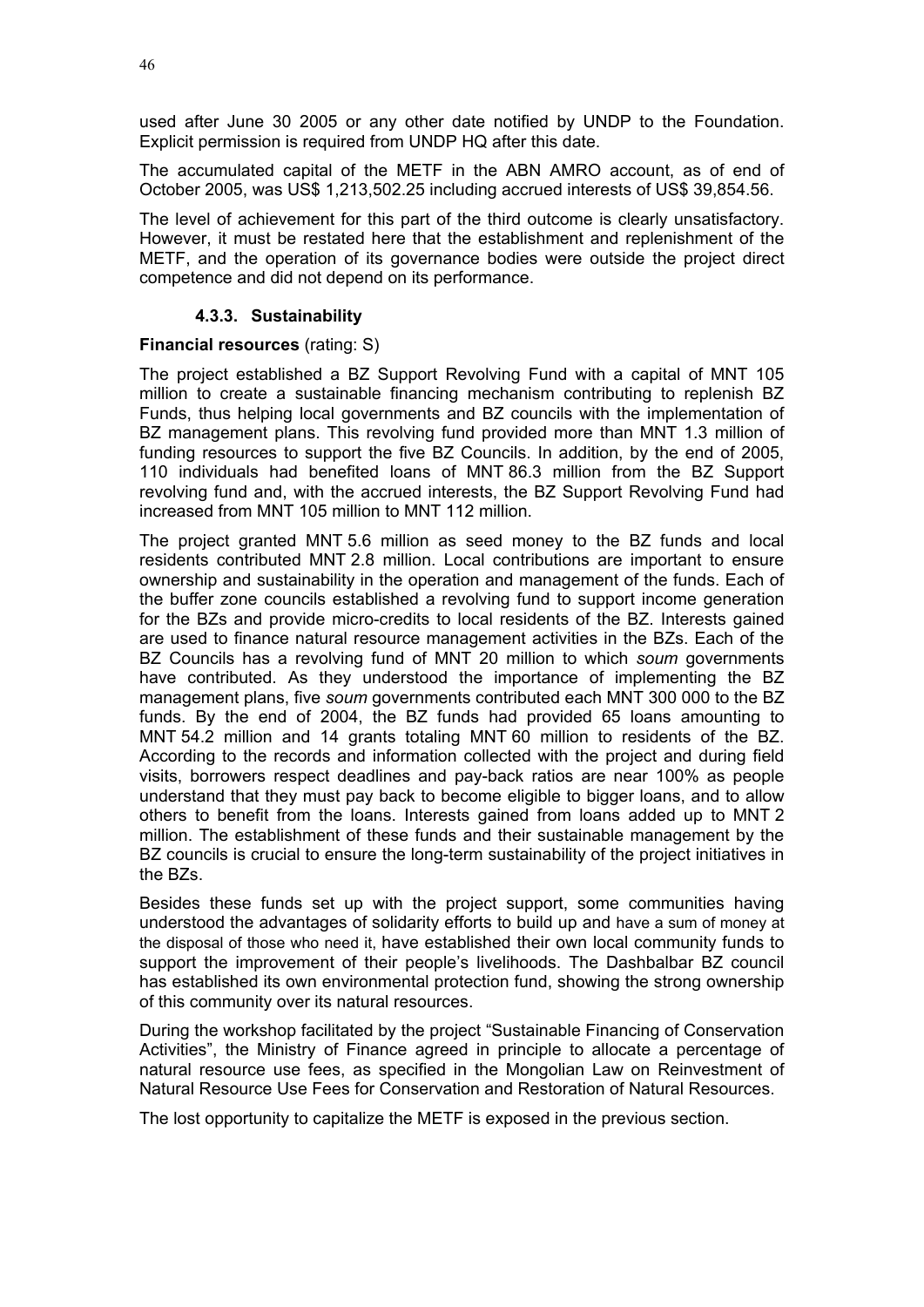### **Stakeholder ownership** (rating: HS)

The development of this project stakeholders' ownership is outstanding. All stakeholders met but one, from local populations, local government authorities and agencies, to *aimag* and central authorities and environmental agencies, were highly aware and appreciative of the project's benefits, outputs and outcomes.

The project outreach strategy in which NCVs played a key role was highly effective in developing the partnership between local governments and populations that will contribute to the sustainability of some of the main project outcomes. As NCVs are members of the local communities and members of the BZ Councils, they are most likely to remain in their locality. During the evaluation interviews, they have expressed an eager will to continue to carry out environmental protection actions and spread their knowledge and experience acquired through the project. Most of them have the intention of pursuing the work they initiated in the project framework, mainly the implementation of the BZ management plans, thereby contributing to the sustainability of the project outcomes. This group of local people (NCVs) constitutes a capacity that was developed by the project to establish a missing link between local communities and local governments and agencies, and that will continue to disseminate environmental information and knowledge at the local level.

Stakeholders' ownership of the local populations in the BZs is illustrated notably

- by the signature of individual contracts by local herders to respect the ban on marmot or on gazelle hunting and to protect them in the eastern *aimags*,
- by the signature of contracts by herder communities to protect pastures and biodiversity in their environment,
- by the establishment of trilateral agreements in 2 *soums* with BZ residents, *soum* government and BZ council, for the sustainable use of natural resources in the BZ<sub>s</sub>.
- by the designation of local protected areas by two *soum* governments, and
- by the involvement of local people in voluntary fire-fighting and anti-poaching teams in the eastern *aimags*.

## **Institutional framework and governance** (rating: S)

Community groups. The CCF component of the project involved the voluntary establishment of community groups for herders as well as *soum* residents as this was a condition to benefit from financial support (loans or grants) to carry out activities to improve their livelihood while participating in biodiversity conservation in their *soum*. The project contributed to prepare the amendments to the Law on Environmental Protection that provide a legal recognition of community groups as "user groups" operating on a contract basis to conserve, own and use specific natural resources in a sustainable manner, and define their rights and responsibilities.

Buffer Zone Councils. The project contributed to establish the 5 BZ Councils according to the Law on Buffer Zones and to strengthen their capacities in participatory planning, implementation of the buffer zone management plans, and monitoring of resource use. Buffer Zone Councils are participatory management committees elected for each BZ and including representatives of local herders, local governments, and PA administration. Their responsibility is to elaborate, monitor and execute the BZ management plans following a participatory approach with the support of the BZ funds, and to develop alternative livelihood options with the support of the community conservation fund (CCF).

Public hearings. Public hearings to discuss the findings of the EIA on the construction of the Numrug Bridge were made possible with the project support. This first-ever exercise for public involvement in decision-making has been extensively publicized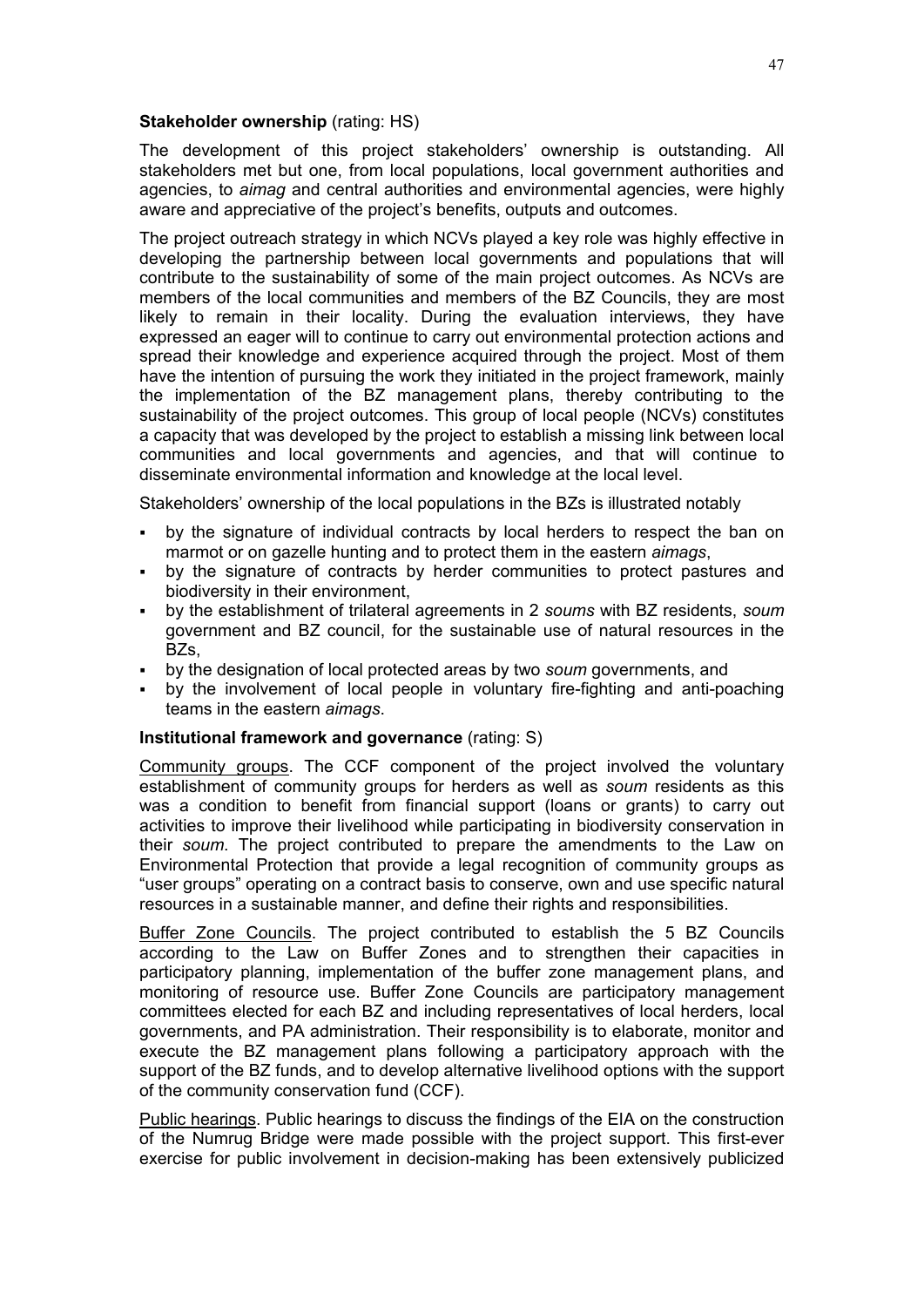and has contributed to improve the transparency of environmental decision-making and governance in the country.

## **4.3.4. Management of protected areas (using GEF "Tracking tools" to assess protected areas management effectiveness)**

Effectiveness of the PAs management was assessed in July 2005 by the project manager and a specialist from EMPAA using the GEF tracking tool. The completed document is presented as a separate appendix to this report. Overall scores varied between 65 and 66 except for the Numrug protected area which was rated at 68. Besides the fact that management plans had not yet been adopted except for the Numrug PA, common gaps were in terms of capacity to enforce PA legislations and regulations, financial resources to implement management plans, and appropriate visitor facilities. Areas for improvement of the process include staff management, training and number, and maintenance of equipment and facilities. Planning could be improved in particular through the elaboration of annual work plans, increasing the contribution of local people to management decisions, and enhancing the integration of knowledge acquired through monitoring for improving the management of ecosystem. Another area that requires improvement is related to the flow of benefits to local people.

# **4.3.5. Main findings – most significant achievements of the project**

The participatory planning and implementation approach and capacity building at all levels was an especially effective approach to develop stakeholders ownership to the project objectives and to develop sustainable partnerships, cooperation and communication. The project played a strong role of coordination amongst various stakeholders to strengthen the BZ councils and permit the implementation of the BZ Law which was adopted in 1996.

Development of solidarity amongst herders As the CCF grants were provided to community groups, over 1300 individuals from 270 herder families have joined herder communities. According to the herders who were interviewed for the purpose of this evaluation, the creation of herder community groups to implement the CCF projects is a remarkably strong achievement. Because of the low density of the population in the countryside and the individualistic attitude of herders, they say they did not know each other prior to the project intervention. Trough the project and especially the CCF component, they discovered the benefits they could gain through solidarity and collaborating as community groups. The setting up of 22 community-unifying gers or "solidarity palace" was an appropriate measure that was especially adapted to the nomadic lifestyle of herders.

Another great achievement of the project was to link community-based conservation to improved livelihood with well defined community groups who got involved on a voluntary basis in natural resource protection as they learned about the wildlife in their environment and developed a sense of ownership to it. This was accomplished through developing incentives such as alternative income generating activities to improve local people's livelihood, increasing all stakeholders' awareness on the importance of conserving biodiversity, their knowledge on biodiversity resources and their awareness of the beauty or their environment beyond its economical value. Examples of this include local people participation in the conservation and monitoring of marmots through contracts formalizing individual responsibilities, in the protection of cranes, of gazelles, and in spring protection through fencing and plantations.

Improvement of the capacity to expose illegal hunting. Another major outcome of this project results from the study on the impact of hunting on wildlife populations in the Eastern *aimags*. As the results of this study were pointing to the lack of enforcement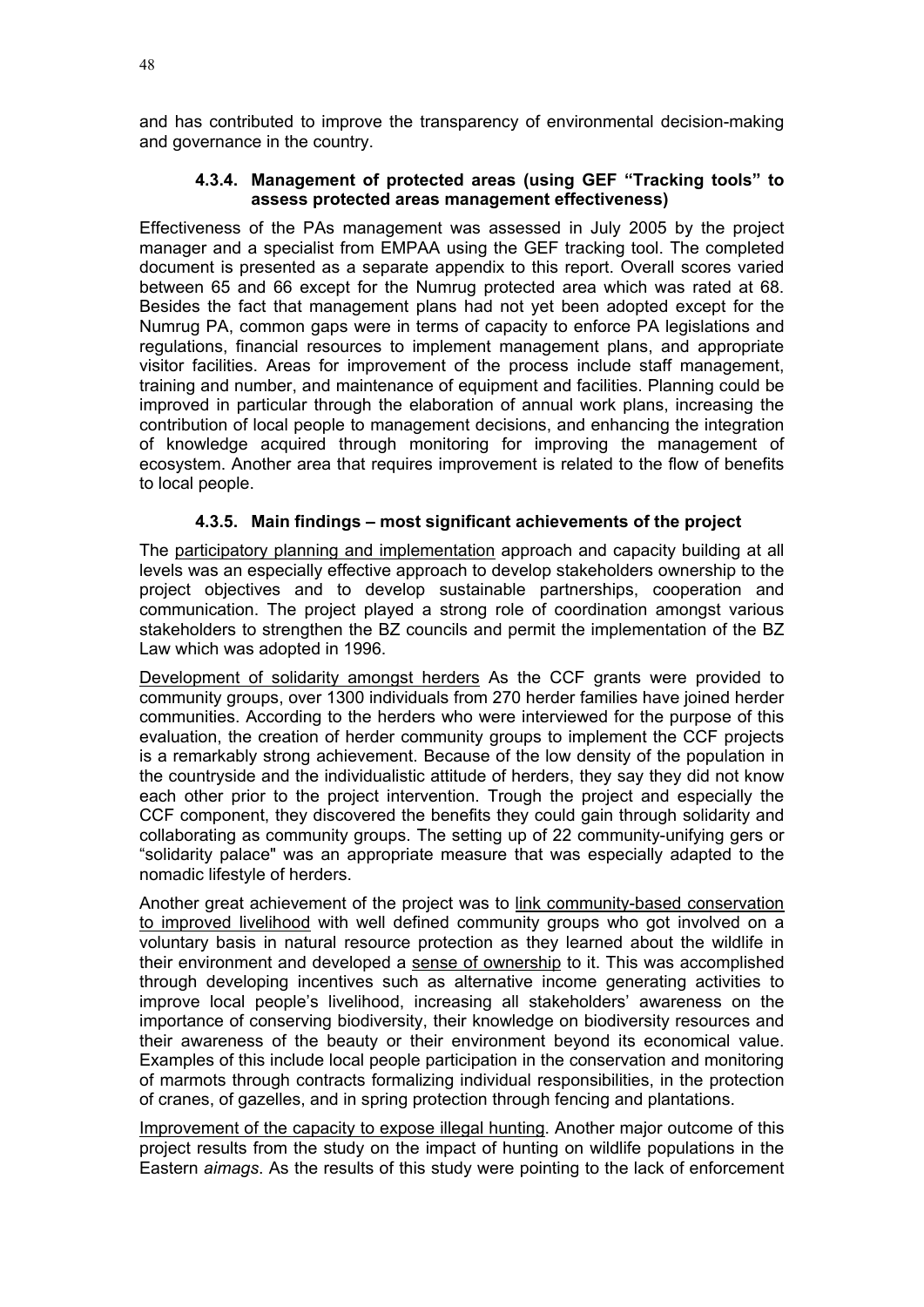of the Law on Hunting, a project was developed based on a close collaboration of the SSSA and the ESBP to propose amendments to the Law on Hunting and implement a tagging system to prove that products were hunted legally. The hunting study findings have been used to develop policies and legislation and a new tagging system was successfully implemented in 2003. According to the amendment to the Law on Hunting adopted by the Mongolian Parliament, everyone who possesses a wildlife product is required to have an official certificate of origin to prove that it has been hunted legally. It enables the law enforcement personnel to inspect traders at major road checkpoints, markets, and border ports, and to confiscate products of illegally hunted wildlife. The Director of the Environmental Inspection Department of the SSSA reported that about a hundred thousand marmot skins without tags had been confiscated at traders warehouses in Ulaanbaatar before being shipped illegally to China.

Ecological control of Brandt's vole populations. The project was successful at understanding the rodent population dynamics in relation to ecological conditions and at applying the findings of the study to devise an ecological approach to control the rodent populations. The approach includes measures to favour its natural predators (ex. construction of bird poles, and bans on fox hunting) and the improvement of pasture management to avoid conditions that lead to rodent populations outbreaks. Local herders participation is fundamental to implement the ecological control of Brandt's voles, and the project was successful at raising their awareness and understanding to promote their active involvement. Now, in the 3 eastern *aimags*, Brandt's voles are no more a problem and the use of Bromadiolone (rodenticide) that was harmful to humans and to the biodiversity in the region has been banned.

Preventive approach for fire management. In order to support the *soums*, more particularly those located in PA Buffer Zones, with capacity building and enhancing public awareness on fire prevention, the ESBP further developed the model *soum* fire management plan initiated by the GTZ fire prevention project and distributed it to the three eastern *aimags* and their *soums* Governor's offices and Land Use agencies. Regional and local capacities to prevent fires have been improved through training programs and workshops for fire departments, civil defense departments, and local governments.

GIS environmental database. The project developed and established a very powerful GIS tool including a comprehensive environmental database and interactive software operating in a Windows environment to access, process, and update databases. Database includes data on biodiversity, illegal activities, and on land use in the eastern region. The project assisted the three eastern *aimag* governments, including their EPAs, SSSAs, Land Agencies, and the EMPAA with the establishment of their environmental databases and has provided training on the use of the GIS software. This support was especially effective to increase the EMPAA and *aimag* capacities for planning purpose and to base decisions on sound scientific knowledge.

Advocacy of biodiversity conservation. The project had a strong influence on highlevel decisions. For example, the project contributed to organize the  $1<sup>st</sup>$  public hearings in the country, to the implementation of the tag system to improve the enforcement of the Law on Hunting, to stopping commercial hunting of gazelles, and to ban marmot and fox commercial hunting for a period of time, and made proposals to create new natural reserves.

# **4.3.6. Contribution to upgrading skills of the national staff**

Biodiversity concept. When the project was first implemented, the concept of biodiversity was not yet known in Mongolia. The project contributed to disseminate this concept as well as the importance of conserving it through PAs and their BZs,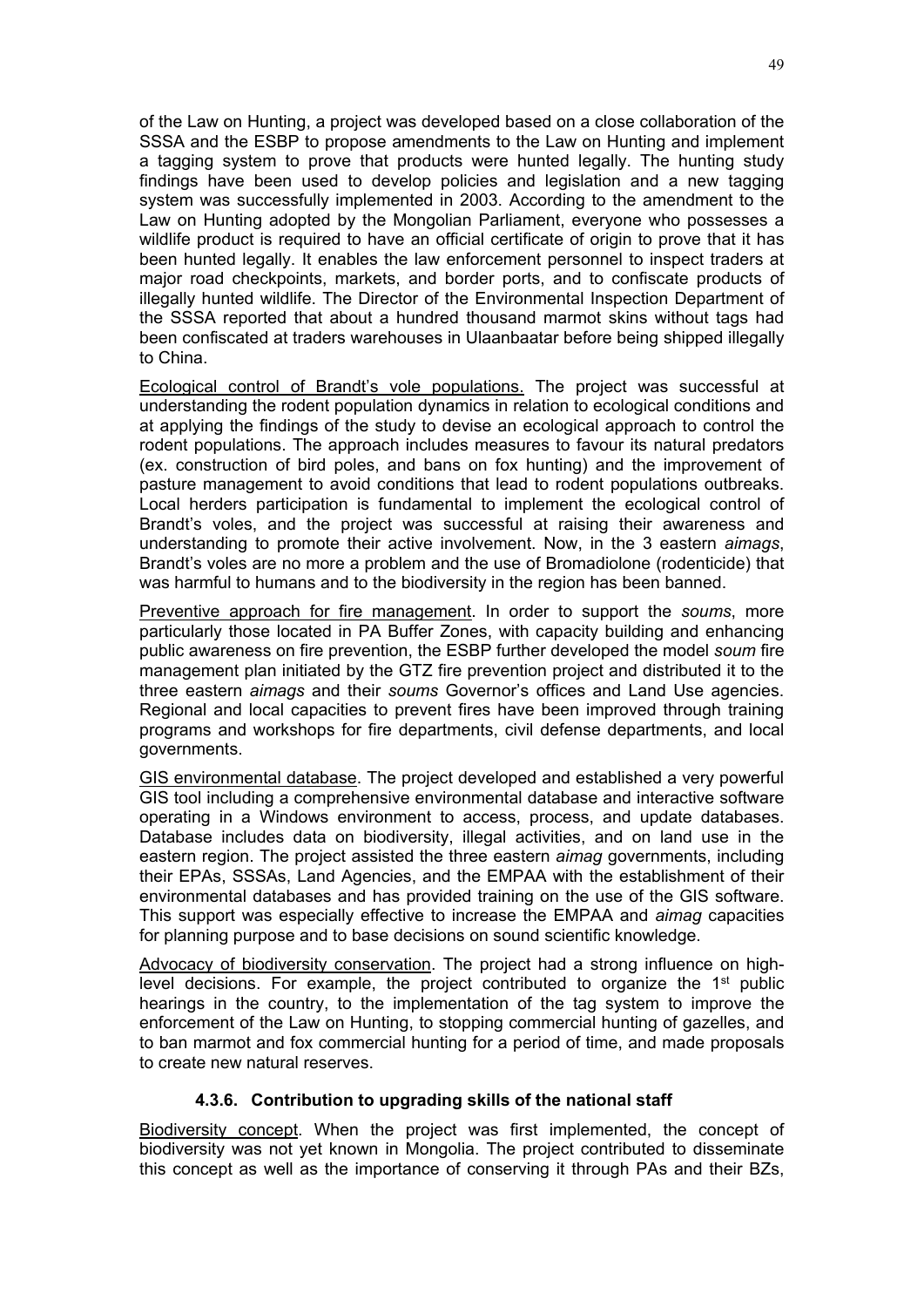and other measures outside PAs to all population in the eastern steppes, reaching young people, their biology teachers and local authorities in *soum* centers, *aimag* environmental agencies and authorities, as well as herders in remote locations. Biodiversity now means a lot and is valued by all these people.

Project staff. In the early stages of the project implementation, most of the project staff was young and inexperienced. The project contributed greatly to develop their capacities and gain practical experience in the field of community-based biodiversity conservation and natural resource management, through the advice and supervision of the international advisors and national project coordinator and manager, gradual taking over responsibilities and getting involved in the participatory planning and evaluation of the workplans.

Project stakeholders. The participatory planning and evaluation of the workplans also contributed to increase the capacities of all the institutional stakeholders that were involved, as they testified during the interviews.

NCVs. NCVs have been empowered significantly in terms of their knowledge and skills to support community organization and lead community-based activities and most of the 9 NCVs run the CCF Community Centers. With the support of the NCVs and of the CCF activities, local communities have acquired knowledge on forming community groups and mutual support groups to improve their livelihood while protecting natural resources.

National academic institutions. The project collaboration with the national academic institutions was mostly related to the implementation of the research projects. The collaboration could have had a better potential for nation-wide replication if capacity development activities in the field of biodiversity conservation had been implemented in partnership with national academic institutions and if biodiversity concepts and issues had been integrated in the curriculum of their trainings in biology.

# **5. RECOMMENDATIONS**

# **5.1. Recommendations for the design, implementation, monitoring and evaluation of the project**

**Adoption of preliminary management plans according to the adaptive management approach**: The fact that the PA management plans were not adopted deprived the country from the use of these essential tools to protect its unique biodiversity in the Eastern Steppes. It might have been advisable to adopt draft versions of the management plans according to the adaptive management principle, while recognizing they are preliminary or uncompleted, while keeping on conducting scientific studies, inventories and consultations to build up the knowledge basis required to improve the management plans to an acceptable level according to recognized international standards. This would have permitted to start implementing the most pressing measures to protect critical habitats for threatened species.

**Project management**: The implementation of the project must be guided through a logical framework indicating, for each expected outcome (not output), result indicators (limited number and integrated), direct and indirect beneficiaries (with whom result assessment should be conducted), and hypothesis / risks.

The *monitoring* of the progression of activities based on expected targets and outputs, on one side, and the *evaluation* of the level of attainment of expected outcomes and impacts (expected results for immediate and development objectives) on the other side, must be the products of distinct processes, the logical framework being the appropriate reference document to guide the evaluation of outcomes and impacts.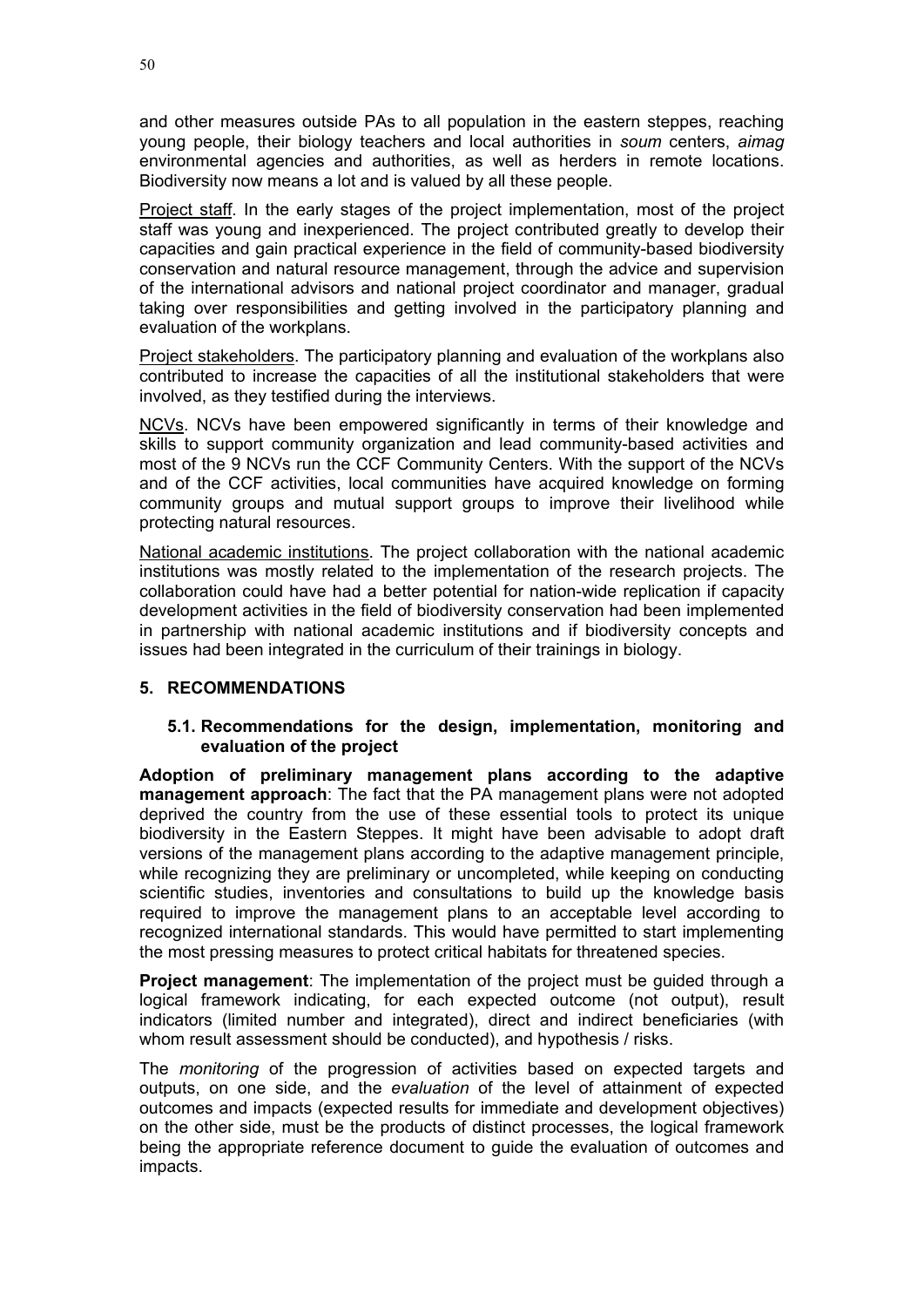# **Coordination and planning of conservation-oriented research**:

In a context where a lot of basic information is still lacking, such as population size and distribution for threatened or endangered species, and understanding of species critical habitat requirements and mortality factors, research planning must focus rigorously on providing the required information to improve the effectiveness of biodiversity conservation measures. It is necessary to prioritize and concentrate efforts on acquiring the critical knowledge needed to devise appropriate protection measures for the protected area target species or ecosystems, to be able to integrate it in the PA and BZ management plans and in the land use plans for areas outside PAs.

Until now, the project has played a coordination role between national scientific institutions, PA managers, and other stakeholders including local populations, and has provided the needed financial resources. There is a need to further the coordination of research with management and fund raising to devise a comprehensive research program for the eastern region, and ensure that research findings will answer future priority management needs. This coordination could be ensured by resorting to an *ad hoc* or permanent multi-stakeholder advisory committee which composition should include all relevant stakeholders, such as representatives of Governments, private sector, research institutions, ministries, project staff, local populations and associations, national NGOs, and PA managers.

**Other:** Recommendations include the adoption of the project's exit strategy (section 5.2) and the expansion of positive lessons learned (section 6).

# **5.2. Actions to follow up or reinforce initial benefits from the project**

As the project was coming to its end, a seminar was held in September 2004 to report on and evaluate the results of the activities undertaken by the project and herder communities with the support of the CCF and to share lessons learned. It was shown that the project had played a strong role of coordination amongst various stakeholders to strengthen the BZ councils to implement the BZ Law, with the purpose of conserving biodiversity within PAs and their BZs while improving local residents' livelihoods in the eastern region. It became evident to the participants that an exit strategy had to be implemented to maintain this coordination and ensure the sustainability of the project outcomes, building upon the capacities that were developed during the project implementation.

The participants made a recommendation to establish an association to take over from the project. The project CCF Manager and NCVs were assigned to follow up the recommendation. According to the recommendation, the Eastern Mongolian Community Conservation Association (EMCCA) was created as a NGO and registered in May 2005.

In November 2005, a meeting was held in Choibalsan with the project field office staff members including NCVs and local stakeholders and the UNDP Environmental Practice Manager to discuss the best approach to maintain the project's achievement building upon project's human (NCVs), technical (equipment) and financial (BZ revolving fund) investments.

Therefore, to meet the objective to sustain the project's achievements through ensuring the monitoring of CCF activities, the management of the revolving fund to implement BZ management plans and support National Community Volunteers activities, two options were considered:

1. Hand over all the activities and equipment to the EMPAA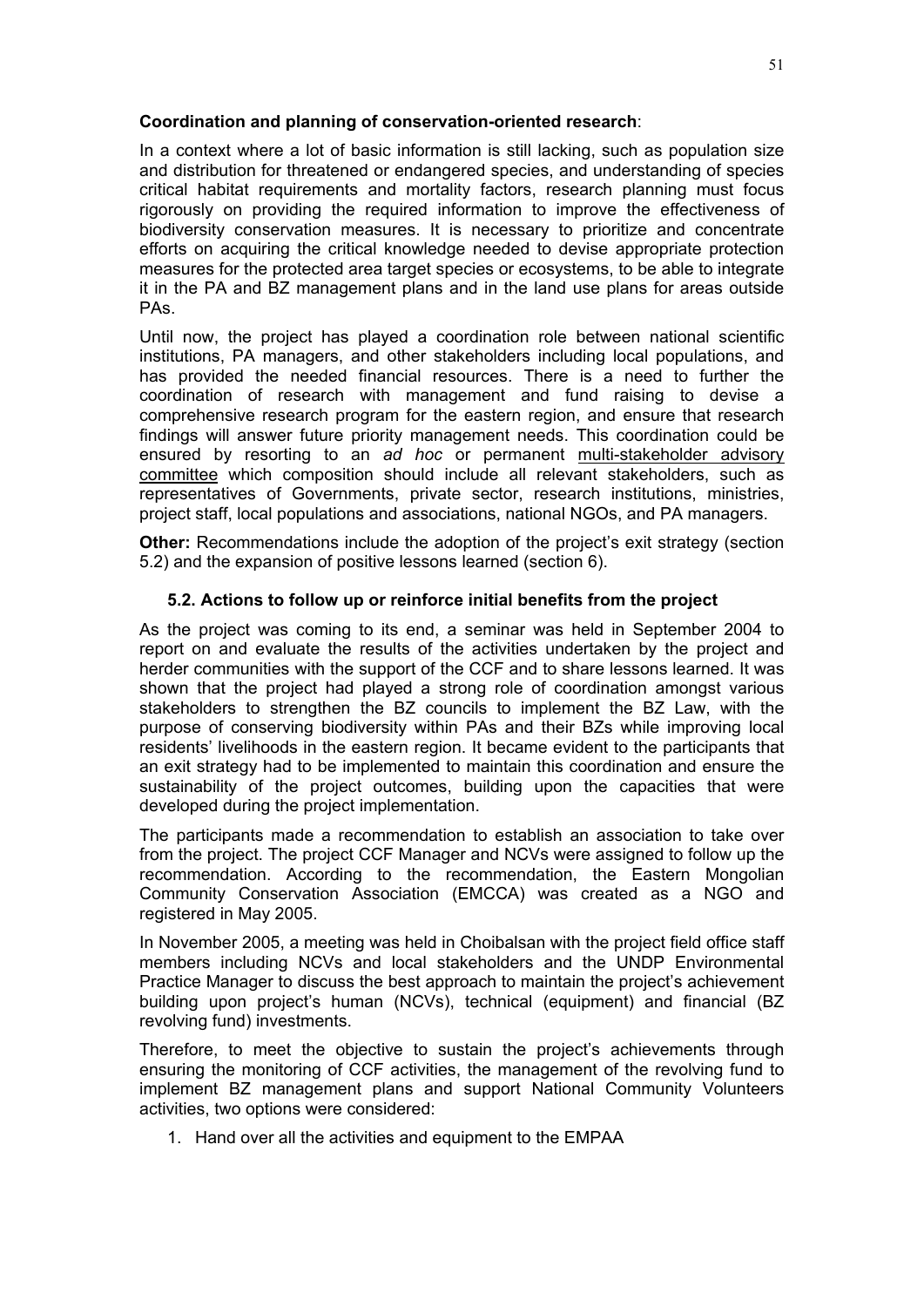2. Hand over the management of the revolving fund and some equipment to the environmental NGO Eastern Mongolian Community Conservation Association (EMCCA)

The advantages and disadvantages of both options were discussed with all stakeholders, including representatives of EMPAA and EMCAA.

1. Hand over all the activities and equipment to the EMPAA

Advantages: EMPAA is able to continue the project activities

Disadvantages:

- Frequent changes of the EMPAA personnel,
- Limitation of conservation activities restricted to the Protected Areas, leaving out other parts of three eastern *aimags* where the project activities are already implemented,
- Lack of capacity to handle large groups of stakeholders.

2. Hand over the management of the revolving fund and some equipment to the environmental NGO Eastern Mongolian Community Conservation Association (EMCCA)

Advantages:

- The Association is able to continue the project activities,
- The Association includes NCVs capacities and experiences gained throughout the project implementation, as well as a network of herder communities,
- The CCF project implementing teams (community groups) are already established and operating their activities in the eastern region,
- The establishment and operation of an environmental association in the eastern region will positively impact the environmental conservation and sustainable use of natural resources.

A consensus was reached amongst all participants to the meeting that the EMCCA would be the best implementing organization to ensure the sustainability of project activities and outcomes in the future.

A document was written stating the objectives and scope of the activities that would be carried out by the NGO, taking into account EMCAA human resource and potential technical and financial resources, which were also detailed. After having examined the document, the evaluation team also supports the decision that gained the consensus of all stakeholders.

# **6. LESSONS LEARNED**

Establishment of a network of partners. The multi-level partnership strategy adopted by the project to ensure the sustainability of its outcomes proved to be appropriate. It was especially successful at establishing a network of partners at all levels from local herders and communities, buffer zone councils, local governments, to *aimag* administrations, and developing their capacities and sense of ownership over biodiversity and the environment at large. The project was designed to develop the capacities of relevant stakeholders through various training activities and participatory processes and support them in carrying out the activities as their capacities would expand.

Participatory planning and implementation. The participatory planning, monitoring and evaluation involving all relevant project stakeholders, including the 2 project offices, NCVs, staff from EMPAA, EPA, SSSA, , Land Authority, environmental offices in the 3 *aimags*, and implemented in 2002 resulted in a significant improvement of the planning and implementation of activities. It contributed to increase stakeholders' capacities and to shorten the overall planning process.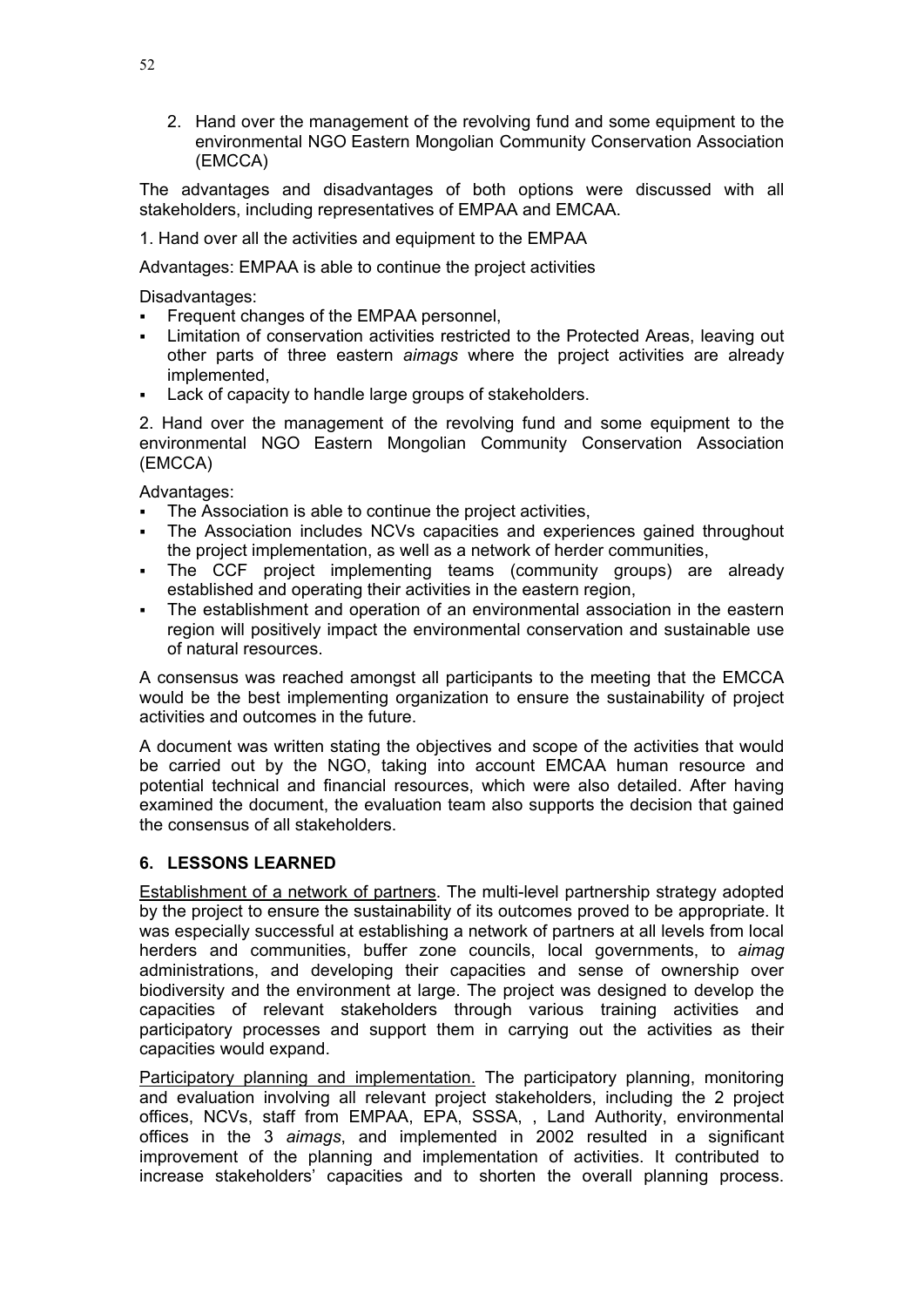Meetings were successively organized in the eastern three *aimags* and Ulaanbaatar in order to actively involve local partners. Joint evaluation and reporting on work performance and joint planning of activities, allowed building common understanding and consensus amongst project staff and stakeholders which contributed greatly to team building and to improve motivation to implement planned activities. This strong participatory planning definitely contributed to enhance the development of a successful partnership strategy that ensures the sustainability of major project outcomes.

Volunteerism as an outreach strategy to involve and empower local communities and link them to the local governments. The project outreach strategy involving NCVs was highly effective in developing the partnership between the project, local governments and local populations that will contribute to the sustainability of some of the main project outcomes. As NCVs are members of the local communities and members of the BZ Councils, they are most likely to remain in their locality. During the evaluation interviews, they have expressed an eager will to continue to carry out environmental protection actions and spread their knowledge and experience acquired through the project. Some of them have established, on their own initiative, environmental NGOs, with the purpose of pursuing the work they initiated in the project framework, mainly the implementation of the BZ management plans, thereby ensuring the sustainability of, and furthering the project outcomes. This group of local people (NCVs) constitutes a capacity that was developed by the project to establish a missing link between local communities and local governments and agencies, and that will continue to disseminate environmental information and knowledge at the local level. This successful approach deserves to be replicated and expanded for the implementation of similar community-based NRM projects.

Mobile public campaign for remote sparsely populated areas In the Mongolian countryside, the scattering of herders' settlements over vast areas represents a challenge to organize efficient outreach activities and deliver attractive information to local people. Therefore, the project developed a mobile public campaign to reach communities established in remote areas, the Gazelle car being an efficient method to reach people living sparsely over large areas where gathering them is a difficult task.

Steering committee. The establishment of a project steering committee is essential to provide policy guidance and to help solve implementation problems and reduce risks of polarization when problems such as a lack of common understanding of project objectives arise amongst major project partners.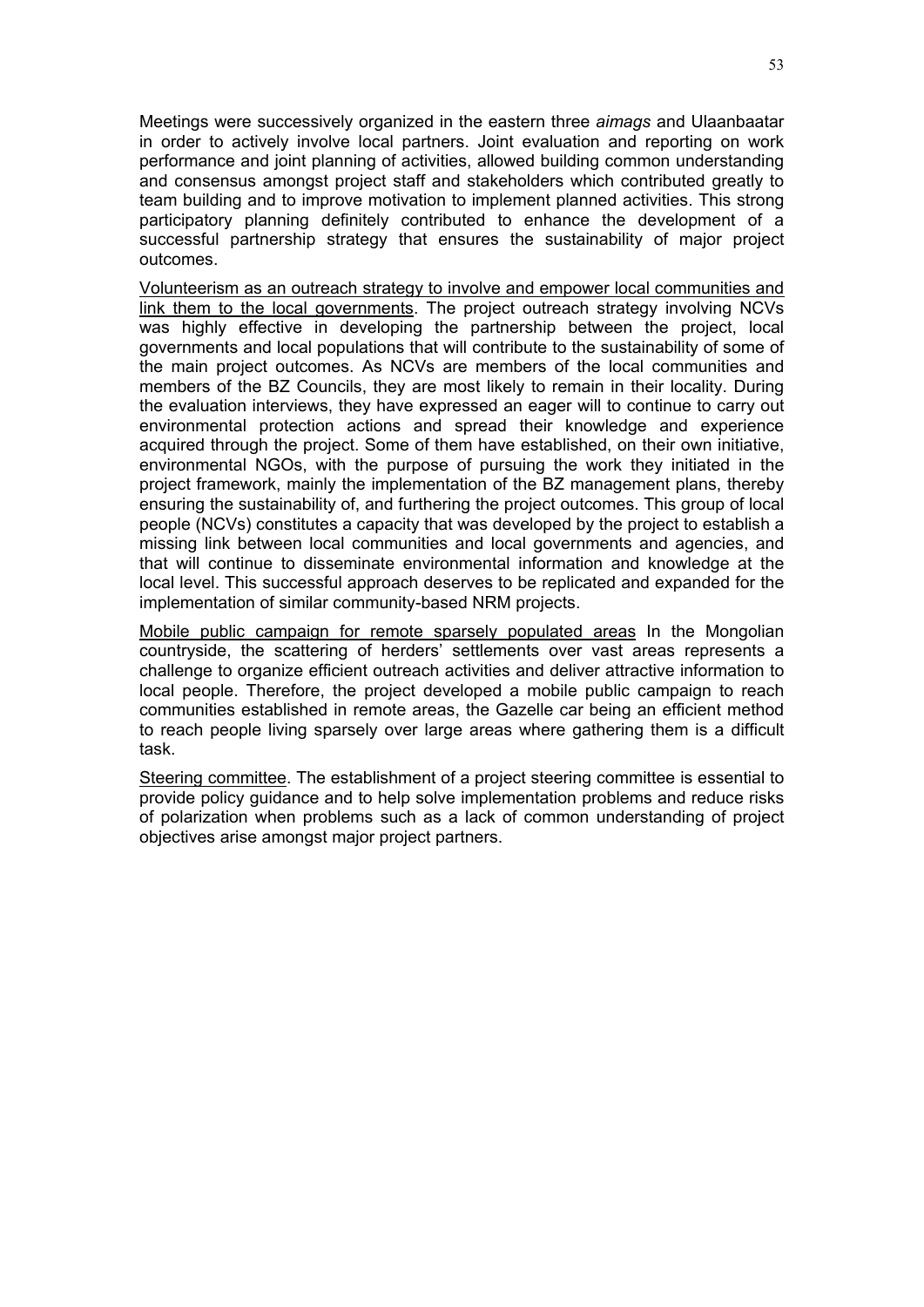# **ANNEXES**

- 1. Terms of Reference
- 2. Itinerary of field visits
- 3. List of persons interviewed
- 4. List of documents reviewed
- 5. Guiding document for interviews based on project outcomes
- 6. List of research projects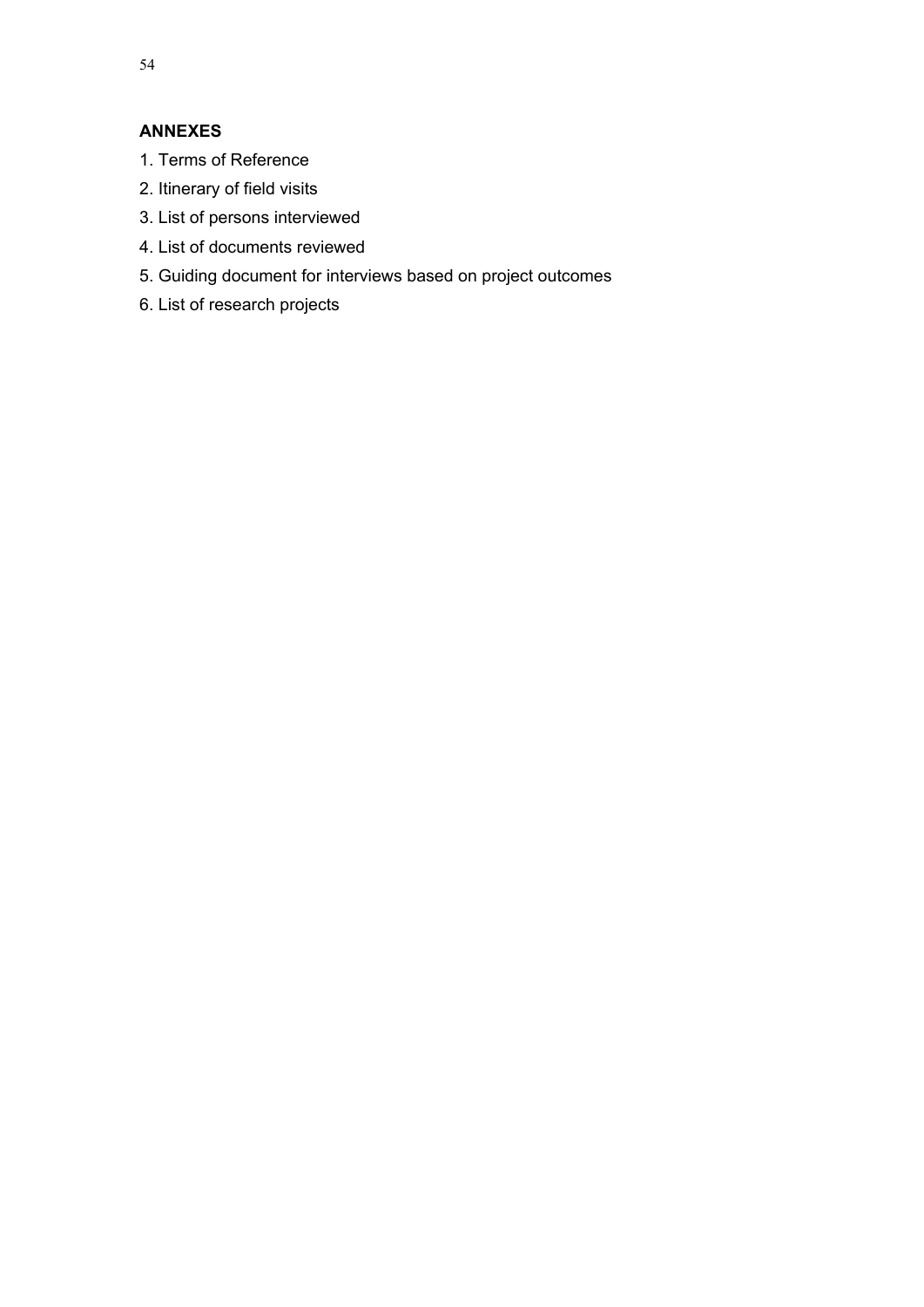#### **Annex 1. Terms of Reference**

#### **TERMS OF REFERENCE[1](#page-60-0) FINAL EVALUATION FOR "IMPROVED CAPACITY OF NATIONAL/SECTORAL AUTHORITIES TO PLAN AND IMPLEMENT APPROACHES TO ENVIRONMENTAL MANAGEMENT THAT NEEDS TO THE POOR" OR THE EASTERN STEPPES BIODIVERISTY PROJECT (MON/97/G32 and MON/98/301)**

#### **1. Background**

The Monitoring and Evaluation (M&E) policy at the project level in UNDP/GEF has four objectives: i) to monitor and evaluate results and impacts; ii) to provide a basis for decision making on necessary amendments and improvements; iii) to promote accountability for resource use; and iii) to document, provide feedback on, and disseminate lessons learned. A mix of tools is used to ensure effective project M&E. These might be applied continuously throughout the lifetime of the project – e.g. periodic monitoring of indicators, or as specific time-bound exercises such as mid-term reviews, audit reports and final evaluations.

In accordance with UNDP/GEF M&E policies and procedures, all regular and medium-sized projects supported by the GEF should undergo a final evaluation upon completion of implementation. A final evaluation of a GEF-funded project (or previous phase) is required before a concept proposal for additional funding (or subsequent phases of the same project) can be considered for inclusion in a GEF work program. However, a final evaluation is not an appraisal of the follow-up phase.

Final evaluations are intended to assess the relevance, performance and success of the project. It looks at early signs of potential impact and sustainability of results, including the contribution to capacity development and the achievement of global environmental goals. It will also identify/document lessons learned and make recommendations that might improve design and implementation of other UNDP/GEF projects.[2](#page-60-1) 

With financial support from the Global Environment Facility (GEF) and the United Nations Development Programme (UNDP), the Ministry of Nature and Environment (MNE) of the Government of Mongolia has been executing the project to conserve biodiversity in the grasslands of eastern Mongolia since June 1998. The stated objectives of the projects are to strengthen (1) the management of existing protected areas in the eastern steppes, (2) the development of sustainable livelihoods in buffer zones and (3) the integration of biodiversity conservation efforts in local development plans.

All UNDP projects in Mongolia are implemented under National Execution (NEX) modality. In the case of this project NEX by the Ministry of Nature and Environment (MNE) was suspended in 2001 because of implementation problems. The UNDP CO received HQ clearance for UNDP direct execution, which was not applied on the reasons of best interest of the project and UNDP-government partnership. MNE, UNDP and GEF through the mediation of the UNDP had been negotiating with UNOPS until March 2004 when at a TPR meeting in Ulaanbaatar, the parties agreed on the terms of UNOPS execution.

Throughout this period the project team continued to work to carry out the planned activities in collaboration with international, national and local partners achieving their workplan targets in protected area management, law and policy lobbying and community livelihood promotion.

#### 2. Objectives of Evaluation

The stated end date for the project is … November 2005 and hence MNE, UNOPS and UNDP Mongolia are initiating as agreed at the last TPR in March 2004 this evaluation to assess the progress of the project in achieving its objectives. The evaluation shall determine to what extent the project has improved environmental planning and management and benefited communities at the local level over the past seven years.

3. Scope of Evaluation

j

<span id="page-60-0"></span><sup>&</sup>lt;sup>1</sup> These TORs follow the evaluation guidelines of the UNDP/GEF booklet "Measuring and Demonstrating Impact" available on the UNDP intranet website (last accessed: 28 June 2005).  $\frac{2}{10}$  These three paragraphs are the standard introduction for final evaluations (as per source mentioned in Footnote

<span id="page-60-1"></span><sup>1).</sup>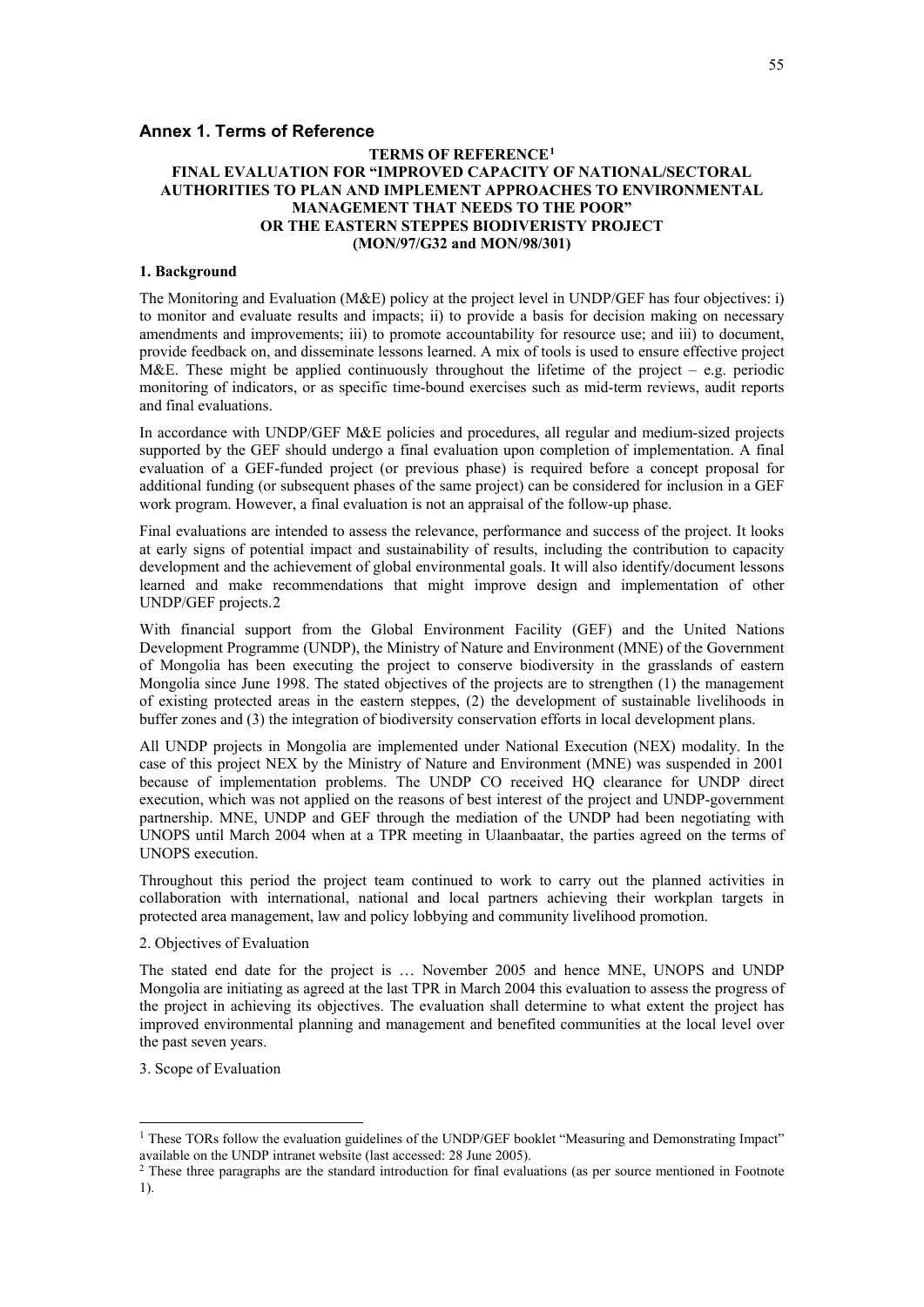The evaluation shall review the operations of the entire project (MON/97/G32 and MON/98/301) in the Eastern Steppes and Ulaanbaatar over 25 working days.

#### **4. Issues to be addressed by Evaluation**

- A. The project staff has worked over the past seven years to improve the management of protected areas in the Eastern Steppes, promote alternative livelihoods for local communities and lobby government to implement effective environmental policies. The evaluation shall hence assess the project's attainment of global environmental objectives, outcomes/impacts, project objectives, and delivery and completion of project outputs/activities. The evaluation of the project's achievements shall be according to the GEF Project Review Criteria<sup>[3](#page-61-0)</sup>: Implementation approach; country ownership/driveness, stakeholder participation/public involvement, sustainability, replication approach, financial planning, cost-effectiveness and monitoring and evaluation (some of these are elaborated below in points D, E and F). The evaluation shall include ratings of these criteria of highly satisfactory, satisfactory, marginally satisfactory, unsatisfactory and n/a.
- B. The evaluation team shall assess the management of protected areas supported by the project by a GEF introduced "Tracking Tools". The tracking tool has two sections. Section one provides background and coverage information on the project, and section two provides an assessment of protected area management effectiveness. (Annex ….)
- C. The evaluation shall analyze main findings, lessons learned and extract best practices modeled by the project. The final report shall also describe the most significant achievements of the project. Any disagreements between the findings of the evaluation team, the IA/EA or the GEF recipient organization shall be explained in an annex.
- D. The project has involved an array of international and national partners to achieve its objectives. The evaluation shall determine the adequacy of the support provided to the project by the UNDP country office, the MNE including the Eastern Mongolia Protected Area Administration (EMPAA) and *aimag* governments. Have the partnerships been appropriate and fully utilized to achieve the objectives?
- E. The evaluation shall review national and local policies with regard to conservation and development and determine the contribution made by the project for long-term conservation. The analysis should also document the challenges faced by the project that may have impeded successful implementation (factors beyond the control of the project).
- F. The project has spent over US \$.... million as of … 2005. The evaluation should determine if the project inputs such as training, public awareness campaigns, sub-contracts, personnel and equipment have been appropriate, managed wisely and used effectively.
- G. The evaluation shall explore future options of assistance by GEF and UNDP in the Eastern Steppes to strengthen and augment the work done by this project.

#### **5. Products Expected from the Evaluation**

The evaluation shall report on the lessons learned from the project focusing on protected area management, community livelihood models and environmental policy and planning. The evaluation shall also report on the opportunities for future assistance for the protection of the Eastern Steppes.

#### **6. Evaluation Approach**

The work will be divided between review of documentation and interviews with stakeholders in Ulaanbaatar, Choibalsan and rural centers. The evaluation team shall undertake the following tasks:

1. Review background documents in the project files including but not limited to the following:

- $\triangleright$  Mid-term Review Report of August 2001
- Project Document of June 1998
- Annual Project Reports (APRs)<br>
Project Implementation Reviews
- Project Implementation Reviews (PIRs)
- Annual and Quarterly Workplans<br>  $\triangleright$  Final Consultancy Report by Keith
- Final Consultancy Report by Keith Metzner of March 2004
- Correspondences between UNDP, MNE and UNOPS
- $\triangleright$  SRF/ROAR of the UNDP CO<br> $\triangleright$  Audit Reports on ESRP
- Audit Reports on ESBP

-

<span id="page-61-0"></span><sup>&</sup>lt;sup>3</sup> These are mostly based on the GEF Council paper: GEF Project Cycle (GEF/C.16/Inf.7).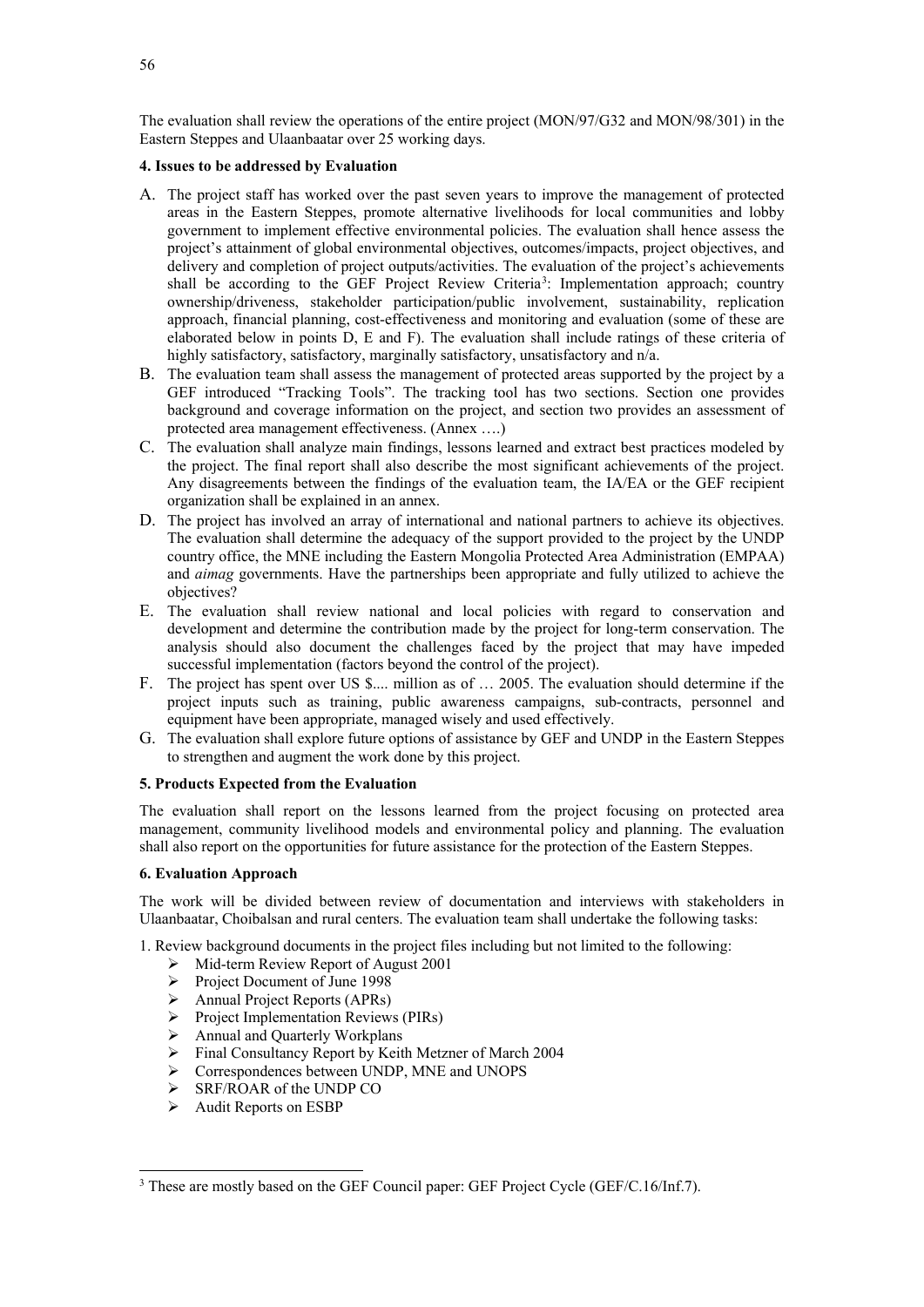2. Locate and review additional documentation regarding the policy environment but not limited to the following:

- Dornod International Protected Area Agreement (1994)
- $\triangleright$  Mongolian Action Programme for the XXI Century (1998)
- $\geq$  Biodiversity Action Plan (1997)<br> $\geq$  Management Plan for Protected
- → Management Plan for Protected Areas (1997)<br>→ Mongolia Environment Monitor of the World
- > Mongolia Environment Monitor of the World Bank<br>> Mongolia State of the Environment 2002
- Mongolia State of the Environment 2002
- > National Biodiversity Conservation Action Plan
- The Government of Mongolia Good Governance for Human Security Programme
- Dornod Protected Area Management Plan

3. Arrange a schedule of meetings in Ulaanbaatar and interview people both inside and outside of the project to collect their views on the policy environment and the implementation of the project. These people should include but not be limited to representatives from the following organizations:

*1.1.1.1.1.1.1.1 Government*

- $\triangleright$  Ministry of Nature and Environment (MNE)
- $\triangleright$  Ministry of Food and Agriculture
- $\triangleright$  Ministry of Infrastructure
- Hydro-Meteorological and Environmental Monitoring Agency
- State Specialized Inspection Agency<br>  $\geq$  Administration of Land Affairs. Geo-
- Administration of Land Affairs, Geodesy and Cartography

#### *1.1.1.1.1.1.1.2 International Organizations*

- United Nations Development Programme (UNDP)
- $\triangleright$  Asian Development Programme (ADB)
- *1.1.1.1.1.1.1.3 Bilateral Organizations*

USAID

#### *1.1.1.1.1.1.1.4 Non-Governmental Organizations*

- Consortium of Mongolian Environmental NGOs
- Mongolian Association for Conservation of Nature and Environment (MACNE)
- $\triangleright$  World Wildlife Fund (WWF)<br> $\triangleright$  Wildlife Conservation Society
- Wildlife Conservation Society (WCS)
- $\triangleright$  Union of Mongolian NGOs (UMENGO)<br> $\triangleright$  IPECON
- IPECON

4. Undertake a site visit to the Eastern Steppes Region (Dornod, Khentii and Sukhbaatar *aimags*) to review additional documentation and conduct additional interviews. Meet with project staff in Choibalsan to receive a general briefing on conservation and development in the Eastern Steppes and meet also with and interview representatives of the following organizations:

- Governments of Dornod, Khentii and Sukhbaatar
- Protected Area Administration of the Eastern Steppes
- $\triangleright$  Community Conservation Fund beneficiaries

5. Present a report covering major findings and recommendations to UNDP, UNOPS, MNE and the project staff.

6. Based on the above consultations, prepare a written Draft Report on the findings of the mission of not less than 25 pages, excluding annexes.

7. Based on feedback provided by these organizations and any additional information collected revise and finalize the report as appropriate based on these comments.

8. Submit ten copies of the final, bound report to UNDP for distribution. Include an electronic copy of the report in MS Word.

#### **7. Evaluation Team**

The evaluation team shall consist of two members: one independent international consultant and two independent national consultants.

The international consultant will be the team leader and should have an advanced university degree and at least 15 years of work experience in the field of sustainable environment, sound knowledge about results-based management (especially results-oriented monitoring and evaluation). S/he should be familiar with UNDP/GEF projects and GEF policies and strategies and have some familiarity with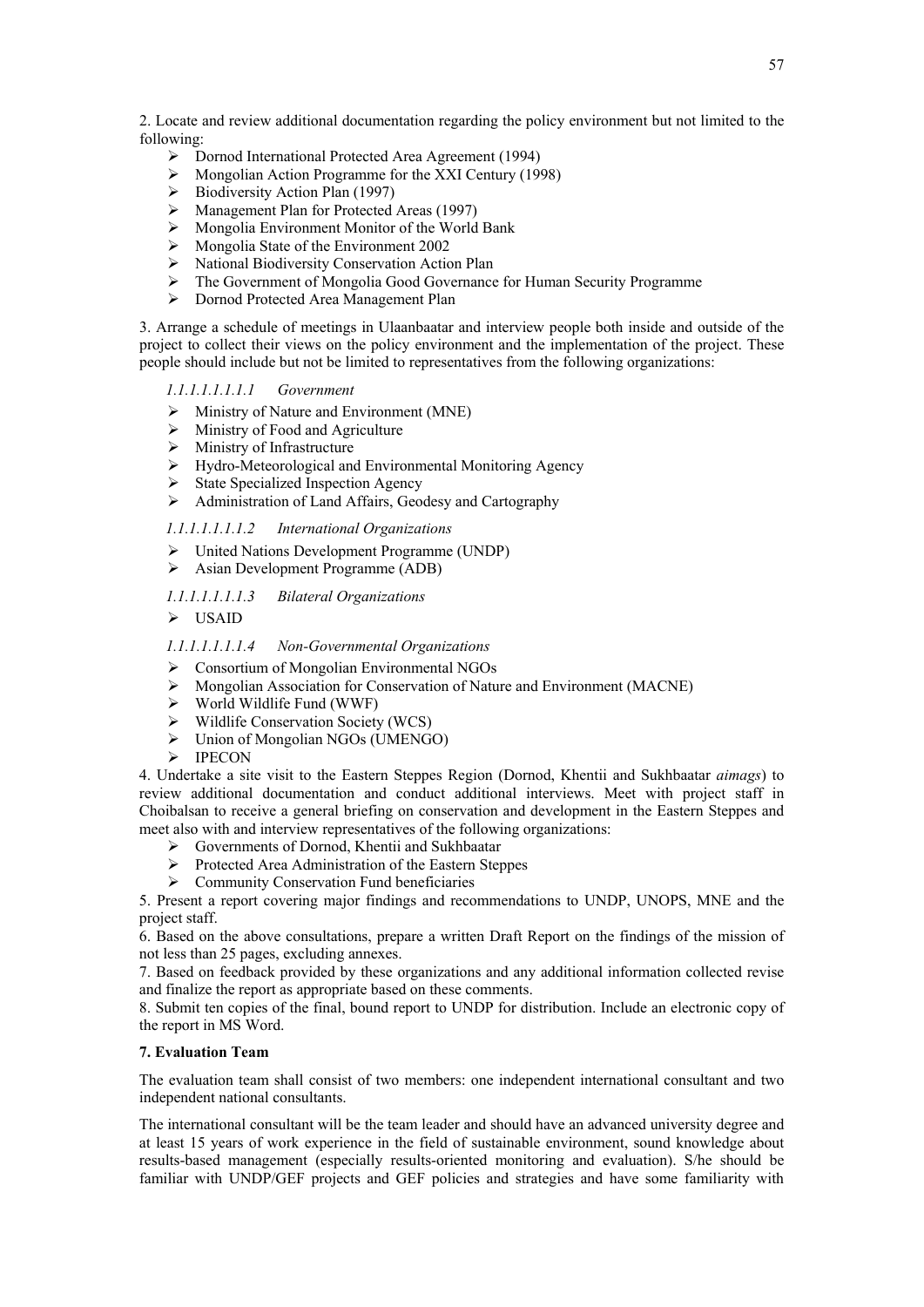Mongolia. The team leader will take the overall responsibility for the quality and timely submission of the evaluation report in English.

The national experts shall have a degree related to environmental management and be familiar with the environmental conditions in rural and urban Mongolia. S/he shall have work experience with international development programs, preferably with UNDP. Ability to travel to rural Mongolia required. Working knowledge of English and computer literacy preferred.

#### **8. Implementation Arrangements**

The assessment will be carried out over 25 working days in November-December 2005. The work will commence on … and be completed by …. A preliminary workplan is shown in the following table:

| No.          | Task                                 |  |  |
|--------------|--------------------------------------|--|--|
| 1,2.         | Review project documents             |  |  |
| 3.           | Meet with UNDP, MNE, Project Staff   |  |  |
| 3.           | Meet with Stakeholders in UB         |  |  |
| 4.           | Field Trip to Eastern Steppes        |  |  |
| 4.           | Meet with Stakeholders outside of UB |  |  |
| 5.           | Present Findings to UNDP and MNE     |  |  |
| 6.           | Draft Report                         |  |  |
| $\mathbf{7}$ | Finalize Report                      |  |  |

The ESBP project staff shall provide any necessary logistical support. The staff will assembly the suggested documents and prepare for the field trip. The evaluation team shall use the office space of the ESBP project. Team members are expected to bring their own computers/laptops for the written work. The mission will produce the following deliverables by the dates specified:

- $\triangleright$  A draft report by ....
- $\triangleright$  A final report by ...

The mission should submit 10 paper copies of the final report together with one electronic copy.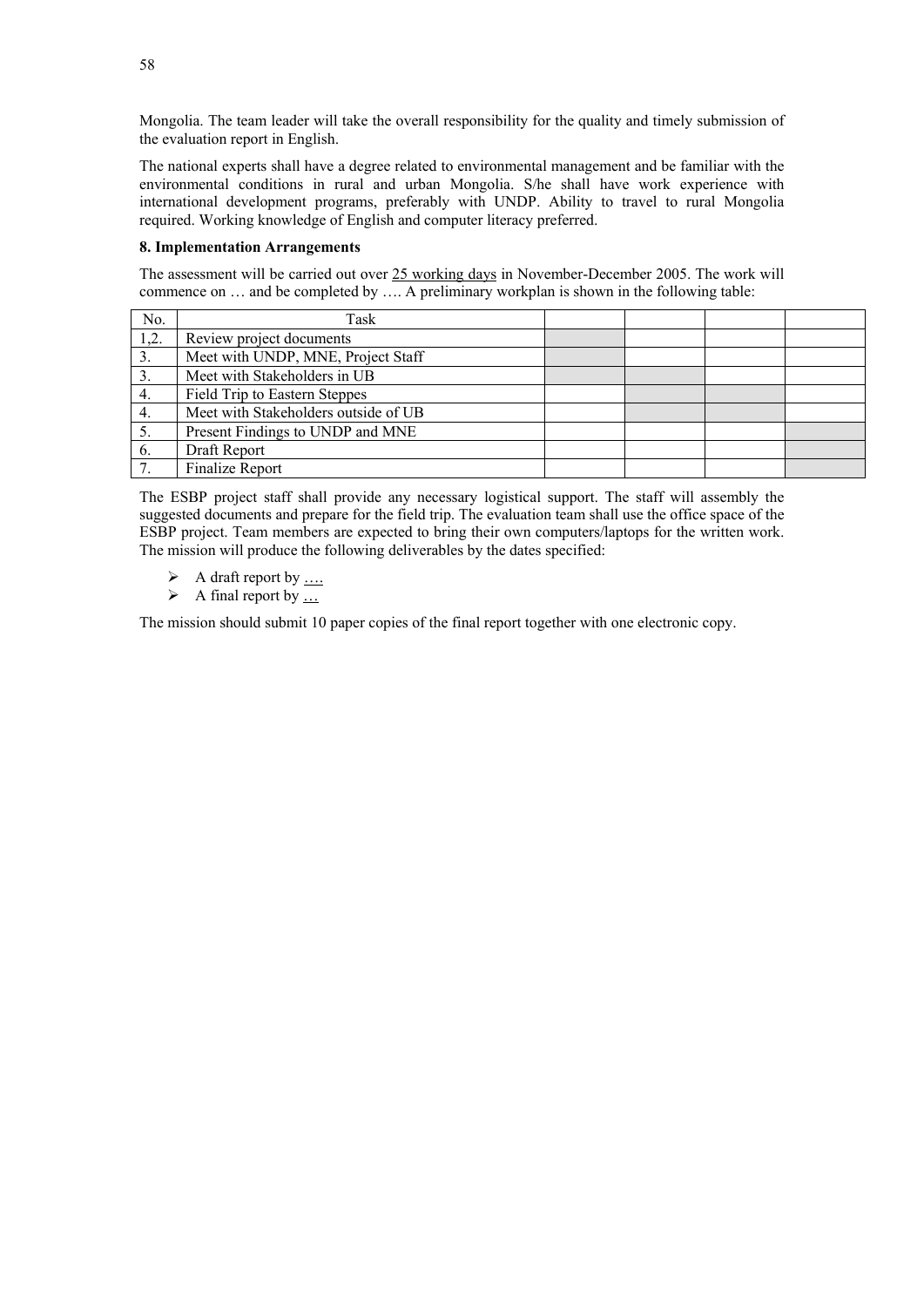# **Annex 2. Itinerary of field visits**

# **Trip Agenda to Conservation of Biodiversity Conservation and Sustainable Livelihood options in the Grasslands of Eastern Mongolia Project area from the 3rd to 14th of December 2005.**

| <b>Date</b> | Location              | <b>Meetings</b>                                           |
|-------------|-----------------------|-----------------------------------------------------------|
| 03 December | UB to Choibalsan,     |                                                           |
|             | Dornod Aimag          |                                                           |
| 04 December | Choibalsan            | Meeting with ESBP staff and all NCVs                      |
| 05 December |                       | Meeting with Dornod Aimag Governor                        |
|             |                       | Meeting with EMPAA staff                                  |
| 06 December |                       | Meeting with Khentii Aimag Officials                      |
|             |                       | Meeting with project NCV, CCF project team members and    |
|             |                       | introduction of CCF project implementation                |
|             |                       | Meeting with project stakeholders. (Dornod Aimag EA,      |
|             |                       | Land Agency, SSA, HMEMC)                                  |
| 07 December |                       | Meeting with project stakeholders. (Dornod Aimag EA,      |
|             |                       | Land Agency, SSA, HMEMC)                                  |
|             | Choibalsan, Dornod    |                                                           |
|             | Aimag to Sukhbaatar   |                                                           |
|             | Aimag                 |                                                           |
| 08 December | Sukhbaatar Aimag      | Meeting with Sukhbaatari Aimag Governor.                  |
|             |                       | Meeting with project stakeholders. (Sukhbaatar Aimag EA,  |
|             |                       | Land Agency, SSA, HMEMC)                                  |
|             |                       | Introduction of CCF project implementation                |
| 09 December | Dariganga soum,       | Meeting with Dariganga National Park Administration staff |
|             | Sukhbaatar Aimag      | Meeting with Dariganga Soum Governor.                     |
|             |                       | Introduction of CCF project implementation                |
| 10 December | Erdenetsagaan soum,   | Meeting with Erdenetsagaan NCV. Mr Bat-Erdene and         |
|             | Sukhbaatar Aimag      | CCF project Team members                                  |
|             |                       | Meeting with Erdenetsagaan Soum Governor                  |
|             |                       | Introduction of CCF project implementation                |
|             |                       | Introduction of Zegstei herding community activities      |
|             | Erdenetsagaan Soum to | Introduction of Environmental Info Center and CCF project |
|             | Matad Soum Dornod     | implementation. (Tavan-Erdene women's wool processing     |
|             | Aimag                 | community)                                                |
|             | Matad to Choibalsan   |                                                           |
| $11 - 13$   | Choibalsan to         | Meeting with Dashbalbar NCV. Mr Chinbat and CCF           |
| December,   | Dashbalbar Soum,      | project Team members                                      |
| 2005        | Dornod Aimag          | Meeting with Dashbalbar Soum Governor. Mr                 |
|             |                       | Yondonjamts                                               |
|             |                       | Introduction of Undral herding community activities       |
|             |                       | Introduction of Chukh Lake herding community activities   |
|             |                       | Meeting with CCF project Team members and introduction    |
|             |                       | of CCF                                                    |
|             |                       | Meeting with Gurvanzagal Soum Governor                    |
|             |                       | Project implementation (Environmental Info Center and     |
|             |                       | Community Café)                                           |
| 14 December | Choibalsan to UB      |                                                           |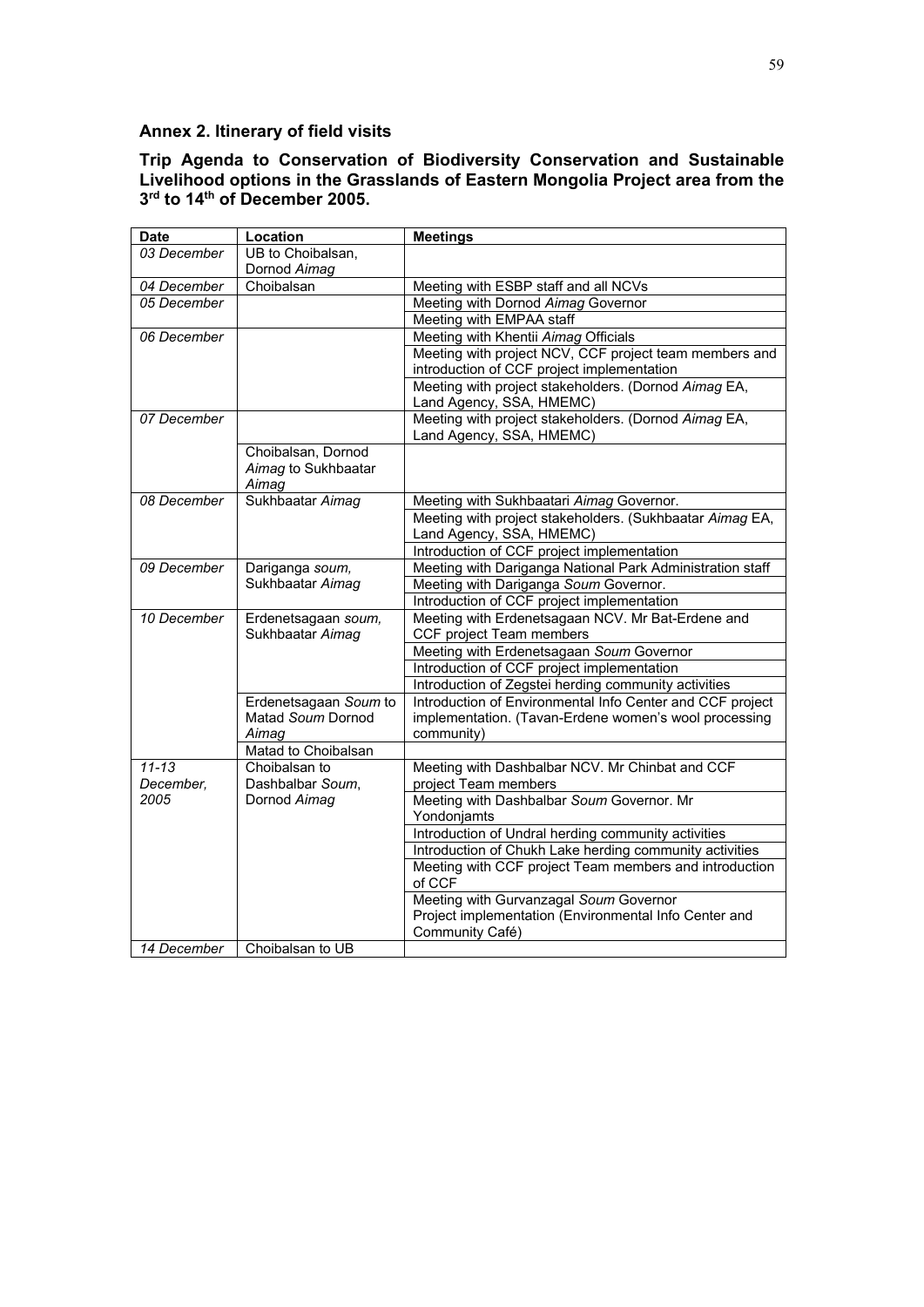# **Annex 3. List of persons interviewed**

| Name and position                                        | Organization                                                                                            |
|----------------------------------------------------------|---------------------------------------------------------------------------------------------------------|
|                                                          | <b>Ulaanbaatar</b>                                                                                      |
| Ms. Oyundar, Director                                    | Strategic Planning and Policy Coordination Department, MNE                                              |
| General, GEF Operational                                 |                                                                                                         |
| <b>Focal Point</b>                                       |                                                                                                         |
| Dr. A. Namkhai, Director                                 | Special Protected Area Administration Department, MNE                                                   |
| Dr. M. Erdenetuya                                        | National Remote Sensing Center - Information and Computer Center                                        |
| Dr. Banzragch T.                                         | State Specialized Inspection Agency, Environment and Mining                                             |
|                                                          | Inspection, Deputy Director of Nature                                                                   |
| Mr. L. Bold, Chairman                                    | Ministry of Trade and Industry, Mineral Resources and Petroleum                                         |
|                                                          | Authority                                                                                               |
| Mrs. J. Jargal                                           | National University of Mongolia - Biology Faculty                                                       |
| Mr. D. Dagvasuren, Project                               | Eastern Steppe Biodiversity Project, UNDP/GEF                                                           |
| Manager<br>Ms. D. Odonchimeg, Project                    |                                                                                                         |
| Coodinator                                               |                                                                                                         |
| Mr. P. Tsogtsaikhan,                                     |                                                                                                         |
| Management Plan Officer                                  |                                                                                                         |
| Mr. T. Ankhbayar, GIS Officer                            |                                                                                                         |
| Mr. Gankhuyag, CCF                                       |                                                                                                         |
| Manager                                                  |                                                                                                         |
| Mr. Enkhbold S., Research                                |                                                                                                         |
| Officer                                                  |                                                                                                         |
| Mr. O. Chuluunbaatar, Driver                             |                                                                                                         |
| Dr. C. Enkhzaya, Adviser to                              | Mineral Resources and Petroleum Authority, Ministry of Trade and                                        |
| the Chairman                                             | Industry                                                                                                |
| Ms. Tungalag, Environment                                | UNDP CO in Mongolia                                                                                     |
| <b>Cluster Manager</b>                                   |                                                                                                         |
| Ms. Batkhishig, Program                                  |                                                                                                         |
| Officer                                                  |                                                                                                         |
| Mr. Galragchaa, Senior                                   | <b>GTZ</b>                                                                                              |
| Officer, Environmental                                   |                                                                                                         |
| Specialist                                               |                                                                                                         |
| Mr. Chimid-Ochir, Director                               | WWF Mongolia Programme Office                                                                           |
| Dr. J. Batbold                                           | Union of Mongolian Environmental NGOs (UMENGO)                                                          |
| Mr. Gankhuyag R., Head of                                | Mongolian Governmental Regulatory Agency - Administration of                                            |
| <b>Cadastral Division</b><br>Mr. Khurelshagai A., Deputy | Land Affairs, Geodesy and Cartography<br>Administration of Land Affairs, Geodesy and Cartography - Land |
| Head, Mongolian                                          |                                                                                                         |
| <b>Governmental Regulatory</b>                           | Management, Geodesy and Cartography Department                                                          |
| Agency                                                   |                                                                                                         |
|                                                          | Dornod aimag                                                                                            |
| Mr. Ts. Janlav, Governor                                 | Dornod aimag                                                                                            |
| Mr. Kh. Dashdorj, Head                                   | Eastern Mongolia Protected Area Administration                                                          |
| Mr. Z. Tserenbaltav, Officer                             |                                                                                                         |
| Mr. B. Batdorj, Officer                                  |                                                                                                         |
| Mr. B. Delgermaa, Officer                                |                                                                                                         |
| Mr. J. Ulziitumur, Ranger                                |                                                                                                         |
| Mr. T. Lhamsuren Accountant                              |                                                                                                         |
| Mr. D. Damdinbazar, Head                                 | Land Agency                                                                                             |
| Mr. L. Lhundev, Senior Officer                           |                                                                                                         |
| Mr. Sh. Ganbat, Head                                     | Nature and Environment Agency                                                                           |
| Mr. D. Khuyagbaatar, Officer                             |                                                                                                         |
| Mr. N. Khishigjargal, Head                               | Meteorological Research Center                                                                          |
| Mr. Sh. Ulziiduuren, Head                                | Matad soum, Buffer Zone Council                                                                         |
| Ms. E. Tumurbaatar, Teacher                              | Matad soum, Young Rangers' Community                                                                    |
| E. Purevdorj, Member                                     | Matad soum, Buffer Zone Council                                                                         |
| Kh. Nyambuu, Head                                        | Matad soum, Bayanburd Herders' Group                                                                    |
| Ch. Batjargal, Herder                                    |                                                                                                         |
| T. Dolgormaa, Trainer                                    |                                                                                                         |
| J. Yondonjamts, Governor                                 | Dashbalbar soum                                                                                         |
| D. Jambaldorj, Head                                      | Dashbalbar soum, Soum Citizens Khural Representatives                                                   |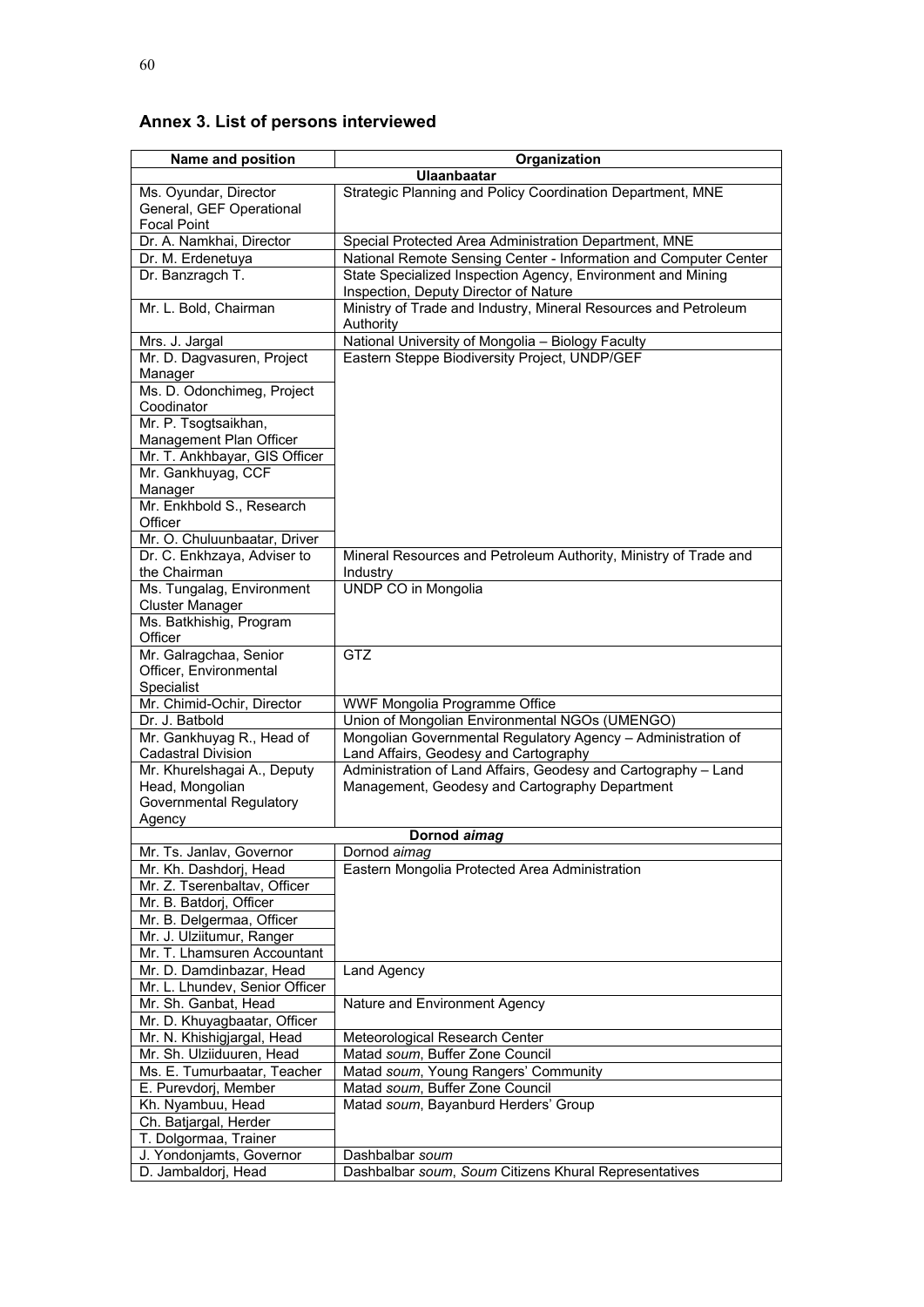| Name and position            | Organization                                                                            |
|------------------------------|-----------------------------------------------------------------------------------------|
| D. Gankhuyag, Secretary      |                                                                                         |
| Ch. Chinbat, NCV             | Dashbalbar soum                                                                         |
| D. Delgermaa, Member         | Buffer zone council                                                                     |
| G. Tserenbat, Inspector      | <b>Marmot Protection Project</b>                                                        |
| S. Dulamkhand, Member        | Herders' Community "Undral"                                                             |
| Ms Ch. Gereltsetseg, Teacher | "Swan" Children Club                                                                    |
| M. Dolgor, Member            | Buffer zone council                                                                     |
| Ch. Urjinkhand, Head         | "Chukh" Herders community                                                               |
| D. Andrei, Herder            |                                                                                         |
| B. Byambajav, Herder         |                                                                                         |
| B. Byambadorj, Herder        |                                                                                         |
| D. Gulgun, Herder            |                                                                                         |
| J. Jamyan, Herder            |                                                                                         |
| B. Batbayar, Herder          |                                                                                         |
| M. Jargal, Herder            |                                                                                         |
| B. Boroldoi, Herder          |                                                                                         |
| E. Tsendsuren, Herder        |                                                                                         |
| J. Tsendmaa, Herder          |                                                                                         |
| Ch. Tsogzolmaa, Herder       |                                                                                         |
| L. Sergelen, Chairperson     | Gurvanzagal soum, Citizens Khural Representatives                                       |
| S. Byambaa, Head             | Marmot protection "Zagal" group                                                         |
| U. Dorjsukhbaatar, Member    | Marmot protection "Zagal" group                                                         |
|                              | Khentii aimag                                                                           |
| T. Chinzorig, Head           | Development support fund, NGO                                                           |
| M. Bulgan, NCV               | Khentii aimag                                                                           |
| J. Tsagaachin. NCV           | Khentii aimag, Bayan Ovoo soum                                                          |
| Kh. Purevdorj, Head          | Bayan Ovoo soum, "Esun Erdene" Herders Group                                            |
| Ts. Shinechimeg, Officer     | Khentii aimag, Land Agency                                                              |
| N. Oyunmandal, Officer       | Khentii aimag, Environment Protection Agency                                            |
|                              | Sukhbaatar aimag                                                                        |
| R. Erdenetsogt, Governor     | Sukhbaatar aimag                                                                        |
| S. Borgil, Head              | Sukhbaatar aimag, Environment protection Agency                                         |
| Kh. Enkhbayar, Head          | Sukhbaatar aimag, Meteorological Agency                                                 |
| N. Munkhbaatar, Officer      |                                                                                         |
| D. Batkhurel, Senior Officer | Sukhbaatar aimag Government, Strategic Planning Department                              |
| U. Tsetsegdelger, Officer    | Sukhbaatar aimag Government, Land Agency                                                |
| B. Enkhtuya, Officer         | Sukhbaatar aimag Government, State Specialized Inspection Agency                        |
| M. Delkhiitsetseg, NCV       | Sukhbaatar aimag                                                                        |
| U. Maral, Member             | Sukhbaatar aimag, Junior Environmental Club                                             |
| D. Dugarsuren, Head          | Sukhbaatar aimag, Dariganga soum, National Park                                         |
| T. Bayarmagnai, Technician   |                                                                                         |
| D. Gantulga, Officer         |                                                                                         |
| T. Sukhbaatar, Accountant    | Sukhbaatar aimag, Dariganga soum, National Park                                         |
| U. Batsaikhan, Governor      | Sukhbaatar aimag, Erdenetsagaan soum                                                    |
| O. Enkhtuya, Chairperson     | Khural<br>Sukhbaatar<br>Erdenetsagaan<br>Citizens<br>aimag,<br>soum,<br>Representatives |
| Z. Zembe, Vice Governor      | Sukhbaatar aimag, Erdenetsagaan soum                                                    |
| G. Bat Erdene, NCV, Head     | Sukhbaatar aimag, Erdenetsagaan soum, Buffer Zone Council                               |
| S. Tserennamjil, Member      |                                                                                         |
| L. Saikhantuya, Member       |                                                                                         |
| D. Munguntsetseg, Head       | Sukhbaatar aimag, Erdenetsagaan soum, Gazelle Protection Team,                          |
| Sh. Narangerel, Member       | <b>Buffer Zone Council</b>                                                              |
| D. Munkhuu, Member           | Sukhbaatar aimag, Erdenetsagaan soum, Berry Bush Community                              |
| Ts. Enkhtsetseg, Head        | Erdenetsagaan<br>"Zegstei"<br>Herders<br>aimag,<br>Sukhbaatar<br>soum,                  |
|                              | Community                                                                               |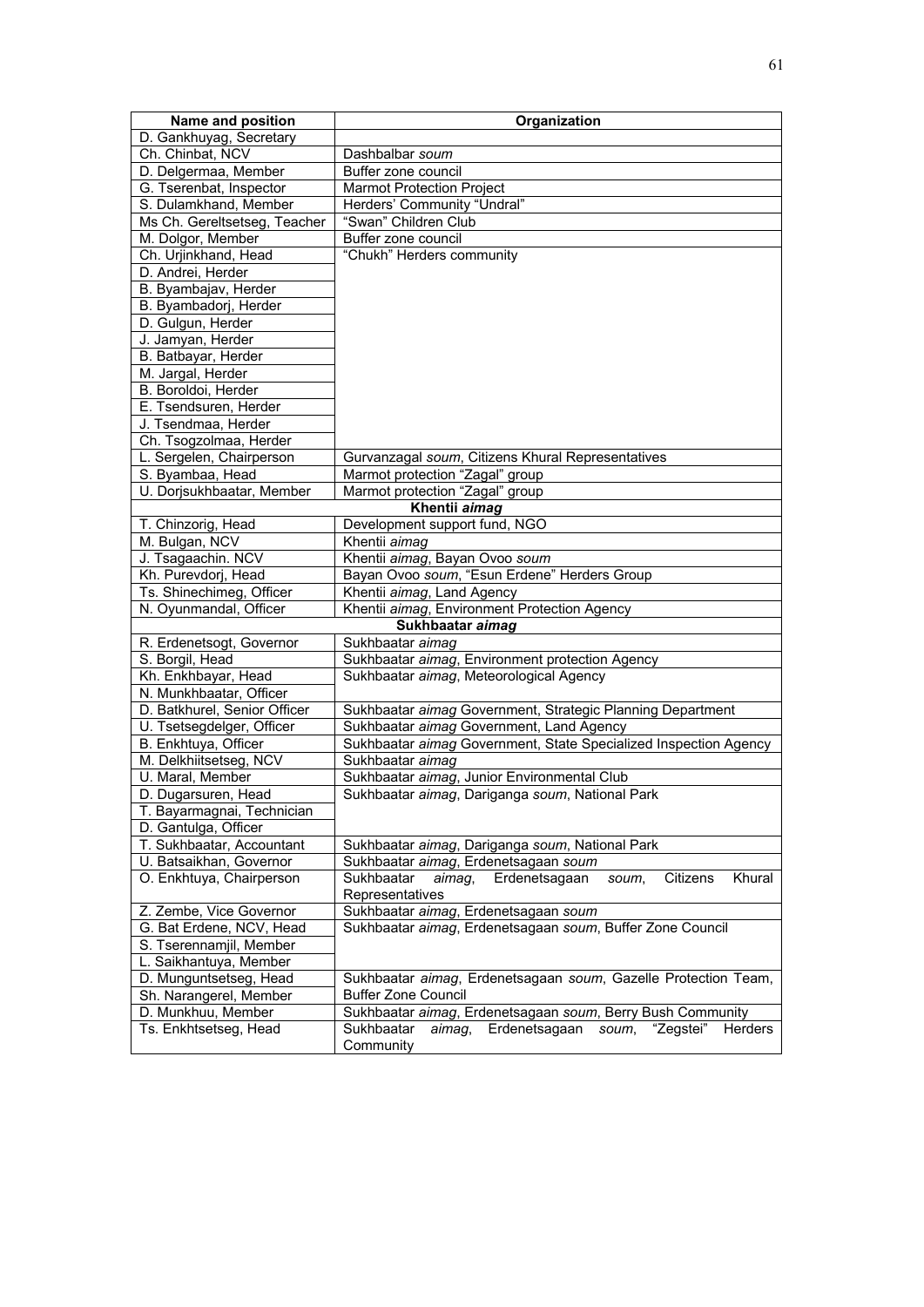# **Annex 4. List of documents reviewed**

- Dalai Van Audit Co. Ltd, Certified Accounting and Auditing. 1999. Auditor's Report: "Biodiversity Conservation and Sustainable Livelihood Options in the Grassland of Eastern Mongolia" project.
- GEF. 2005. Guidelines for Implementing Agencies to Conduct Terminal Evaluations.
- GEF. Tracking Tool For GEF Biodiversity Focal Area Strategic Priority One: "Catalyzing Sustainability of Protected Areas"
- Metzner, K. A. 2004. Final Consultancy Report, Advisor on Community Development for Biodiversity Conservation for Biodiversity Conservation and Sustainable Livelihood Options in the Grassland of Eastern Mongolia MON/97/G32.
- Ministry of Nature and Environment. 1996. Biodiversity Conservation Action Plan for Mongolia.
- Ministry of Nature and Environment, and UNDP/GEF. 2002. Nomrog Strictly Protected Area Management Plan 2001 – 2005.
- State Financial Auditing Department. 2000. Auditor's Report: "Biodiversity Conservation and Sustainable Livelihood Options in the Grassland of Eastern Mongolia" project.
- TPR Recommendations. 2004. Status of Recommendations from 24 April 2003 ESBP Tripartite Review
- UNDP Annual Project Report and UNDP/GEF Project Implementation Report. 2004: Biodiversity Conservation for Biodiversity Conservation and Sustainable Livelihood Options in the Grassland of Eastern Mongolia MON/97/G32.
- UNDP Annual Project Report and UNDP/GEF Project Implementation Report. 2002: Biodiversity Conservation for Biodiversity Conservation and Sustainable Livelihood Options in the Grassland of Eastern Mongolia MON/97/G32.
- UNDP. 2001. Report of the Independent Mid-Term Evaluation Mission for Biodiversity Conservation and Sustainable Livelihood Options in the Grassland of Eastern Mongolia MON/97/G32.
- UNDP. 2005. Measuring and Demonstrating Impact UNDP/GEF Resource Kit (No. 2)
- UNDP. 2000. Issues Paper. Provided for the Tri-partite Review of the Biodiversity Conservation and Sustainable Livelihood Options in the Grasslands of Eastern Mongolia Project.
- UNDP. 2005. A National Workshop "Presentation of Eastern Steppe Biodiversity Project Activities Implemented in Three Eastern *Aimags*"
- UNDP/GEF and Government of Mongolia, 1998. Project Document: Biodiversity Conservation for Biodiversity Conservation and Sustainable Livelihood Options in the Grassland of Eastern Mongolia MON/97/G32.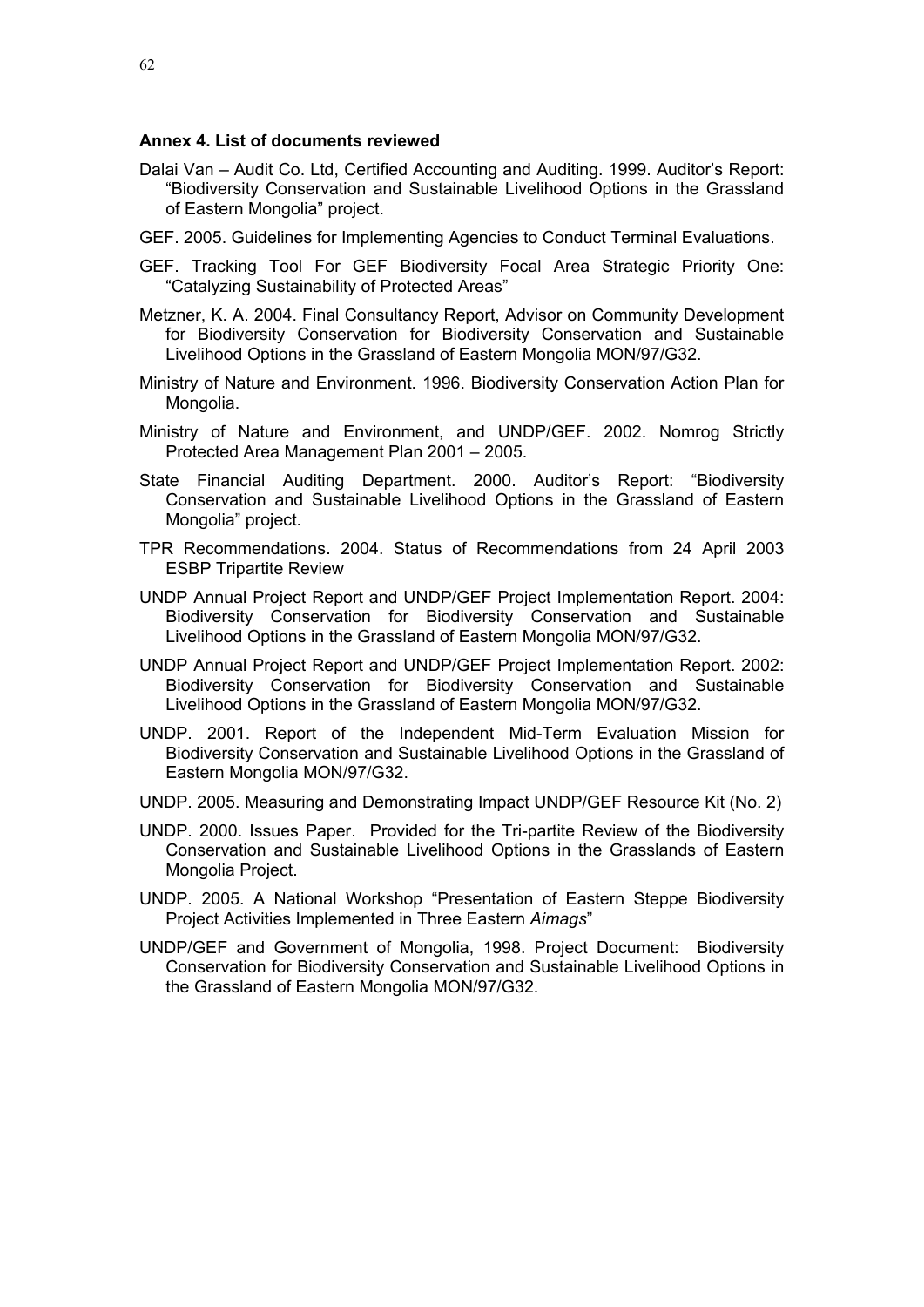| <b>Outcomes</b>                                                                                                                                                                                    | <b>Intended</b><br>beneficiaries                                                                | <b>Relevant X-</b><br>cutting issues                                                              | <b>Indicators</b>                                                                                                                                                                             | <b>Source of</b><br>information                                                                                                                  | <b>Method for data</b><br>collection | <b>Data location</b>                                                                          |
|----------------------------------------------------------------------------------------------------------------------------------------------------------------------------------------------------|-------------------------------------------------------------------------------------------------|---------------------------------------------------------------------------------------------------|-----------------------------------------------------------------------------------------------------------------------------------------------------------------------------------------------|--------------------------------------------------------------------------------------------------------------------------------------------------|--------------------------------------|-----------------------------------------------------------------------------------------------|
|                                                                                                                                                                                                    |                                                                                                 |                                                                                                   | <b>Biodiversity Conservation and Sustainable Livelihood Options in the Grasslands of Eastern Mongolia</b>                                                                                     |                                                                                                                                                  |                                      |                                                                                               |
| 1. Protected areas in<br>the Eastern steppe are<br>strengthened to be able<br>to effectively protect<br>critical biodiversity<br>equivalent to effective<br>enforcement of legal<br>and regulatory | Global and<br>national interest<br>Local people                                                 | - Advocate and<br>foster an enabling<br>policy<br>environment<br>- Develop national<br>capacities | - No mining nor other development project<br>activity that may have potential negative<br>impacts on environment is taking place in<br>the existing Protected Areas and their buffer<br>zones | $- PA$<br>Administration<br>- EPA<br>- Specialized<br><b>State Agency</b><br>- aimag and<br>soum Governors<br>- Local herders<br>- Project staff | interviews                           | $- PA$<br>Administration<br>- <i>aimag</i> and<br>soum<br>Governments                         |
| measures related to<br>PAs management)                                                                                                                                                             | Global and<br>national interest                                                                 | - Advocate and<br>foster an enabling<br>policy<br>environment<br>- Develop national<br>capacities | - Illegal commercial hunting of mammals is<br>reduced in the existing Protected Areas and<br>their buffer zones                                                                               | $- PA$<br>Administration<br>- Specialized<br><b>State Agency</b><br>- Local herders<br>- Official records                                        | - Interviews<br>- Documents          | - Eastern<br>Mongolia PA<br>Administration<br>- soum and Bag<br>Governments<br>- Buffer zones |
|                                                                                                                                                                                                    | - Global and<br>national interest<br>- Herder<br>communities<br>living in the PA<br>buffer zone | - Advocate and<br>foster an enabling<br>policy<br>environment<br>- Develop national<br>capacities | - Wildfires are reduced in the existing<br>Protected Areas and their buffer zones                                                                                                             | $- PA$<br>Administration<br>- Local herders                                                                                                      | - Interviews                         | $- PA$<br>Administration<br>- soum and Bag<br>Governments                                     |
|                                                                                                                                                                                                    | $- PA$<br>Administration<br>- Global and<br>national interest                                   | - Develop national<br>capacities<br>- Advocate and<br>foster an enabling<br>policy<br>environment | - Appropriate information on biodiversity<br>from research results are integrated in the<br>PA management plans                                                                               | - Eastern<br>Mongolia PA<br>Administration                                                                                                       | - Interviews<br>- Documents          | $-PA$<br>Administration<br>-Project Central<br>Unit                                           |

# **Annex 5. Guiding document for interviews based on project outcomes**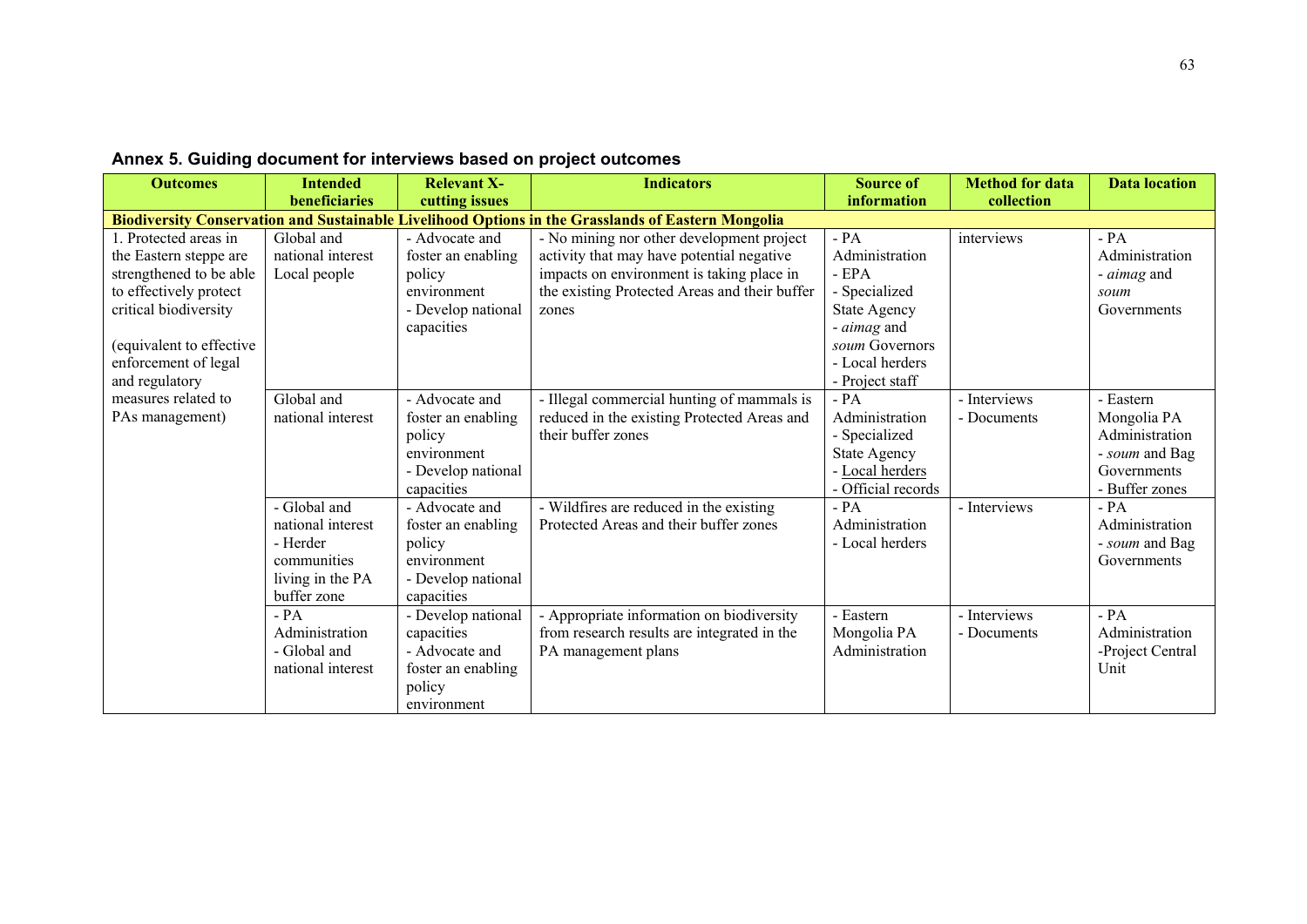| <b>Outcomes</b>                                                                                                          | <b>Intended</b><br>beneficiaries                     | <b>Relevant X-</b><br>cutting issues                                      | <b>Indicators</b>                                                                                                                                                                                        | <b>Source of</b><br>information                                                                  | <b>Method for data</b><br>collection | <b>Data location</b>                                                             |
|--------------------------------------------------------------------------------------------------------------------------|------------------------------------------------------|---------------------------------------------------------------------------|----------------------------------------------------------------------------------------------------------------------------------------------------------------------------------------------------------|--------------------------------------------------------------------------------------------------|--------------------------------------|----------------------------------------------------------------------------------|
| 2. Sustainable<br>alternative livelihoods<br>and biodiversity<br>conservation in the PA<br>buffer zones are<br>supported | Local populations<br>Global and<br>national interest | Forge partnership<br>for results                                          | - Illegal commercial hunting of mammals is<br>reduced in the existing Protected Areas and<br>their buffer zones                                                                                          | $-PA$<br>Administration<br>Specialized State<br>Agency<br>- Local herders<br>- Official records  | - Interviews<br>- Documents          | $-PA$<br>Administration<br>- soum and Bag<br>Governments                         |
|                                                                                                                          | Local populations<br>Global and<br>national interest | - Develop national<br>capacities<br>- Forge<br>partnership for<br>results | - Illegal collection of rare and endangered<br>medicinal plants for commercial purposes is<br>reduced                                                                                                    | - EM PAA (what<br>species and<br>locations)<br>- soum<br>Authorities                             | Interview<br>documents               | <b>EMPAA</b>                                                                     |
|                                                                                                                          | - BZ Management<br>committees                        | - Develop national<br>capacities<br>- Forge<br>partnership for<br>results | - Buffer zone management plans integrating<br>biodiversity conservation, fire management<br>and afforestation are prepared by buffer<br>zone management committees following a<br>participatory approach | $-BZC(4-5)$<br>- EMPAA<br>- NCVs<br>- Project staff<br>- Management<br>plans<br>soum authorities | Interview<br>documents               | soum<br>Governments<br>EMPAA in<br>Choibalsan<br>Project Office in<br>Choibalsan |
|                                                                                                                          | - Local herders                                      | Develop national<br>capacities<br>(institutional)                         | - Research activities have provided relevant<br>information on biodiversity that could be<br>integrated in the protected areas and buffer<br>zone management plans                                       | - BZC<br>- EMPAA<br>- Project staff<br>- NCVs                                                    | Interview<br>documents               | <b>BZC</b><br><b>EMPAA</b><br>Project office<br>soum<br>Governments              |
|                                                                                                                          | - Buffer zone<br>population                          | Enhance national<br>ownership                                             | - Raised public awareness on biodiversity<br>conservation in buffer zones                                                                                                                                | - Local people in<br>BZ.<br>-soum and Bag<br>Governors<br>- NCVs                                 | Interviews<br>Site visits            | soum and Bag<br>Governments<br>Project Sites                                     |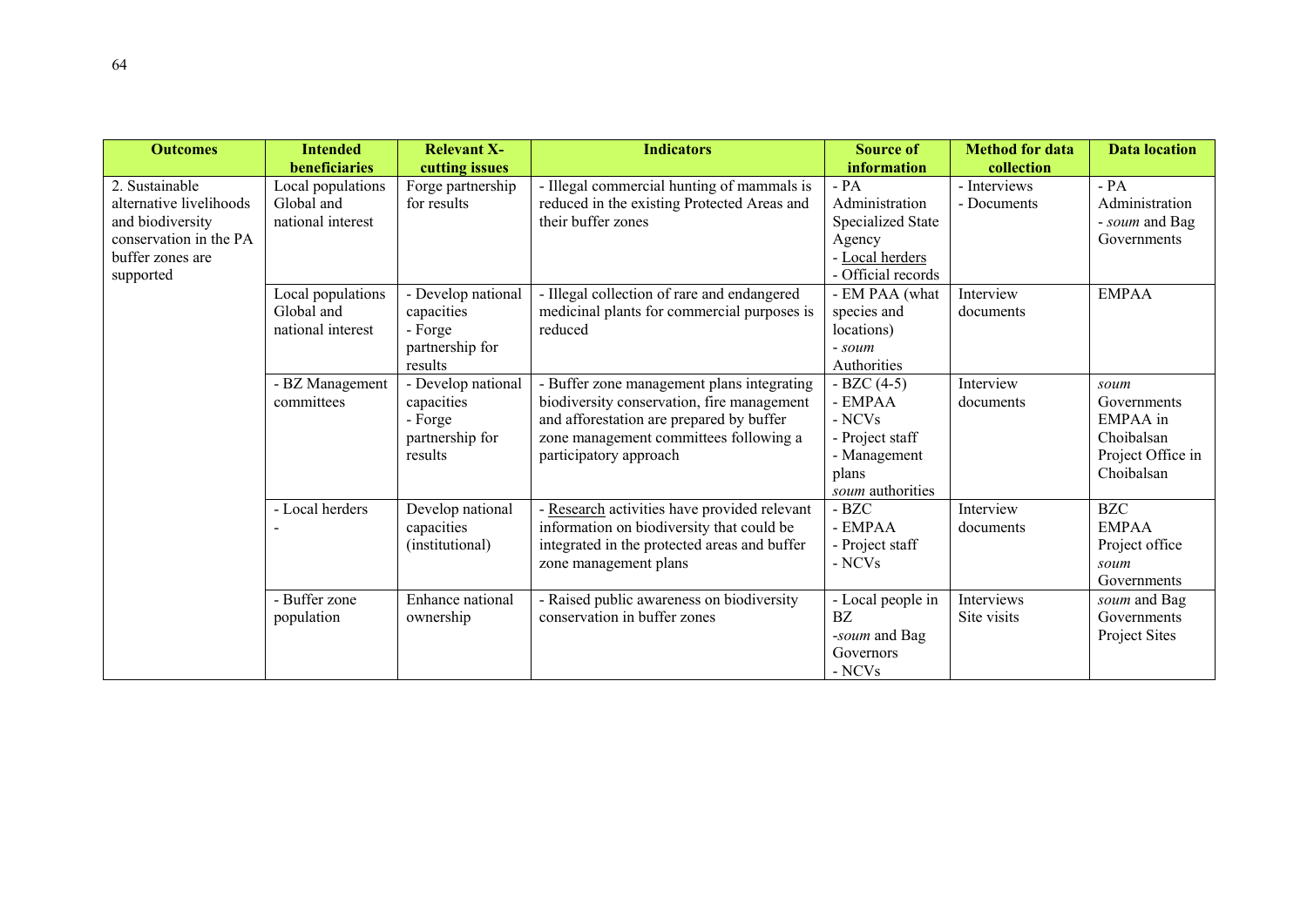| <b>Outcomes</b>                                                                                  | <b>Intended</b>                                  | <b>Relevant X-</b>                                                                                              | <b>Indicators</b>                                                                                                                                                         | <b>Source of</b>                                                                                       | <b>Method for data</b>                      | <b>Data location</b>                                                                                              |
|--------------------------------------------------------------------------------------------------|--------------------------------------------------|-----------------------------------------------------------------------------------------------------------------|---------------------------------------------------------------------------------------------------------------------------------------------------------------------------|--------------------------------------------------------------------------------------------------------|---------------------------------------------|-------------------------------------------------------------------------------------------------------------------|
|                                                                                                  | beneficiaries                                    | cutting issues                                                                                                  |                                                                                                                                                                           | information                                                                                            | collection                                  |                                                                                                                   |
|                                                                                                  | Local populations                                | - Develop national<br>capacities<br>- Forge<br>partnership for<br>results                                       | - Alternative livelihood options are included<br>in the buffer zone management plans                                                                                      | $-BZC(4-5)$<br><b>EMPAA</b><br><b>NCVs</b><br>Project staff<br>Management<br>plans<br>soum authorities | - Interview<br>- Documents<br>- Site visits | soum<br>Governments<br>EMPAA in<br>Choibalsan<br>Project Office in<br>Choibalsan<br>Community<br>groups in buffer |
| 3. Components of<br>biodiversity are<br>incorporated into<br>aimag and soum<br>development plans | aimag and soum<br>authorities and<br>populations | - Develop national<br>capacities<br>- Enhance<br>national<br>ownership<br>- Forge<br>partnership for<br>results | - aimag and soum government professional<br>staff capacities and awareness for<br>incorporating biodiversity issues in land use<br>and development planning are increased | aimag and soum<br>authorities<br>aimag Land<br>Agencies                                                | Interviews<br>documents                     | zones<br>aimag and soum<br>Governments                                                                            |
|                                                                                                  | aimag and soum<br>populations                    | - Enhance<br>national<br>ownership<br>- Forge<br>partnership for<br>results                                     | - Local people awareness on biodiversity<br>issues is increased $(TV - radio - School)$<br>programs)                                                                      | Local people in<br>rural and urban<br>areas                                                            | Interviews                                  | aimags and<br>soums                                                                                               |
|                                                                                                  | Global and<br>national interests                 | Develop national<br>capacities<br>(institutional)                                                               | - Appropriate information on biodiversity<br>from research results are integrated in the<br>aimag and soum development plans                                              | aimag and soum<br>Authorities<br>aimag and soum<br>Development<br>Plans                                | Interviews<br>documents                     | aimag and soum<br>Governments                                                                                     |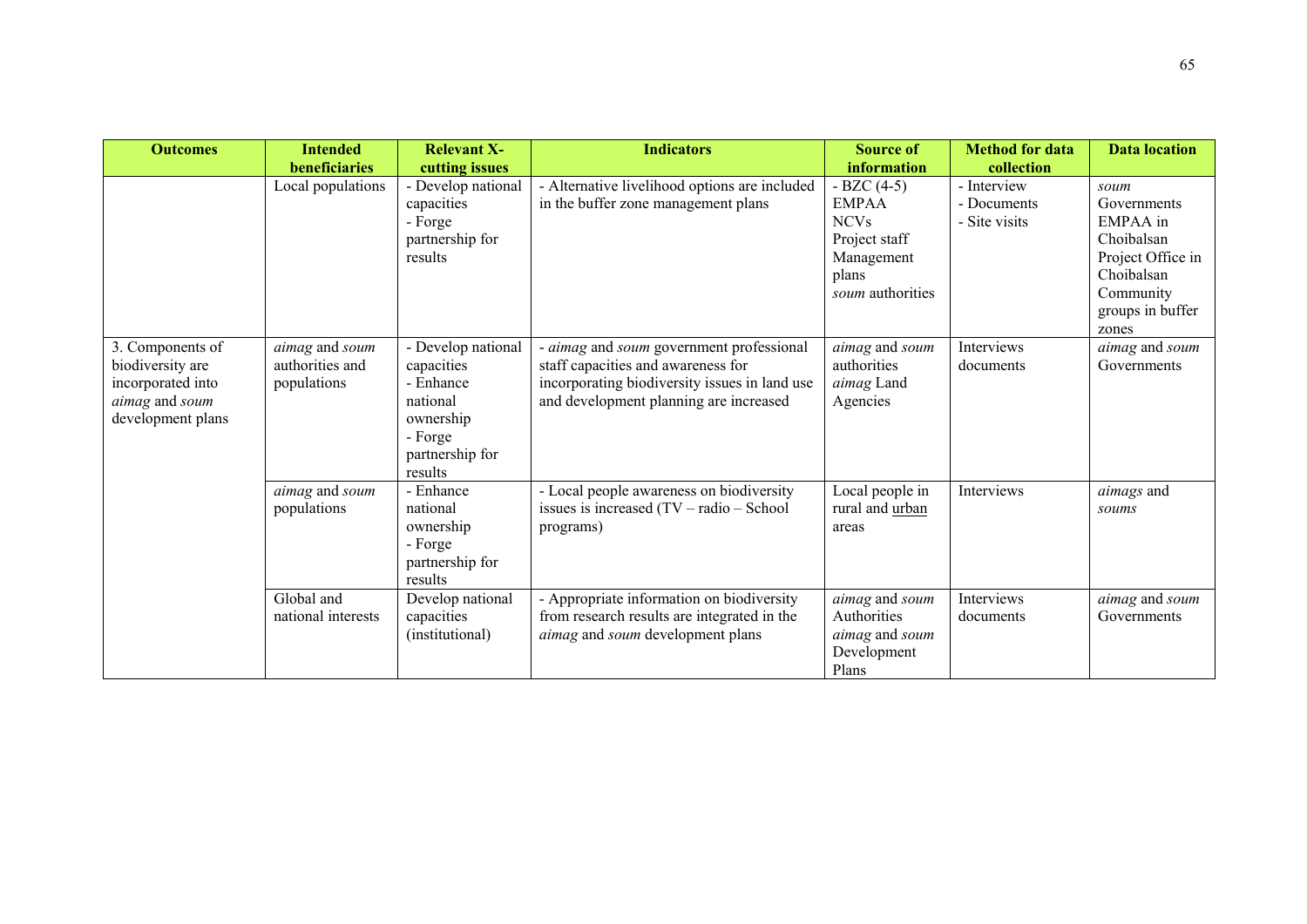| <b>Outcomes</b> | <b>Intended</b><br>beneficiaries | <b>Relevant X-</b> | <b>Indicators</b>                             | <b>Source of</b>  | <b>Method for data</b> | <b>Data location</b>         |
|-----------------|----------------------------------|--------------------|-----------------------------------------------|-------------------|------------------------|------------------------------|
|                 |                                  | cutting issues     |                                               | information       | collection             |                              |
|                 | Global and                       | Advocate and       | - No mining nor other development project     | aimag and soum    | Interviews             | <i>aimag</i> and <i>soum</i> |
|                 | National Interest                | foster an enabling | activities that may have potential negative   | Authorities       | Documents              | Governments                  |
|                 |                                  | policy             | impacts on environment is taking place in     | aimag Land        | (Official records)     | EPAs                         |
|                 |                                  | environment        | the three <i>aimags</i> of the Eastern Region | Agencies          |                        |                              |
|                 |                                  |                    |                                               | <b>SSAs</b>       |                        |                              |
|                 |                                  |                    |                                               | <b>EPAs</b>       |                        |                              |
|                 | <b>MNE</b>                       | - Enabling         | - Trust fund established, capitalized and     | <b>MNE</b>        | Interviews             | <b>MNE</b>                   |
|                 |                                  | environment;       | operational                                   | <b>UNDP</b>       | documents              | <b>UNDP</b>                  |
|                 |                                  | - Develop national |                                               | <b>Trust Fund</b> |                        | <b>Trust Fund</b>            |
|                 |                                  | capacities;        |                                               | Management        |                        | Management                   |
|                 |                                  | - Enhance          |                                               | Rules             |                        | Committee                    |
|                 |                                  | national           |                                               |                   |                        |                              |
|                 |                                  | ownership          |                                               |                   |                        |                              |
|                 | Grantees                         | - Promote gender   | - At least two grantees obtained their        | Project team      | Interviews             | Project Office               |
|                 |                                  | equality           | Master's degrees and four grantees            | Project M&E       | documents              |                              |
|                 |                                  | - Develop national | completed a one-year training programme       | documents         |                        |                              |
|                 |                                  | capacities         | and reinstated in a relevant position         |                   |                        |                              |
|                 | Global and                       | - Forge            | - The international meeting with China and    | <b>EMPAA</b>      | Interviews             | <b>EMPAA</b>                 |
|                 | regional interests               | partnership for    | Russia allowed the identification of          | aimag             | documents              | aimag                        |
|                 |                                  | results            | practical solutions to the transboundary      | governments       |                        | governments                  |
|                 |                                  |                    | illegal hunting                               | <b>EPA</b>        |                        | <b>EPA</b>                   |
|                 | Government of                    | Advocate and       | - Environmental laws have been updated        | <b>MNE</b>        | Interviews             | <b>MNE</b>                   |
|                 | Mongolia                         | foster an enabling | based on project's results to support         | <b>EMPAA</b>      | documents              | <b>EMPAA</b>                 |
|                 |                                  | policy             | biodiversity conservation in the Eastern      | Project staff     |                        |                              |
|                 |                                  | environment        | Steppe.                                       |                   |                        |                              |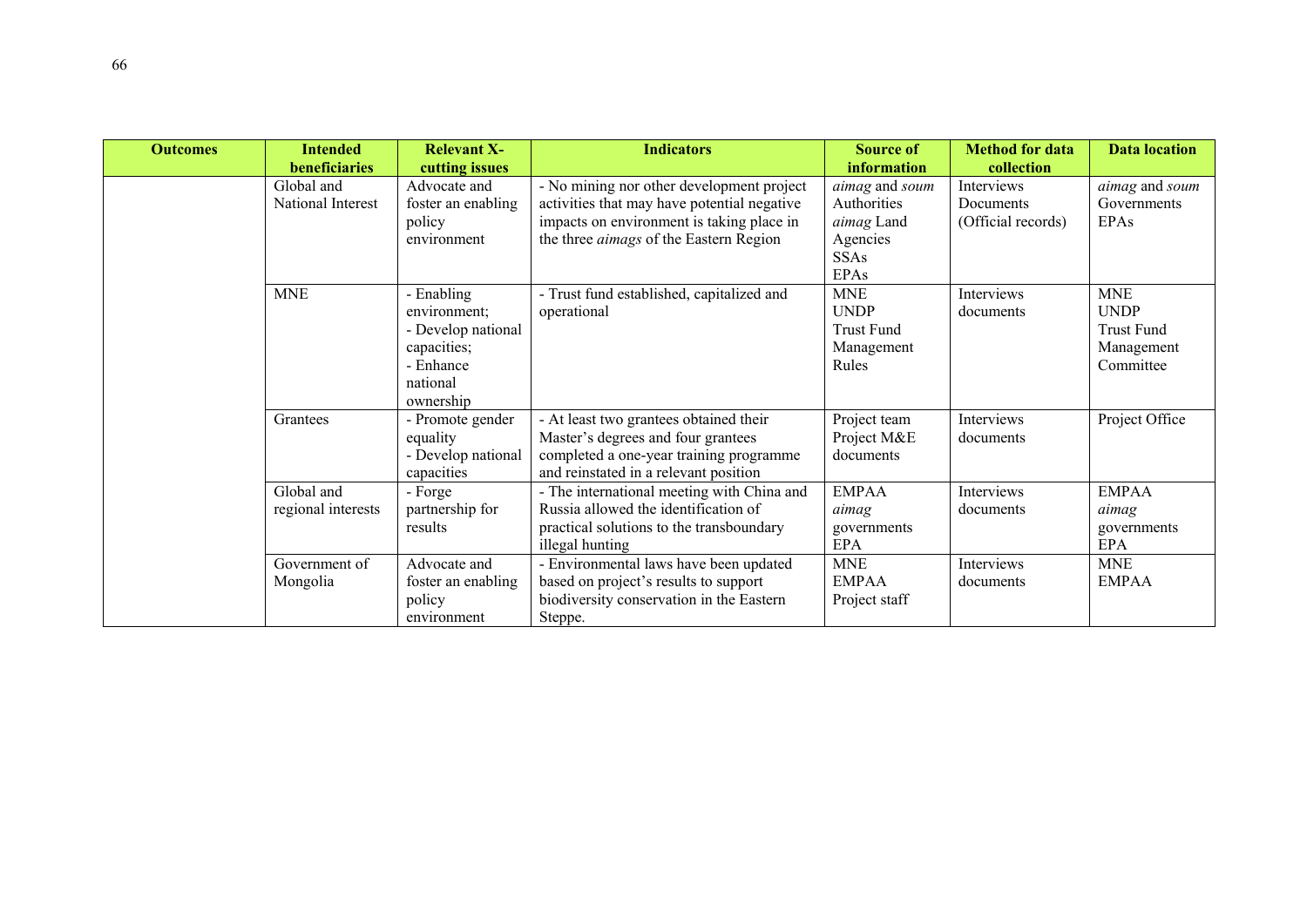## **Annex 6. List of research projects**

| <b>Research project title</b>                                                                                                 | <b>Duration</b><br>and cost<br>in US \$   | Comments on purpose and use of findings                                                                                                                                                                                                                                           |
|-------------------------------------------------------------------------------------------------------------------------------|-------------------------------------------|-----------------------------------------------------------------------------------------------------------------------------------------------------------------------------------------------------------------------------------------------------------------------------------|
| Biodiversity and conservation<br>of Buir Nuur (Lake): inventory<br>of the diatom flora                                        | 11 months<br>$(1999 -$<br>2000)<br>\$5449 | Buir lake is one of the main water bodies in the<br>region and a major source of water to the Numrug<br><b>SPA</b><br>Diatoms are an indicator of the lake condition                                                                                                              |
| Herpetology and ichthyology in<br>Buir, Khukh, Doroo lakes and<br>Kherlen, Onon, Khalkh and Ulz<br>rivers in Eastern Mongolia | 2 years<br>$(1999 -$<br>2001)<br>\$3390   | Contribution to updating inventories of Eastern<br>Mongolia's biodiversity.                                                                                                                                                                                                       |
| Physical effects of mineral<br>extraction in PA buffer zones<br>of Eastern Mongolia                                           | 15 months<br>$(1999 -$<br>2001)<br>\$5327 | Data provided reference data on the concentrations<br>of heavy metals, on the quality of water and soil, on<br>dust and noise around exploitation sites for gold, oil<br>and uranium exploitation.                                                                                |
| Conservation and<br>management of endangered<br>species of cranes in Eastern<br>Mongolia                                      | 15 months<br>$(1999 -$<br>2000)<br>\$4896 | 5 of the 10 world crane species are occurring in<br>Mongolia and are all threatened. The study was on<br>the distribution of the crane species relatively to the<br>delimitation of the PAs. Data were integrated in the<br>management plans of Mongol Daguur SPA and<br>Ugtam NR |
| Red deer (Cervus elaphus)<br>population ecology study and<br>census in Lhachinvandad NR                                       | 5 months<br>(2002)<br>\$3600              | $1st$ census of that population – this study was<br>requested by aimag authorities, MNE and the<br>Parliament who were concerned about potential<br>inbreeding                                                                                                                    |
| Forest inventory and<br>assessment in Numrug SPA<br>and Ugtam NR                                                              | 3 months<br>(2002)<br>\$2800              | This study, including an inventory of the threats to<br>forests, was requested by aimag authorities and the<br>MNE - Data were integrated in the environmental<br>database                                                                                                        |

## **Management of protected areas of the Eastern Steppes**

## **Action-oriented research on specific issues related to the management of the BZs**

| <b>Research project title</b>                                                                                    | <b>Duration</b><br>and cost              | Comments on purpose and use of findings                                                                                                                                                                                                                                                                                                                                                                        |
|------------------------------------------------------------------------------------------------------------------|------------------------------------------|----------------------------------------------------------------------------------------------------------------------------------------------------------------------------------------------------------------------------------------------------------------------------------------------------------------------------------------------------------------------------------------------------------------|
| Population dynamics of the<br>Brandt's vole (Microtus brandtii<br>Radde) and its role in the<br>steppe ecosystem | 3 years<br>$(1999 -$<br>2002)<br>\$10869 | The study findings shed new light on the<br>relationship between this species outbreaks and the<br>pasture condition, and enabled the development of<br>an ecological approach to control this rodent based<br>on pasture condition and taking measures to<br>maintain an ecological balance with its natural<br>predators (prey bird and foxes) - which was<br>successfully implemented by herder communities |
| Marmot census in Dornod,<br>Sukhbaatar and Khentii<br>aimags                                                     | 4 months<br>(2001)<br>\$5300             | Management recommendations to protect this<br>species and manage hunting were made on the<br>basis of these censuses                                                                                                                                                                                                                                                                                           |
| Climate change studies in<br>Eastern Mongolia                                                                    | 18 months<br>(1999-<br>2001)<br>\$2695   | This work, based on the statistical processing of<br>over 60 years of data, allowed to increase<br>fundamental environmental knowledge                                                                                                                                                                                                                                                                         |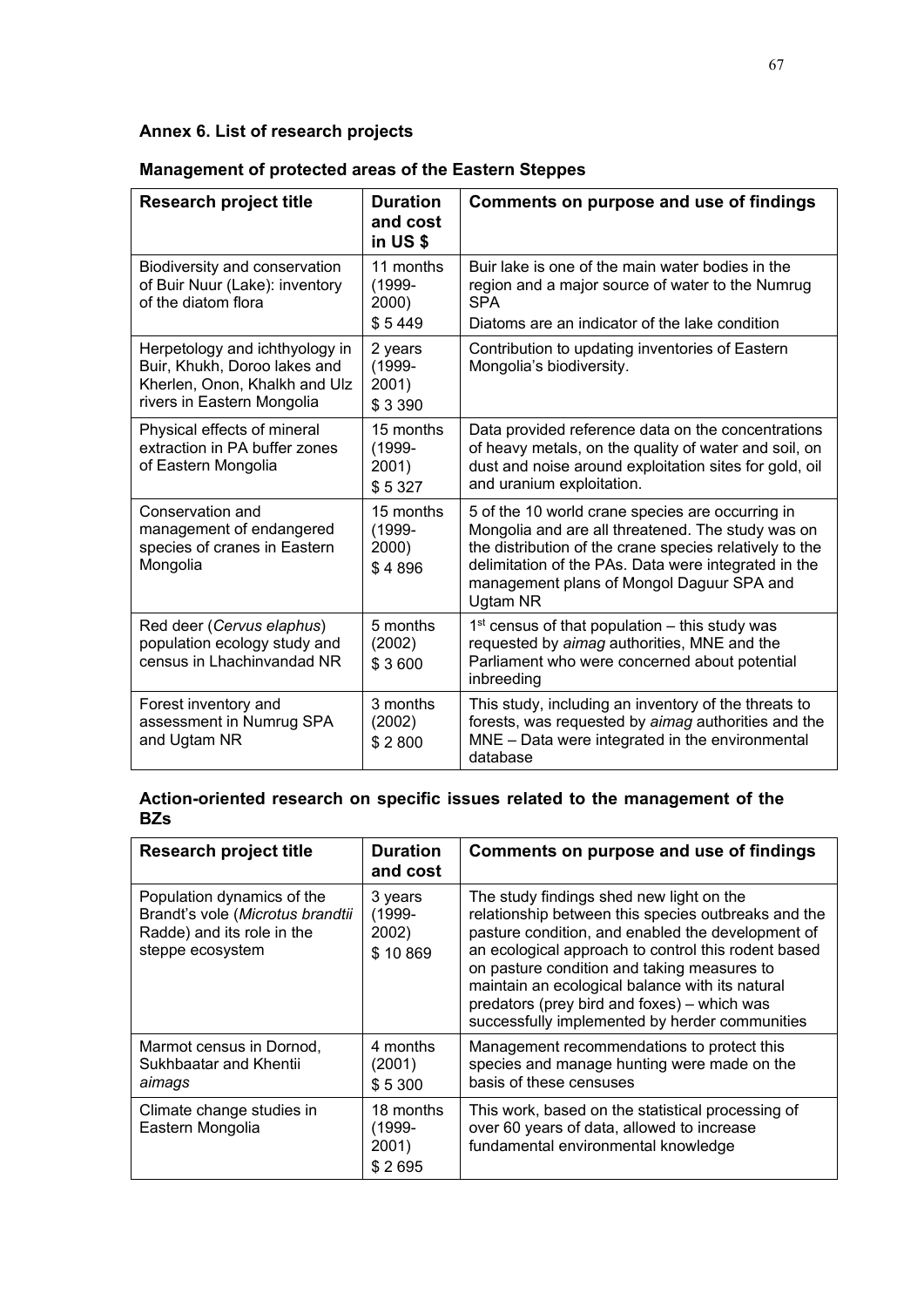| <b>Research project title</b>                                                                                                        | <b>Duration</b><br>and cost                | Comments on purpose and use of findings                                                                                                                                                                                                                                                                                                                                                                                   |
|--------------------------------------------------------------------------------------------------------------------------------------|--------------------------------------------|---------------------------------------------------------------------------------------------------------------------------------------------------------------------------------------------------------------------------------------------------------------------------------------------------------------------------------------------------------------------------------------------------------------------------|
| Conservation biology and<br>migration of the Mongolian<br>Gazelle (Procarpa gutturosa)                                               | 3 years<br>$(1999 -$<br>2002)<br>\$300 000 | By far the most expensive study, this research<br>provided very little relevant information to improve<br>the management of this species and assess the<br>adequacy of the PAs to protect it. The research<br>insufficiently integrated ecological variables with<br>gazelle movement.                                                                                                                                    |
| Grassland health and trends in<br>the Eastern Steppe                                                                                 | 4 years<br>$(2001 -$<br>2004)<br>\$15000   | This study based on a monitoring of rangelands with<br>the pasture condition index was used as ground<br>truth data for satellite image processing and led to<br>recommendations to improve pasture condition by<br>rotational use of pastures                                                                                                                                                                            |
| NOAA/AVHRR satellite<br>imagery as a rangeland<br>monitoring tool                                                                    | 2 years<br>$(2000 -$<br>2002)<br>\$2400    | Remote sensing technology used to document snow<br>cover and pasture condition, and to monitor fires                                                                                                                                                                                                                                                                                                                      |
| Population structure and<br>grazing effect of the Daurian<br>pika (Ochotona daurica) in the<br>Eastern Steppe grassland<br>ecosystem | 16 months<br>$(2000 -$<br>2001)<br>\$3615  | This study had little relevance to management<br>needs                                                                                                                                                                                                                                                                                                                                                                    |
| Ecological effects of fire on the<br>grassland ecosystem of the<br>Eastern Steppe                                                    | 26 months<br>$(2001 -$<br>2003)<br>\$5955  | The study increased the understanding of the<br>ecological role of fire in the grassland ecosystem<br>and showed that fire frequency higher than once<br>every 4 year has a detrimental effect on pasture<br>condition. Conditions that lead to uncontrolled fires<br>(tall grass) must be avoided. Fires must be avoided<br>in PAs to protect biodiversity, and around<br>settlements to protect human lives and cattle. |

## **Research related to the integration of biodiversity components into land use plans for each** *aimag* **including identification of threats to biodiversity hotspots and measures to remove or mitigate them**

| <b>Research project title</b>                                       | <b>Duration</b><br>and cost                 | Comments on purpose and use of findings                                                                                                                                                                                                                                                                                                                                                                                                                                                           |
|---------------------------------------------------------------------|---------------------------------------------|---------------------------------------------------------------------------------------------------------------------------------------------------------------------------------------------------------------------------------------------------------------------------------------------------------------------------------------------------------------------------------------------------------------------------------------------------------------------------------------------------|
| Study on hunting activities in<br>the Eastern aimags of<br>Mongolia | 17 months<br>$(2000 -$<br>2002)<br>\$45 000 | This study conducted to assess whether hunting<br>activities were threatening wildlife populations<br>included a market study based on a 1-year<br>monitoring, a socioeconomic study and inspectors<br>and rangers reports on the occurrence of hunting<br>activities. The findings revealed a high rate of<br>hunting without legal permits and the prominent<br>impact of middle class hunters whose hunting<br>efficiency is higher due to the availability of means<br>of transport and guns. |
| The impact of pasture use on<br>biodiversity of Eastern<br>Mongolia | 6 months<br>(2002)<br>\$25720               | Maps reporting land use patterns and biological<br>resources were used to plan CCF activities                                                                                                                                                                                                                                                                                                                                                                                                     |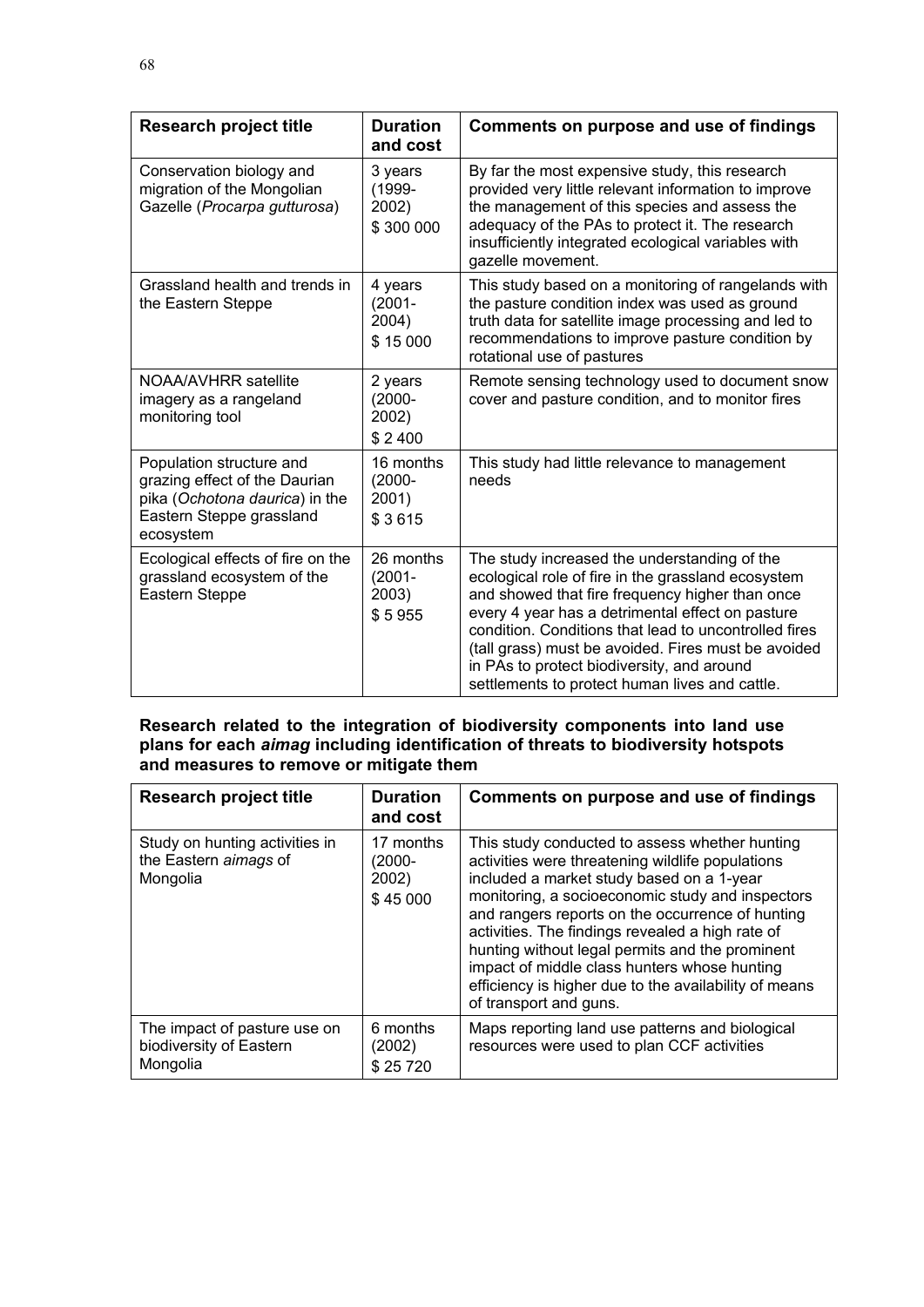| <b>Governance</b>                                           | <b>Composition</b>                                                                                                                                                                                                                                                                                                                                                                       | <b>Duties</b>                                                                                                                                                                                                                                                                                             | <b>Observations of the</b>                                                                                                                                                                                                                                                                                                                                                                                                                                                                                                                                       |
|-------------------------------------------------------------|------------------------------------------------------------------------------------------------------------------------------------------------------------------------------------------------------------------------------------------------------------------------------------------------------------------------------------------------------------------------------------------|-----------------------------------------------------------------------------------------------------------------------------------------------------------------------------------------------------------------------------------------------------------------------------------------------------------|------------------------------------------------------------------------------------------------------------------------------------------------------------------------------------------------------------------------------------------------------------------------------------------------------------------------------------------------------------------------------------------------------------------------------------------------------------------------------------------------------------------------------------------------------------------|
| bodies                                                      |                                                                                                                                                                                                                                                                                                                                                                                          |                                                                                                                                                                                                                                                                                                           | Legal audit (Nov. 05)                                                                                                                                                                                                                                                                                                                                                                                                                                                                                                                                            |
| <b>Management</b><br>board<br><b>Fund</b>                   | - 9 members with<br>representatives from<br>government agencies,<br>NGOs, academic<br>community, private sector<br>and international donor<br>community<br>- 2 members were<br>nominated by UNDP<br>Mongolia, 2 members by<br>the MNE and 5 members<br>elected at the National<br>Workshop<br>- Members were<br>appointed for a period of<br>three years<br>Initial staff: one full-time | - Responsible for the<br>administration and<br>operation of the METF:<br>- The board establishes<br>criteria for evaluating and<br>prioritizing projects in<br>accordance with the<br>objectives of the<br>foundation and selects<br>projects on the basis of<br>these criteria<br>Manages the day-to-day | - Was established in<br>August 1997 during the<br>pre-project pilot phase<br>supported by the GEF<br>- approved the articles of<br>association which were<br>used to register the<br><b>METF in November 1997</b><br>- Afterwards, has not<br>organized the minimum<br>required number of<br>meetings nor made<br>strategic decisions; has<br>not engaged in fulfilling<br>the legal obligations<br>stipulated in the<br>agreement with major<br>donors such as approving<br>the operational manual or<br>appointing an asset<br>manager<br>- Has not been fully |
| administra-<br>tion office<br>(Trust Fund<br>Office)        | <b>Trust Manager (running</b><br>costs supported from<br>ESBP for a limited period<br>until the METF would<br>produce revenues -<br>although not in the ESBP<br>budget), one supervisor<br>and one administrative<br>assistant working part-<br>time                                                                                                                                     | running of the METF, acts<br>as a liaison between the<br>Board, the STAC and the<br><b>FAC</b>                                                                                                                                                                                                            | operational and was<br>closed at the end of 1999<br>due to lack of financial<br>resources (end of ESBP<br>financial support)<br>- Has never submitted the<br>yearly reports to the<br>Ministry of Justice and<br>Home Affairs as<br>requested under the Law<br>on NGOs in Mongolia and<br>regulation No 154                                                                                                                                                                                                                                                      |
| <b>Financial</b><br>advisory<br>committee                   |                                                                                                                                                                                                                                                                                                                                                                                          | Advises the Board on all<br>matters relating to finance<br>in Mongolia and abroad                                                                                                                                                                                                                         | Was never formed                                                                                                                                                                                                                                                                                                                                                                                                                                                                                                                                                 |
| <b>Asset</b><br><b>Manager</b>                              |                                                                                                                                                                                                                                                                                                                                                                                          | Manages the METF<br>capital invested offshore                                                                                                                                                                                                                                                             | Was never appointed                                                                                                                                                                                                                                                                                                                                                                                                                                                                                                                                              |
| <b>Scientific and</b><br>technical<br>advisory<br>committee |                                                                                                                                                                                                                                                                                                                                                                                          | Reviews all proposals for<br>funding and advises the<br>Board on proposed and<br>existing projects funded<br>by the METF                                                                                                                                                                                  | Was never formed                                                                                                                                                                                                                                                                                                                                                                                                                                                                                                                                                 |

**Annex 7. METF governance bodies and presentation of the successive steps or events**